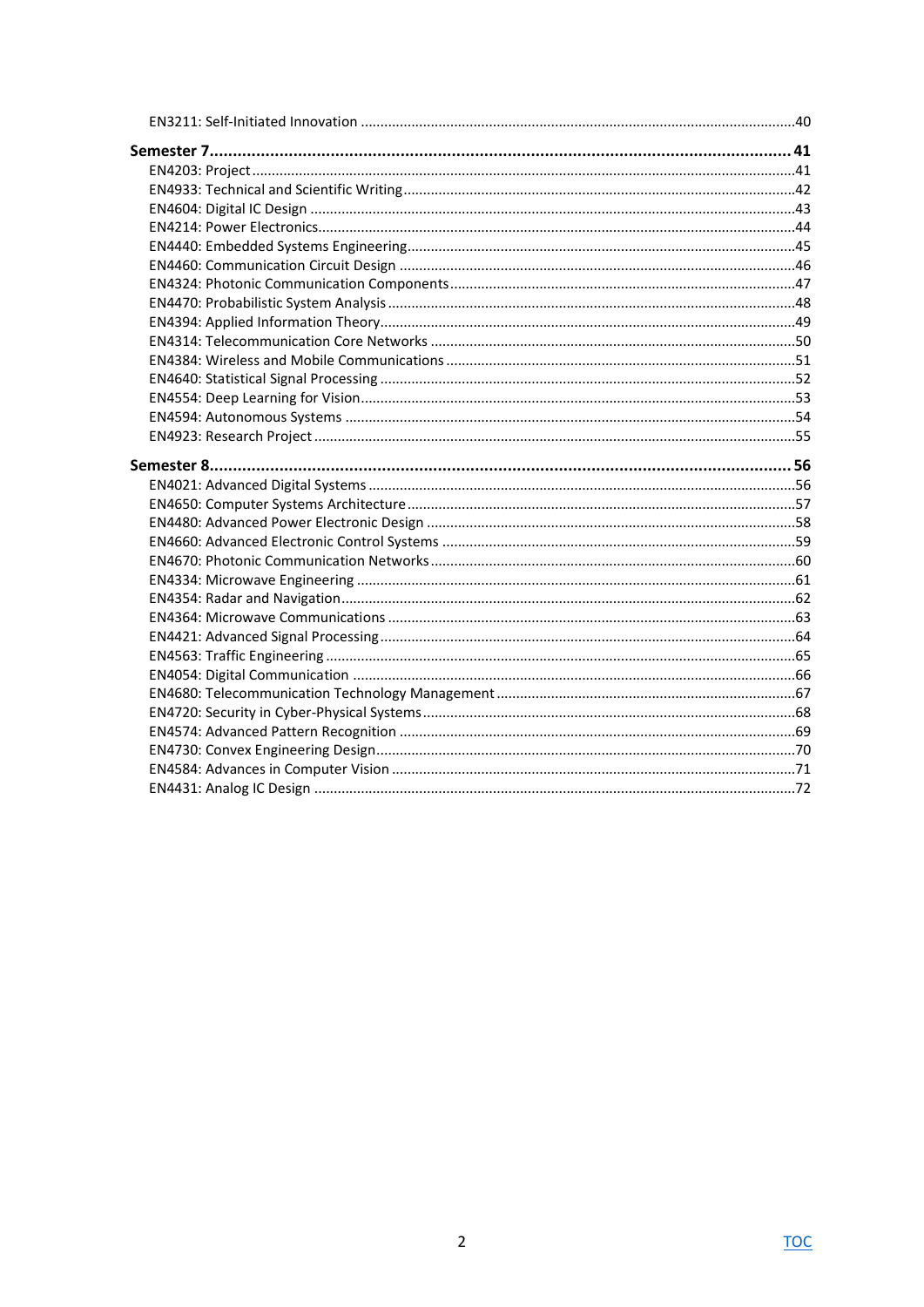# <span id="page-2-0"></span>Semester 2

# <span id="page-2-1"></span>EN1014: Electronic Engineering

| <b>Intake</b>   | 2020<br>onwards | Specialisation | Electronic and Telecommunication Engineering |                     |                   |
|-----------------|-----------------|----------------|----------------------------------------------|---------------------|-------------------|
| <b>Semester</b> | Code            |                | <b>Module Title</b>                          | C/E/O               | <b>GPA / NGPA</b> |
| າ               | EN1014          |                | <b>Electronic Engineering</b>                |                     | GPA               |
| Hours/Week      |                 | <b>Credits</b> |                                              | <b>Evaluation %</b> |                   |
| Lecture         | Lab/Tutes       |                | <b>Prerequisites / Corequisites</b>          | <b>CA</b>           | <b>WE</b>         |
| 3               |                 | 4              | <b>None</b>                                  | 40                  | 60                |

#### **Learning Outcomes**

- 1. Explain functional blocks and elements of an electronic system.
- 2. Explain simple systems using block level integration.
- 3. Analyse the op-amp circuits and their performances using the ideal op-amp model.
- 4. Comprehend diode and transistor datasheets.
- 5. Design diode application circuits.
- 6. Analyse simple transistor amplifier circuits.
- 7. Design simple combinational and sequential logic circuits.

### **Syllabus Outline**

### **1. Introduction to Basic Electronic Devices**

Lumped element abstraction of basic components such as R, L, C, diode, BJT, FET, and op-amp.

### **2. System Level Introduction**

A simple audio system and its building blocks. Lumped abstraction and functional description of the building blocks: input signal generating circuit, pre-amplifier, DC power supply, power amplifier, filters, and equalizers.

### **3. Ideal Op-amp Circuits**

Ideal op-amps, concept of negative feedback, inverting amplifier, noninverting amplifier, summing amplifier, integrator, differentiator, peak detector, negative impedance circuit, logarithmic and antilogarithmic (exponential) amplifiers.

### **4. Diodes and Diode Applications**

Diode characteristics, diode models, rectifiers and smoothing, clipping circuits, clamping circuits, Zener diodes and voltage regulation, DC power supplies using diodes, source switching and protection circuits using diodes, voltage multipliers, light emitters and light sensors, Schottky diodes.

### **5. Transistors and Simple Transistor Amplifiers**

Device structures of Bipolar Junction Transistor (BJT), Junction Field Effect Transistor (JFET) and its characteristics, simple biasing methods (fixed bias and source bias), analysis of DC load line, amplifier gain calculations.

**6. Simple Combinational and Sequential Logic Circuits**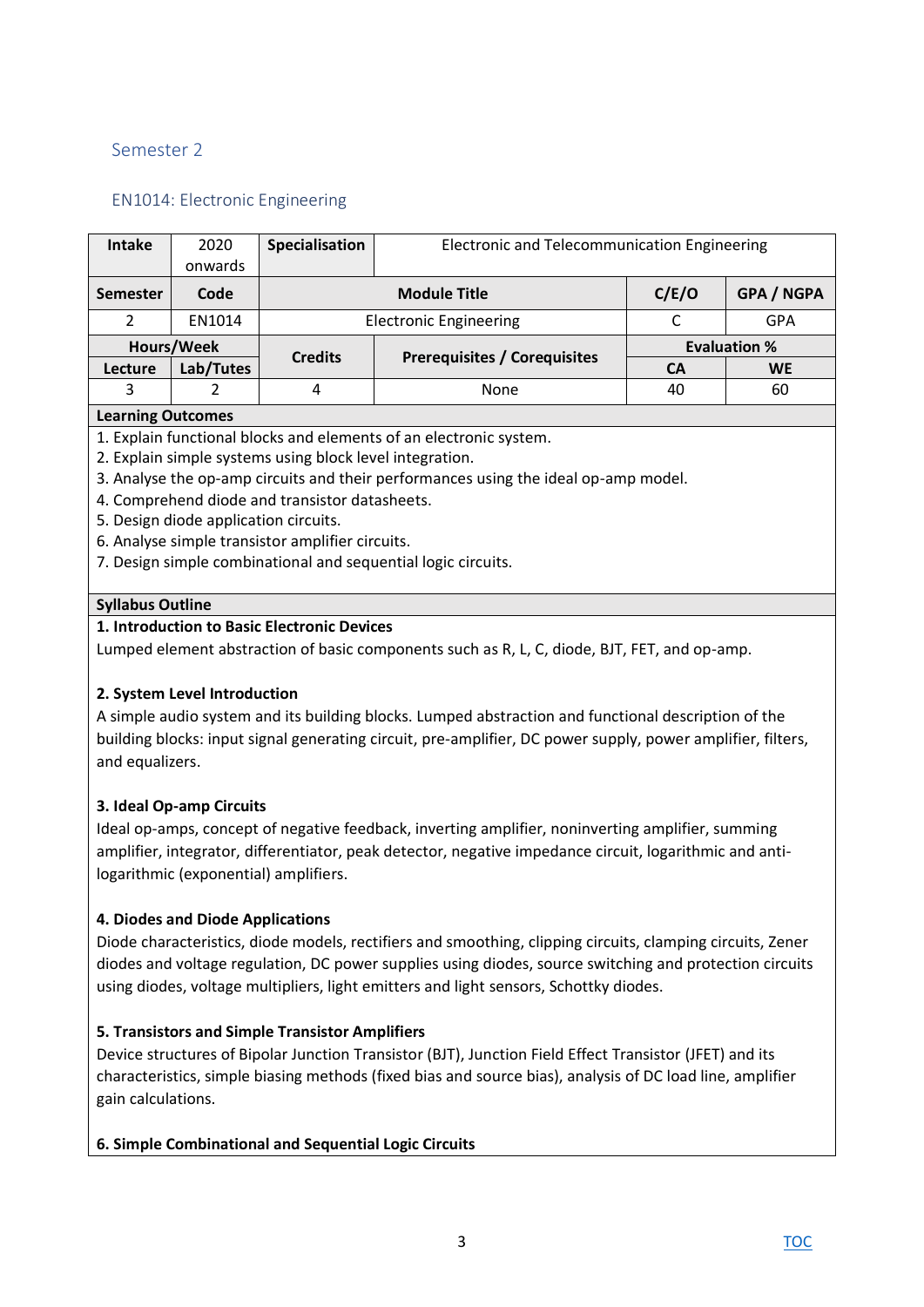Boolean algebra, Karnaugh maps, half adder, full adder, ripple-carry adder, multipliers, comparators, multiplexers and demultiplexers, encoders and decoders, latches and flip-flops, Mealy and Moor machines, sequence detectors.

# <span id="page-3-0"></span>EN1054: Introduction to Telecommunications Engineering

| <b>Intake</b>   | 2020      | Specialisation<br>Electronic and Telecommunication Engineering |                                    |                     |                   |  |
|-----------------|-----------|----------------------------------------------------------------|------------------------------------|---------------------|-------------------|--|
|                 | onwards   |                                                                |                                    |                     |                   |  |
| <b>Semester</b> | Code      |                                                                | <b>Module Title</b>                | C/E/O               | <b>GPA / NGPA</b> |  |
|                 | EN1054    |                                                                | Introduction to Telecommunications | C                   | <b>GPA</b>        |  |
|                 |           |                                                                | Engineering                        |                     |                   |  |
| Hours/Week      |           | Prerequisites /                                                |                                    | <b>Evaluation %</b> |                   |  |
| <b>Lecture</b>  | Lab/Tutes | <b>Credits</b>                                                 | <b>Corequisites</b>                | <b>CA</b>           | <b>WE</b>         |  |
| 3               |           | 4                                                              | None                               | 50                  | 50                |  |
|                 |           |                                                                |                                    |                     |                   |  |

### **Learning Outcomes**

**1.** Recognize the functional blocks in a telecommunication system.

**2.** Discuss the analytical framework for representation and analysis of the functional blocks.

**3.** Identify the protocol stack as a model for implementing the functional blocks of communications systems.

**4.** Identify the functional requirements and behaviour of communications networks, and how they are facilitated via the protocol layers.

**5.** Recognize the historical evolution of telecommunications, the industry environment, and future trends

# **Syllabus Outline**

### **1. Introduction**

Building blocks of a point-to-point communication link and their functions. Extension to communication networks, their requirements, capabilities, and applications.

### **2. Signals**

Introduction to signal sources, analog and digital signals, deterministic and random signals. Introduction to source encoding. Pulse Code Modulation, the ASCII code. Probabilistic concepts in source coding, with Morse code, Huffman coding as illustrative examples.

### **3. Frequency Domain Concepts**

Introduction to Fourier analysis of deterministic signals, trigonometric and complex exponential representations. Signal power and bandwidth.

### **4. The Communication Channel**

Physical media including radio spectrum and its usage, classification of channels, channel bandwidth. Distortion and attenuation. Introduction to AWGN and its effect on signals. S/N ratio and channel capacity. Introduction to link budget calculations.

### **5. Baseband Digital Transmission**

Two-level and multilevel baseband signals. Qualitative evaluation of the impact of channel impairments on baseband signals, occurrence of errors. Introduction to error control.

### **6. Modulation**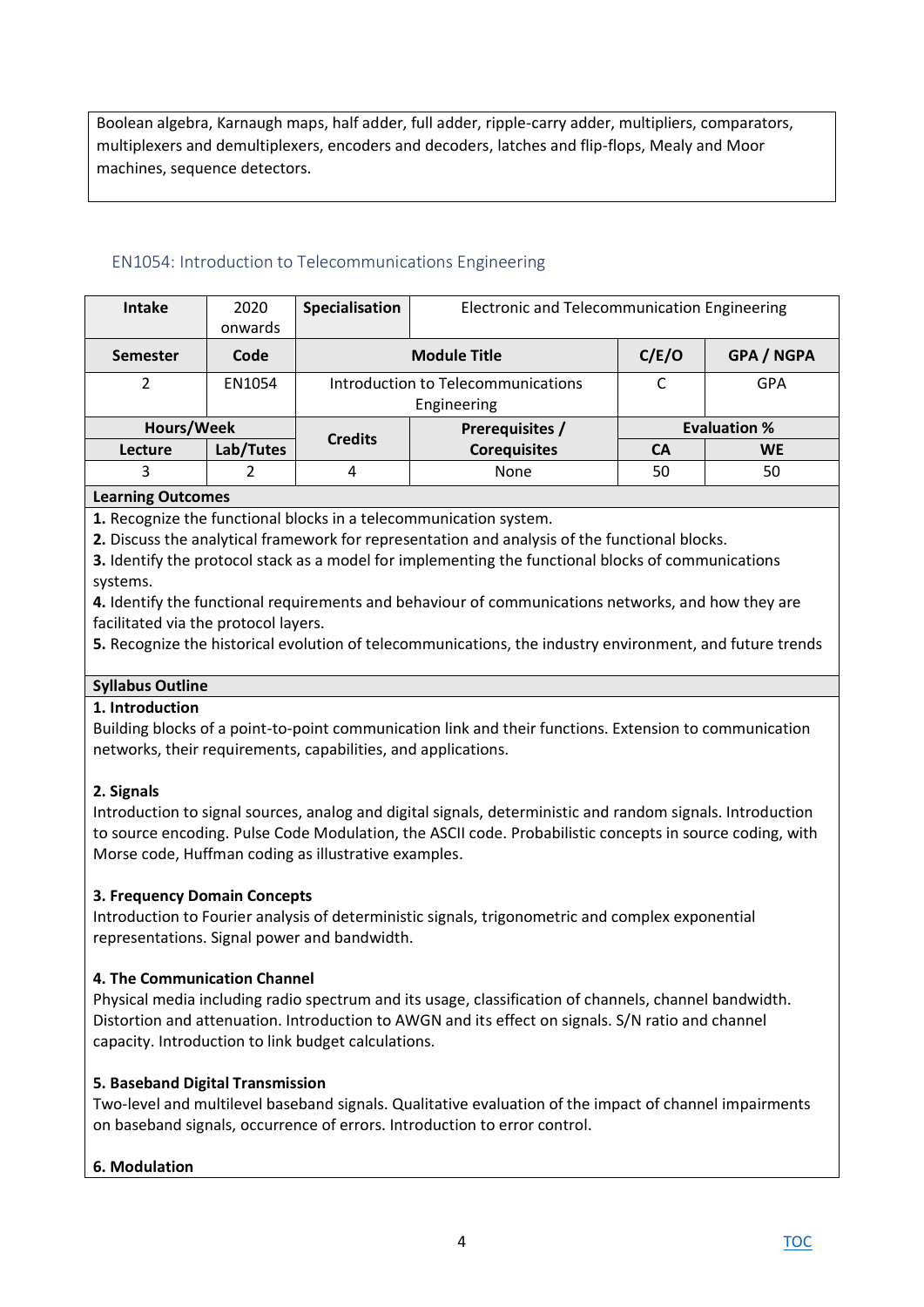Need for modulation. Overview of analog and digital modulation techniques. Introduction to ASK, FSK, PSK, and their constellations. Qualitative evaluation of bandwidth and the effect of noise. Introduction to multiplexing.

### **7. Communication Protocols**

Introduction to the layered communication protocol stack. Mapping of the functional blocks of a point-topoint link to the layered protocol stack. OSI and the TCP-IP models.

### **8. Introduction to Communication Networks**

Broadcast and switched networks. Circuit and packet switching. Topologies with examples from different types of networks. Need to handle multiple users and the resulting requirements (medium access, congestion and flow control, addressing, routing) and mapping to the protocol stack. Introduction to network traffic concepts.

#### **9. Medium Access**

FDMA and TDMA as deterministic and ALOHA and CSMA as random-access techniques. Comparisons and extensions. Examples of applications. Mapping to the protocol stack.

### **10. Networks in Real Life**

Core and access networks. Wired vs. wireless, fixed vs. mobile, wide-area, local-area, body-area networks. Network devices and their use. Examples and applications (e.g., voice over fixed/mobile networks, web access, email, health/fitness applications). Roles of the transport and application layers.

### **11. Industry**

Historical milestones, current status and future trends of the telecommunications industry, the regulatory environment.

### <span id="page-4-0"></span>EN1020: Circuits, Signals, and Systems

| <b>Intake</b>                                                                                             | 2020                       | Specialisation | Electronic and Telecommunication Engineering                                                              |           |                     |  |
|-----------------------------------------------------------------------------------------------------------|----------------------------|----------------|-----------------------------------------------------------------------------------------------------------|-----------|---------------------|--|
|                                                                                                           | onwards                    |                |                                                                                                           |           |                     |  |
| <b>Semester</b>                                                                                           | Code                       |                | <b>Module Title</b>                                                                                       | C/E/O     | <b>GPA / NGPA</b>   |  |
| $\overline{2}$                                                                                            | EN1020                     |                | Circuits, Signals, and Systems                                                                            | C         | <b>GPA</b>          |  |
|                                                                                                           | Hours/Week                 | <b>Credits</b> |                                                                                                           |           | <b>Evaluation %</b> |  |
| Lecture                                                                                                   | Lab/Tutes                  |                | <b>Prerequisites / Corequisites</b>                                                                       | <b>CA</b> | <b>WE</b>           |  |
| $\mathcal{P}$                                                                                             | $\mathcal{P}$              | 3              | None                                                                                                      | 40        | 60                  |  |
| <b>Learning Outcomes</b>                                                                                  |                            |                |                                                                                                           |           |                     |  |
|                                                                                                           |                            |                | 1. Explain the fundamental tools in electrical circuit analysis.                                          |           |                     |  |
|                                                                                                           |                            |                | 2. Apply network theorems in analysing electrical circuits.                                               |           |                     |  |
|                                                                                                           |                            |                | 3. Differentiate between continuous-time, discrete-time and digital signals, and techniques applicable to |           |                     |  |
|                                                                                                           | the analysis of each type. |                |                                                                                                           |           |                     |  |
|                                                                                                           |                            |                | 4. Use Fourier series techniques to understand frequency domain characteristics of signals.               |           |                     |  |
| 5. Apply appropriate theoretical principles to characterize the behaviour of Linear Time Invariant (LTI)  |                            |                |                                                                                                           |           |                     |  |
| systems.                                                                                                  |                            |                |                                                                                                           |           |                     |  |
| <b>Syllabus Outline</b>                                                                                   |                            |                |                                                                                                           |           |                     |  |
| 1. Circuit Theory                                                                                         |                            |                |                                                                                                           |           |                     |  |
| Obserberg manalagede staante een saaglebedenaal. Obsges singaad nalbege gemien en legen aan meer meter ef |                            |                |                                                                                                           |           |                     |  |

Circuit vs. wavelength, circuit as a graph/network. Charge, current, voltage, power, and energy. units of measurement. LTI resistor, capacitor, and inductor. KCL and KVL. Ideal current and voltage sources,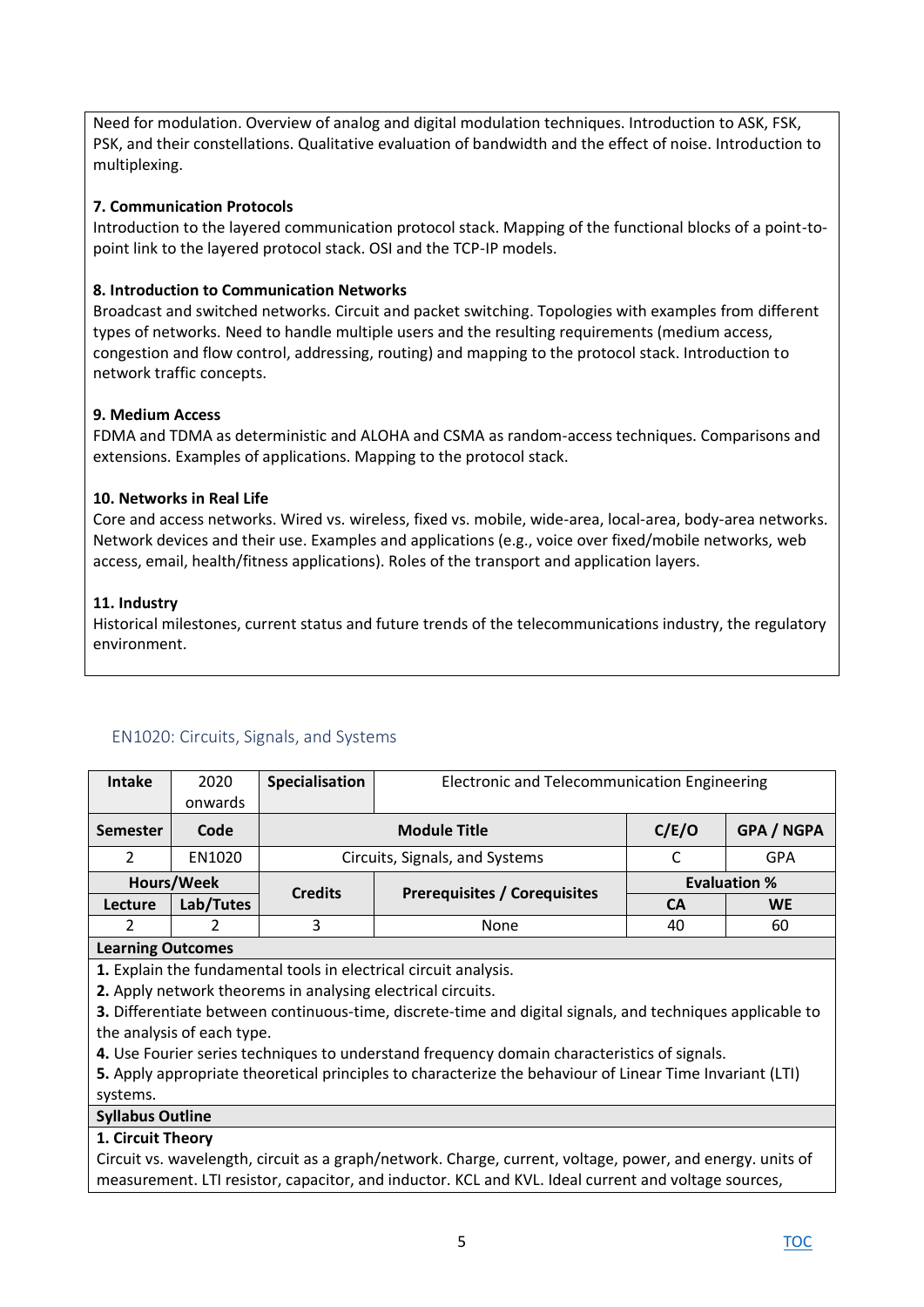dependent sources, device modelling, RLC transient solutions using differential equations, concepts of transients vs. steady state. Resonance, mutual inductance, electromagnetic coupling, and analysis. Transformer as a coupled element.

### **2. Circuit Analysis Using Network Theorems**

Ground as a node, nodal analysis, Y matrix, node voltage and stimulus vector, super nodes, mesh analysis. Network theorems: superposition, Thevenin's, Norton's, Millman's. Source transformation and network equivalence, source transportation, substitution theorem, maximum power transfer, Y-Δ transformation. Two-port theory: impedance, admittance, hybrid, and ABCD parameters.

### **3. Introduction to Signals and Systems**

Classification of signals as continuous-time, discrete-time and digital. Introduction to impulse and step functions. Introduction to systems and input-output relationships. Simple classes of signals such as sinusoid and exponential signals. Characterizing Linear Time-Invariant (LTI) systems. Overview of the analysis techniques applicable to each type of signal/system and their interrelationships.

### **4. Linear Time-Invariant (LTI) Systems**

Characteristics of LTI systems. Characterizing the input-output relationship of continuous- and discretetime LTI systems in the time domain. The convolution theorem and its application to LTI systems. RLC circuit an LTI system.

### **5. Fourier Series**

Overview of Fourier analysis as the representation of signals with complex sinusoids. The Fourier series representation of periodic signals. Properties of the Fourier series. Characterizing LTI systems in the frequency domain.

| <b>Intake</b>                                                                                                                                                                                                                                                                                                                                                                                                                                                                                         | 2020       | Specialisation | <b>Electronic and Telecommunication Engineering</b> |           |                     |  |
|-------------------------------------------------------------------------------------------------------------------------------------------------------------------------------------------------------------------------------------------------------------------------------------------------------------------------------------------------------------------------------------------------------------------------------------------------------------------------------------------------------|------------|----------------|-----------------------------------------------------|-----------|---------------------|--|
|                                                                                                                                                                                                                                                                                                                                                                                                                                                                                                       | onwards    |                |                                                     |           |                     |  |
| <b>Semester</b>                                                                                                                                                                                                                                                                                                                                                                                                                                                                                       | Code       |                | <b>Module Title</b>                                 | C/E/O     | <b>GPA / NGPA</b>   |  |
| $\mathcal{P}$                                                                                                                                                                                                                                                                                                                                                                                                                                                                                         | EN1094     |                | Laboratory Practice                                 | C         | <b>GPA</b>          |  |
|                                                                                                                                                                                                                                                                                                                                                                                                                                                                                                       | Hours/Week |                |                                                     |           | <b>Evaluation %</b> |  |
| Lecture                                                                                                                                                                                                                                                                                                                                                                                                                                                                                               | Lab/Tutes  | <b>Credits</b> | <b>Prerequisites / Corequisites</b>                 | <b>CA</b> | <b>WE</b>           |  |
|                                                                                                                                                                                                                                                                                                                                                                                                                                                                                                       | 4          | $\overline{2}$ | None                                                | 100       |                     |  |
| <b>Learning Outcomes</b>                                                                                                                                                                                                                                                                                                                                                                                                                                                                              |            |                |                                                     |           |                     |  |
| 1. Use laboratory instruments and simulation tools effectively for the study of basic electronics and<br>telecommunications.<br>2. Apply experimental and simulation techniques to understand the core phenomena and concepts in<br>analog and digital electronics.<br>3. Apply experimental and simulation techniques to understand the core phenomena and concepts in<br>telecommunications.<br>4. Apply time domain and frequency domain analysis tools to simulate and analyse signals and Linear |            |                |                                                     |           |                     |  |
| Time Invariant (LTI) systems.                                                                                                                                                                                                                                                                                                                                                                                                                                                                         |            |                |                                                     |           |                     |  |
| 5. Apply network theorems to simulate and analyse electronic circuits.                                                                                                                                                                                                                                                                                                                                                                                                                                |            |                |                                                     |           |                     |  |
| 6. Decian construct test and demonstrate a given project and present the werk erally and as a written                                                                                                                                                                                                                                                                                                                                                                                                 |            |                |                                                     |           |                     |  |

### <span id="page-5-0"></span>EN1094: Laboratory Practice

**6.** Design, construct, test, and demonstrate a given project and present the work orally and as a written report in small groups.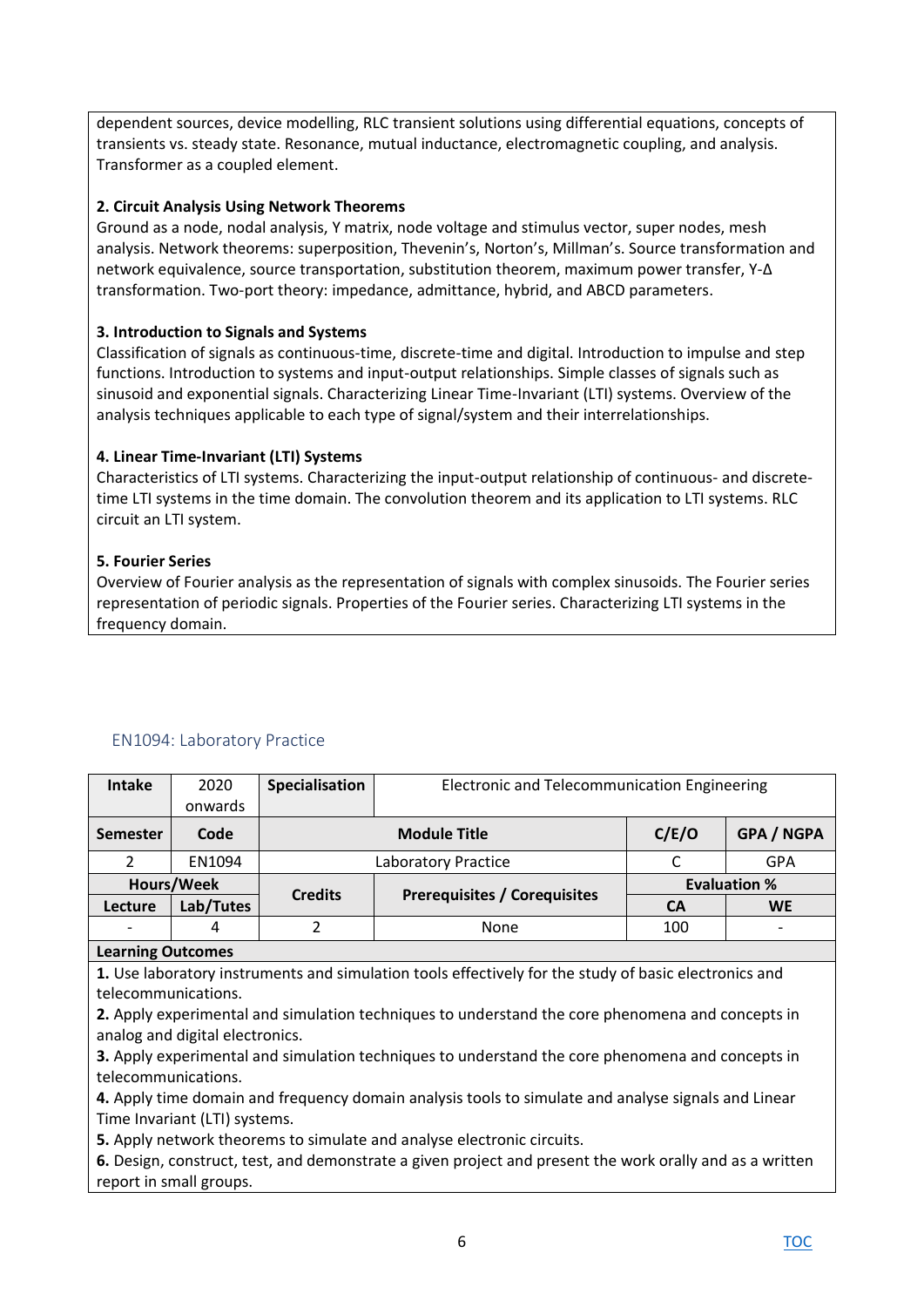### **Syllabus Outline**

# **1. Orientation to the Use of Laboratory Instruments and Simulation Tools**

DC power supply, oscilloscope, spectrum analyser, multimeter, breadboard, signal generator, software simulation tools.

### **2. Electronic Engineering Concepts**

1. Building a simple audio system using its building blocks. 2. Building and taking measurements of opamp circuits in order to identify applications of op-amps. 3. Construction of a simple Zener-regulated DC power supply. 4. Building and taking measurements on a simple BJT amplifier. 5. Constructing combinational logic circuits: half adder, full adder, encoder, multiplexer. 6. Designing a sequence detector using sequential logic circuit.

### **3. Introduction to Telecommunication Engineering Concepts**

1. Observing communication channel characteristics and effects of noise. 2. Simulating and studying the baseband transmission. 3. Introducing and simulating AM and FM schemes using simulation tools and hardware platforms. 4. Implementing digital modulation schemes using simulation tools and hardware platforms. 5. Building and testing a point-to-point communication system. 6. Studying a simple communication network using a network simulation tool.

### **4. Circuits, Signals and Systems Concepts**

1. Numerically analysing the properties of continuous-time and discrete-time signals in the time domain. 2. Simulating and analysing the properties of continuous-time and discrete-time signals in the frequency domain 3. Numerically analysing and observing the properties of LTI systems, such as impulse response, step response, convolution, and frequency response. 4. Implementing RLC circuits to understand the transient response. 5. Implementing circuits and taking measurements that demonstrate the concepts of Thevenin equivalents and superposition. 6. Calculating the y parameters of single and cascaded networks using resistive two-port networks.

### **5. Group Design Project in Digital Electronics**

### <span id="page-6-0"></span>EN1971: Communication Skills

| <b>Intake</b>                                                                                    | 2020                     | <b>Specialisation</b>                             | Electronic and Telecommunication Engineering |           |                     |  |  |
|--------------------------------------------------------------------------------------------------|--------------------------|---------------------------------------------------|----------------------------------------------|-----------|---------------------|--|--|
|                                                                                                  | onwards                  |                                                   |                                              |           |                     |  |  |
| <b>Semester</b>                                                                                  | Code                     |                                                   | <b>Module Title</b>                          | C/E/O     | <b>GPA / NGPA</b>   |  |  |
| $\mathcal{L}$                                                                                    | EN1971                   |                                                   | <b>Communication Skills</b>                  | C         | <b>GPA</b>          |  |  |
|                                                                                                  | Hours/Week               | <b>Credits</b>                                    |                                              |           | <b>Evaluation %</b> |  |  |
| Lecture                                                                                          | Lab/Tutes                |                                                   | <b>Prerequisites / Corequisites</b>          | <b>CA</b> | <b>WE</b>           |  |  |
| 1                                                                                                | $\mathcal{P}$            | 2                                                 | None                                         | 100       |                     |  |  |
|                                                                                                  | <b>Learning Outcomes</b> |                                                   |                                              |           |                     |  |  |
|                                                                                                  |                          | 1. Make a short public speech confidently.        |                                              |           |                     |  |  |
|                                                                                                  |                          | 2. Write clearly and concisely to convey meaning. |                                              |           |                     |  |  |
|                                                                                                  |                          | <b>3.</b> Communicate professionally in writing.  |                                              |           |                     |  |  |
|                                                                                                  |                          | 4. Communicate effectively via electronic forms.  |                                              |           |                     |  |  |
| <b>Syllabus Outline</b>                                                                          |                          |                                                   |                                              |           |                     |  |  |
| 1. Public Speaking Fundamentals                                                                  |                          |                                                   |                                              |           |                     |  |  |
| Effective speech writing comprising an opening, a body, and a conclusion. Vocal variety and body |                          |                                                   |                                              |           |                     |  |  |
| language. Effectively using visual aids and providing evidence.                                  |                          |                                                   |                                              |           |                     |  |  |
|                                                                                                  |                          |                                                   |                                              |           |                     |  |  |

#### **2. Writing on a General Topic**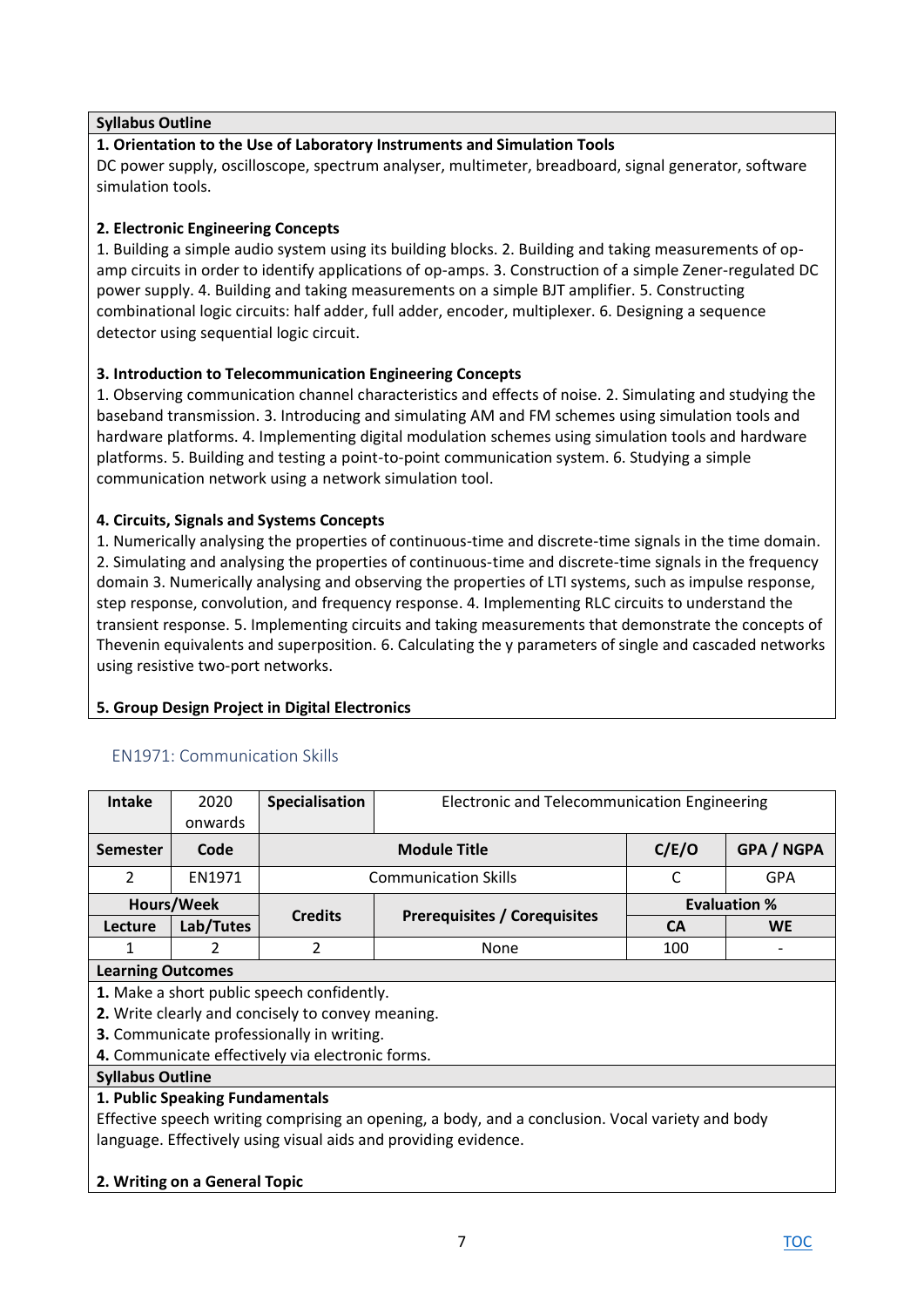Writing a synopsis, a critique, and an abstract.

# **3. Communicating in a Professional Setting**

Communicating politely. Writing a personal mission statement, curriculum vitae, facing an interview effectively, conducting a meeting, writing letters in a professional setting.

### **4. Communicating Online**

Conducting a meeting online, communicating through videos and other forms of popular electronic communication.

# <span id="page-7-0"></span>EN1190: Engineering Design Project

| 2020          | Specialisation                    | Electronic and Telecommunication Engineering |                                     |                          |
|---------------|-----------------------------------|----------------------------------------------|-------------------------------------|--------------------------|
| onwards       |                                   |                                              |                                     |                          |
| Code          | <b>Module Title</b>               |                                              | C/E/O                               | <b>GPA / NGPA</b>        |
| <b>EN1190</b> | <b>Engineering Design Project</b> |                                              |                                     | GPA                      |
| Hours/Week    |                                   |                                              | <b>Evaluation %</b>                 |                          |
| Lab/Tutes     |                                   |                                              | CА                                  | <b>WE</b>                |
| 4             | 3                                 | None                                         | 100                                 | $\overline{\phantom{0}}$ |
|               |                                   | <b>Credits</b>                               | <b>Prerequisites / Corequisites</b> |                          |

### **Learning Outcomes**

**1.** Use modularity and abstraction in solving engineering problems.

**2.** Explain basic engineering design principles.

**3.** Use design tools for electronic product prototyping.

**4.** Identify various manufacturing processes involved in electronic product manufacture.

**5.** Design a product prototype to comply with given technical specifications.

**6.** Analyse the performance and manufacturability of the developed prototype.

### **Syllabus Outline**

### **1. Handling Complexity through Modularity and Abstraction**

Modularity and abstraction as the bases for handling complexity in engineering design.

### **2. Engineering Design Principles**

Introduction to engineering design, life cycle of engineering products and processes, design processes and design tools, concurrent engineering, creativity and reasoning, analysis and synthesis, simulations, evaluation and decision making.

### **3. Basic Software Tools Needed for Electronic Design and Manufacture**

Electronic circuit design software, simulation software, solid modelling software and thermal analysis software.

### **4. Product Dissection**

Electronic product disassembly and identification of manufacturing processes.

### **5. PCB Manufacturing**

Schematic design, layout design, design rules, photo-tool creation, drilling, plating, etching, solder masking.

### **6. Essential Processes in PCB Assembly**

Component mounting: through-hole component forming, component insertion, surface mounting. Soldering methods: hand soldering, wave soldering, reflow soldering.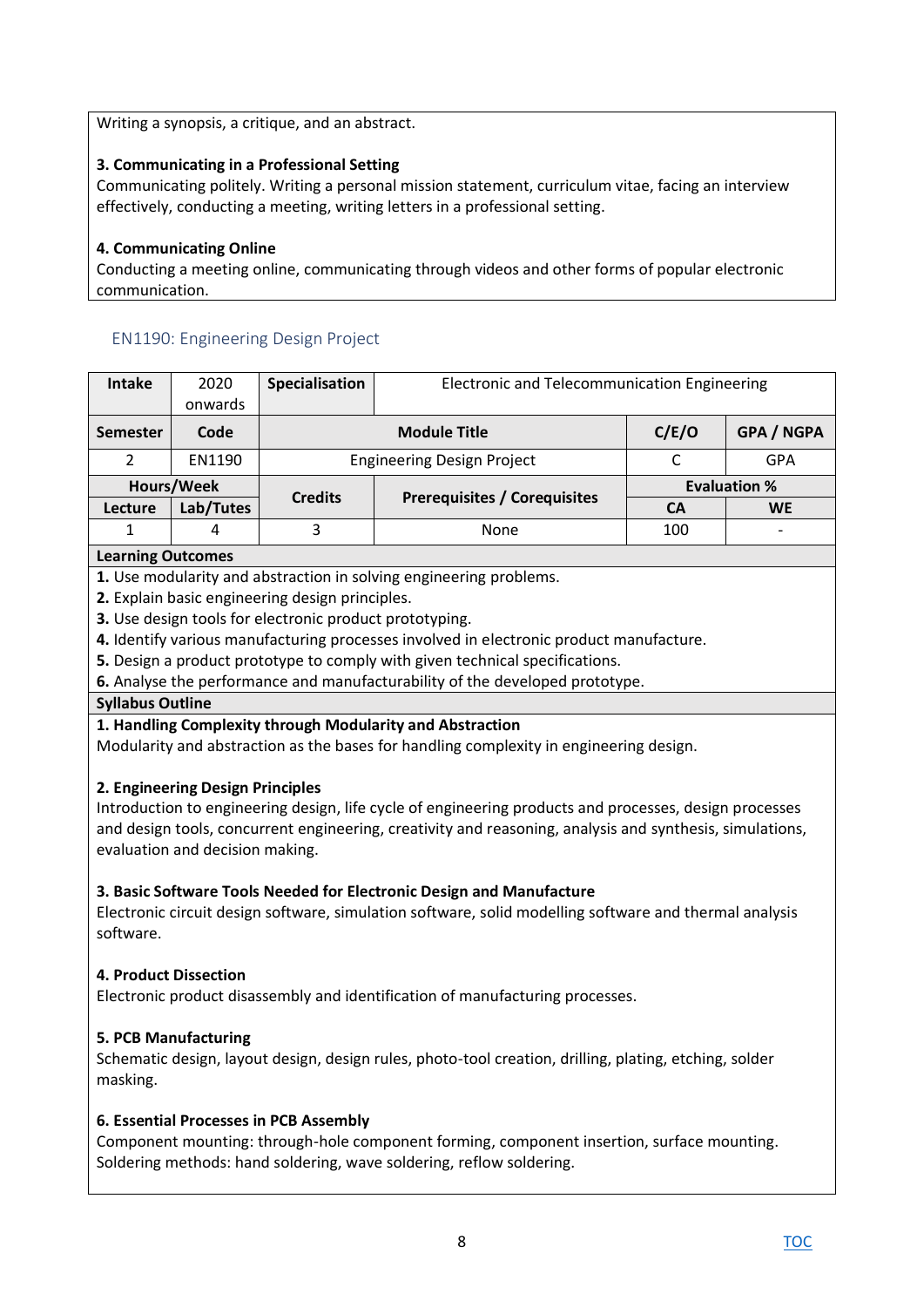### **7. Enclosures**

Injection moulding, metal forming, metal punching.

### **8. Guided Design Project**

a) Gathering of data and information from various sources as a preliminary step to the design. b) Preparing a work plan and delegating duties. c) Working with others and producing results by given deadlines and within given budgets. d) Learning the basic procedures required for conceptual, preliminary, and detailed designs. e) Learning the importance of the cost component in the manufacturing process. f) Learning the importance of considering the limitations of the manufacturing process during design. g) Preparing a report and making a presentation on the work done. h) Demonstrating the working of the prototype. i) Analysing the performance and manufacturability of the prototype.

# <span id="page-8-0"></span>Semester 3

# <span id="page-8-1"></span>EN2014: Electronic Circuits and Analysis

| Intake            | 2020      | Specialisation      | Electronic and Telecommunication Engineering |                     |                   |  |
|-------------------|-----------|---------------------|----------------------------------------------|---------------------|-------------------|--|
|                   | onwards   |                     |                                              |                     |                   |  |
| <b>Semester</b>   | Code      | <b>Module Title</b> |                                              | C/E/O               | <b>GPA / NGPA</b> |  |
|                   | EN2014    |                     | <b>Electronic Circuits and Analysis</b>      |                     | GPA               |  |
| Hours/Week        |           | <b>Credits</b>      |                                              | <b>Evaluation %</b> |                   |  |
| Lecture           | Lab/Tutes |                     | <b>Prerequisites / Corequisites</b>          | <b>CA</b>           | <b>WE</b>         |  |
| 3                 | 0         | ς                   | None                                         | 40                  | 60                |  |
| Loarning Outcomps |           |                     |                                              |                     |                   |  |

#### **Learning Outcomes**

1. Explain the constraints and limitations of transistors.

2. Explain the limitations of op-amps.

3. Analyse the op-amp circuits and their performance.

4. Select a logic family to suit a given application.

5. Design and implement simple sequential circuits.

### **Syllabus Outline**

### **1. DC Operation of Transistors**

Characteristic curves, beta uncertainty and temperature effects in DC biasing. BJT and JFET biasing circuits that involve feedback. MOSFETs (structure, comparison, operation). Current mirrors, constant current source, Darlington pair, differential amplification.

### **2. Small Signal Analysis [10 hours]**

AC load line, transistor configurations, mid-frequency equivalent circuit and analysis, high- and lowfrequency equivalent circuits and analysis, Bode plots, multi-stage amplifiers.

### **3. Op-amp Analysis [5 hours]**

Feedback analysis of op-amp circuit, inverting and non-inverting amplifiers (analysis with non-ideal opamps), practical op-amp characteristics (gain-bandwidth product, slew rate, CMRR, offsets, voltage drifts, and corrections, power-supply rejection ratio). 2., 3.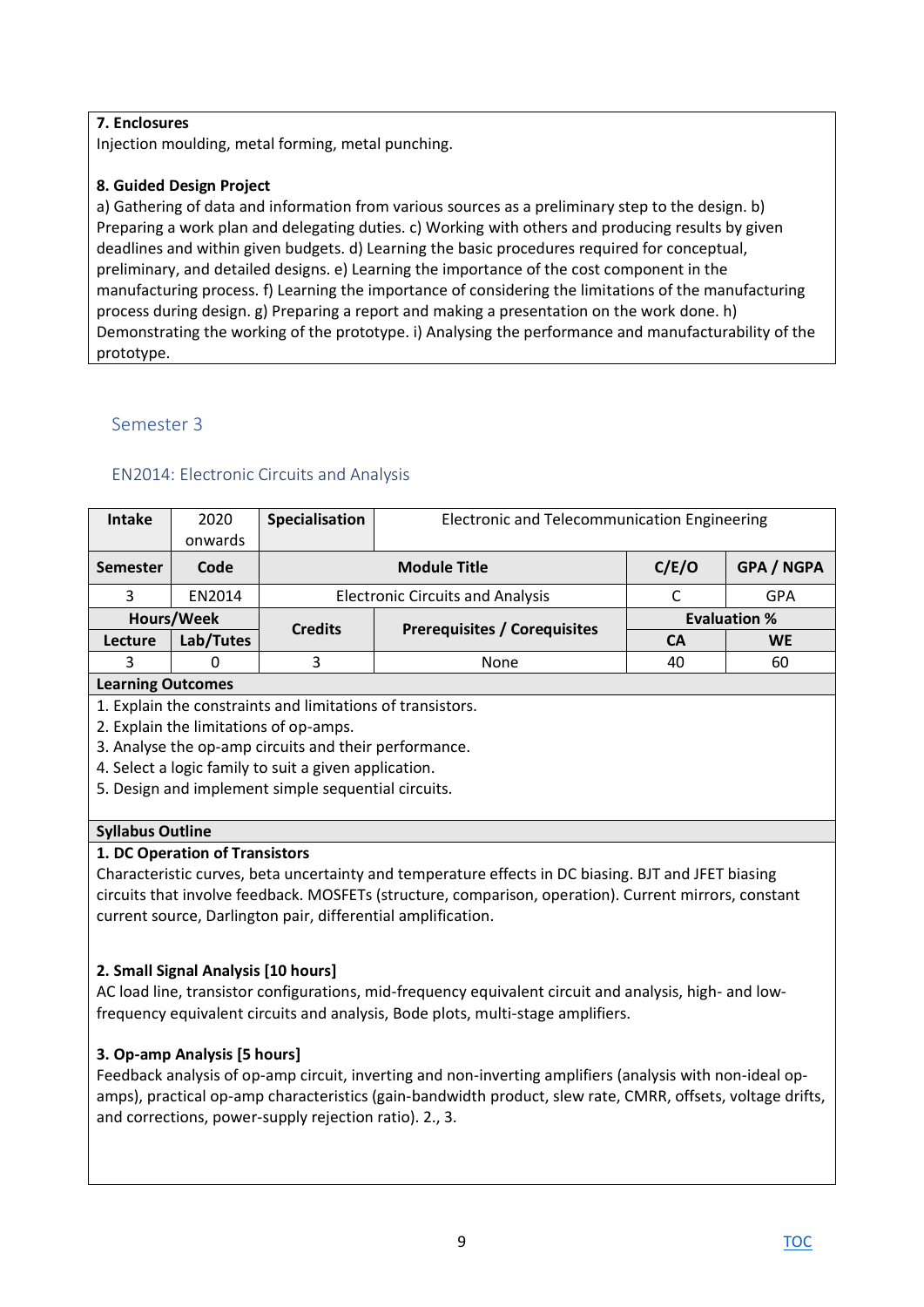# **4. Analog-to-Digital and Digital-to-Analog Converters [3 hours]**

Digital-to-analog converters: R-2R ladder DAC, weighted-resistor DAC. Analog-to-digital converters: counter-type ADC, flash ADC converters, dual-slope (integrating) ADC, successive approximation (SAR) ADC. 3.

# **5. Logic Families [5 hours]**

Saturated logic and unsaturated logic, output stages (active, passive, tri-state), propagation delay, fanout and fan-in, noise margin and power, current trends. 4.

### **6. Sequential Circuits with Basic HDL (HDL in Verilog) [11 hours]**

Latches, flipflops and HDL code. SR, JK, D and T flipflops. Edge triggering, master-slave flipflops. Designing finite state machines, Mealy and Moore machines, analysis of sequential circuits, counters (up/down/bidirectional), sequence detectors, applications of sequential circuits. 5.

### <span id="page-9-0"></span>EN2054: Communication Systems and Networks

| <b>Intake</b>   | 2020<br>onwards | Specialisation               | Electronic and Telecommunication Engineering |                     |            |
|-----------------|-----------------|------------------------------|----------------------------------------------|---------------------|------------|
| <b>Semester</b> | Code            | C/E/O<br><b>Module Title</b> |                                              |                     | GPA / NGPA |
| 3               | EN2054          |                              | <b>Communication Systems and Networks</b>    |                     | GPA        |
| Hours/Week      |                 | <b>Credits</b>               |                                              | <b>Evaluation %</b> |            |
| Lecture         | Lab/Tutes       |                              | <b>Prerequisites / Corequisites</b>          | CА                  | <b>WE</b>  |
| 3               |                 | 3                            | <b>None</b>                                  | 50                  | 50         |

#### **Learning Outcomes**

1. Explain analogue modulation techniques and their practical use.

2. Analyse the issues in sampling and reconstruction of waveforms.

3. Evaluate data link layer functions.

4. Demonstrate knowledge of practical use of data link layer functions in serial interfaces and standards.

### **Syllabus Outline**

### **1. Analog Modulations**

Amplitude Modulation (AM) and demodulation, derivatives of AM such as DSBSC and SSB. Angle modulation and demodulation, heterodyne and superheterodyne receivers, FM broadcasting system.

### **2. Sampling and Reconstruction of Signals**

Sampling theorem, Ideal reconstruction, interpolation, practical issues in sampling and reconstruction, anti-aliasing filter, pulse code modulation.

### **3. Line coding Techniques**

Need for line coding, line coding schemes such as RZ, NRZ, Bi-phase, Manchester, AMI, B8ZS and HDB-3. Illustrative examples of the use of line encoding in physical layer implementations from selected serial interfaces and standards.

### **4. Flow Control in the Data Link Layer**

Need for the flow control, Stop-and-Wait method, sliding window method, delay, throughput, and line utilization.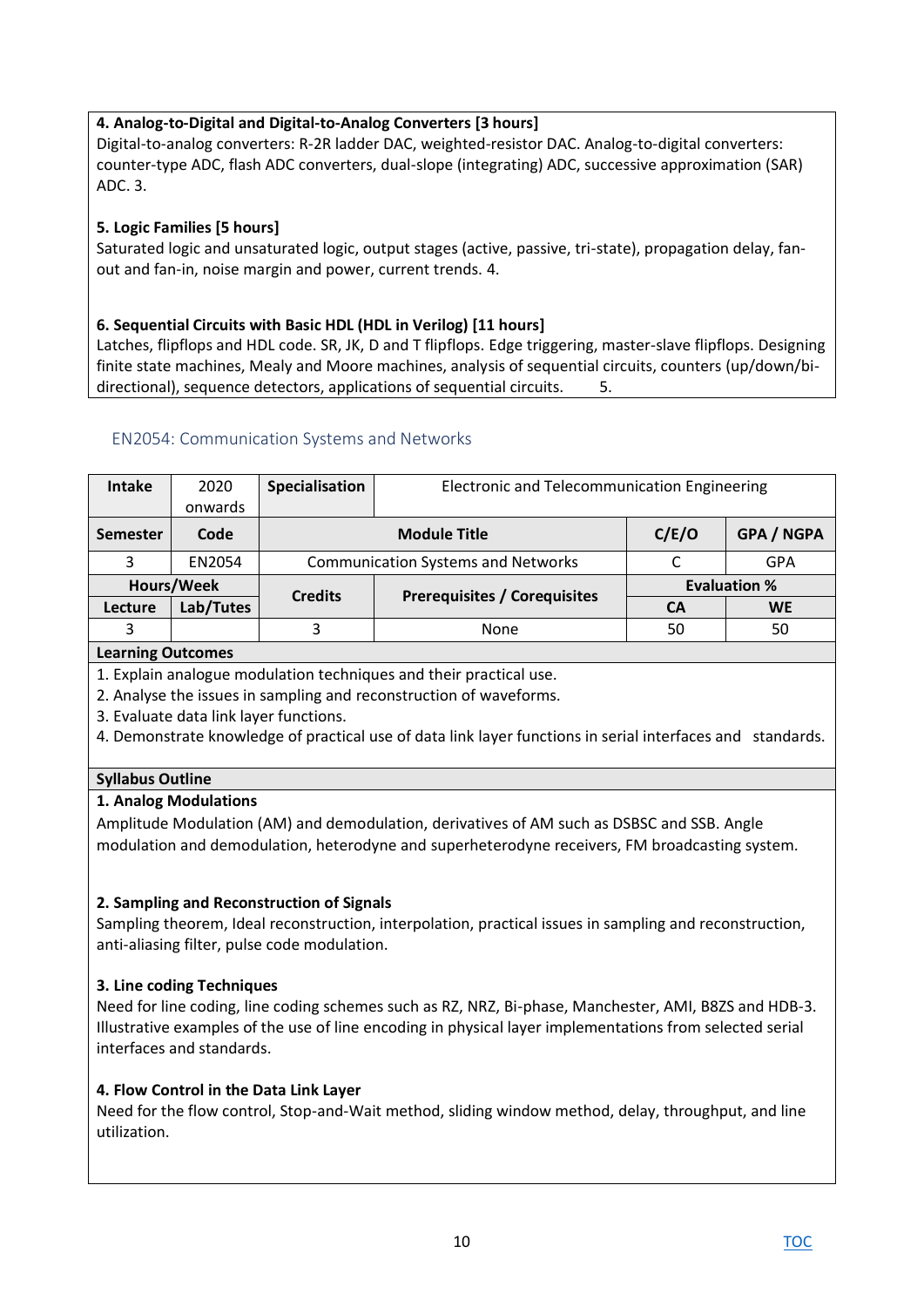### **5. Error Control in the Data Link Layer**

Introduction to basic error detection and error correction techniques, forward error control, block codes, performance comparison between Stop-and-Wait ARQ, Go-back-N ARQ and Selective-Reject ARQ. High-Level Data Link Control (HDLC) protocol and its implementation in different networks.

### **6. Medium Access Techniques**

Medium access mechanisms in the data link layer such as token-based, CSMA/CD and CSMA/CA. Examples of their implementation in different types of shared-medium networks.

### **7. Data Link Layer Switching**

Need for switching in data link layer, data link layer addressing and framing, switching methodologies. Store-and-forward, cut-through and fragment-free, half-duplex and full-duplex switching, implementation of L2 switches.

### **8. Case Study**

Case of Ethernet to illustrate the use of data link layer and physical layer functions. Performance improvement techniques used at high speeds.

# <span id="page-10-0"></span>EN2031: Fundamentals of Computer Organization and Design

| <b>Intake</b>     | 2020      | Specialisation | Electronic and Telecommunication Engineering |                     |                   |  |
|-------------------|-----------|----------------|----------------------------------------------|---------------------|-------------------|--|
|                   | onwards   |                |                                              |                     |                   |  |
| <b>Semester</b>   | Code      |                | <b>Module Title</b>                          | C/E/O               | <b>GPA / NGPA</b> |  |
| 3                 | EN2031    |                | Fundamentals of Computer Organization and    | $\sqrt{ }$          | GPA               |  |
|                   |           |                | Design                                       |                     |                   |  |
| Hours/Week        |           | <b>Credits</b> |                                              | <b>Evaluation %</b> |                   |  |
| Lecture           | Lab/Tutes |                | <b>Prerequisites / Corequisites</b>          | CА                  | <b>WE</b>         |  |
| 2                 | 2         | 3              | None                                         | 50                  | 50                |  |
| Aproving Outcomps |           |                |                                              |                     |                   |  |

**Learning Outcomes** 

1. Discuss functional blocks and performance metrics of a computer system.

2. Use integer and real number representations to perform arithmetic operations in the context of hardware constraints.

- 3. Analyse Instruction Set Architectures (ISA).
- 4. Design a 32-bit processor for a given ISA.
- 5. Design a memory hierarchy for a computer system.
- 6. Discuss the operating system as a resource manager.

#### **Syllabus Outline**

#### **1. Building Blocks of a Computer System**

Computer as a data processing system, functional blocks of a computer system, low- and high-speed peripherals, internal and external bus architectures.

### **2. Performance Metrics of a Computer System**

Throughput, speed, response time, Amdhal law, quantitative principles of computer design.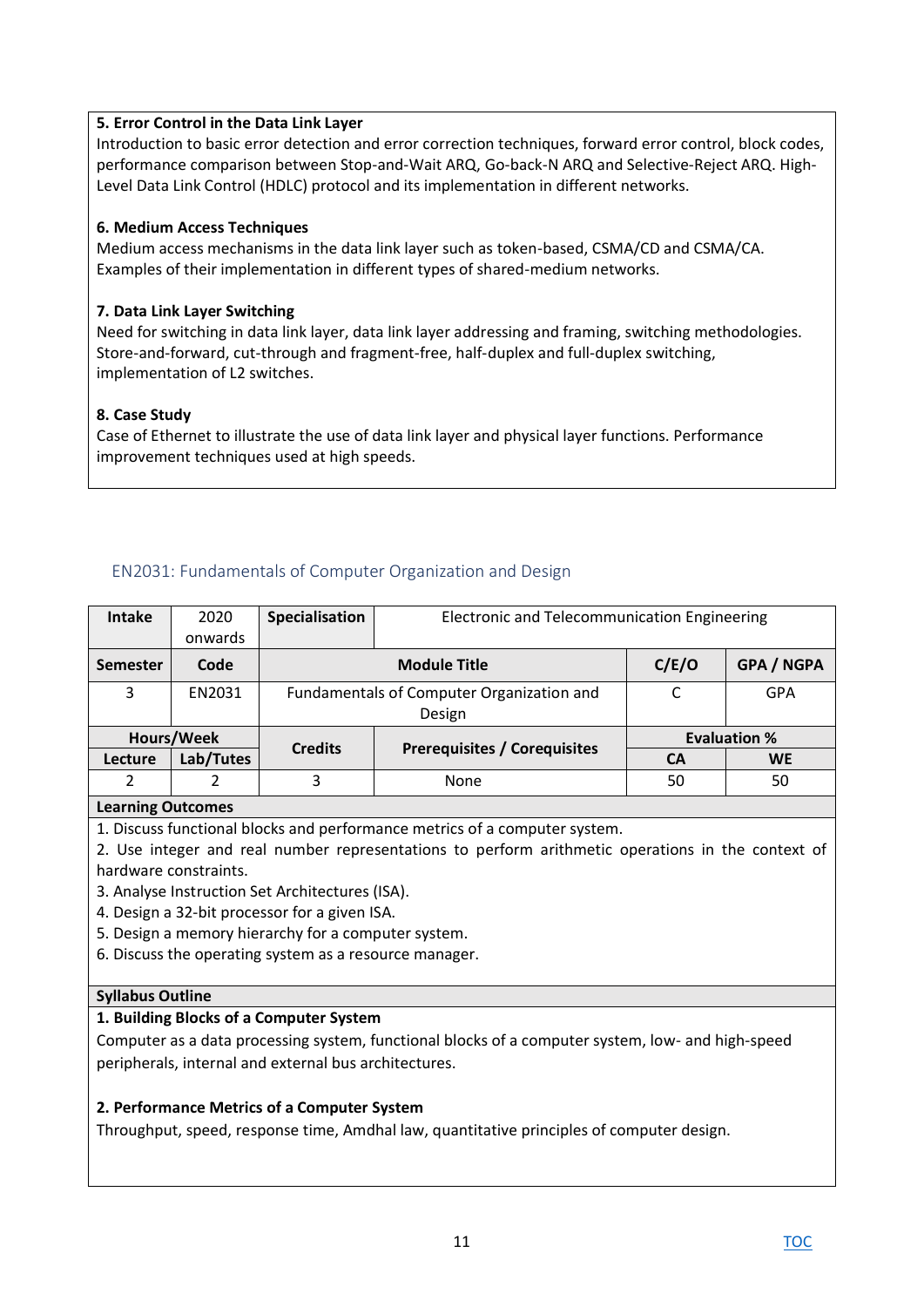# **3. Computer Arithmetic**

Integer and real number representation: two's complement, IEEE754, arithmetic operations using twos complement, Booth Algorithm. Hardware implementation: ripple adder, carry look-ahead adder (CLA), carry save adder (CSA), binary multipliers, multiply-accumulator (MAC).

# **4. Instruction Set Architectures (Processor Architectures)**

Von-Neumann model, Instruction Set Architecture (ISA), Flynn's taxonomy, evolution of ISA – CISC, RISC, VLIW, EPIC.

### **5. Processor Design**

Micro-architectures: hardwired and microprogramming.

### **6. Memory**

Principles of DRAM, SRAM and their construction, organization of memory, principle of cache memory and its design considerations, specification of memory, interfacing and performance issues.

### **7. Operating System**

Processes and threads, memory management, virtual memory, scheduling, concurrency.

# <span id="page-11-0"></span>EN2063: Signals and Systems

| <b>Intake</b>     | 2020      | Specialisation      | Electronic and Telecommunication Engineering |                     |                   |  |
|-------------------|-----------|---------------------|----------------------------------------------|---------------------|-------------------|--|
|                   | onwards   |                     |                                              |                     |                   |  |
| <b>Semester</b>   | Code      | <b>Module Title</b> |                                              | C/E/O               | <b>GPA / NGPA</b> |  |
| 3                 | EN2063    | Signals and Systems |                                              |                     | <b>GPA</b>        |  |
| Hours/Week        |           | <b>Credits</b>      | <b>Prerequisites / Corequisites</b>          | <b>Evaluation %</b> |                   |  |
| Lecture           | Lab/Tutes |                     |                                              | CА                  | <b>WE</b>         |  |
| 3                 |           | 3                   |                                              | 40                  | 60                |  |
| Loarning Outcompe |           |                     |                                              |                     |                   |  |

### **Learning Outcomes**

1. Characterize signals and LTI systems in the frequency domain using the Fourier transform techniques.

2. Determine steady state and transient characteristics of a causal LTI system subject to a causal input signal using the Laplace transform techniques.

3. Analyse discrete-time LTI systems using the z-transform.

4. Evaluate digital processing of analog signals using physically realizable A/D and D/A conversions.

5. Design and analyse analog/digital filters, electrical circuits, and communication transmitters/receivers using the transform domain techniques.

### **Syllabus Outline**

### **1. Continuous-Time Fourier Transform**

Response of an LTI systems to a complex exponential, synthesis and analysis forms, finite energy signals and Fourier transform, uncertainty principle, properties of the Fourier transform. Frequency domain characterization of continuous time signals and LTI systems: log magnitude and Bode plots, filteration and nonideal analogue filters, applications in communication systems.

### **2. The Laplace Transform**

The Laplace and inverse Laplace transforms, the region of convergence, poles and zeros, properties of the Laplace transform, transfer function, steady state and transient responses of a causal LTI system, stability, introduction to linear dynamical systems, applications in electrical circuit analysis.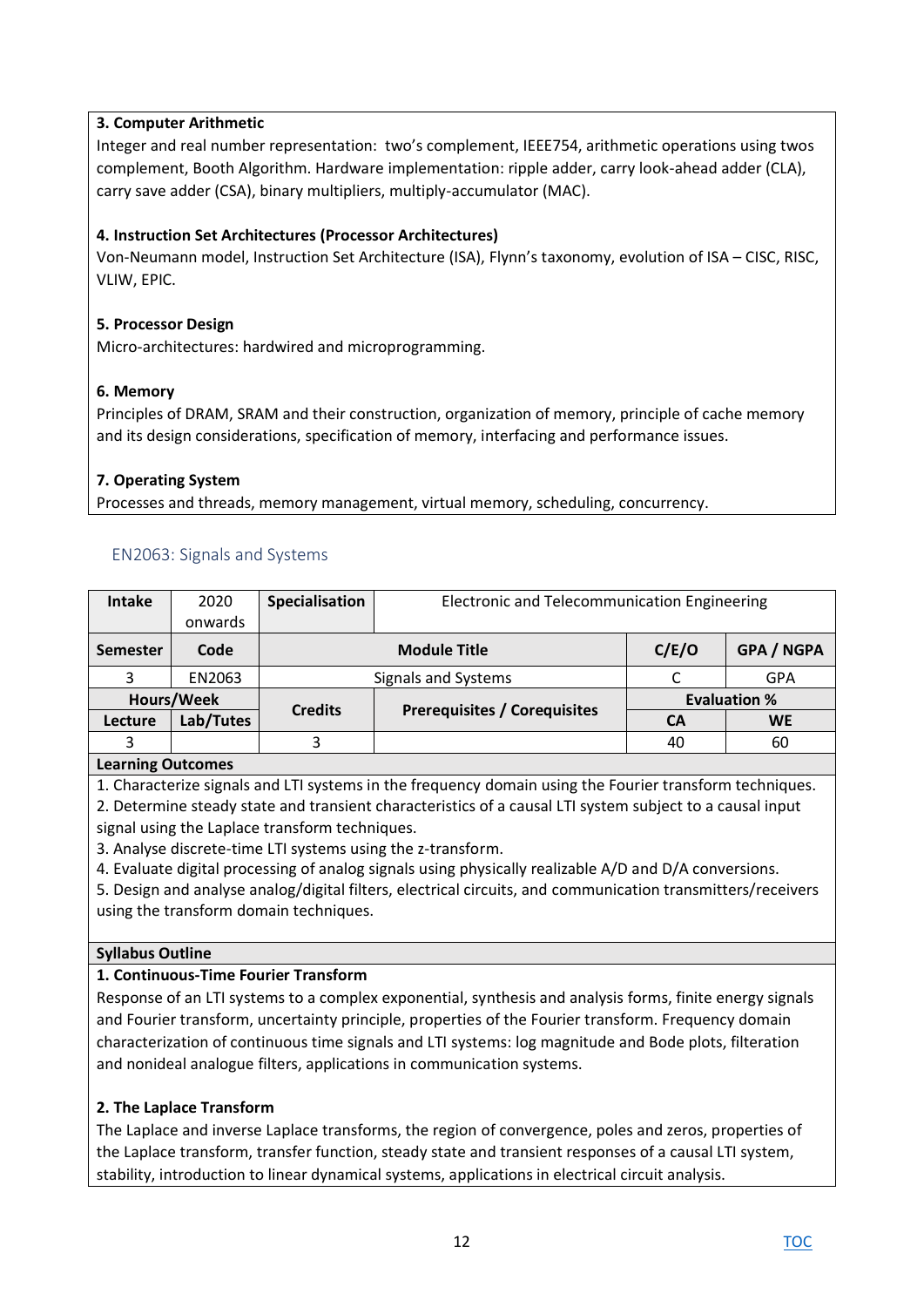**3. Frequency Domain Analysis of Discrete-Time Signals [5 hours]** Synthesis and analysis forms of discrete-time Fourier transform (DTFT), convergence, properties of the DTFT, theorems of the DTFT, Evaluation of the DTFT of finite-duration discrete-time signals using discrete Fourier transform (DFT).

**4. The z-Transform [5 hours]** The z- and inverse z-transforms, properties of the region of convergence, properties of the z-transform, representation of discrete-time LTI systems using the z-transform, stability of discrete-time LTI systems.

**5. Digital Processing of Analog Signals [6 hours]** Periodic sampling, representation of sampling in the frequency domain, Shannon-Nyquist theorem, aliasing, reconstruction, A/D conversion, quantization errors, D/A conversion.

**6. FIR and IIR Filter Design [8 hours]** Frequency-domain representation of LTI systems, magnitude response and phase response, filter specifications, classification of discrete-time filters and design methods, design of linear-phase FIR filters using windowing method, design of IIR filters using the impulse invariance and bilinear transform methods.

# <span id="page-12-0"></span>EN2091: Laboratory Practice and Projects

| <b>Intake</b> | 2020          | Specialisation | Electronic and Telecommunication Engineering |       |                     |
|---------------|---------------|----------------|----------------------------------------------|-------|---------------------|
|               | onwards       |                |                                              |       |                     |
| Semester      | Code          |                | <b>Module Title</b>                          | C/E/O | <b>GPA / NGPA</b>   |
| 3             | <b>EN2091</b> |                | Laboratory Practice and Projects             |       | GPA                 |
|               | Hours/Week    |                |                                              |       | <b>Evaluation %</b> |
| Lecture       | Lab/Tutes     | <b>Credits</b> | <b>Prerequisites / Corequisites</b>          | CА    | <b>WE</b>           |
|               | 4             |                | None                                         |       |                     |
|               |               |                |                                              |       |                     |

### **Learning Outcomes**

1. Evaluate the constraints and limitations of the transistors and op-amps.

- 2. Design and implement sequential circuits and digital circuit design using programmable ICs.
- 3. Construct fundamental building blocks of a computer.
- 4. Develop an understanding of programming in assembly language.
- 5. Design, appraise and analyse the knowledge of physical and datalink layer network planning and simulation.
- 6. Design and implement a simple communications network.

7. Design, construct, test, demonstrate a given project using analog components and present the work orally and as a written report, in small groups.

#### **Syllabus Outline**

### **1. Electronic Circuit Design and Analysis**

- 1. BJT configurations, DC biasing, and analysis of small-signal amplifiers, frequency characterization.
- 2. Build and take measurements on op-amp circuits in order to identify frequency characteristics, gain-bandwidth product, offsets of op-amps.
- 3. Implementing a 3-bit up-down counter.
- 4. Implementing a sequential circuit to handle a simple real-life application (e.g., colour lights at an intersection).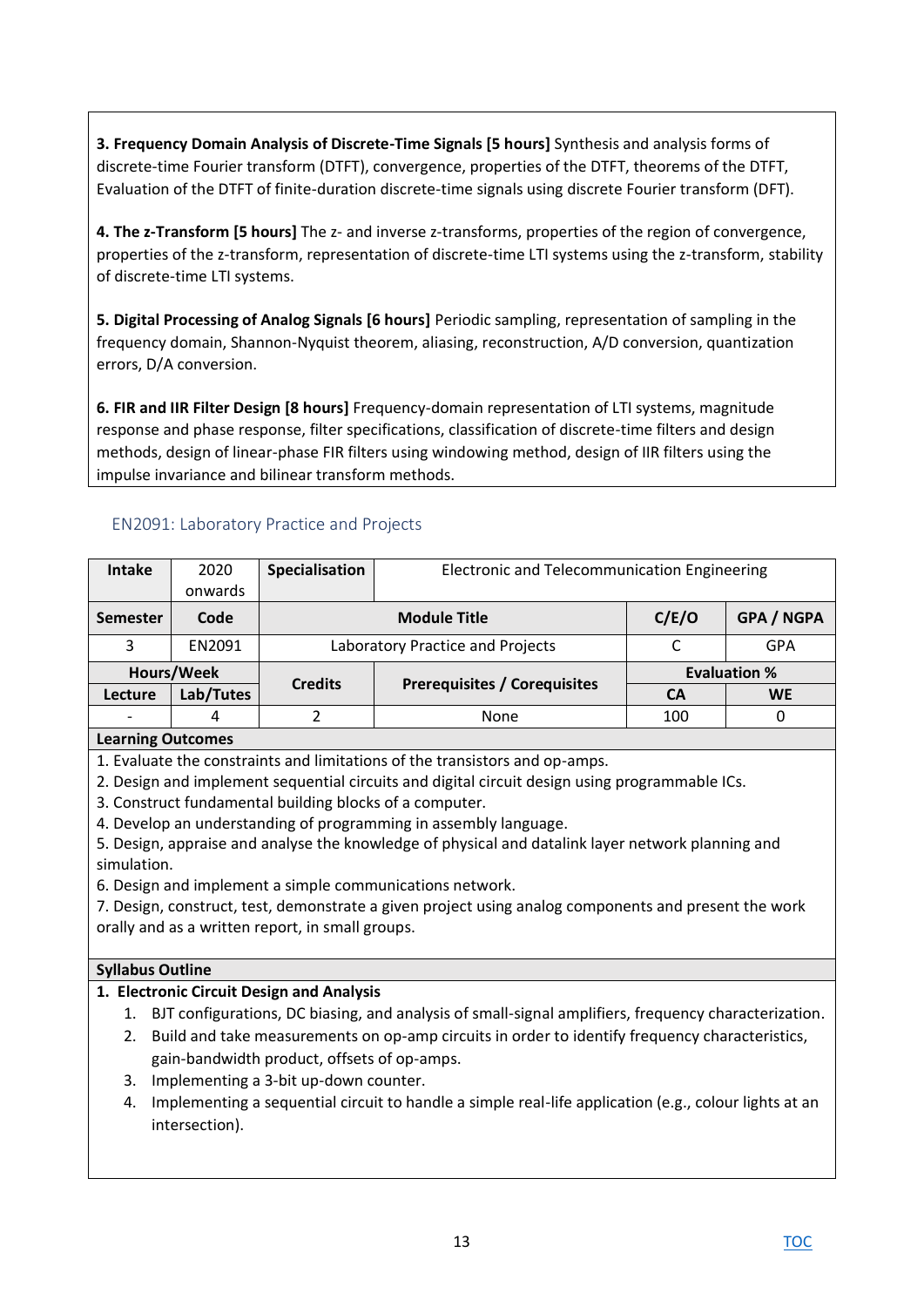### **2. Computer Organization**

- 1. Use digital electronic simulator software to simulate the operations of basic adder circuits .
- 2. Use a 4-bit ALU to perform different binary arithmetic and logic operations
- 3. Identify and construct basic memory cells: SRAM and DRAM.
- 4. Implement basic programming constructs like conditional statements, control loops (for, while) in assembly language in x86 and micro-controller environments.

### **3. Communication Systems and Networks**

- 1. Network Design and Operations: Design and build a simple Layer 2 (switched) networks utilizing the concepts explained. This will enable to see how star topology, aggregation, Spanning Tree protocol and VLANs are designed and operated using either Omnet++ or any other suitable simulation software.
- 2. Protocol Analysis: Inspecting packet flow using Wireshark network analysing software in different physical ports (Ethernet, Wi-Fi).

### **4. Analog Design Project**

Design and implement an electronic circuit for a given or student-proposed application using analog components (e.g., analog line-following robot, battery charger).

| <b>Intake</b>   | 2020                     | Specialisation | <b>Electronic and Telecommunication Engineering</b> |                     |                   |  |  |  |
|-----------------|--------------------------|----------------|-----------------------------------------------------|---------------------|-------------------|--|--|--|
|                 | onwards                  |                |                                                     |                     |                   |  |  |  |
| <b>Semester</b> | Code                     |                | <b>Module Title</b>                                 |                     | <b>GPA / NGPA</b> |  |  |  |
| 3               | EN2533                   |                | Robot Design and Competition                        |                     | GPA               |  |  |  |
|                 | Hours/Week               | <b>Credits</b> | <b>Prerequisites / Corequisites</b>                 | <b>Evaluation %</b> |                   |  |  |  |
| Lecture         | Lab/Tutes                |                |                                                     | <b>CA</b>           | <b>WE</b>         |  |  |  |
|                 | 4                        | 3<br>None      |                                                     | 70                  | 30                |  |  |  |
|                 | <b>Learning Outcomes</b> |                |                                                     |                     |                   |  |  |  |

### <span id="page-13-0"></span>EN2533: Robot Design and Competition

1. Identify the composition of a basic robot system and explain the functionality of each component. 2. Select suitable sensors, actuators, mechanisms, and a power source for a simple robot design to

perform a given task.

3. Design and build a small robot and its control system for the required functionality.

4. Tune, test and troubleshoot the robot to achieve best performance.

5. Demonstrate teamwork and collaborative efforts to achieve a common goal and complete a task in the given time frame.

#### **Syllabus Outline**

#### **1. Introduction to Robotics**

Evolution of robotic systems. Robot anatomy. Modular architecture. Robot system design. Multidisciplinary nature of robotics. Robotics applications.

#### **2. Robot Mechanical Design**

Basic mobile robot platforms: wheeled, tracks. Wheels. Steering systems: differential-drive, skid-steering, Ackermann steering. Mechanisms: translational and rotational mechanisms, gears, belts and chains, springs and dampers, suspension mechanisms for uneven terrain—rocker, rocker bogie. Computer Aided Design.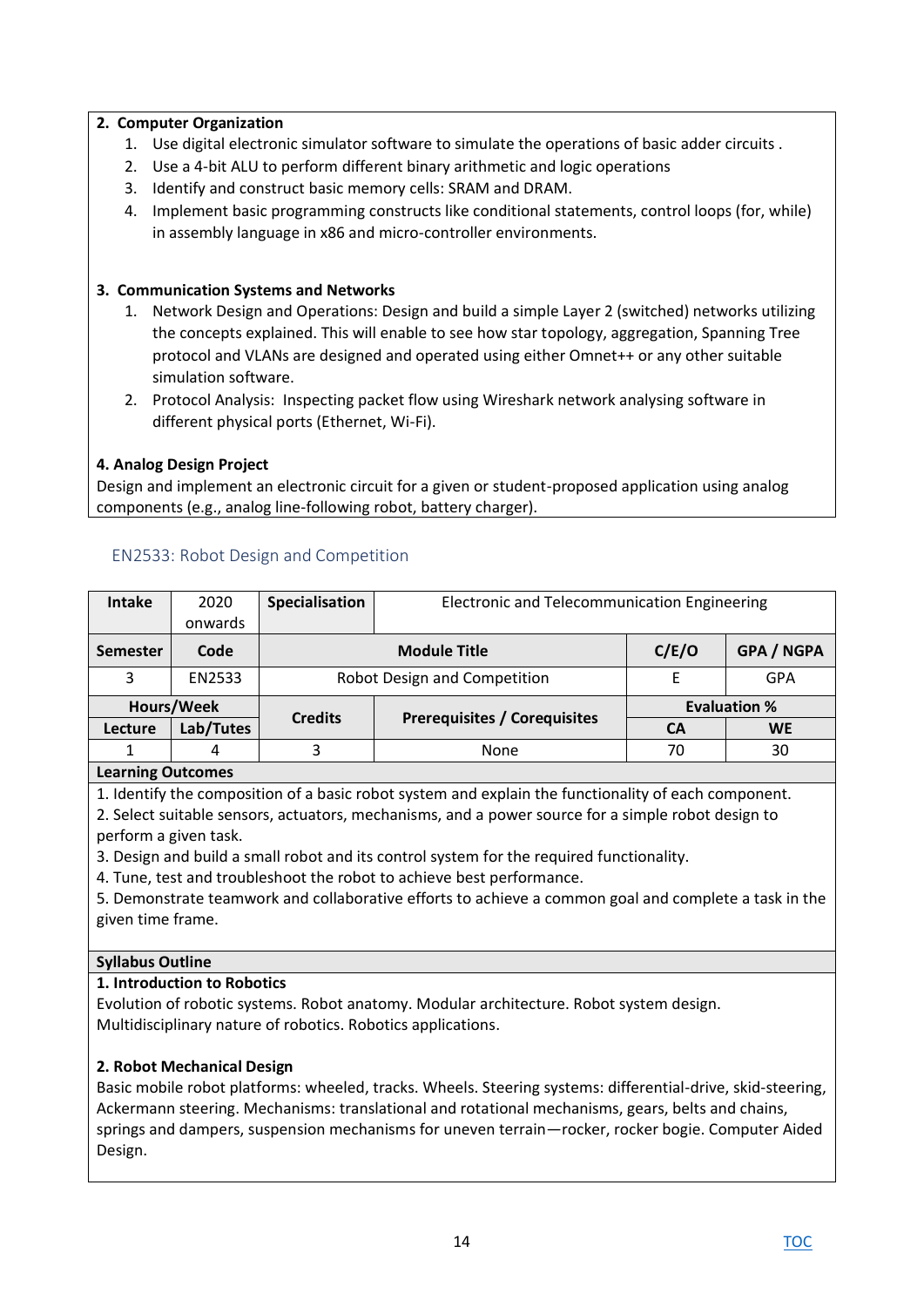### **3. Robot Behaviour**

Basic robot architectures: sense-plan-act (SPA) architecture, subsumption architecture. Microcontrollers. Fundamentals of microcontroller programming.

# **4. Robot Sensors**

Sensor classification. Sensor characteristics. Operating principles of different robot sensors and interfacing with microcontrollers. Switch sensors. Opto-sensors: photoconductive, photovoltaics, photodiode, phototransistor. Encoders. Range sensing: ultrasonic, IR, laser range.

### **5. Robot Motion**

Robot actuators. Operating principles and control techniques of brushed/brushless DC, stepper, and servo motors. Interfacing motors to microcontroller boards. Motor controllers. Robot arms and grippers. PID controller basics.

# **6. Robot Power**

Robot battery types. Component voltage levels. Rechargeable batteries: NiMH, NiCd, LiPo, Li-ion, Lead Acid. Battery concepts: voltage, capacity, cell arrangement, discharge rate.

# **7. Robot Communication**

Robot digital communication protocols and interfaces: universal asynchronous receiver transmitter (UART), serial peripheral interface (SPI), inter-integrated circuit (I2C).

# **8. Building Robots**

Design and build a robot for a given competition task. Robot task planning. Working with microcontroller-based robot programming boards. Sensors and actuator integration. Programming control algorithms. Tuning controller gains. Troubleshooting sensors, motors and control algorithms.

# <span id="page-14-0"></span>EN2130: Communication Design Project

| <b>Intake</b>   | 2020       | Specialisation | Electronic and Telecommunication Engineering      |                     |            |  |
|-----------------|------------|----------------|---------------------------------------------------|---------------------|------------|--|
|                 | onwards    |                |                                                   |                     |            |  |
| <b>Semester</b> | Code       |                | C/E/O<br><b>GPA / NGPA</b><br><b>Module Title</b> |                     |            |  |
| 3               | EN2130     |                | <b>Communication Design Project</b>               |                     | <b>GPA</b> |  |
|                 | Hours/Week | <b>Credits</b> |                                                   | <b>Evaluation %</b> |            |  |
| Lecture         | Lab/Tutes  |                | <b>Prerequisites / Corequisites</b>               | CА                  | <b>WE</b>  |  |
|                 | 4          | 3              | 70<br>30<br><b>None</b>                           |                     |            |  |
|                 |            |                |                                                   |                     |            |  |

### **Learning Outcomes**

1. Identify the requirements and limitations of a basic communication system.

2. Differentiate between different network architectures, topologies, and technologies.

3. Select a suitable communication technology to cater to a given simple application.

4. Select necessary components to build a simple communication system (wired/wireless) to solve a given problem.

5. Realize a simple communication system to enable successful end-to-end connectivity.

### **Syllabus Outline**

### **1. Introduction**

Elements of a communication system, reliability objectives, Error detection and correction coding, line coding, synchronization, simple digital modulation and demodulation methods, channels.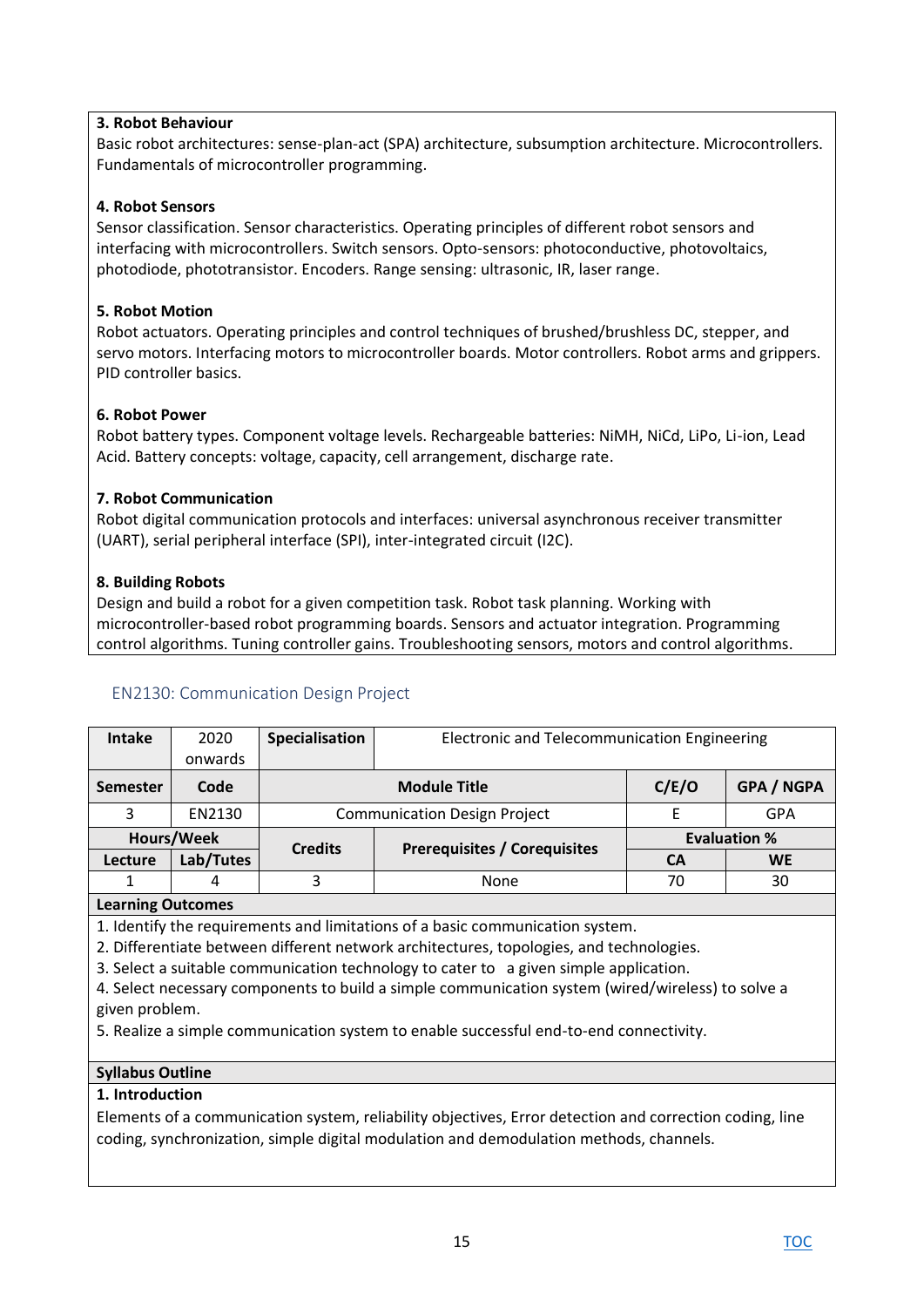### **2. Network architectures and Topologies**

Review of networks, layered architecture, protocols, and standards.

### **3. Introduction to Communication Hardware**

Hardware components of a transmitter, receiver, chipsets, off-the-shelf components, antennas, interfaces and their usage, connectors, software defined radios.

### **4. Communication System Design Process**

Link budgets, setting transmitter/receiver parameters, selecting a suitable technology.

### **5. Introduction to Design Tools**

Introduction to simulation tools, simulation of simple networks, performance evaluation and obtaining insights, measurements and measuring equipment.

### <span id="page-15-0"></span>Semester 4

### <span id="page-15-1"></span>EN2111: Electronic Circuit Design

| <b>Intake</b> | 2020       | Specialisation | Electronic and Telecommunication Engineering      |                     |           |
|---------------|------------|----------------|---------------------------------------------------|---------------------|-----------|
|               | onwards    |                |                                                   |                     |           |
| Semester      | Code       |                | C/E/O<br><b>GPA / NGPA</b><br><b>Module Title</b> |                     |           |
| 4             | EN2111     |                | <b>Electronic Circuit Design</b>                  |                     | GPA       |
|               | Hours/Week | <b>Credits</b> |                                                   | <b>Evaluation %</b> |           |
| Lecture       | Lab/Tutes  |                | <b>Prerequisites / Corequisites</b>               | CА                  | <b>WE</b> |
| 3             |            | 4              | None                                              | 40                  | 60        |

#### **Learning Outcomes**

- 1. Analyse the core performances of analog modules.
- 2. Explain DC-DC power conversion.
- 3. Analyse feedback, thermal, and noise effects in electronic circuits.
- 4. Explain the basics of LNA.
- 5. Apply the RTL coding, verification, and timing concepts in digital designs.
- 6. Select and use programmable logic devices to implement digital systems.

#### **Syllabus Outline**

#### **1. Analog Filters**

First and second order filters, active and passive filters, filter categories, transfer functions, amplitude, and phase responses, bode plots, and filter approximations.

### **2. Feedback**

Effect of negative feedback, feedback topologies, feedback properties, amplifier circuits with feedback, loading effects.

### **3. Oscillators**

Wien bridge oscillator, relaxation oscillator, ring oscillator, astable, mono-stable, and bi-stable multivibrators.

#### **4. Analog PLL, Linear Power Supplies**

Basics of analog PLL, voltage regulators, and protection circuits.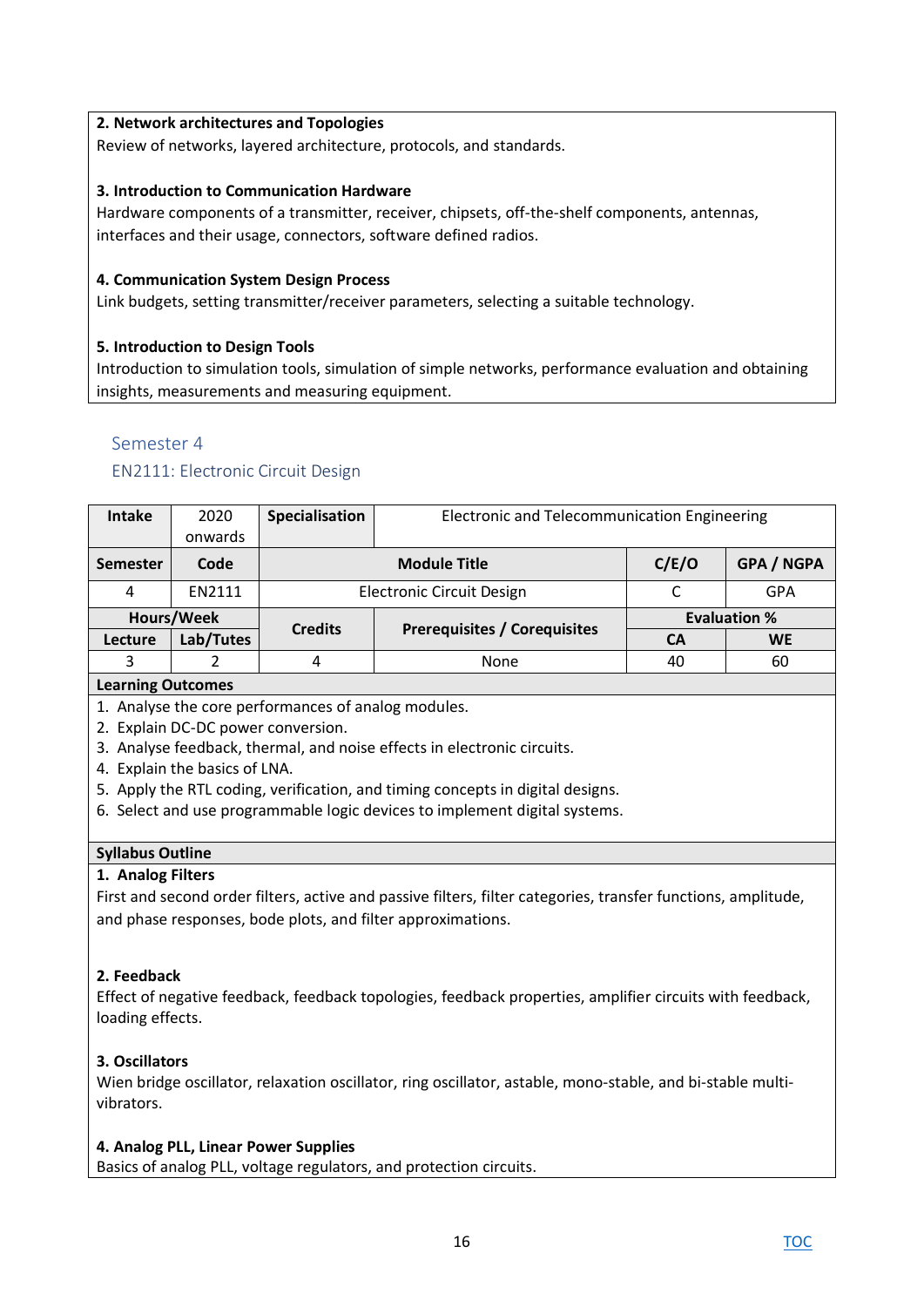# **5. Power Amplifiers**

Class A, class B, class AB, class C, and class D amplifiers, DC-DC power conversion.

### **6. Thermal Management, Noise Analysis, Basics of LNA**

Types of noise, thermal analysis, noise modeling, signal to noise ratio, noise temperature, noise figure, low noise amplifiers.

### **7. Coding and Verifications**

RTL coding and verifications, timing analysis of digital circuits, critical path, operating speed, clock synchronization.

### **8. Programmable Devices**

ROM, PALs and PLAs, PAL Macrocell, CPLD, FPGA, UART implementation in FPGA.

### <span id="page-16-0"></span>EN2074: Communication Systems Engineering

| Intake                   | 2020       | Specialisation | Electronic and Telecommunication Engineering |                     |                   |  |
|--------------------------|------------|----------------|----------------------------------------------|---------------------|-------------------|--|
|                          | onwards    |                |                                              |                     |                   |  |
| <b>Semester</b>          | Code       |                | <b>Module Title</b>                          | C/E/O               | <b>GPA / NGPA</b> |  |
| 4                        | EN2074     |                | <b>Communication Systems Engineering</b>     |                     | GPA               |  |
|                          | Hours/Week | <b>Credits</b> | <b>Prerequisites / Corequisites</b>          | <b>Evaluation %</b> |                   |  |
| Lecture                  | Lab/Tutes  |                |                                              | CА                  | <b>WE</b>         |  |
| 3                        |            | 4              | <b>None</b>                                  | 40                  | 60                |  |
| <b>Learning Outcomes</b> |            |                |                                              |                     |                   |  |

1. Identify discrete representation of continuous-time signals.

2. Apply fundamentals of probability theory for performance analysis of memoryless digital modulation

techniques.

3. Design signals to control the effect of ISI in digital transmission over band-limited channels.

4. Design optimum receivers for digital transmission in AWGN channel.

5. Compare and contrast different memoryless digital modulation schemes based on their reliability, spectral and power efficiencies.

6. Evaluate the performance of a digital transmission system using simulation tools.

#### **Syllabus Outline**

#### **1. Signal Representations for Communication Systems**

Review of signals and digital transmission systems. Complex envelope representation of real band-pass signals and its energy relationships. Signal space representation.

#### **2. Random Variables and Processes for Communication Systems**

Review of a single RV and related operations (expected value, moments, central moments). Pairs of RVs: Joint distributions, conditional distributions, covariance and correlation. Multivariate Gaussian distribution. Introduction to random processes, statistical characterization and classification. Spectral characteristics. Random processes through LTI systems. Gaussian processes and AWGN. Capacity of the AWGN channel.

### **3. Baseband Digital Transmission Over Band-Limited Channels**

Intersymbol interference (ISI), Nyquist's criterion, partial response signalling, data detection for controlled ISI. Eye diagrams. Applications to practical baseband systems.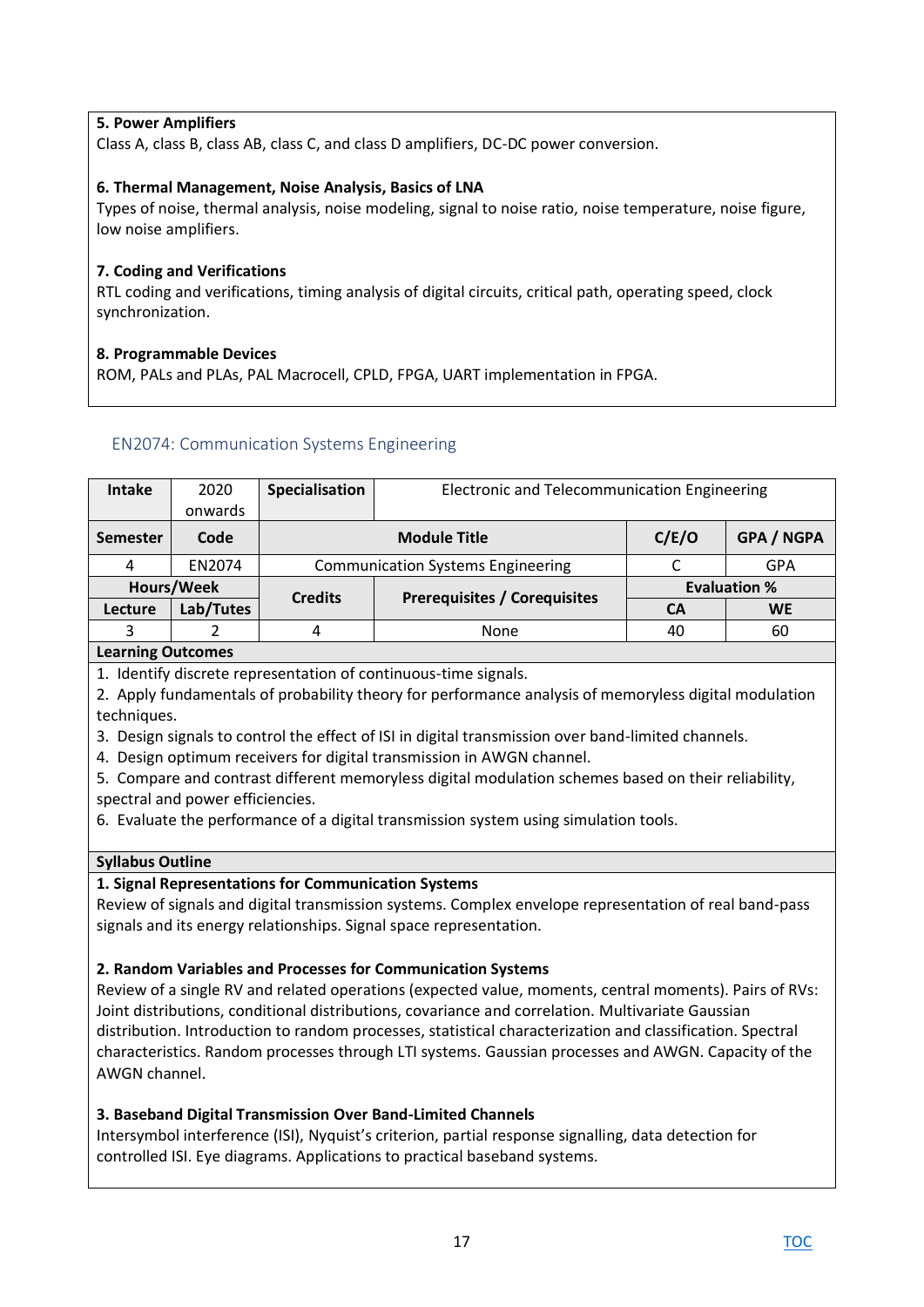### **4. Passband Digital Transmission**

Linear digital modulation techniques: ASK, PSK, and QAM. Constellation diagrams. Nonlinear modulation techniques: FSK. Spectra of modulated signals, spectral and power efficiencies. Optimum receivers: MAP and ML principles, receiver implementation, matched filter and correlation realizations, error performance. Comparison of different modulation schemes. Applications to practical passband systems.

# <span id="page-17-0"></span>EN2143: Electronic Control Systems

| <b>Intake</b>            | 2020       | Specialisation | Electronic and Telecommunication Engineering      |                     |            |  |  |
|--------------------------|------------|----------------|---------------------------------------------------|---------------------|------------|--|--|
|                          | onwards    |                |                                                   |                     |            |  |  |
| <b>Semester</b>          | Code       |                | C/E/O<br><b>GPA / NGPA</b><br><b>Module Title</b> |                     |            |  |  |
|                          | EN2143     |                | <b>Electronic Control Systems</b>                 |                     | <b>GPA</b> |  |  |
|                          | Hours/Week | <b>Credits</b> |                                                   | <b>Evaluation %</b> |            |  |  |
| Lecture                  | Lab/Tutes  |                | <b>Prerequisites / Corequisites</b>               | CА                  | <b>WE</b>  |  |  |
|                          |            |                | <b>None</b>                                       | 40                  | 60         |  |  |
| <b>Learning Outcomes</b> |            |                |                                                   |                     |            |  |  |

1. Identify everyday life applications as well as historical apparatus where feedback control is used.

2. Model and analyse physical systems using laws of nature.

3. Design a feedback control system and analyse its performance in terms of transient response, steadystate error, and stability.

4. Implement an electronic controller for a given specification.

### **Syllabus Outline**

### **1. Introduction to Control Systems Engineering**

Applications of control systems in everyday life. Historical apparatus based on negative feedback mechanism (water clock, flyball governor). Open-loop vs. closed-loop control. Definitions: reference, controlled variable, feedback, plant, disturbance, performance (transient response, steady-state response and stability)

# **2. System Modelling**

Mathematical modelling of dynamical systems: translational and rotational mechanical systems (Newton's laws), electrical systems (Kirchhoff's laws), electromechanical systems—DC motor systems with gears. System model ODE. Transformation to Laplace domain. Transfer function. Poles and zeros. Introduction to system reduction. Block diagrams—cascaded forms, parallel forms, feedback forms

### **3. Time Response**

First-order systems: time constant, performance specifications, experimental transfer function. Secondorder systems: overdamped, underdamped, undamped, critically damped systems. Damping ratio and natural undamped frequency. Transient specifications of underdamped systems: rise time, peak time, percent overshoot %, setting time.

### **4. Stability and Steady-State Errors**

Introduction to stable (BIBO), unstable and marginally stable systems. Routh-Hurwitz criterion. Routh table. Stability design via Routh-Hurwitz criterion. Test inputs for steady-state error analysis and design. Steady-state error for unity feedback systems. Static error constants and system type. Steady-state error for non-unity feedback systems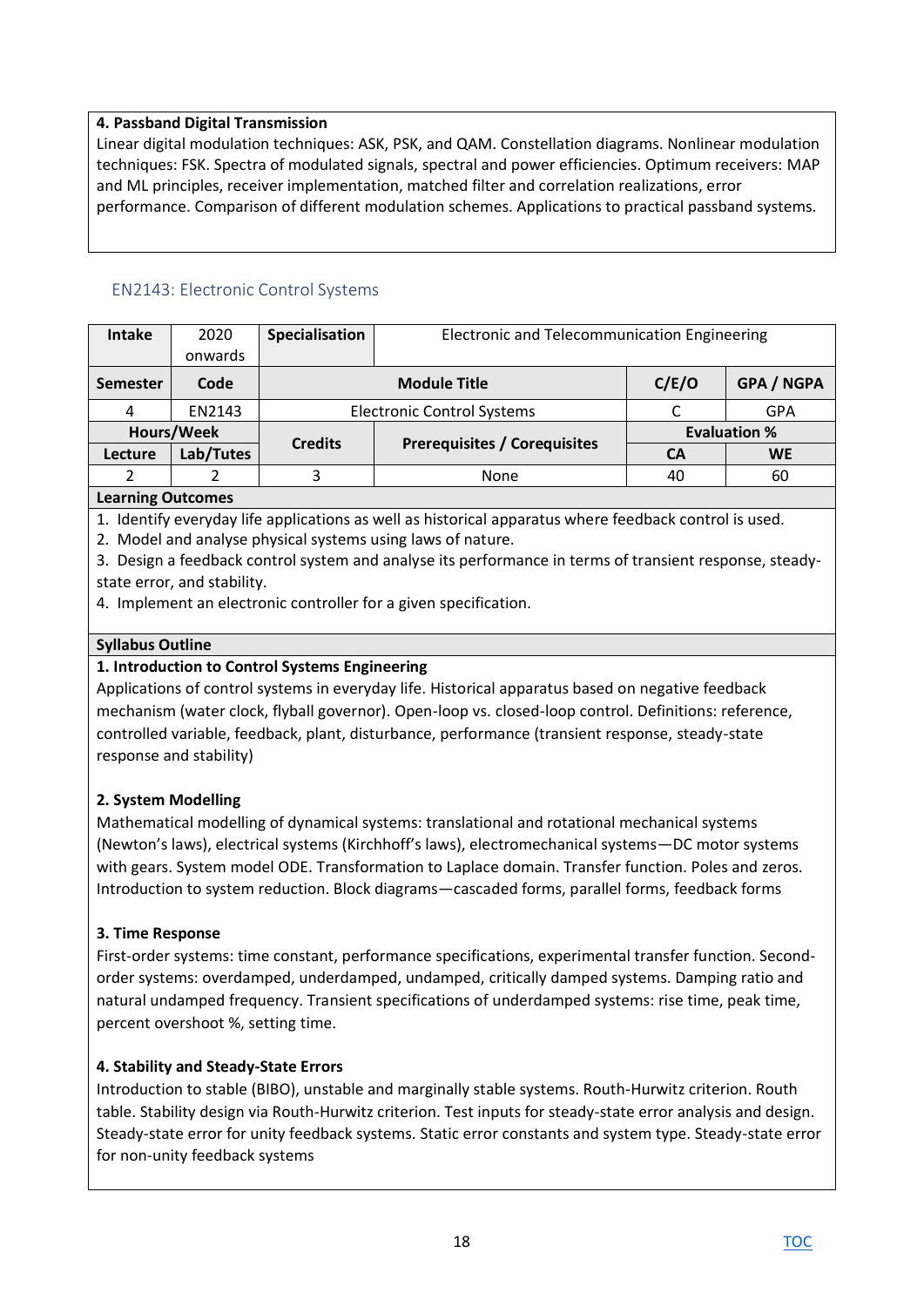# **5. Feedback Controller Design**

Single feedback gain controller. Root locus—properties, sketching and refining. Control systems analysis and design by the root locus method. Pole location by gain tuning. PID controller design. Frequency response techniques: Bode plots, Nyquist stability criterion, gain and phase margin, Nichols chart, lead compensation, lag compensation, lag-lead compensation, notch filter design. Pole-zero cancellation. Controller simulation using software tools. Servo controller design for a given specification

# **6. Electronic Controller Implementation**

Implementation of electronic controllers. OP-Amp implementation of analog controllers

# <span id="page-18-0"></span>EN2150: Communication Network Engineering

| <b>Intake</b> | 2020      | Specialisation | Electronic and Telecommunication Engineering      |    |                     |  |
|---------------|-----------|----------------|---------------------------------------------------|----|---------------------|--|
|               | onwards   |                |                                                   |    |                     |  |
| Semester      | Code      |                | C/E/O<br><b>GPA / NGPA</b><br><b>Module Title</b> |    |                     |  |
| 4             | EN2150    |                | <b>Communication Network Engineering</b>          |    | GPA                 |  |
| Hours/Week    |           | <b>Credits</b> |                                                   |    | <b>Evaluation %</b> |  |
| Lecture       | Lab/Tutes |                | <b>Prerequisites / Corequisites</b>               | CА | <b>WE</b>           |  |
|               |           | 3              | 60<br>None<br>40                                  |    |                     |  |
|               |           |                |                                                   |    |                     |  |

### **Learning Outcomes**

- 1. Explain the operational performance measures in networks.
- 2. Explain key application layer protocols such as DNS, HTTP and SMTP and the importance of network security.
- 3. Design local area network (LAN) and WAN (as an extension to LAN) to meet given specifications.
- 4. Analyse routing protocols and algorithms.
- 5. Analyse transport layer protocols and algorithms.
- 6. Explain fundamental concepts in SDN.

# **Syllabus Outline**

# **1. Operational Performance Measures in Networks**

Propagation delay, latency, jitter, packet losses, throughput, convergence time, availability, path utilization, Quality of Service (QoS)/Quality of Experience (QoE).

### **2. Application Layer and Network Security**

Domain Name Service (DNS), Simple Mail Transfer Protocol (SMTP), Hyper Text Transfer Protocol (HTTP) and others (DHCP, FTP, IMAP, POP). Introduction to network security: Transport Layer Security (TLS).

### **3. Design of Networks**

Requirement analysis, network topologies for LAN and WANs, IP addressing for LAN, VLAN: virtual partitioning of networks, redundant links in network topologies (Spanning Tree Protocol – STP).

### **4. Routing Protocols and Algorithms in Intra- and Inter-networks**

Introduction to routing, distance vector and link state protocols (RIP, OSPF, IS-IS), Border Gateway Protocol (BGP).

### **5. Transport Layer Protocols (End-to-End) and Algorithms**

Connection-oriented and connection-less protocols. Multiplexing and demultiplexing, reliable and best effort, TCP, UDP, QUIC, flow control, congestion avoidance and control, queuing disciplines: FIFO and fair queuing.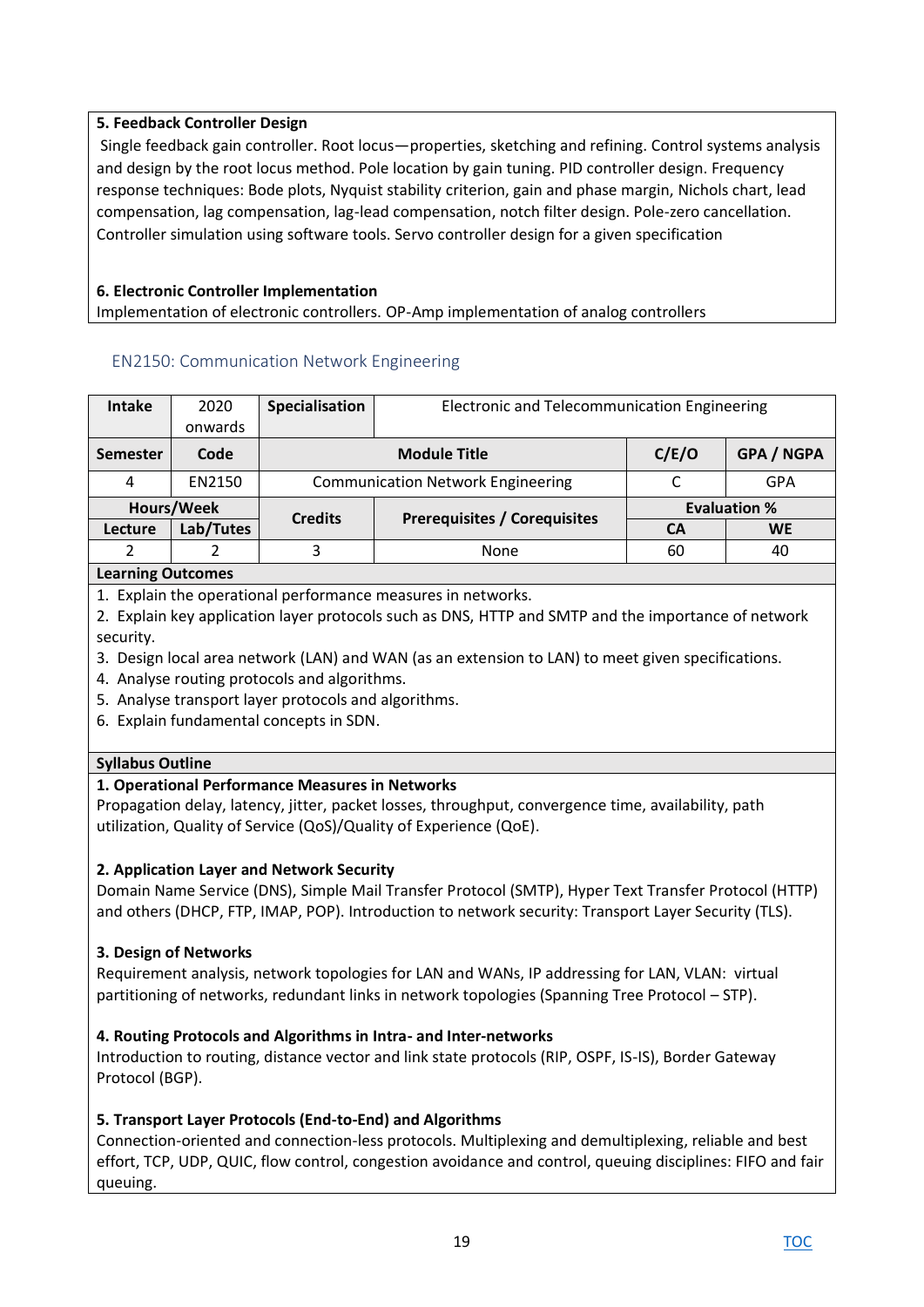# **6. Software Defined Networks (SDN)**

Fundamental concepts: separation of control and data plane, layers of abstraction: specification, distribution and forwarding.

### **7. Introduction to Traffic Engineering**

Fundamental concepts: queuing theory and network optimization.

# <span id="page-19-0"></span>EN2160: Electronic Design Realization

| 2020       | Specialisation | Electronic and Telecommunication Engineering |                                                                             |                   |  |
|------------|----------------|----------------------------------------------|-----------------------------------------------------------------------------|-------------------|--|
| onwards    |                |                                              |                                                                             |                   |  |
| Code       |                | <b>Module Title</b>                          | C/E/O                                                                       | <b>GPA / NGPA</b> |  |
| EN2160     |                |                                              |                                                                             | GPA               |  |
| Hours/Week |                |                                              | <b>Evaluation %</b>                                                         |                   |  |
| Lab/Tutes  |                |                                              | CА                                                                          | <b>WE</b>         |  |
|            | 3              | 70<br>30<br>EN1190                           |                                                                             |                   |  |
|            |                | <b>Credits</b>                               | <b>Electronic Design Realization</b><br><b>Prerequisites / Corequisites</b> |                   |  |

#### **Learning Outcomes**

- 1. Identify a suitable design model for a given problem.
- 2. Design testable PCBs complying with industry standards.
- 3. Explain testing methodologies used in electronic manufacturing.
- 4. Design product enclosures complying with industry standards.
- 5. Prepare proper documentation for electronic design.
- 6. Apply the knowledge gained to a commercial design project resulting in a working prototype.

#### **Syllabus Outline**

#### **1. Design Models**

User centred design, design driven innovation.

#### **2. User Centred Design**

Need analysis, conceptual design, detail design, design iterations.

#### **3. Design Driven Innovation**

Existing meaning, quiescent meaning, technology epiphany, design interpreters.

#### **4. Circuit Design and Prototyping**

Top-down/bottom-up approaches, schematic design, HDL design, simulation and verification, PCB prototyping.

### **5. Testing**

Test coverage, boundary scanning, test vector generation, prototype testing and design verification, product testing and quality assurance.

#### **6. Enclosure Design**

Solid modelling and visualization, rapid prototyping, mould design, tool design.

#### **7. Documentation**

User manuals, maintenance manuals, QC manuals, design manuals.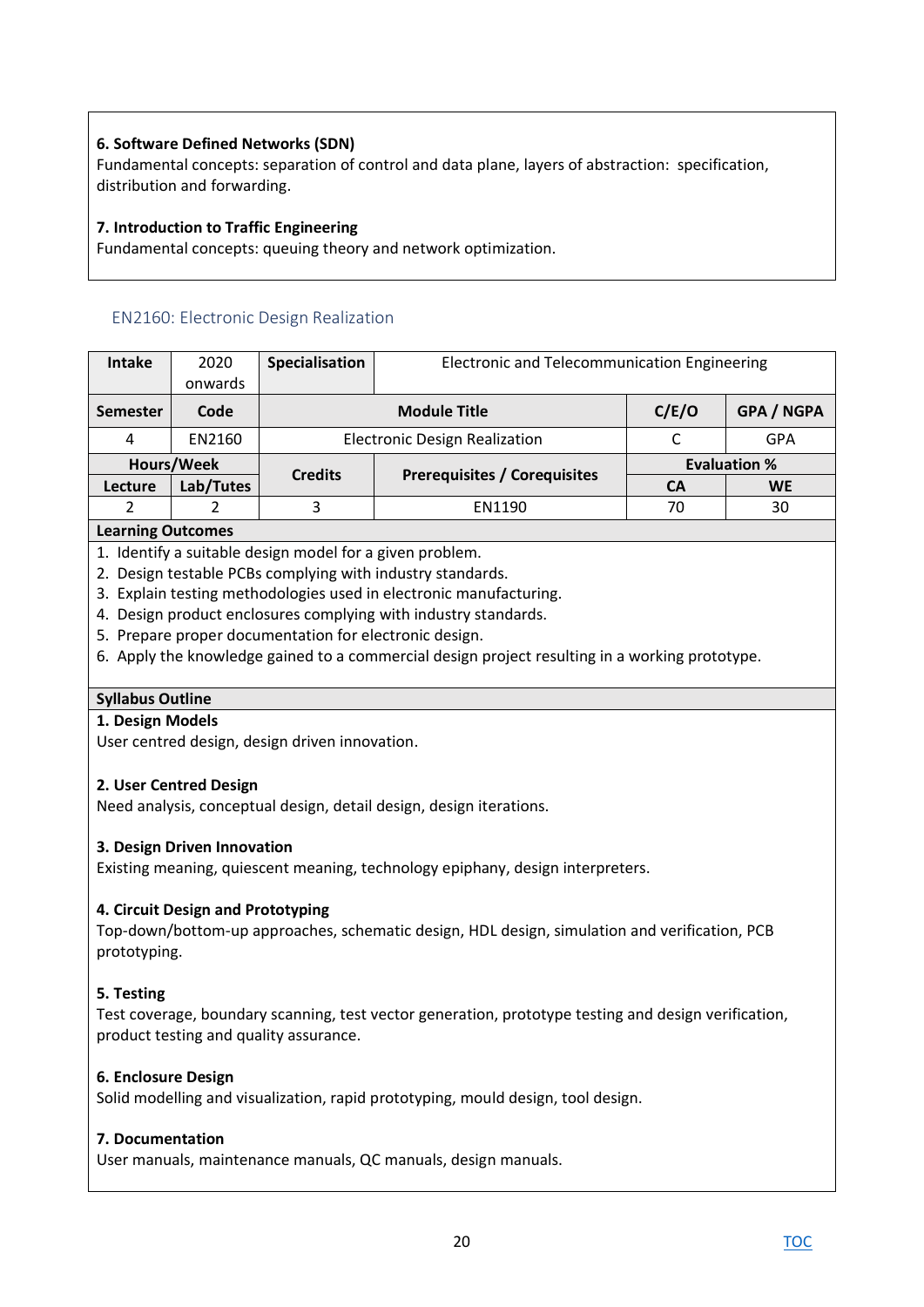### **8. Design Assignment**

Group based commercial design project covering following aspects:

- a) User need surveys/quiescent meaning,
- b) PCBs meeting industry standards/norms,
- c) Enclosures meeting industry standards/norms,
- d) Design documentation.

### <span id="page-20-0"></span>Semester 5

### <span id="page-20-1"></span>EN3880: Engineer and Society

| <b>Intake</b>   | 2020              | Specialisation | Electronic and Telecommunication Engineering |                     |                          |  |  |  |
|-----------------|-------------------|----------------|----------------------------------------------|---------------------|--------------------------|--|--|--|
|                 | onwards           |                |                                              |                     |                          |  |  |  |
| <b>Semester</b> | Code              |                | <b>Module Title</b>                          | C/E/O               | <b>GPA / NGPA</b>        |  |  |  |
| 5               | EN3880            |                | <b>Engineer and Society</b>                  |                     | <b>GPA</b>               |  |  |  |
|                 | Hours/Week        |                |                                              | <b>Evaluation %</b> |                          |  |  |  |
| Lecture         | Lab/Tutes         | <b>Credits</b> | <b>Prerequisites / Corequisites</b>          | <b>CA</b>           | <b>WE</b>                |  |  |  |
|                 | 4                 | 3              | None                                         | 100                 | $\overline{\phantom{0}}$ |  |  |  |
|                 | Loarning Outcompe |                |                                              |                     |                          |  |  |  |

#### **Learning Outcomes**

1. Explain the proper professional conduct as an engineer.

- 2. Interpret the role of an engineer as an agent in balancing interests.
- 3. Assess the basic health and safety aspects of a premise or product.
- 4. Assess the environmental impact of a product or a project.

### **Syllabus Outline**

#### **1. Introduction**

Social motivation for law and ethics, basic definition of law, morality, conscience and ethics, holistic view of engineering in terms of balancing the interests of the client, society and the environment.

### **2. Legal Fundamentals**

Types of law, sources of law, interpretation of laws, natural justice and due process of the law, evidence, relevant laws in engineering (industrial relations, commercial law, contract law, intellectual property laws), regulations, legal remedies, jurisprudence for good policy making.

# **3. Ethics**

Types of ethics based upon formulation and application, ethics in academic, professional, and engineering environments, conflicts of interest, role conflicts, misconduct, ethics of experimentation (e.g., clearance requirement, informed consent).

### **4. Health and Safety in Engineering**

Ethical and legal background, occupational safety, product safety, negligence, case studies.

### **5. The Environment**

Human ecology theory, environmental impact assessment, principles of environmental law and ethics in engineering (sustainable development, precautionary principle, prevention principle, polluter-pays principle, inter-generation equity, greenwashing).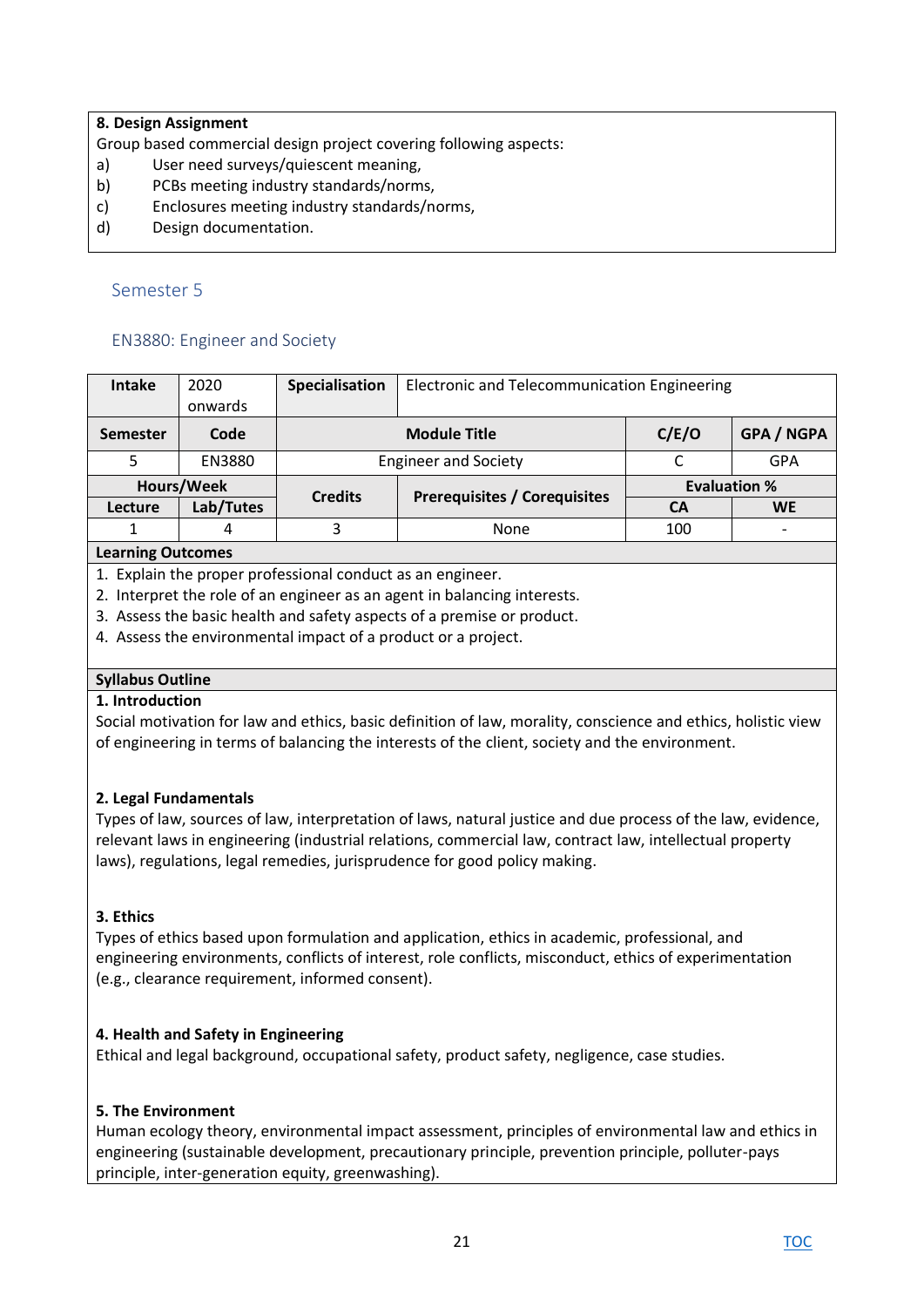### <span id="page-21-0"></span>EN3580: Electromagnetics

| Intake            | 2020       | Specialisation | Electronic and Telecommunication Engineering |                     |                   |  |
|-------------------|------------|----------------|----------------------------------------------|---------------------|-------------------|--|
|                   | onwards    |                |                                              |                     |                   |  |
| <b>Semester</b>   | Code       |                | <b>Module Title</b>                          | C/E/O               | <b>GPA / NGPA</b> |  |
|                   | EN3580     |                | Electromagnetics                             |                     | <b>GPA</b>        |  |
|                   | Hours/Week | <b>Credits</b> |                                              | <b>Evaluation %</b> |                   |  |
| Lecture           | Lab/Tutes  |                | <b>Prerequisites / Corequisites</b>          | <b>CA</b>           | <b>WE</b>         |  |
| 3                 |            | 4              | None                                         | 50                  | 50                |  |
| Logueing Outcomes |            |                |                                              |                     |                   |  |

#### **Learning Outcomes**

1. Explain concepts of static electric and magnetic fields in material including the ability to deal with boundary condition.

2. Apply appropriate techniques to calculate the capacitance and inductance for simple geometrical structures, transmission lines, and waveguide geometries.

3. Apply Maxwell's equations to electromagnetic wave propagation in free space, dielectric media, conducting media and waveguides.

4. Apply concepts of electromagnetics to antennas.

#### **Syllabus Outline**

#### **1. Static Electric and Magnetic Fields**

Poisson's and Laplace's equations and their applications. Integral and differential forms of Gauss's and Ampere's law applied to static electric and magnetic fields. Capacitance and inductance of twin lines and coaxial lines, boundary conditions, effect of earth on transmission line properties.

#### **2. Dynamic Fields**

Faraday's law, Maxwell's equations, and their application in the real world.

#### **3. Plane Wave Propagation**

Concepts of electromagnetic wave propagation, uniform plane wave propagation in a dielectric and conducting media, intrinsic impedance of a medium, phase velocity, group velocity, propagation constant, Poynting's theorem, skin depth, boundary conditions, reflection and transmission coefficients of electromagnetic waves at normal incidence, oblique incidence, Brewster angle, critical angle, polarization.

#### **4. Transmission Lines**

Distributed component model, characteristic impedance, propagation characteristics, reflection, voltage standing waves, Smith chart and impedance matching.

#### **5. Antennas**

Radiation fields of elemental dipoles, antenna patterns, and antenna parameters.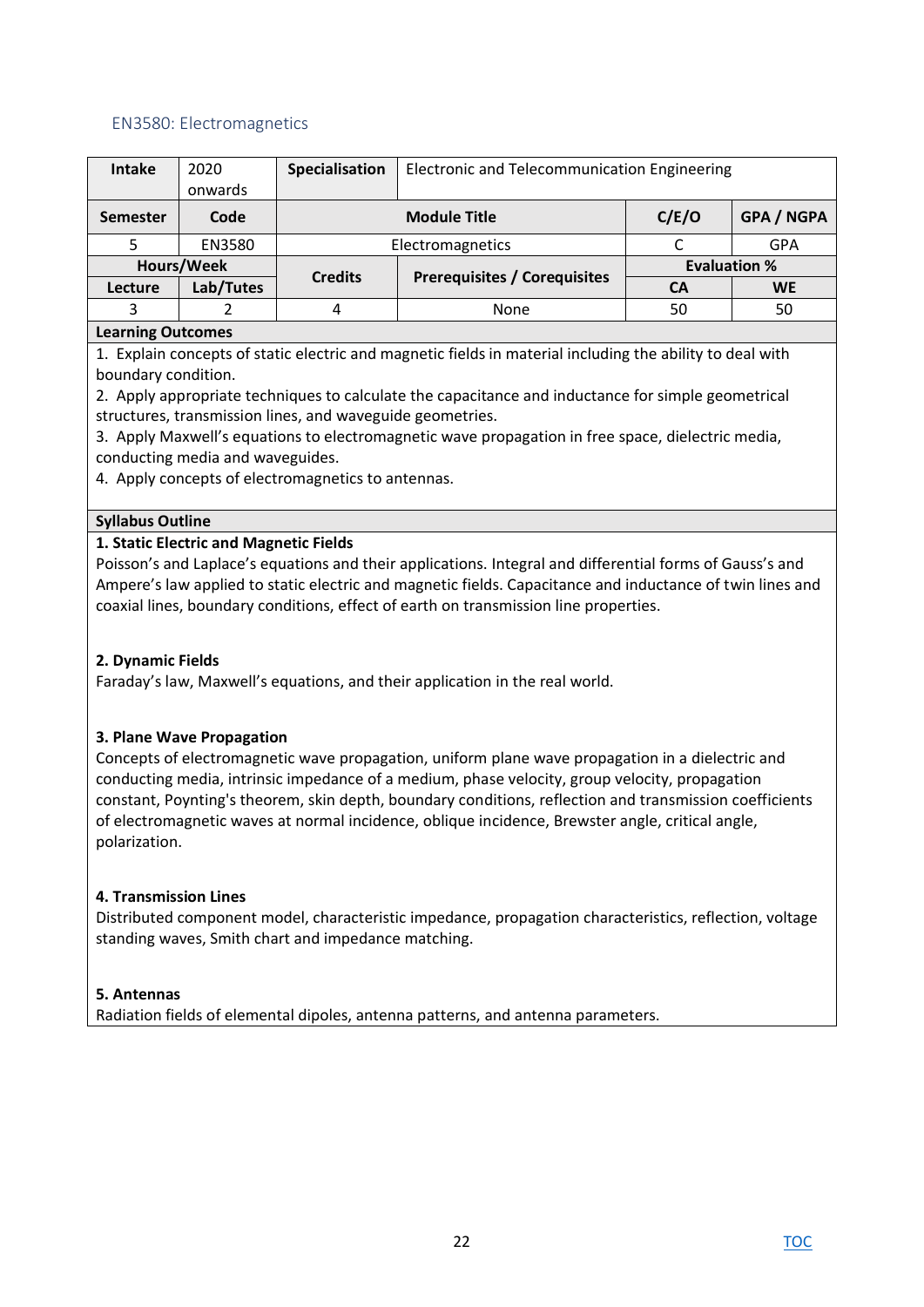### <span id="page-22-0"></span>EN3551: Digital Signal Processing

| Intake            | 2020       | Specialisation               | Electronic and Telecommunication Engineering |                     |                   |  |  |
|-------------------|------------|------------------------------|----------------------------------------------|---------------------|-------------------|--|--|
|                   | onwards    |                              |                                              |                     |                   |  |  |
| <b>Semester</b>   | Code       | C/E/O<br><b>Module Title</b> |                                              |                     | <b>GPA / NGPA</b> |  |  |
|                   | EN3551     |                              | <b>Digital Signal Processing</b>             |                     | GPA               |  |  |
|                   | Hours/Week | <b>Credits</b>               |                                              | <b>Evaluation %</b> |                   |  |  |
| Lecture           | Lab/Tutes  |                              | <b>Prerequisites / Corequisites</b>          | CA                  | <b>WE</b>         |  |  |
| 2                 |            | 3                            | None                                         | 40                  | 60                |  |  |
| Learning Outcomes |            |                              |                                              |                     |                   |  |  |

### **Learning Outcomes**

1. Determine the discrete Fourier transform (DFT) of finite-duration discrete-time signals using fast Fourier transform (FFT) algorithms.

2. Apply discrete cosine transform (DCT) for data compression.

- 3. Analyse discrete-time linear time-invariant (LTI) systems in transform domains.
- 4. Realize discrete-time LTI systems using basic structures.

5. Implement discrete-time LTI systems using suitable structures by evaluating finite-precision numerical effects.

### **Syllabus Outline**

### **1. Discrete Fourier Transform and Fast Fourier Transform Algorithms**

Review of discrete Fourier series. Definitions of the DFT and IDFT., properties of the DFT, linear convolution using the DFT, direct computation of the DFT, radix-2 FFT algorithms. Application of the DFT to estimate frequencies of sinusoidal signals and orthogonal frequency division multiplexing (OFDM).

### **2. Discrete Cosine Transform**

Definitions of the DCT, relationship between the DFT and the DCT, energy compaction property, overview of approximate DCT algorithms, applications of the DCT in data compression.

### **3. Transform Analysis of Discrete-Time LTI Systems**

Frequency response for rational transfer functions. Relationship between magnitude and phase responses. All-pass systems, minimum-phase systems, properties of all-pass and minimum-phase systems, minimum-phase all-pass decomposition.

#### **4. Structures for Discrete-Time Systems**

Block diagram representation of discrete-time LTI systems, signal flow graph representation, basic structures for discrete-time LTI systems: direct forms, cascade form, parallel form, transposed forms.

### **5. Finite-Precision Numerical Effects**

Review of number representations, quantization in digital filters, the effects of coefficient quantization, effects of round-off noise, zero-input limit cycles in IIR digital filters.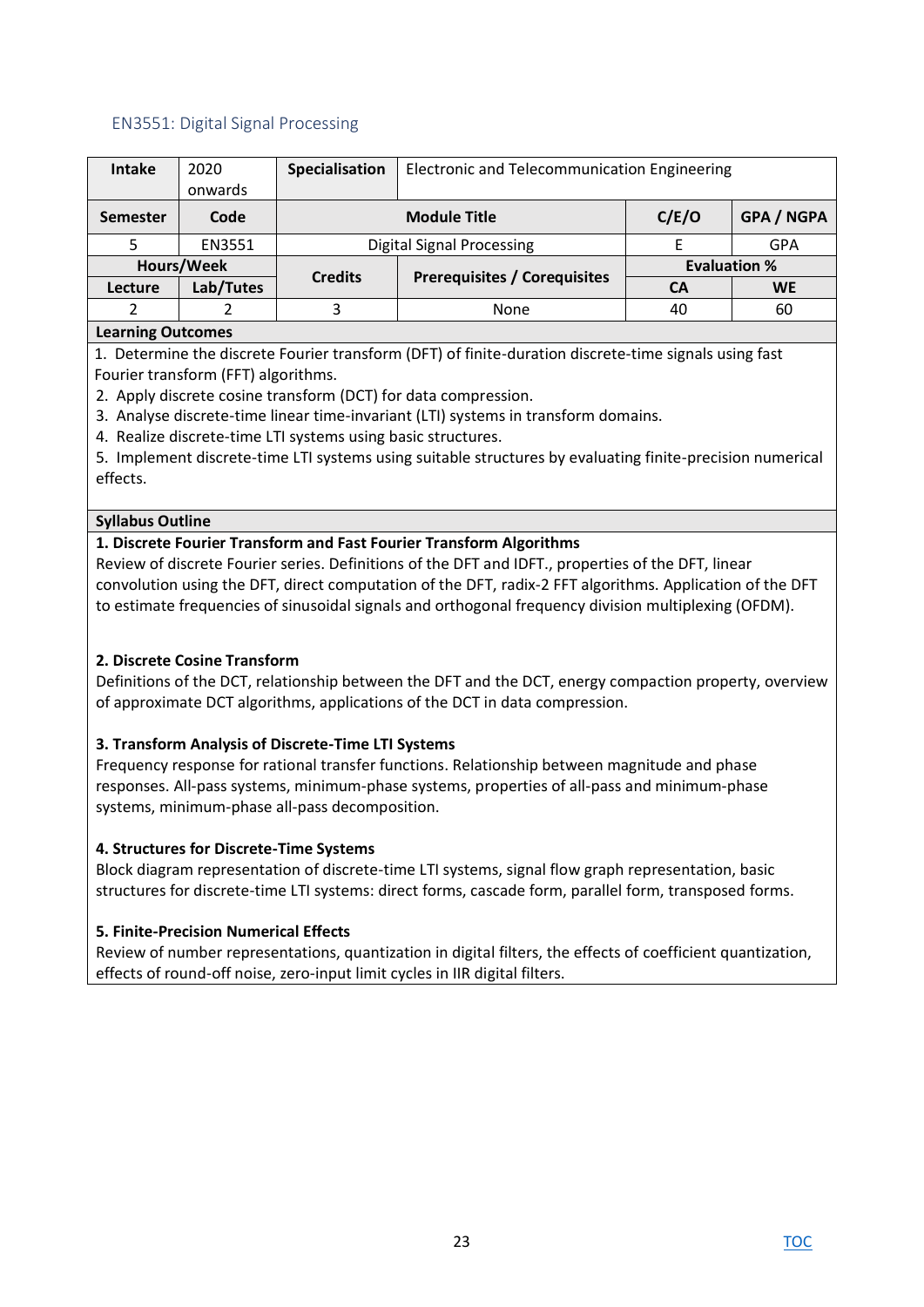### <span id="page-23-0"></span>EN3013: Analog Circuit Design

| Intake                   | 2020       | Specialisation               | Electronic and Telecommunication Engineering |    |                     |  |  |
|--------------------------|------------|------------------------------|----------------------------------------------|----|---------------------|--|--|
|                          | onwards    |                              |                                              |    |                     |  |  |
| <b>Semester</b>          | Code       | C/E/O<br><b>Module Title</b> |                                              |    | <b>GPA / NGPA</b>   |  |  |
|                          | EN3013     |                              | Analog Circuit Design                        |    | <b>GPA</b>          |  |  |
|                          | Hours/Week | <b>Credits</b>               |                                              |    | <b>Evaluation %</b> |  |  |
| Lecture                  | Lab/Tutes  |                              | <b>Prerequisites / Corequisites</b>          | CА | <b>WE</b>           |  |  |
|                          |            | 3                            | 50                                           | 50 |                     |  |  |
| <b>Learning Outcomes</b> |            |                              |                                              |    |                     |  |  |

#### **Learning Outcomes**

- 1. Design and analyse oscillators, current source, and VCO.
- 2. Design and analyse analog mixers and phase locked-loops.
- 3. Design linear power supplies with current limiting.
- 4. Analyse low noise amplifier.
- 5. Explain the parasitic effects in layouts.

### **Syllabus Outline**

#### **1. Oscillator Circuits**

Wien bridge oscillator design, design concerns, component tolerance, frequency of oscillation, applications, ring oscillator design, characterization, limitations, circuit simulations.

### **2. Current Source**

Principles, voltage controlled current source, circuit design, simulations, and applications.

### **3. Analog Mixers**

Operating principles, approximations, phase detector.

#### **4. Phase Locked Loop**

Operating principles, PLL classifications, theory of linear PLL, theory of digital PLL, PLL circuit design, frequency synthesis.

#### **5. Linear Power Supplies**

Regulations, stabilization, adjustable outputs, and protection circuits.

#### **6. Low Noise Amplifiers**

Equivalent noise generators, LNA topologies, noise analysis.

### **7. Parasitic Effects in Layouts**

Crosstalk, mutual inductance effect, signal integrity issues and fixes, frequency limitations, IC layout and PCB layouts.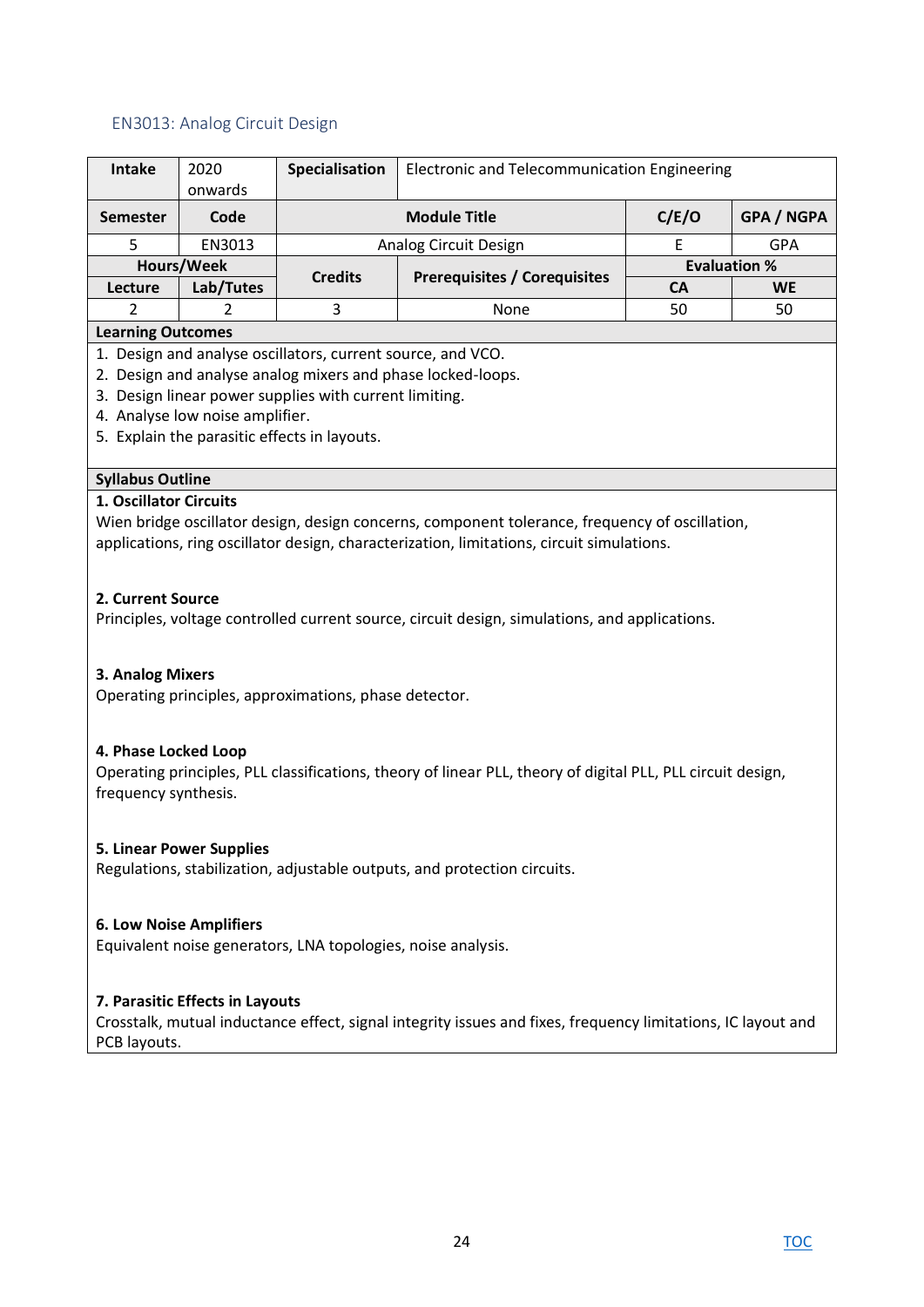### <span id="page-24-0"></span>EN3021: Digital Systems Design

| Intake                            | 2020      | Specialisation | Electronic and Telecommunication Engineering |       |                   |  |  |
|-----------------------------------|-----------|----------------|----------------------------------------------|-------|-------------------|--|--|
|                                   | onwards   |                |                                              |       |                   |  |  |
| <b>Semester</b>                   | Code      |                | <b>Module Title</b>                          | C/E/O | <b>GPA / NGPA</b> |  |  |
|                                   | EN3021    |                | Digital Systems Design                       |       | <b>GPA</b>        |  |  |
| Hours/Week<br><b>Evaluation %</b> |           |                |                                              |       |                   |  |  |
| Lecture                           | Lab/Tutes | <b>Credits</b> | <b>Prerequisites / Corequisites</b>          | CА    | <b>WE</b>         |  |  |
|                                   |           | 3              | None                                         | 50    | 50                |  |  |
| Learning Outcomes                 |           |                |                                              |       |                   |  |  |

#### **Learning Outcomes**

1. Implement combinational and sequential systems using the RTL based approach.

- 2. Utilize analysis and verification tools for digital circuits.
- 3. Design and implement a custom processor.
- 4. Design and analyse asynchronous sequential circuits.

### **Syllabus Outline**

### **1. Introduction to Reconfigurable Computing**

Introduction to reconfigurable computing, use of HDL packages.

### **2. RTL Design, Implementation, and Verification**

Combinational and sequential system design using RTL based approach and its HDL implementation, introduction to functional and logic verification.

### **3. Timing Analysis**

Determination of operating speed of digital systems (longest delay path), different delay types, clock synchronization issues.

#### **4. Processor Design and Implementation**

Instruction set architecture, microinstructions, state diagrams, data path and controllers, memory interfacing, memory design.

#### **5. Asynchronous Sequential System Design**

Introduction to asynchronous sequential systems, race conditions, stability issues, state reductions.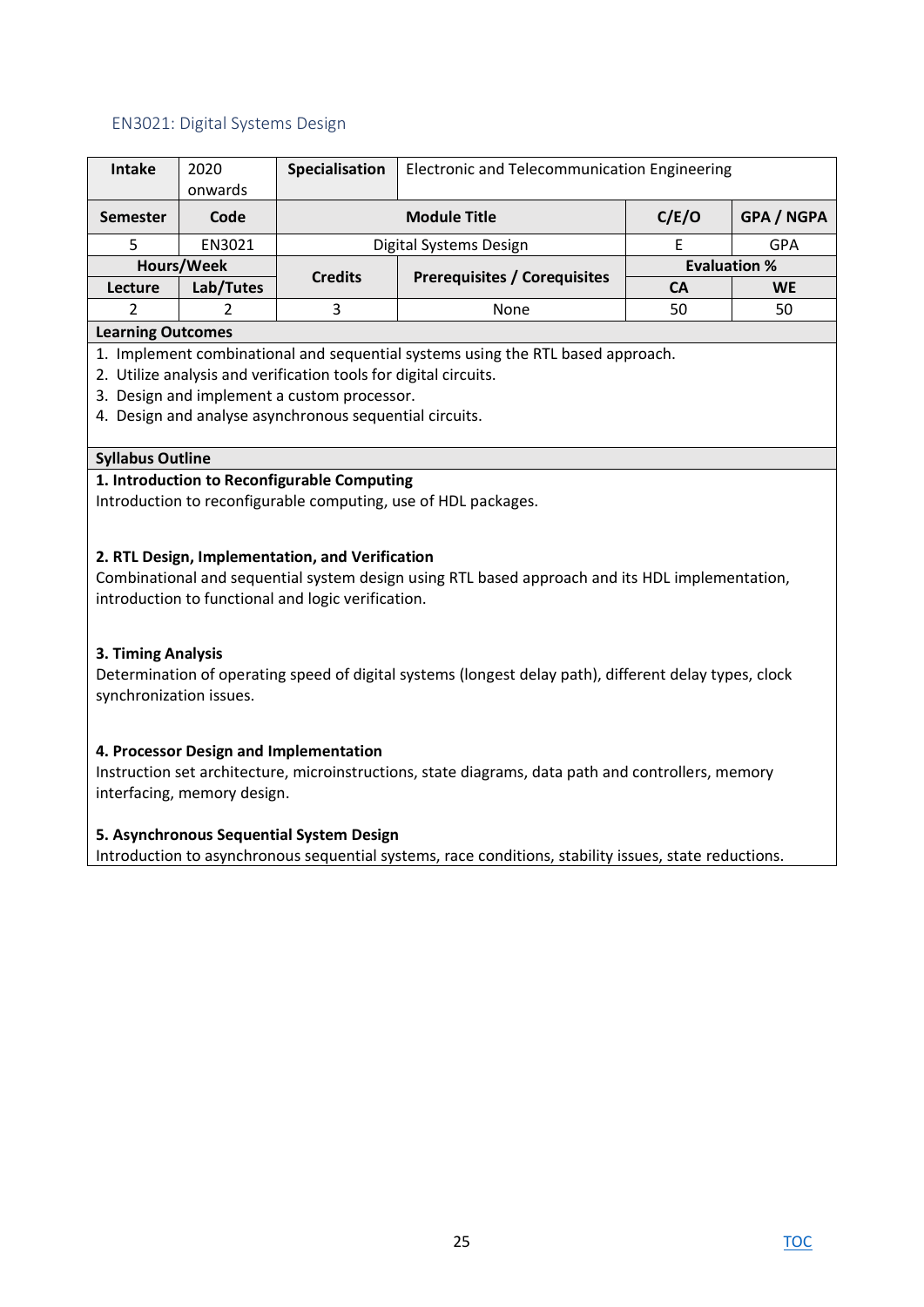### <span id="page-25-0"></span>EN3533: Electronic Instrumentation

| onwards<br>C/E/O<br><b>Module Title</b><br>Code<br><b>Semester</b><br><b>Electronic Instrumentation</b><br>EN3533<br><b>GPA</b><br>Hours/Week<br><b>Evaluation %</b><br><b>Prerequisites / Corequisites</b><br><b>Credits</b> | <b>Intake</b> | 2020      | Specialisation | Electronic and Telecommunication Engineering |           |                   |
|-------------------------------------------------------------------------------------------------------------------------------------------------------------------------------------------------------------------------------|---------------|-----------|----------------|----------------------------------------------|-----------|-------------------|
|                                                                                                                                                                                                                               |               |           |                |                                              |           |                   |
|                                                                                                                                                                                                                               |               |           |                |                                              |           | <b>GPA / NGPA</b> |
|                                                                                                                                                                                                                               |               |           |                |                                              |           |                   |
|                                                                                                                                                                                                                               |               |           |                |                                              |           |                   |
|                                                                                                                                                                                                                               | Lecture       | Lab/Tutes |                |                                              | <b>CA</b> | <b>WE</b>         |
| 50<br>EN2014<br>50                                                                                                                                                                                                            |               |           |                |                                              |           |                   |

### **Learning Outcomes**

1. Explain the concepts and properties of measurements and electronic measuring instruments.

2. Choose transducers for a given application and select the relevant method of interfacing and digitizing.

3. Apply signal conditioning methods to improve the quality of measurements.

4. Explain noise and interference on measurements and minimization techniques.

### **Syllabus Outline**

### **1. Characteristics of Measurement Systems**

Static and dynamic characteristics, types of errors and estimation of errors, measures for improving electronic systems.

### **2. Measurement Concepts of Instruments**

Voltmeters and ammeters, signal sources and function generators, oscilloscopes, electronic counters power supplies, spectrum and network analysers, logic analysers.

### **3. Transducers**

Characteristics and operating principles of transducers based optical, mechanical, thermal, magnetic, and chemical energy.

### **4. Review of Noise and Interference in Instrumentation System**

Noise in instrumentation systems, interference sources, effects of ground loops, observing noise and interference effects from measuring instruments.

### **5. Signal Conditioning**

Guarding and shielding, null deflection methods, amplification/attenuation, offset correction, filtering, linearizing and isolation. Selection considerations of op amps, use of low noise and low drift series op amps for sensitive measurements. Key considerations: integration, connectivity, expandability, isolation, bandwidth, configuration, and calibration.

### **6. Schematic and PCB Design Practices for Instrumentation Systems**

Schematic design practices, PCB stack, mounting holes, design rules and design rule checking, ground planes and PCB design practices.

### **7. Display of Measurements and Metrology**

Human perception of information, testing, calibration, and standards.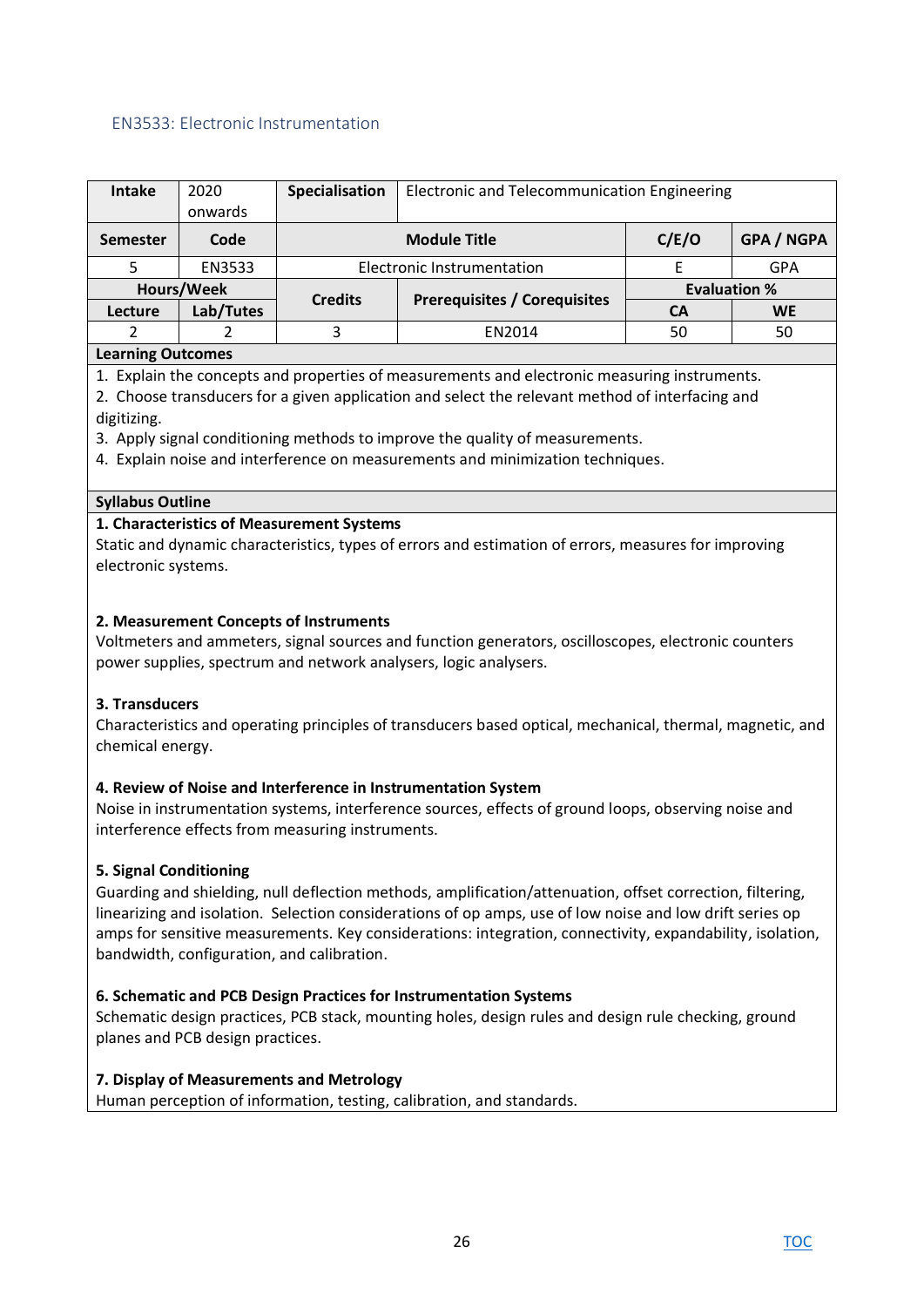### <span id="page-26-0"></span>EN3150: Pattern Recognition

| <b>Intake</b>   | 2020             | Specialisation | Electronic and Telecommunication Engineering |                     |                   |  |  |  |
|-----------------|------------------|----------------|----------------------------------------------|---------------------|-------------------|--|--|--|
|                 | onwards          |                |                                              |                     |                   |  |  |  |
| <b>Semester</b> | Code             |                | <b>Module Title</b>                          | C/E/O               | <b>GPA / NGPA</b> |  |  |  |
|                 | EN3150           |                | <b>Pattern Recognition</b>                   |                     | <b>GPA</b>        |  |  |  |
|                 | Hours/Week       | <b>Credits</b> |                                              | <b>Evaluation %</b> |                   |  |  |  |
| Lecture         | Lab/Tutes        |                | <b>Prerequisites / Corequisites</b>          | CА                  | <b>WE</b>         |  |  |  |
|                 |                  |                | None                                         | 70                  | 30                |  |  |  |
|                 | aarning Outcomes |                |                                              |                     |                   |  |  |  |

#### **Learning Outcomes**

1. Explain the process of learning from data and related challenges.

2. Characterize a wide class of pattern recognition/machine learning (ML) algorithms by the underlying mathematical structures and limitations.

3. Demonstrate the utility of pattern recognition/ML algorithms with the help of publicly available software libraries and data sets.

- 4. Implement different pattern recognition/ML algorithms in a range of practical applications.
- 5. Build a simple convolutional neural network to perform classification.

### **Syllabus Outline**

#### **1. Introduction**

Learning from data and related challenges, supervised vs unsupervised learning, model selection and bias-variance trade-off.

#### **2. Linear Models for Regression**

Linear regression models and least squares, subset selection, regularized linear models (e.g., Ridge, LASSO), prediction and related confidence intervals.

#### **3. Classification**

Linear models of classification, discriminant functions, generative models, probabilistic discriminative models, optimal separating hyperplanes and SVM.

#### **4. Kernel Methods**

Feature maps, representer theorem, kernels and kernel trick, kernel density estimation.

#### **5. Additive Models and Mixtures**

Tree based methods, boosting, ensemble methods, mixture of Gaussians, EM algorithm.

#### **6. Unsupervised Learning Techniques**

Cluster analysis, principal components analysis, independent component analysis, multidimensional scaling.

#### **7. Deep Neural Networks**

Introduction to neural networks (NN) and backpropagation, architecture of convolutional neural networks, implementing NN using frameworks, training neural networks and performance analysis.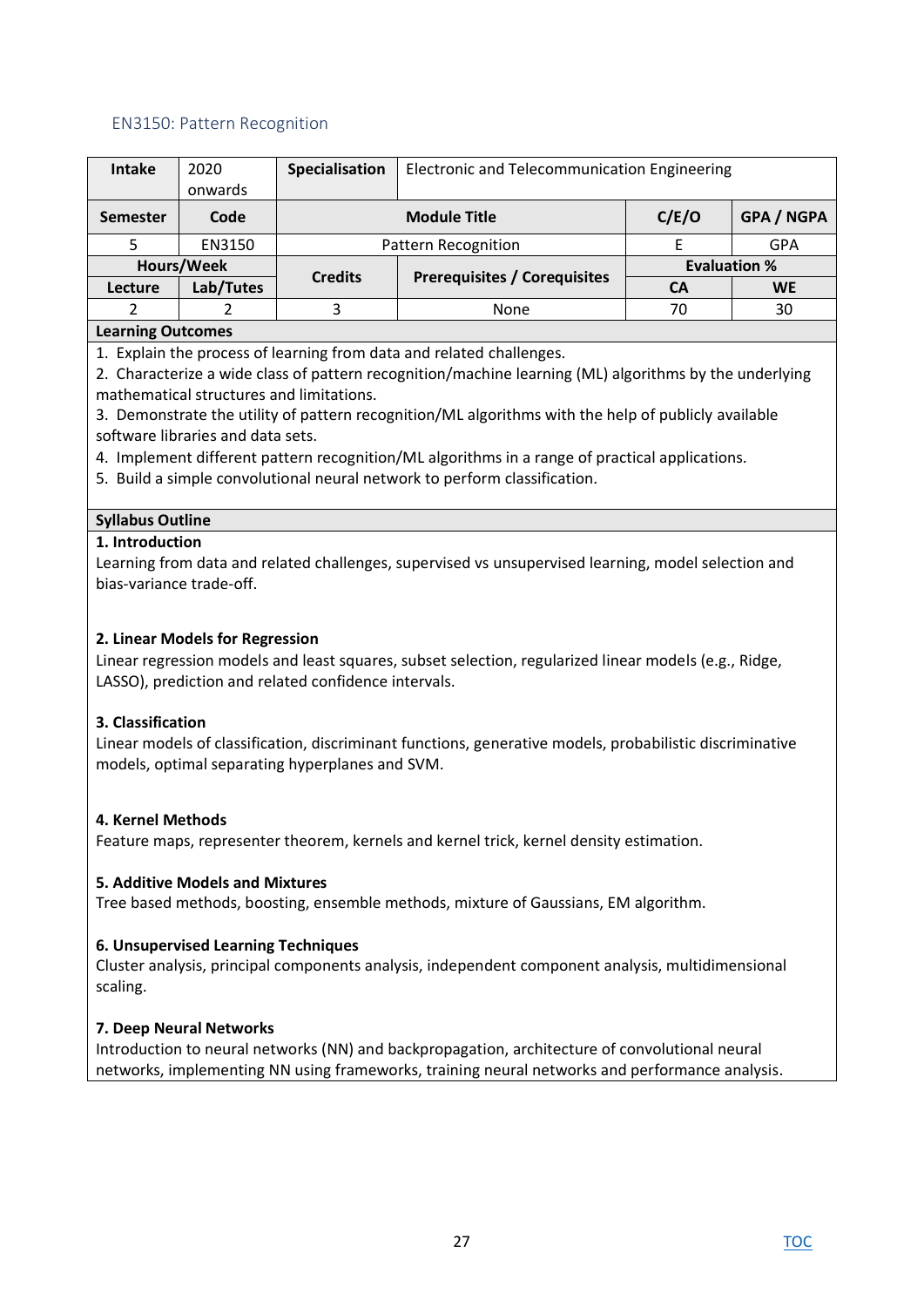### <span id="page-27-0"></span>EN3160: Image Processing and Machine Vision

| <b>Intake</b>                                       | 2020      | Specialisation                                    | Electronic and Telecommunication Engineering |           |                   |  |  |
|-----------------------------------------------------|-----------|---------------------------------------------------|----------------------------------------------|-----------|-------------------|--|--|
|                                                     | onwards   |                                                   |                                              |           |                   |  |  |
| <b>Semester</b>                                     | Code      |                                                   | <b>Module Title</b>                          | C/E/O     | <b>GPA / NGPA</b> |  |  |
|                                                     | EN3160    | Image Processing and Machine Vision<br><b>GPA</b> |                                              |           |                   |  |  |
| Hours/Week<br><b>Evaluation %</b><br><b>Credits</b> |           |                                                   |                                              |           |                   |  |  |
| Lecture                                             | Lab/Tutes |                                                   | <b>Prerequisites / Corequisites</b>          | <b>CA</b> | <b>WE</b>         |  |  |
| 2                                                   |           | 3                                                 | None                                         | 40        | 60                |  |  |
| <b>Learning Outcomes</b>                            |           |                                                   |                                              |           |                   |  |  |

1. Apply image processing algorithms for image enhancement.

- 2. Apply classic vision techniques in feature detection and applications.
- 3. Apply machine vision algorithms for classification and detection.
- 4. Design machine vision solutions for common industry problems.

#### **Syllabus Outline**

#### **1. Introduction and Digital Representation of Images**

Grayscale digital image as a 2-D array of numbers, representation of colour images, concepts of resolution and DPI, interpolation algorithms for image scaling.

#### **2. Image Processing**

Point operations, neighbourhood operations, image enhancement using point and neighbourhood operations, 2-D Fourier techniques to replicate spatial domain operations, morphological operations, introduction to image compression.

#### **3. Features and Applications**

Detection of edges, corners, and blobs. Fitting: least squares and total square line fitting. RANSAC. Hough lines. Alignment and image stitching.

#### **4. Multi-View Geometry**

Cameras, field of view, resolution mapping, minimum feature size, and camera calibration. Epipolar geometry, two-view stereo, structure from motion.

#### **5. Image Segmentation**

Thresholding, region growing, watershed segmentation. Mean-shift, k-means segmentation. Snakes, DP snakes, live-wire. Introduction to level-set and graph-cut segmentation.

#### **6. Classification**

Bag of visual words, deformable parts model. Simple convolutional neural networks for classification.

#### **7. Object Detection**

Classical face detection and eigen-face based face recognition. Classical detection of pedestrians and other objects. Object detection using convolutional neural networks.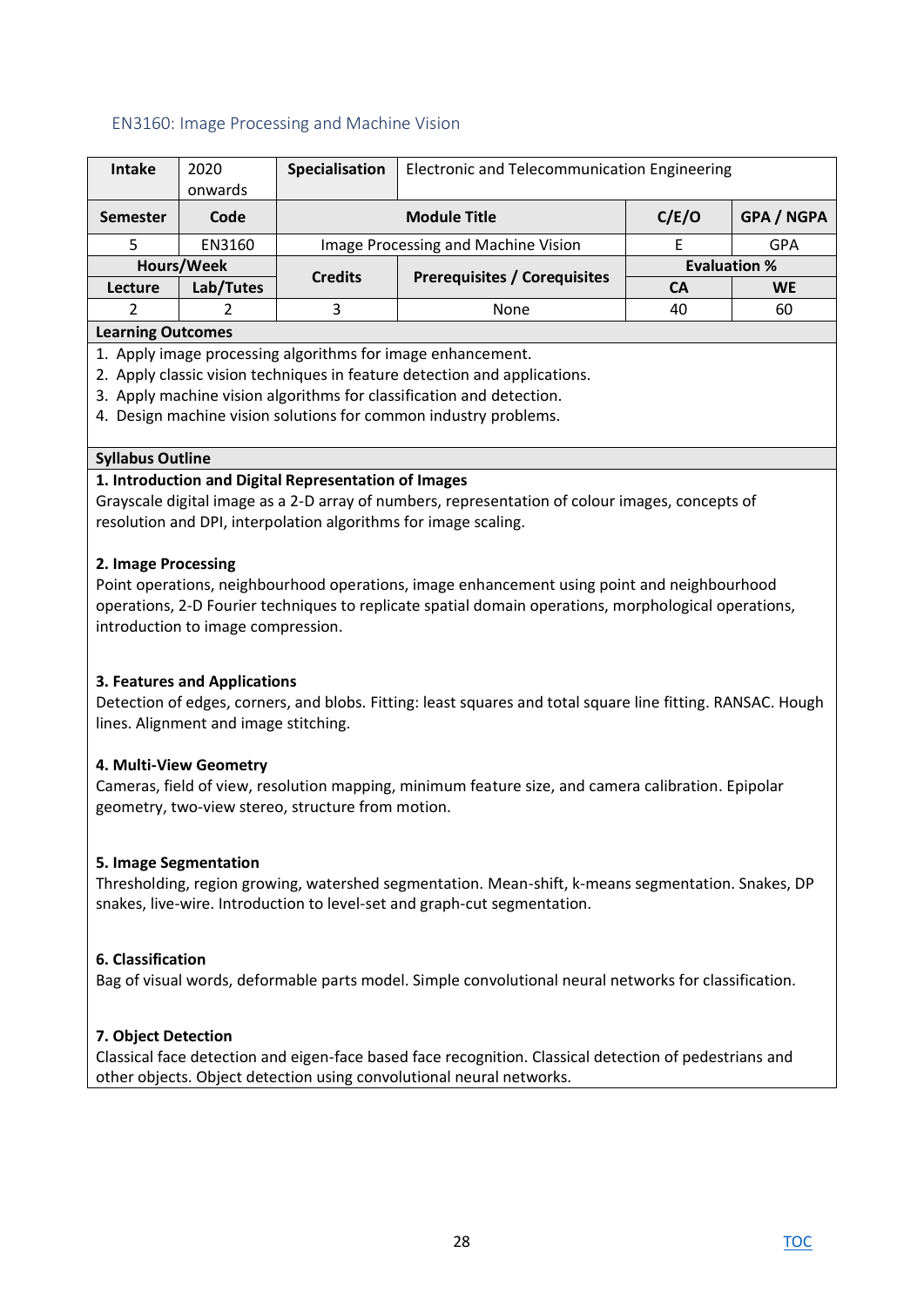### <span id="page-28-0"></span>EN3251: Internet of Things

| <b>Intake</b>   | 2020<br>onwards | Specialisation                                    | Electronic and Telecommunication Engineering |                     |            |  |
|-----------------|-----------------|---------------------------------------------------|----------------------------------------------|---------------------|------------|--|
|                 |                 |                                                   |                                              |                     |            |  |
| <b>Semester</b> | Code            | C/E/O<br><b>GPA / NGPA</b><br><b>Module Title</b> |                                              |                     |            |  |
| 5               | EN3251          | Internet of Things                                |                                              |                     | <b>GPA</b> |  |
| Hours/Week      |                 | <b>Credits</b>                                    |                                              | <b>Evaluation %</b> |            |  |
| Lecture         | Lab/Tutes       |                                                   | <b>Prerequisites / Corequisites</b>          | <b>CA</b>           | <b>WE</b>  |  |
| 2               |                 | 3                                                 | A course in communications,                  | 100                 |            |  |
|                 |                 |                                                   | and/or networking is                         |                     |            |  |
|                 |                 |                                                   | preferable                                   |                     |            |  |

### **Learning Outcomes**

1. Compare and contrast the Internet, the Internet of Things (IoT), M2M systems and their envisioned future evolution.

2. Demonstrate understanding of the constraints and opportunities in the IoT and how electronics and

communication technologies have evolved to overcome the constraints and exploit the opportunities.

3. Use standard application layer protocols for the IoT.

4. Select appropriate hardware platforms for devices and network technologies for connectivity for IoT applications.

5. Identify appropriate techniques and platforms for management of data in IoT systems.

6. Use appropriate devices, software and tools to implement an end-to-end IoT system.

### **Syllabus Outline**

# **1. Introduction to the Internet of Things**

Converting everyday objects to smart objects. The Things – Connect – Collect – Learn – Do paradigm. Typical IoT applications. Differentiating the Internet, IoT and M2M systems. A system view of IoT. IoT components, requirements and challenges. Roles of hardware and communication protocols in handling challenges. Enabling technologies.

# **2. The Internet for IoT**

Overview of networking and protocols. The TCP/IP protocol stack with emphasis on the application and transport layers. Application-to-application interaction on the Internet. The REST architecture and web technologies. Adaptation of the TCP/IP protocol stack to the IoT. The Constrained Application Protocol (CoAP) and its usage in the IoT. The publish-subscribe architecture. Message Queuing Telemetry Protocol (MQTT) and its usage in the IoT.

# **3. Wireless Technologies for IoT**

Wireless connectivity for IoT, network architectures for different applications. Wireless network standards and technologies for wide-area, local-area, body-area networks, mesh networks. Adaptation of wireless technologies to handle the challenges of IoT systems. Wireless technologies for IoT, characteristics, capabilities and applications.

### **4. IoT Devices**

Typical IoT device architecture. Commercially available devices (e.g., sensor module and wireless MCU families for IoT), how they address the challenges of IoT, the communication technologies supported, characteristics and target applications.

### **5. Data Management in IoT**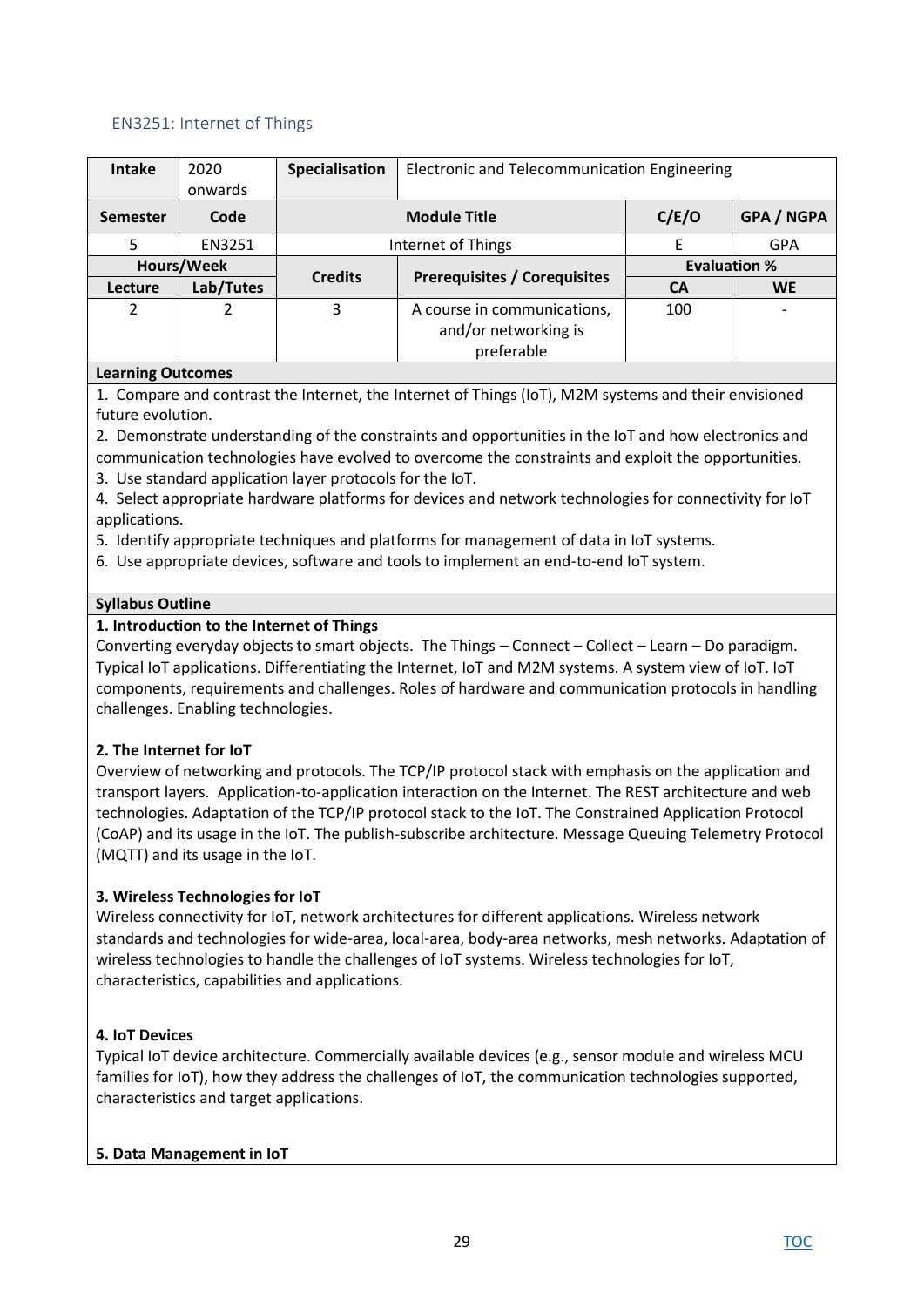Tools and techniques for collecting data from IoT devices, for controlling IoT devices and for visualizing data in IoT systems.

### **6. IoT Case Studies**

Application examples from a range of areas (selected from: consumer applications, industry and manufacturing, health, fitness and sports, energy, transportation and logistics, finance and marketing, agriculture and the environment, government, and military).

# **7. Future Trends**

Trends leading to the Internet of Everything. Opportunities for IoT in Industry 4.0. IoT in 5G systems.

# <span id="page-29-0"></span>EN3250: Wireless Networks

| <b>Intake</b> | 2020      | Specialisation                             | Electronic and Telecommunication Engineering |                     |            |  |
|---------------|-----------|--------------------------------------------|----------------------------------------------|---------------------|------------|--|
|               | onwards   |                                            |                                              |                     |            |  |
| Semester      | Code      | C/E/O<br>GPA / NGPA<br><b>Module Title</b> |                                              |                     |            |  |
| 5             | EN3230    |                                            | <b>Wireless Networks</b>                     | F                   | <b>GPA</b> |  |
|               |           |                                            |                                              |                     |            |  |
| Hours/Week    |           | <b>Credits</b>                             |                                              | <b>Evaluation %</b> |            |  |
| Lecture       | Lab/Tutes |                                            | <b>Prerequisites / Corequisites</b>          | <b>CA</b>           | <b>WE</b>  |  |
| 2             | 2         | 3                                          | EN1054                                       | 50                  | 50         |  |
|               |           |                                            |                                              |                     |            |  |

#### **Learning Outcomes**

1. Identify the key challenges in wireless network design.

2. Articulate various types of wireless/cellular networks and their trends.

3. Analyse the throughput and delay performances of MAC and transport layer protocols in wireless networks.

4. Compare and contrast different wireless network standards and provide recommendations for practical applications.

5. Evaluate wireless network performance using simulations.

### **Syllabus Outline**

### **1. Challenges for Wireless Communications**

Challenges imposed on system design by the wireless channel, mobility, resource constraints, hardware limitations, user demands and regulatory aspects.

### **2. Protocol Design for Wireless Networks**

How the above challenges are addressed in the design of MAC, network and transport layer protocols. Performance analysis: average throughput, average delay.

### **3. Wireless Local Area Networks**

PHY and Data link layer designs of IEEE 802.11 and subsequent standards: Spread spectrum, OFDM, CSMA-CA, QoS provisioning, ARQ.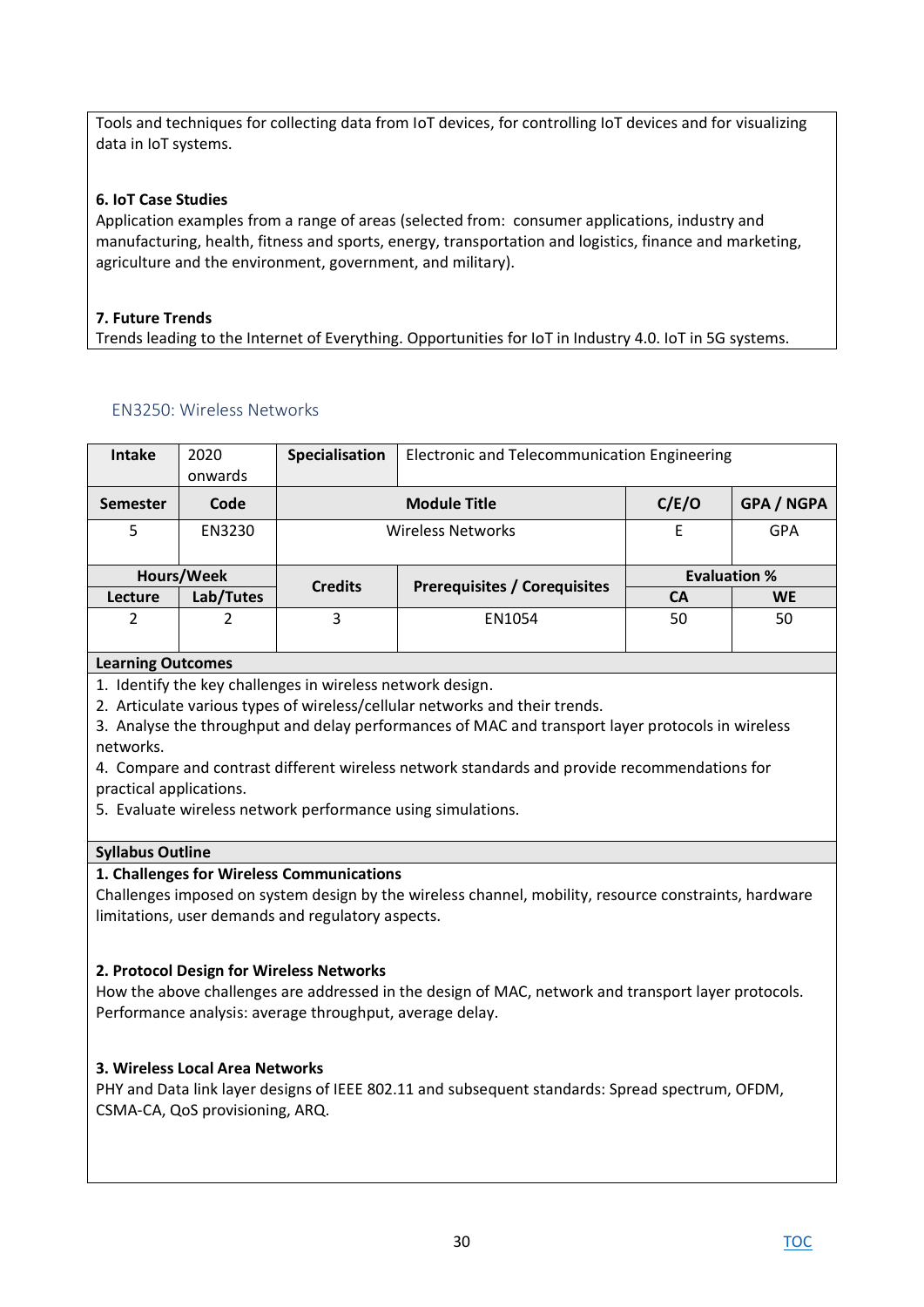### **4. Cellular Systems**

Cellular concept, frequency reuse, coverage and capacity planning, overview on cellular standards (1G to 5G)

### **5. Wireless Ad-hoc Networks**

Introduction to ad-hoc networks and applications, issues in ad-hoc networks in comparison to conventional wireless networks, special design considerations in energy conservation, routing and operation.

### **6. New Trends in Wireless Network Design**

New trends in wireless network design: device-to-device networks, massive machine type communications, cooperative relay networks, cognitive radio networks, internet-of-things, vehicular networks, Application scenarios and design challenges.

# <span id="page-30-0"></span>EN3563: Robotics

| <b>Intake</b>   | 2020<br>onwards | Specialisation | Electronic and Telecommunication Engineering                    |           |                     |
|-----------------|-----------------|----------------|-----------------------------------------------------------------|-----------|---------------------|
| <b>Semester</b> | Code            |                | <b>Module Title</b>                                             | C/E/O     | <b>GPA / NGPA</b>   |
| 5               | EN3563          |                | Robotics                                                        | F         | GPA                 |
| Hours/Week      |                 |                | <b>Credits</b><br><b>Prerequisites / Corequisites</b>           |           | <b>Evaluation %</b> |
| Lecture         | Lab/Tutes       |                |                                                                 | <b>CA</b> | <b>WE</b>           |
| $\mathfrak{p}$  |                 | 3              | EN2143 or an equivalent<br>module related to control<br>systems | 50        | 50                  |

### **Learning Outcomes**

1. Identify and describe different types of robots and their applications.

- 2. Execute kinematic analysis of robot arms.
- 3. Plan a motion profile for a robot manipulator.
- 4. Apply control techniques to robot manipulation.
- 5. Discuss emerging and modern applications of robotics.

### **Syllabus Outline**

### **Introduction to Robotics**

The history and background of robotics. Numerous robotic systems and applications: robot arms, mobile robots—terrain, aerial, underwater, humanoid robots. Industrial robot manipulators: articulated, spherical, SCARA, cylindrical, Cartesian.

### **Spatial Descriptions and Orientation Representations**

Rigid bodies. Spatial descriptors: position, orientation. Rotation matrix and direction cosine matrix. Composition of rotations. Notion of current and fixed frames. Similarity transformation. Parameterization of rotations: Euler angles, fixed angles, roll-pitch-yaw angles. Rigid motion. Homogeneous transformation. Composition of homogeneous transformations.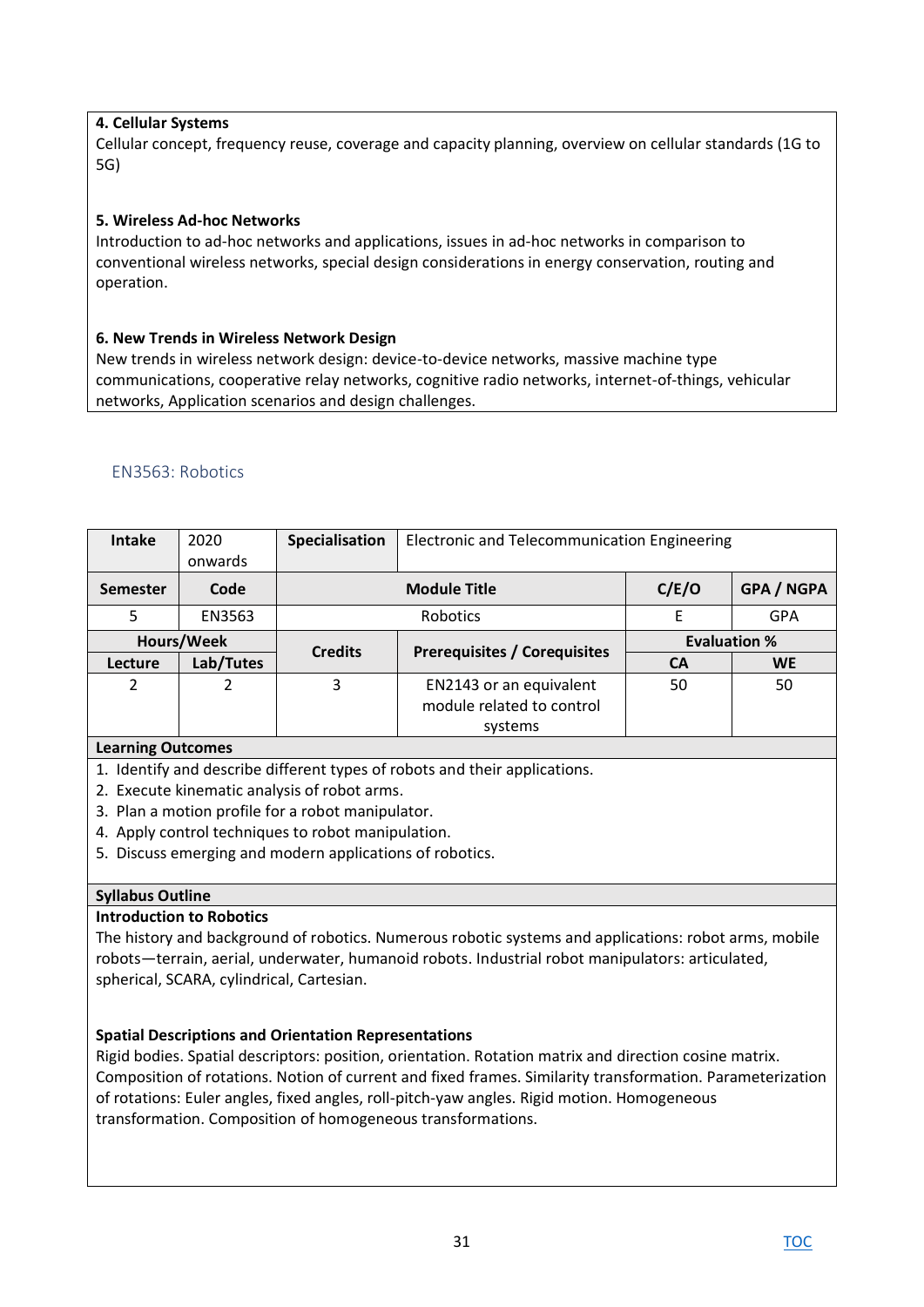### **Forward and Inverse Kinematics**

Kinematic chains. Denavit-Hartenberg (DH) parameters. Forward kinematics of robot manipulators using DH parameters: two-link planar manipulator, three-link cylindrical robot, spherical wrist. Inverse kinematics problem. Kinematic decoupling: inverse position, inverse orientation.

### **Velocity Kinematics**

Linear and angular velocities. Derivative of a rotation matrix. Manipulator Jacobian. Singularities. Decoupling of singularities. Velocity mapping between joint and Cartesian spaces.

### **Motion Planning**

Path vs. Trajectory. Motion planning in workspace. Motion planning in joint space. Polynomials: cubic, quintic polynomial trajectories. Problems with polynomial trajectory planning. Linear segments with parabolic blends (LSPB). Minimum time trajectories. Splines.

### **Manipulator Control**

Joint space dynamics. Equations of motion. Joint motor selection. Encoder selection. Joint position control. Inverse Jacobian control. Stiffness and compliance. Force-position compliant control. Simulation and verification.

### **Advanced Robotic Systems**

System design of advanced robotic systems: telesurgery robots, flying robots, telepresence robots, selfdriving cars, humanoid robots and other emerging robot technologies.

#### <span id="page-31-0"></span>Semester 6

### <span id="page-31-1"></span>EN3901: Seminar and Technical Presentations

| <b>Intake</b>                              | 2020                        | <b>Specialisation</b> | Electronic and Telecommunication Engineering                                                                                                                                                                                                                                                                                                                                                                                                                                                    |           |                     |  |  |  |
|--------------------------------------------|-----------------------------|-----------------------|-------------------------------------------------------------------------------------------------------------------------------------------------------------------------------------------------------------------------------------------------------------------------------------------------------------------------------------------------------------------------------------------------------------------------------------------------------------------------------------------------|-----------|---------------------|--|--|--|
|                                            | onwards                     |                       |                                                                                                                                                                                                                                                                                                                                                                                                                                                                                                 |           |                     |  |  |  |
| <b>Semester</b>                            | Code                        |                       | C/E/O<br>GPA / NGPA<br><b>Module Title</b>                                                                                                                                                                                                                                                                                                                                                                                                                                                      |           |                     |  |  |  |
| 6                                          | EN3901                      |                       | Seminar and Technical Presentations                                                                                                                                                                                                                                                                                                                                                                                                                                                             | C         | <b>NGPA</b>         |  |  |  |
|                                            | Hours/Week                  |                       |                                                                                                                                                                                                                                                                                                                                                                                                                                                                                                 |           | <b>Evaluation %</b> |  |  |  |
| Lecture                                    | Lab/Tutes                   | <b>Credits</b>        | <b>Prerequisites / Corequisites</b>                                                                                                                                                                                                                                                                                                                                                                                                                                                             | <b>CA</b> | <b>WE</b>           |  |  |  |
| 1                                          | $\mathfrak{p}$              | 2                     | None                                                                                                                                                                                                                                                                                                                                                                                                                                                                                            | 100       | 0                   |  |  |  |
| <b>Learning Outcomes</b>                   |                             |                       |                                                                                                                                                                                                                                                                                                                                                                                                                                                                                                 |           |                     |  |  |  |
| engineering.<br>contexts.<br>presentation. | the process of peer review. |                       | 1. Explain five emerging research and development areas in electronic and telecommunication<br>2. Evaluate emerging research and development areas critically in technical, social, health, and cultural<br>3. Present a seminar on a technological topic for a technical audience.<br>4. Demonstrate skills of defending an argument, constructive criticism, and accepting feedback as part of<br>5. Demonstrate project management, teamwork, and communication skills in oral and graphical |           |                     |  |  |  |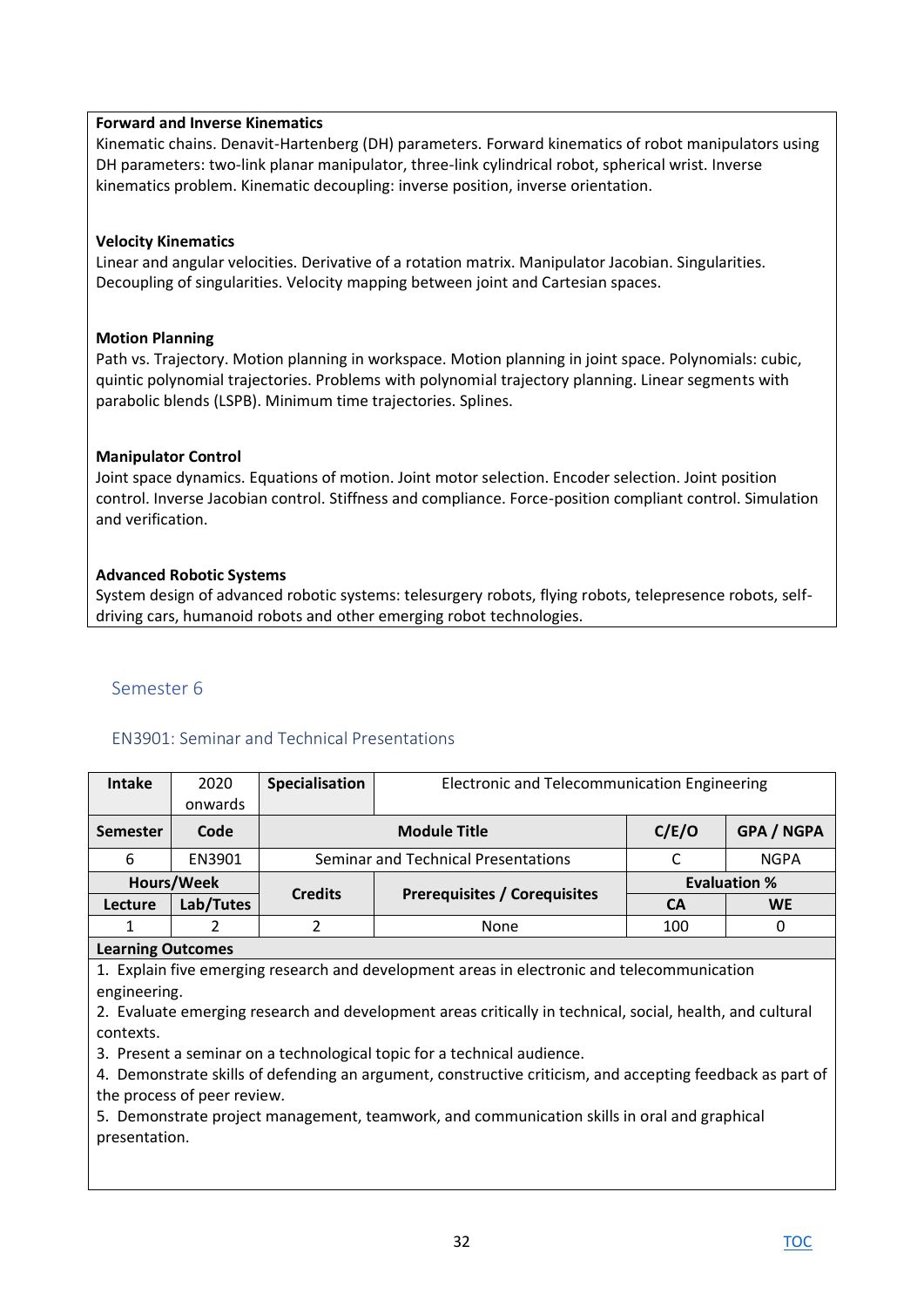# **Syllabus Outline 1. Seminars on Emerging R&D Areas** Invited seminars presented by faculty members and practicing engineers. **2. Aspects of a Good Presentation**

Interest and knowledge, organization, visual aids, presentation skills, responding to questions.

# **3. Technical Presentations**

30 groups (each with 4 students), 20 min. presentation (each student 5 min.) + 10 min. Q&A session for each group.

# <span id="page-32-0"></span>EN3260: Industrial Electronics and Automation

| <b>Intake</b> | 2020      | Specialisation | Electronic and Telecommunication Engineering      |                     |           |
|---------------|-----------|----------------|---------------------------------------------------|---------------------|-----------|
|               | onwards   |                |                                                   |                     |           |
| Semester      | Code      |                | C/E/O<br><b>GPA / NGPA</b><br><b>Module Title</b> |                     |           |
| 6             | EN3260    |                | <b>Industrial Electronics and Automation</b>      | E                   | GPA       |
| Hours/Week    |           |                |                                                   | <b>Evaluation %</b> |           |
| Lecture       | Lab/Tutes | <b>Credits</b> | <b>Prerequisites / Corequisites</b>               | <b>CA</b>           | <b>WE</b> |
|               |           |                | <b>None</b>                                       | 50                  | 50        |

### **Learning Outcomes**

1. Determine the feasibility of automation.

2. Realize a solution for an industrial automation problem using design thinking.

# **Syllabus Outline**

### **1. Introduction**

Driving forces and technical, societal, regulatory, and economic feasibility of industrial automation.

# **2. Sensors and Actuators**

Sensors, actuators (electric, hydraulic, and pneumatic), specifications for measurement and actuation, design of interfacing circuits, mechanical aspects.

# **3. Industry Communications**

Noise reduction, reliability, industrial communication protocols, sampling methods (e.g., periodic, event based).

# **4. Controlling Techniques**

Logical control, ladder diagrams, programmable logical controllers, SCADA, concurrent control, holistic design examples.

### **5. System Reliability and Protection**

Failure modes, redundant design, maintenance planning, protection methods (e.g., surge protection, lightning protection).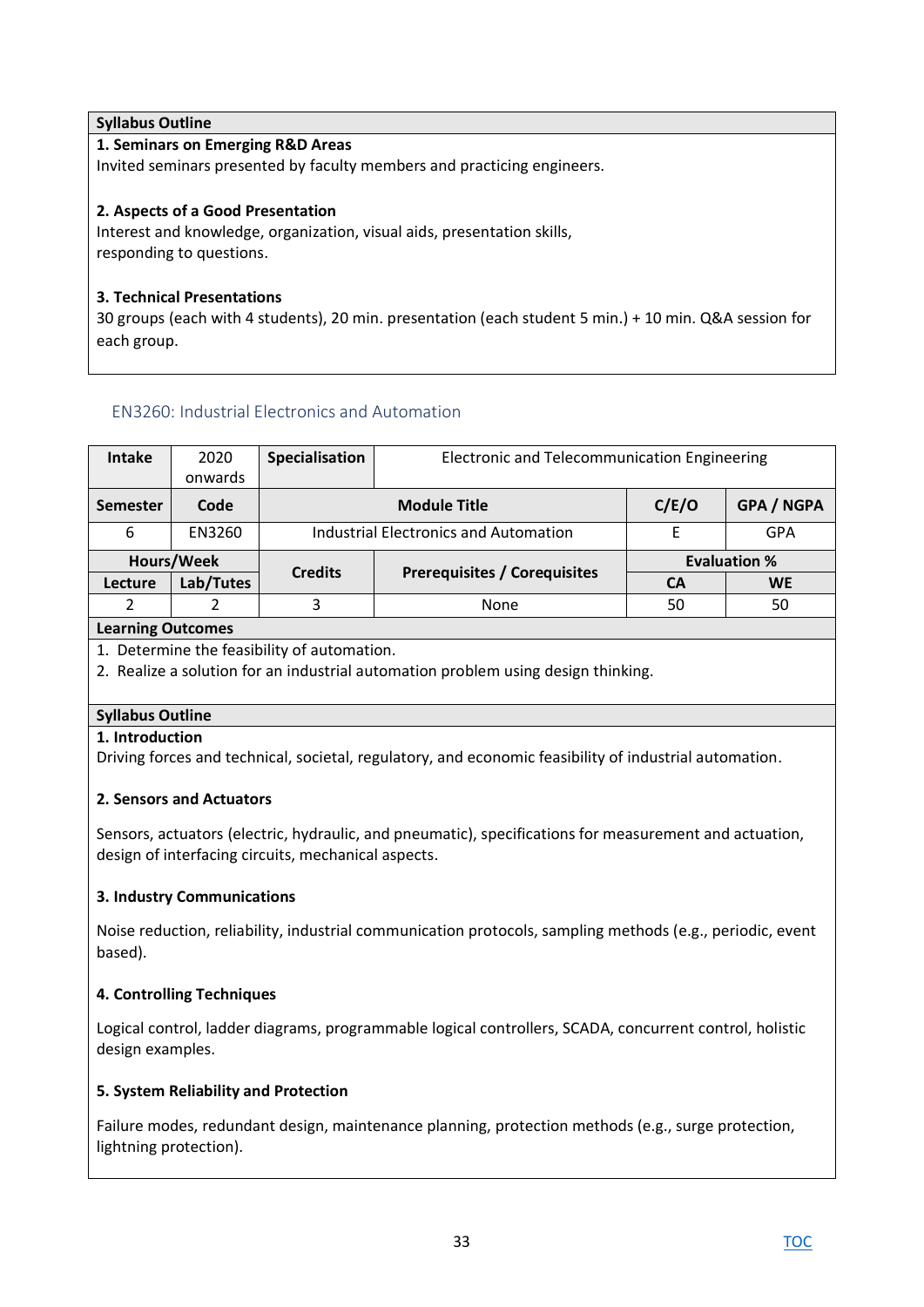# <span id="page-33-0"></span>EN3111: Introduction to Semiconductor Physics

| <b>Intake</b>   | 2020       | Specialisation | Electronic and Telecommunication Engineering |                     |                   |  |
|-----------------|------------|----------------|----------------------------------------------|---------------------|-------------------|--|
|                 |            |                |                                              |                     |                   |  |
|                 | onwards    |                |                                              |                     |                   |  |
| <b>Semester</b> | Code       |                | <b>Module Title</b>                          | C/E/O               | <b>GPA / NGPA</b> |  |
| 6               | EN3111     |                | Introduction to Semiconductor Physics        | F                   | GPA               |  |
|                 | Hours/Week | <b>Credits</b> |                                              | <b>Evaluation %</b> |                   |  |
| Lecture         | Lab/Tutes  |                | <b>Prerequisites / Corequisites</b>          | CА                  | <b>WE</b>         |  |
| 3               |            | 4              | None                                         | 50                  | 50                |  |
|                 |            |                |                                              |                     |                   |  |

#### **Learning Outcomes**

- 1. Apply basic quantum theory to simple idealized models.
- 2. Use the Kronig-Penney model to analyse semiconductors in 1-D.
- 3. Use of band theory to explain the principles underlying the behaviour of semiconductors.
- 4. Explain the basic principles of operation of lasers and other optical devices.

#### **Syllabus Outline**

#### **1. Quantum Mechanics**

Principles of quantum mechanics, wave-particle duality, uncertainty principle, Schrödinger wave equation applied to various potentials and boundary condition problems.

#### **2. Quantum Theory of Solids**

Conduction in metals and semiconductors, Kronig–Penney model, E-k diagram, Fermi-Dirac statistics and Fermi level, density of states.

#### **3. Semiconductors in Equilibrium and Non-equilibrium**

Equilibrium distribution of electrons and holes, carrier generation and recombination, ambipolar transport equation, P-N junction, and diodes.

#### **4. Lasers and Optical Resonators**

Energy levels and stimulated emission of radiation.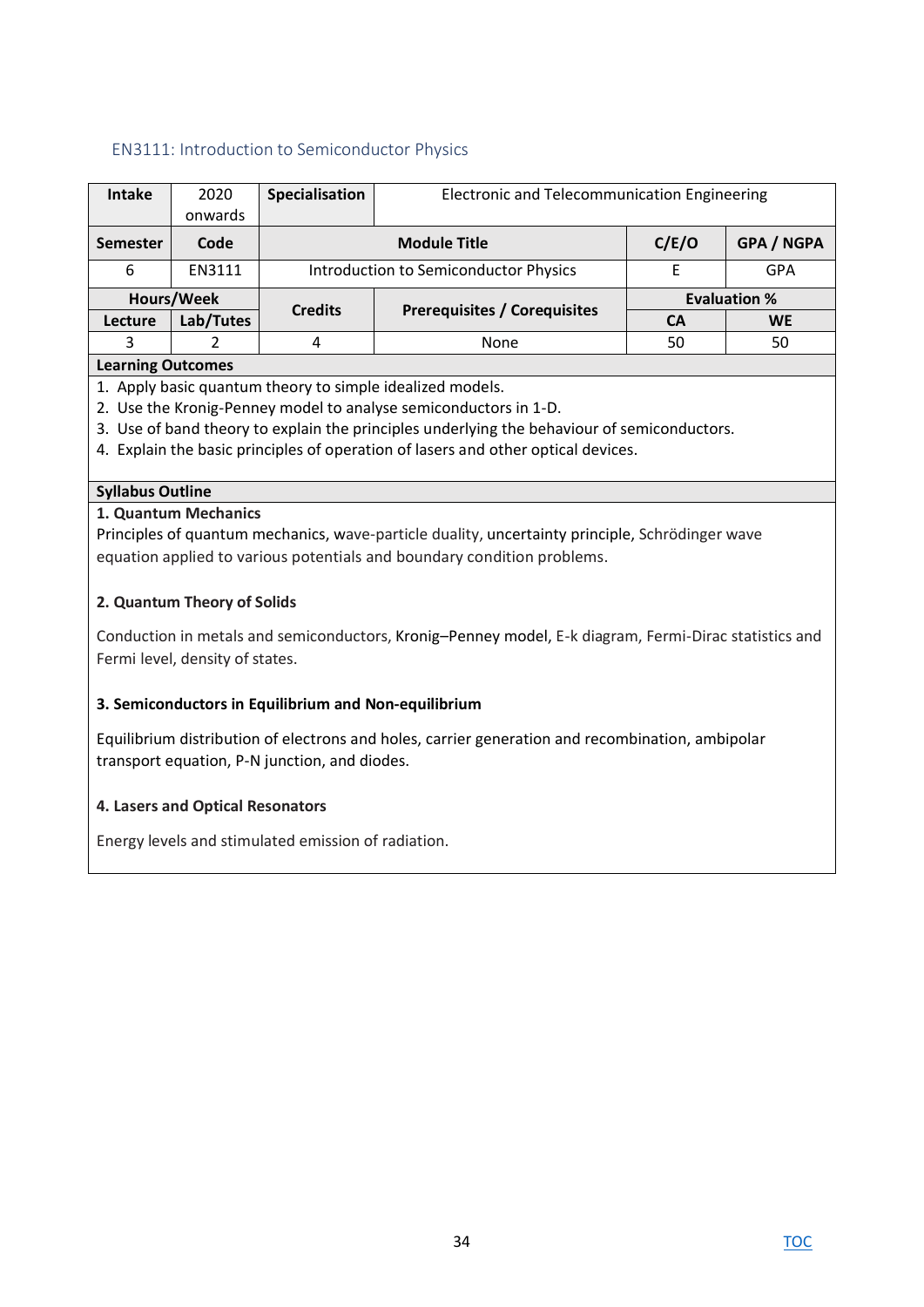### <span id="page-34-0"></span>EN3224: Electronic Manufacturing Systems

| <b>Intake</b>   | 2020      | Specialisation | Electronic and Telecommunication Engineering      |    |                     |  |
|-----------------|-----------|----------------|---------------------------------------------------|----|---------------------|--|
|                 | onwards   |                |                                                   |    |                     |  |
| <b>Semester</b> | Code      |                | C/E/O<br><b>GPA / NGPA</b><br><b>Module Title</b> |    |                     |  |
| 6               | EN3224    |                | <b>Electronic Manufacturing Systems</b>           | F  | GPA                 |  |
| Hours/Week      |           | <b>Credits</b> |                                                   |    | <b>Evaluation %</b> |  |
| Lecture         | Lab/Tutes |                | <b>Prerequisites / Corequisites</b>               | CА | <b>WE</b>           |  |
| າ               |           | 3              | None                                              | 50 | 50                  |  |

#### **Learning Outcomes**

- 1. Design an electronic product manufacturing process.
- 2. Carryout production planning and production control.
- 3. Carryout raw material control.
- 4. Prepare proper documentation for electronic product manufacturing process.
- 5. Apply productivity improvement techniques and manufacturing information management techniques.

### **Syllabus Outline**

### **1. Electronic Product Manufacturing Process**

Manufacturing process design and engineering. Translation of product design information to manufacturing information, design for manufacturing (covering product reliability and testing, standard compliance, panelling) manufacturability.

### **2. Production processes**

Production planning: planning parameters, equipment utilization, scheduling, production strategies: make-to-order, make-to-stock.

### **3. Material Control System**

Incoming raw material control, material ordering and stocking, Cumban system, shop floor life cycle management, component life cycle management (maturity stage of components), ROHS, REACH, Conflict Mineral Reporting Template (CMRT ).

### **4. Product Fabrication, Assembly, Testing, Repair and Quality Control**

IPC guidelines, wave soldering, hand soldering, SMT, THT – manual, THT automated , PCB Washing, production constraints (equipment suitability), Production Part Approval Process (PPAP) – Level 1,2,3, Copy exact manufacturing, heat dissipation testing, PCB depanelling.

#### **5. Productivity Improvement: Manufacturing Information Management , Digital Transformation**

Kaizen, customer requirements, planning parameters, identifying bottlenecks, Information archival duration (10 to 25 years), lot traceability, item traceability , Manufacturing Execution System (MES), digital transformation (Industry 4.0): capturing information from all stages of manufacturing process, statistical process control.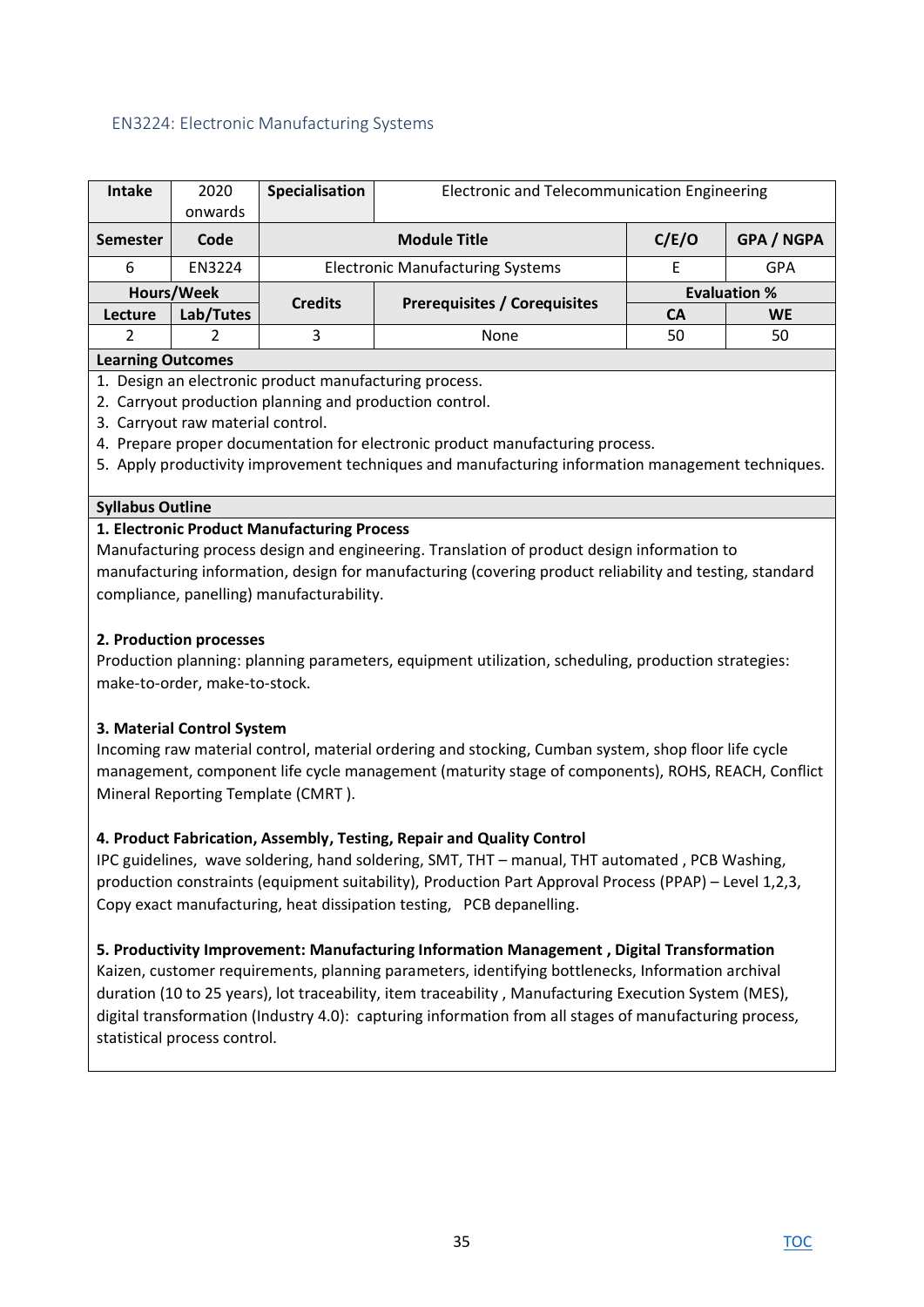# <span id="page-35-0"></span>EN3270: Internet of Things Systems Engineering

| <b>Intake</b>   | 2020          | Specialisation | <b>Electronic and Telecommunication Engineering</b> |           |                     |  |  |
|-----------------|---------------|----------------|-----------------------------------------------------|-----------|---------------------|--|--|
|                 | onwards       |                |                                                     |           |                     |  |  |
| <b>Semester</b> | Code          |                | <b>Module Title</b>                                 | C/E/O     | GPA / NGPA          |  |  |
| 6               | EN3270        |                | Internet of Things Systems Engineering              | E         | <b>GPA</b>          |  |  |
|                 | Hours/Week    |                |                                                     |           | <b>Evaluation %</b> |  |  |
| Lecture         | Lab/Tutes     | <b>Credits</b> | <b>Prerequisites / Corequisites</b>                 | <b>CA</b> | <b>WE</b>           |  |  |
| $\mathcal{P}$   | $\mathcal{P}$ | 3              | <b>EN 2150 Communication Network</b>                | 50        | 50                  |  |  |
|                 |               |                | Engineering                                         |           |                     |  |  |
|                 |               |                | EN 2561 Internet of Things                          |           |                     |  |  |
|                 |               |                | <b>Systems Engineering</b>                          |           |                     |  |  |
|                 |               |                | <b>EN3230 Wireless Networks</b>                     |           |                     |  |  |
|                 |               |                | (preferable)                                        |           |                     |  |  |

### **Learning Outcomes**

1. Analyze the performance requirements of different Internet of Things (IoT) applications, and the device and network constraints faced by them.

2. Evaluate the approaches and countermeasures adopted in IoT device hardware design to overcome the above constraints.

3. Evaluate the approaches adopted in adaptation of the TCP/IP protocol stack at each level to overcome the above constraints.

4. Select wireless technology standards and network topologies for IoT in different application scenarios.

5. Study the performance of a large scale IoT systems as applicable to advanced IoT applications.

### **Syllabus Outline**

### **1. Introduction to advanced IoT applications**

Case studies of the *Things – Connect – Collect – Learn – Do* paradigm in practice. Identification of requirements and constraints. Shortcomings of TCP/IP and associated conventional Internet protocols and physical layer standards for IoT. Introduction to the IETF protocol stack for IoT. Massive Machine-Type Communications (MMTC) in 5G.

### **2. The Physical and Medium Access Layers for IoT**

Handling computational resource constraints in the Physical Layer. Energy consumption in the Physical and MAC layers. Energy saving mechanisms, trade-offs. Energy harvesting. Physical/MAC layer standards (e.g., IEEE802.15.4, Bluetooth versions, LoRAWAN, NBIoT and CAT-M1) characteristics and application scenarios. Case studies of IoT device design. Thermal management and packaging for IoT devices.

### **3. Adaptation of the Network Layer for IOT**

Challenges in implementing addressing and routing in IoT. Adaptation of the Network Layer for IoT. IETF standards for adaptation of the Network Layer (e.g., IPv6, 6LowPAN, RPL), characteristics and application scenarios.

### **4. Transport and Application Layer Protocols for IoT**

TCP vs. UDP for IoT. Design principles of CoAP and MQTT in handling IoT requirements. Comparison of HTTP, CoAP and MQTT for IoT and application scenarios.

### **5. Edge and Cloud computing for IoT**

The need for Cloud and Edge level computing in IoT networks. Cloud computing platforms. Cloud and Edge topologies, partitioning, typical configurations. Hardware and software components for edge-level computing infrastructures. PAN-to-WAN bridging, cellular gateway functions.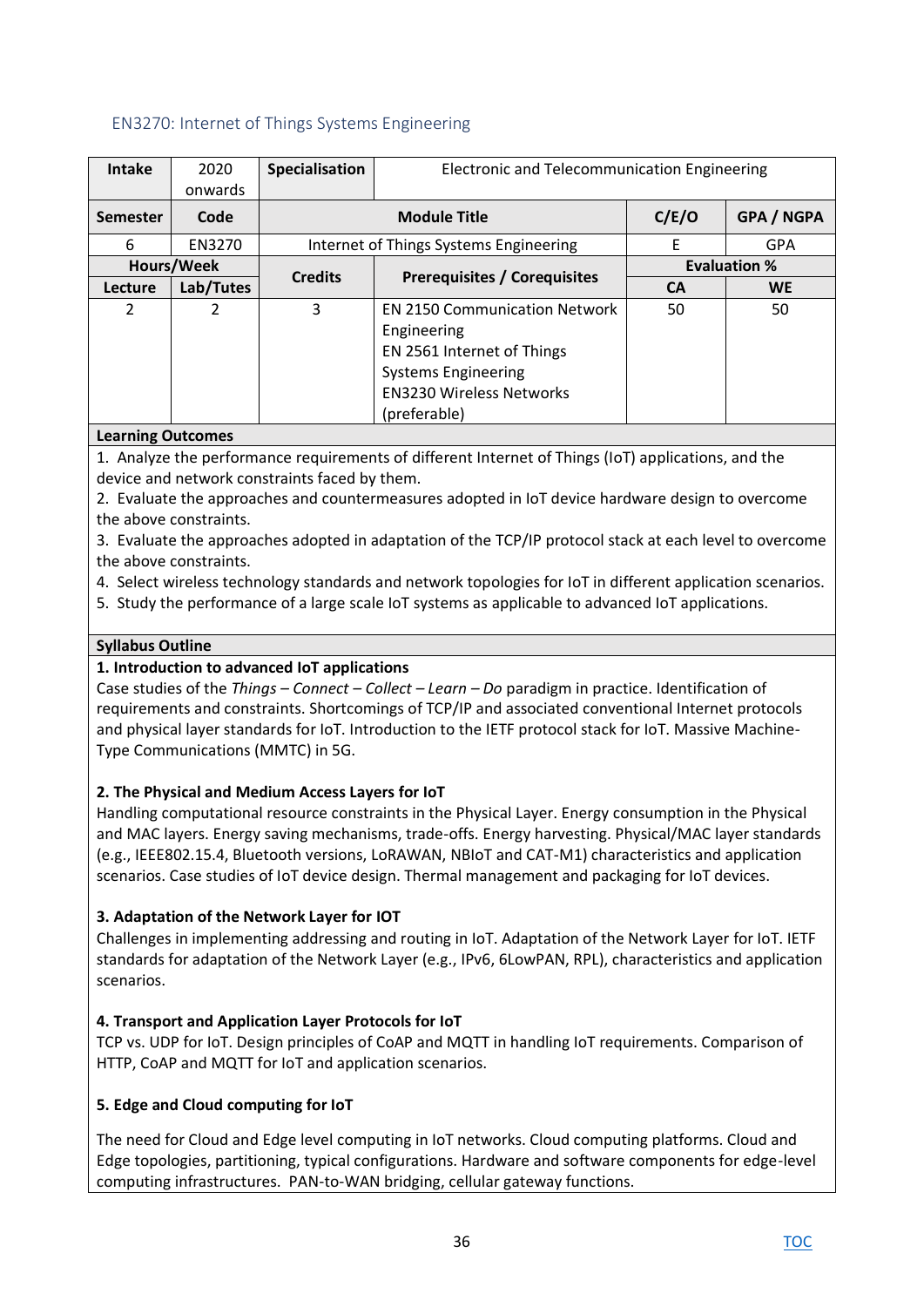# **6. Security and Privacy in IoT**

Security issues and challenges associated with IoT-enabled infrastructure. Overview of physical, network and data security from device to cloud.

# EN3330: Introduction to Engineering Optimization

| <b>Intake</b>                                                | 2020       | Specialisation | Electronic and Telecommunication Engineering |                     |                   |
|--------------------------------------------------------------|------------|----------------|----------------------------------------------|---------------------|-------------------|
|                                                              | onwards    |                |                                              |                     |                   |
| <b>Semester</b>                                              | Code       |                | <b>Module Title</b>                          | C/E/O               | <b>GPA / NGPA</b> |
| 6                                                            | EN3330     |                | Introduction to Engineering Optimization     | E                   | <b>GPA</b>        |
|                                                              | Hours/Week | <b>Credits</b> |                                              | <b>Evaluation %</b> |                   |
| Lecture                                                      | Lab/Tutes  |                | <b>Prerequisites / Corequisites</b>          | CА                  | <b>WE</b>         |
|                                                              |            | 3              | <b>None</b>                                  | 70                  | 30                |
| <b>I</b> and $\mathbf{r}$ is a subsequently and $\mathbf{r}$ |            |                |                                              |                     |                   |

## **Learning Outcomes**

1. Recognize the concept of optimality with respect to objective, decision variables, and constraints.

2. Mathematically formulate certain design problems in engineering by using the decision variables, objective, and constraints framework.

- 3. Rationalize the disparity between an optimal design and a feasible design.
- 4. Propose solution methods to an optimization problem by capitalizing on off-the-shelf algorithms.
- 5. Implement numerically the solution methods and compare them.

### **Syllabus Outline**

### **1. Optimization Process with Examples**

Shannon capacity as an optimization problem, minimum energy signal design in digital communication, interference mitigation via power control, determining the shortest path in a communication network, processor-task assignment problem in multiprocessor environments, synthesis of the control command for state targeting, transistor sizing for digital CMOS circuits, digital filter designs by reference matching, machine learning (e.g., optimal separating hyperplane, binary classification, matrix completion problem, non-negative matrix factorization), image denoising.

## **2. Fundamental Characteristics of an Optimization Problem**

Decision variables, objective function, constraint functions, basic optimization problem, unconstrained optimization, constrained optimization, solution of a problem, a feasible point of an optimization problem.

## **3. Euclidean Geometric Interpretation of an Optimization Problem**

Graph of a function, level sets of a function, implications in gradient, directional derivatives, and Hessian on optimality.

## **4. Solution Algorithms for Unconstrained Optimization Problems**

One-D search methods (e.g., bisection method, Newton's Method, bracketing, line search in multidimensional optimization), descent/ascent methods (steepest descent, gradient descent, Newton's method, cyclic/block coordinate search), conjugate direction methods (conjugate direction/gradient algorithms), quasi-Newton methods (DFP algorithm, BFGS algorithm).

## **5. Introduction to Stochastic Methods for Unconstrained Optimization Problems**

Noisy descent, stochastic gradient, cross-entropy method.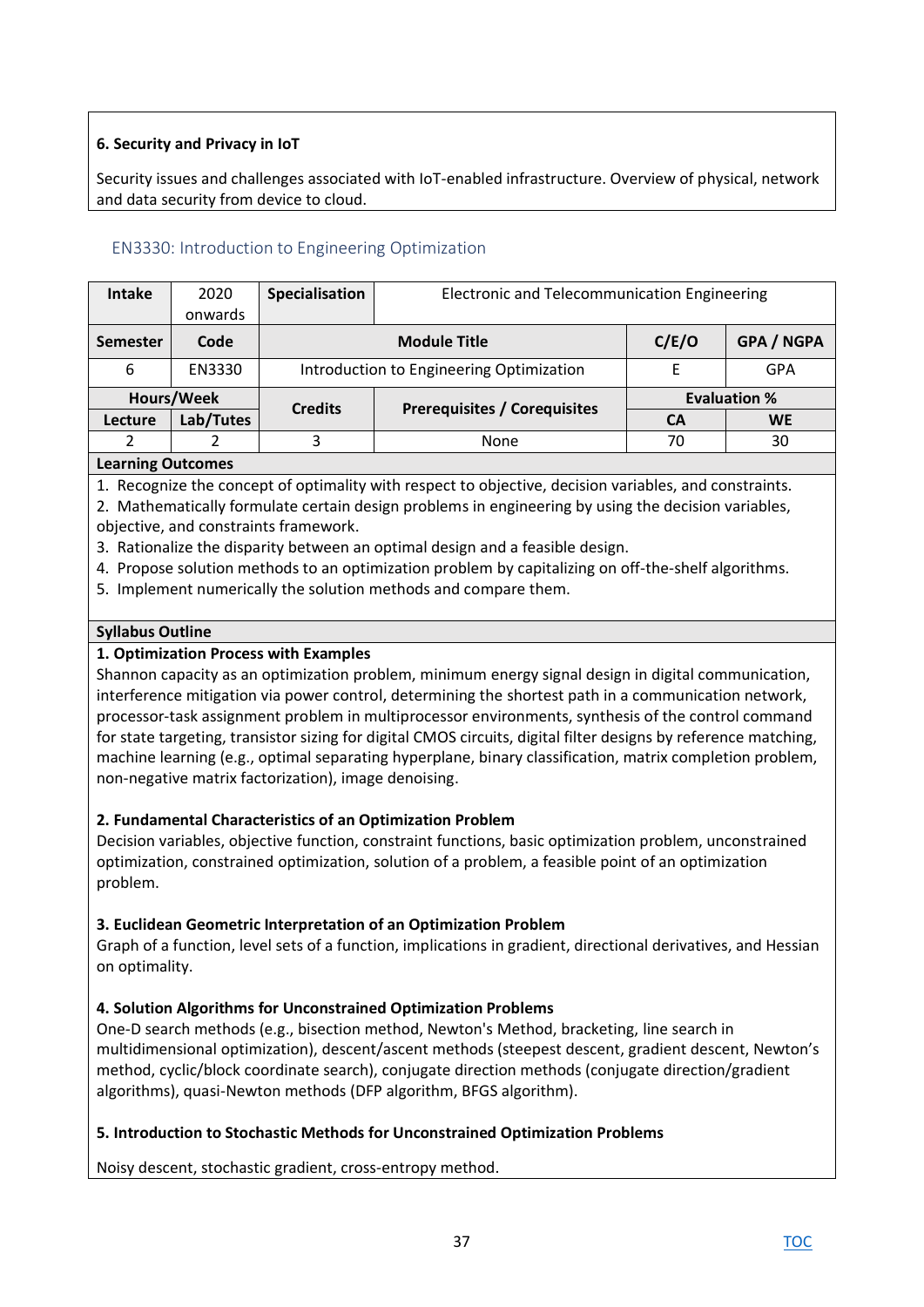## **6. Solution Algorithms for Constrained Optimization Problems**

Equality constrained (e.g., Newton's method, infeasible start Newton method, method of Lagrange multipliers).

# EN3340: Random Signals and Processes

| <b>Intake</b>     | 2020       | Specialisation | Electronic and Telecommunication Engineering |                     |                   |
|-------------------|------------|----------------|----------------------------------------------|---------------------|-------------------|
|                   | onwards    |                |                                              |                     |                   |
| <b>Semester</b>   | Code       |                | <b>Module Title</b>                          | C/E/O               | <b>GPA / NGPA</b> |
| 6                 | EN3340     |                | Random Signals and Processes                 |                     | <b>GPA</b>        |
|                   | Hours/Week | <b>Credits</b> | <b>Prerequisites / Corequisites</b>          | <b>Evaluation %</b> |                   |
| Lecture           | Lab/Tutes  |                |                                              | CА                  | <b>WE</b>         |
|                   |            | 3              | <b>None</b>                                  | 50                  | 50                |
| Loarning Outcomps |            |                |                                              |                     |                   |

#### **Learning Outcomes**

1. Derive statistical properties of linear/non-linear functions of random variables and vectors.

- 2. Characterize a random vector by its joint CDF and joint characteristic function.
- 3. Explain random processes in terms of their statistical properties
- 4. Analyse the spectral characteristics of wide sense stationary random processes.

5. Apply the knowledge of random variables and processes for modelling, design, and evaluation of engineering systems

#### **Syllabus Outline**

### **1. Single Random Variable**

Review of a single RV. PDF. Operations on a single RV: mean, moments, central moments, characteristic/moment generating functions. Transformation of random variables.

## **2. Multiple Random Variables**

Pairs of RVs: Joint and conditional distributions, operations on a pair of RVs, conditional expectation, transformations. Complex random variables. The Gaussian random vector and its properties. Expectations involving random vectors. Sum of RVs and the central limit theorem. Engineering applications of multiple RVs.

## **3. Random Processes**

Introduction, characterization and classification of RPs. Multiple RPs. Gaussian RPs. Poisson processes and introduction to Markov processes. Engineering applications of RPs.

## **4. Spectral Characteristics of Random Processes**

Definition, Weiner-Khintchine theorem, and bandwidth of RPs. Transmission of a RP through LTI systems. Bandpass processes. Applications: noise in analogue communications.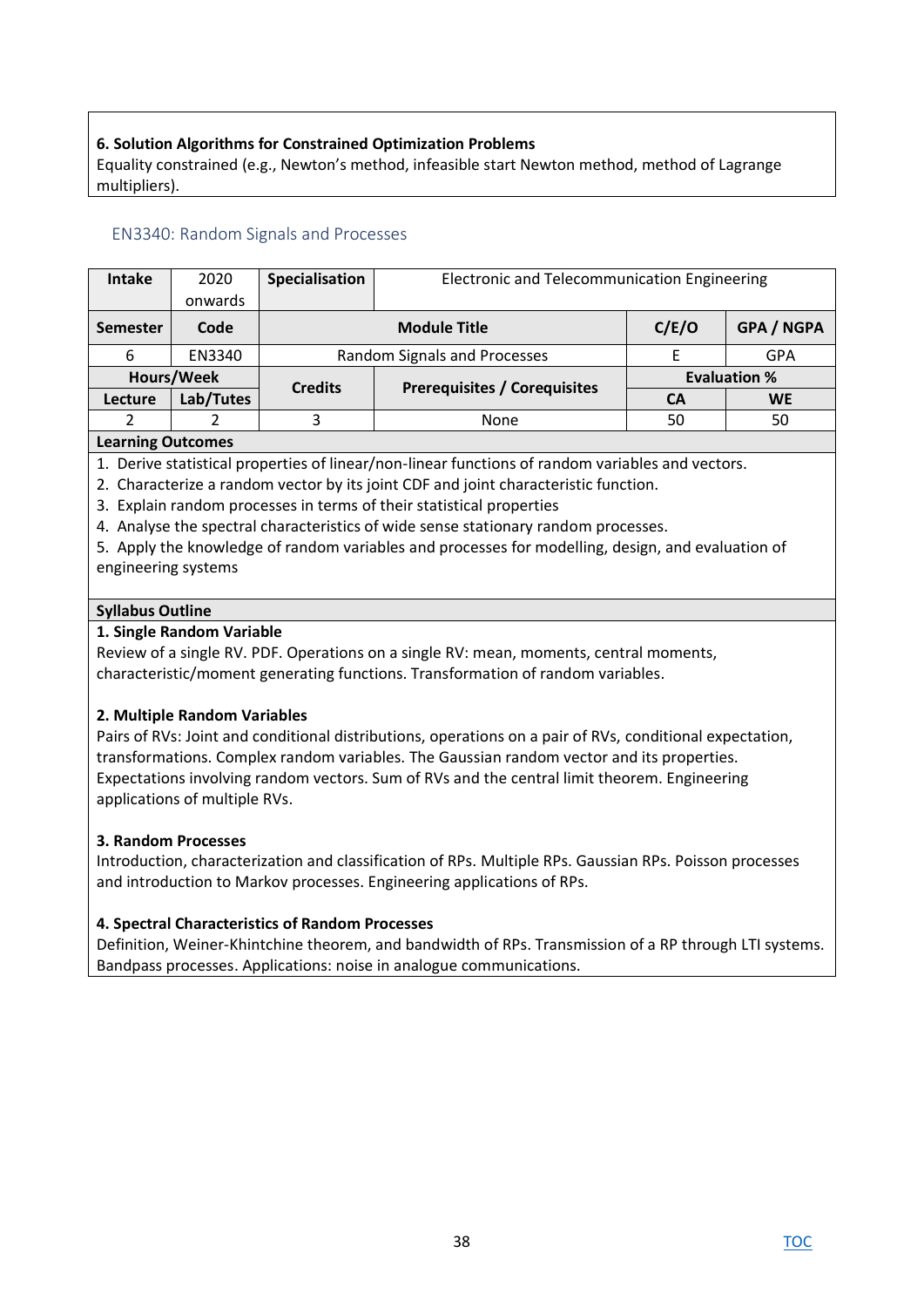## EN3350: Software Design Competition

| <b>Intake</b>    | 2020       | Specialisation | Electronic and Telecommunication Engineering |                     |                   |
|------------------|------------|----------------|----------------------------------------------|---------------------|-------------------|
|                  | onwards    |                |                                              |                     |                   |
| <b>Semester</b>  | Code       |                | <b>Module Title</b>                          | C/E/O               | <b>GPA / NGPA</b> |
| 6                | EN3350     |                | Software Design Competition                  |                     | GPA               |
|                  | Hours/Week | <b>Credits</b> |                                              | <b>Evaluation %</b> |                   |
| Lecture          | Lab/Tutes  |                | <b>Prerequisites / Corequisites</b>          | CА                  | <b>WE</b>         |
|                  | 6          | 3              | None                                         | 100                 |                   |
| corpina Outcomes |            |                |                                              |                     |                   |

### **Learning Outcomes**

1. Analyse requirements and design a software solution for a given task with a complexity applicable to a senior undergraduate.

2. Modularize and simplify the system design through appropriate use of OOP concepts and design patterns.

3. Verify the functionality of the modules and the system through well-structured testing.

4. Deploy the software on the web or hardware platform as applicable to the selected task.

5. Apply industry-standard practices for collaborative software development with well-documented development history.

### **Syllabus Outline**

### **1. Module Overview and Requirement Analysis**

Overview of the module

Description of the alternative tasks (tasks to choose from: full-stack web-design (frontend + backend + database), hardware level (C++, CUDA). Overview of software development process. Requirement Analysis: RR, SRS, SDS. Need for documentation.

## **2. Modular System Design**

Refresher on OOP concepts (via UML diagrams), design patterns and database design (via ER diagrams).

## **3. Source Control**

Intuitive understanding of git data model, hands on introduction to version control, collaborative development, self-documenting the development history via commit messages, branching (feature/bugfix branches), merging and pull requests.

#### **4. Software Development**

Build systems, make files, code refactoring, code readability, self-documenting code (descriptive identifiers, docstrings, proper comments), style guides (e.g., pep8), coding for testability.

## **5. Testing and Issue Tracking**

Minimizing errors, unit testing, integration testing, continuous-integration pipelines, code reviews, git blame, alpha testing, issue tracking.

## **6. Deployment and Documentation**

Re-structuring the development history (git rebase), fixing bugs in production (hotfixes), code documentation.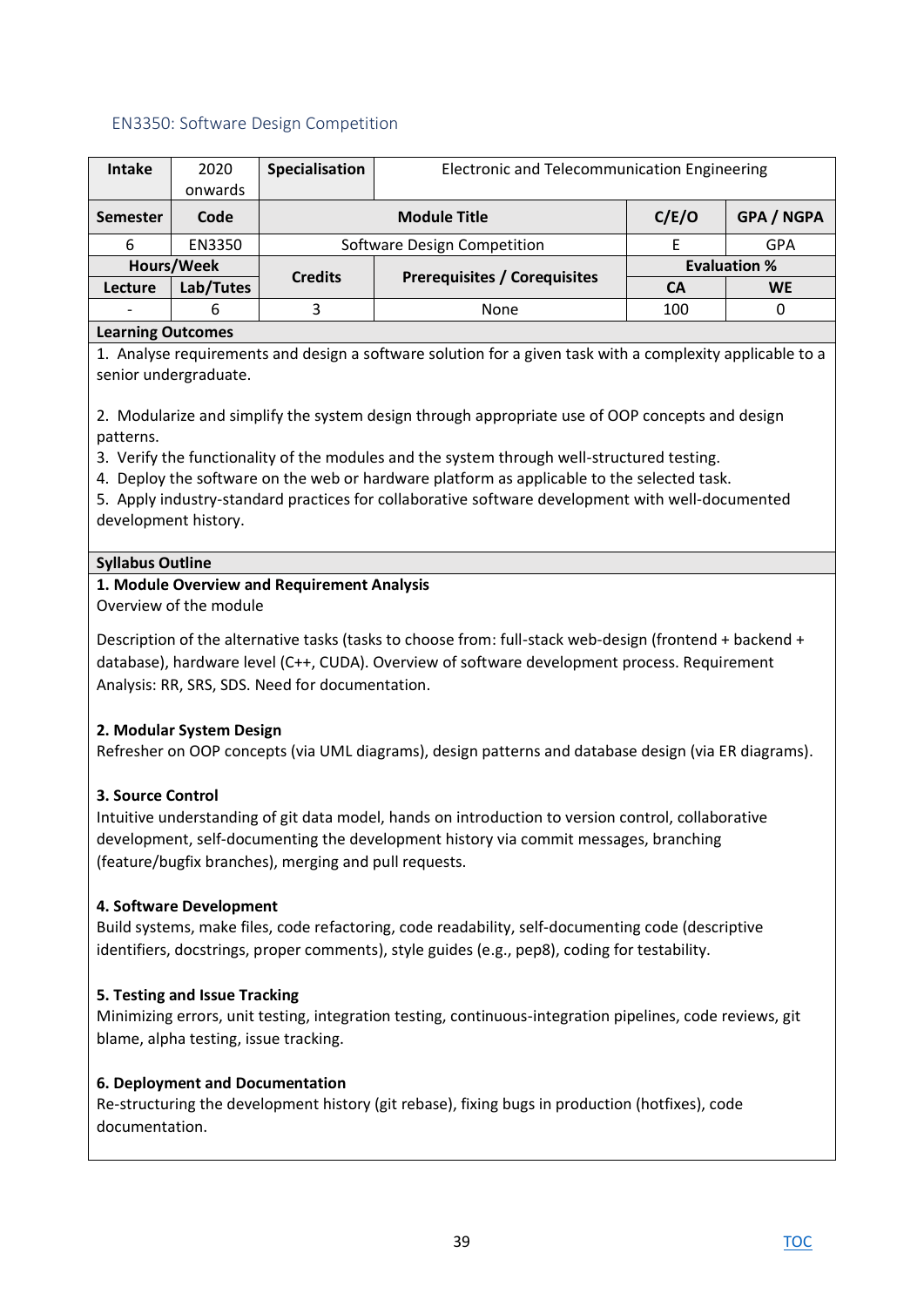## EN3211: Self-Initiated Innovation

| <b>Intake</b>                                                                                | 2020       | Specialisation                                     | Electronic and Telecommunication Engineering                                                    |           |                     |  |
|----------------------------------------------------------------------------------------------|------------|----------------------------------------------------|-------------------------------------------------------------------------------------------------|-----------|---------------------|--|
|                                                                                              | onwards    |                                                    |                                                                                                 |           |                     |  |
| <b>Semester</b>                                                                              | Code       |                                                    | <b>Module Title</b>                                                                             | C/E/O     | GPA / NGPA          |  |
| 6                                                                                            | EN3211     |                                                    | Self-Initiated Innovation                                                                       | E         | GPA                 |  |
|                                                                                              | Hours/Week |                                                    |                                                                                                 |           | <b>Evaluation %</b> |  |
| <b>Lecture</b>                                                                               | Lab/Tutes  | <b>Credits</b>                                     | <b>Prerequisites / Corequisites</b>                                                             | <b>CA</b> | <b>WE</b>           |  |
|                                                                                              | 6          | 3                                                  | None                                                                                            | 100       | 0                   |  |
| <b>Learning Outcomes</b>                                                                     |            |                                                    |                                                                                                 |           |                     |  |
|                                                                                              |            |                                                    | 1. Generate self-motivation and enthusiasm in identifying, analysing and solving a problem of a |           |                     |  |
|                                                                                              |            | complexity appropriate for a senior undergraduate. |                                                                                                 |           |                     |  |
|                                                                                              |            |                                                    | 2. Discover creative ways of solving the identified problem.                                    |           |                     |  |
| 3. Apply a multidisciplinary approach as appropriate towards solving the identified problem. |            |                                                    |                                                                                                 |           |                     |  |
| 4. Demonstrate correct scientific and engineering approach in problem solving.               |            |                                                    |                                                                                                 |           |                     |  |
|                                                                                              |            | 5. Present the solution orally and in writing.     |                                                                                                 |           |                     |  |
|                                                                                              |            |                                                    |                                                                                                 |           |                     |  |

#### **Syllabus Outline**

#### **1. Problem Identification**

Identify an existing problem in industry or in society in a relevant discipline of a complexity appropriate for a senior undergraduate.

#### **2. Domain Knowledge**

Gather domain knowledge related to the identified problem and collaborate with resource persons having domain knowledge.

#### **3. Problem Solution**

Adopt the correct scientific and engineering problem solving approach towards solving an identified problem.

#### **4. Case Study**

Study and critically evaluate existing solutions to identified problems and propose improvements.

#### **5. Technical Presentation**

Present the solution to the identified problem in a professional manner. Prepare a technical report describing the solution.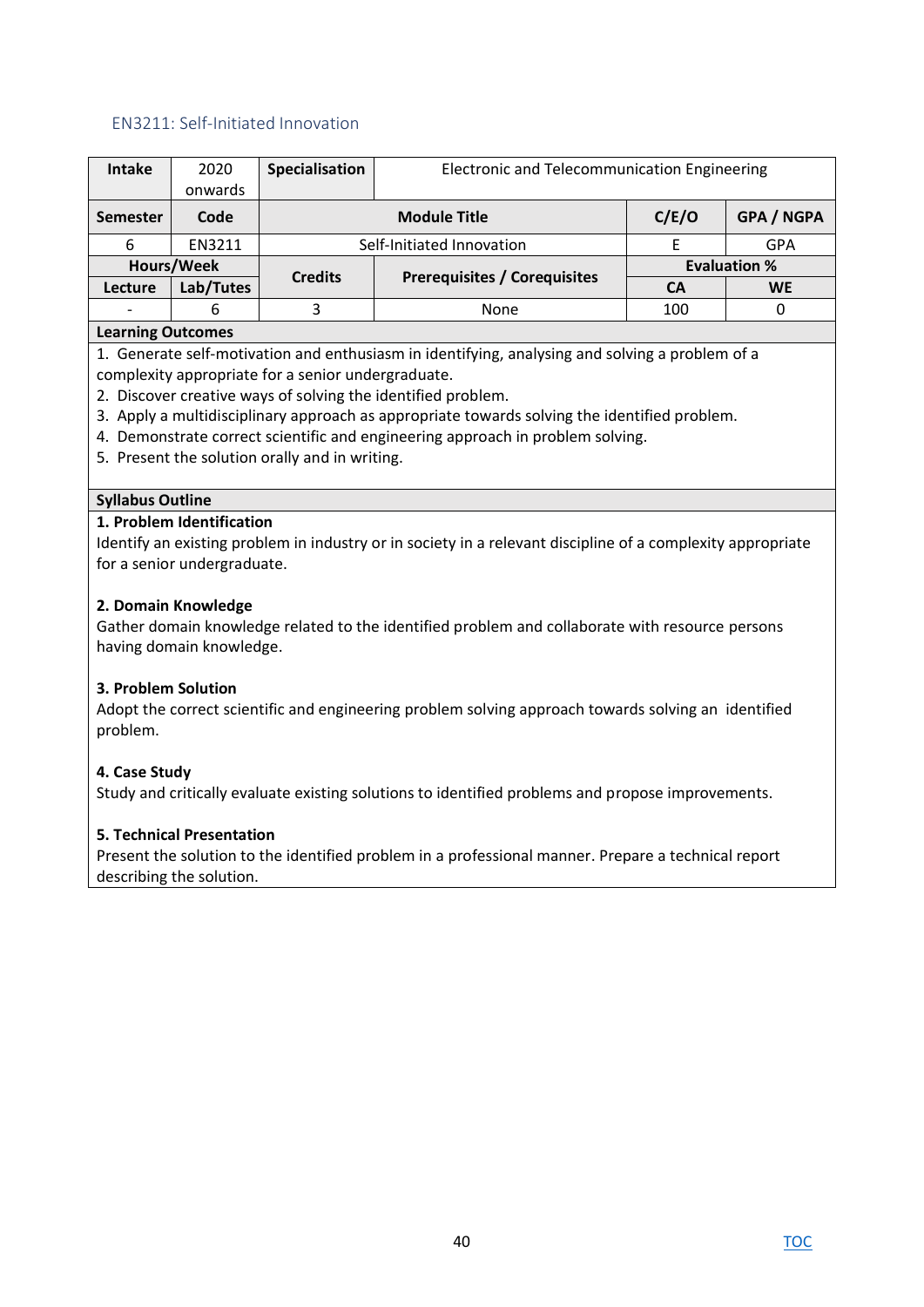# Semester 7

# EN4203: Project

| <b>Intake</b> | 2020       | Specialisation | Electronic and Telecommunication Engineering |                     |                   |
|---------------|------------|----------------|----------------------------------------------|---------------------|-------------------|
|               | onwards    |                |                                              |                     |                   |
| Semester      | Code       |                | <b>Module Title</b>                          | C/E/O               | <b>GPA / NGPA</b> |
|               | EN4203     |                | Project                                      |                     | GPA               |
|               | Hours/Week | <b>Credits</b> |                                              | <b>Evaluation %</b> |                   |
| Lecture       | Lab/Tutes  |                | <b>Prerequisites / Corequisites</b>          | <b>CA</b>           | <b>WE</b>         |
|               |            | 10             | None                                         | 100                 |                   |
|               |            |                |                                              |                     |                   |

### **Learning Outcomes**

1. Identify a real-world problem of sufficient complexity that can be solved using the technologies learnt during the undergraduate career within a given time frame.

2. Appreciate the need for group work in solving real-world problems and the role of the individual.

3. Demonstrate the skills required for writing a project proposal and associated business plan for the problem identified, if necessary.

- 4. Defend the proposal drafted for solving a real-world problem.
- 5. Apply the knowledge gained to determine alternative approaches to solving the problem.
- 6. Analyse different approaches to solve the identified problem.
- 7. Evaluate different approaches to find the most suitable one.
- 8. Design and develop a solution using the selected approach.

9. Evaluate the effectiveness of the solution in terms of technical capabilities, social and environmental aspects, and sustainability.

10. Justify the methods adopted in the solution.

11. Compile a comprehensive document detailing all aspects related to the project.

## **Syllabus Outline**

#### **1. Investigation Stage**

The student should be capable of independently referring to books, papers, patents, academic literature, and electronic resources to justify their choice of the project. Conduct a literature survey in order to academically support any claims, technologies and methods used in the project. This phase should also be used to determine if there are other methods that have been used to address the same or similar implementation aspects of the selected project. As a consequence of this activity, the student should have multiple sources of information upon which to base the work that is to follow. Identifying or estimating the hardware and software resources required for the successful implementation of the proposed project should also be carried out within this stage.

## **2. Implementation Stage**

Once the preliminary investigation is carried out and a project of appropriate complexity is chosen, the next stage is to design and implement the prototype. Identifying the proper approach of implementation is also key to completing the project successfully. Use of design software, and simulations to support the proposed design strategies is important. The implementation phase includes construction and testing of the prototype. A major portion of the time should be spent with this phase. At the implementation stage, the student is allowed to alter or modify the methodologies proposed in the previous phase depending on any new information available at this stage.

## **3. Presentation Phase**

Placing the work in context and presenting it effectively is also an important part of the project. Effective presentation of the project material and a well-structured report is expected for the satisfactory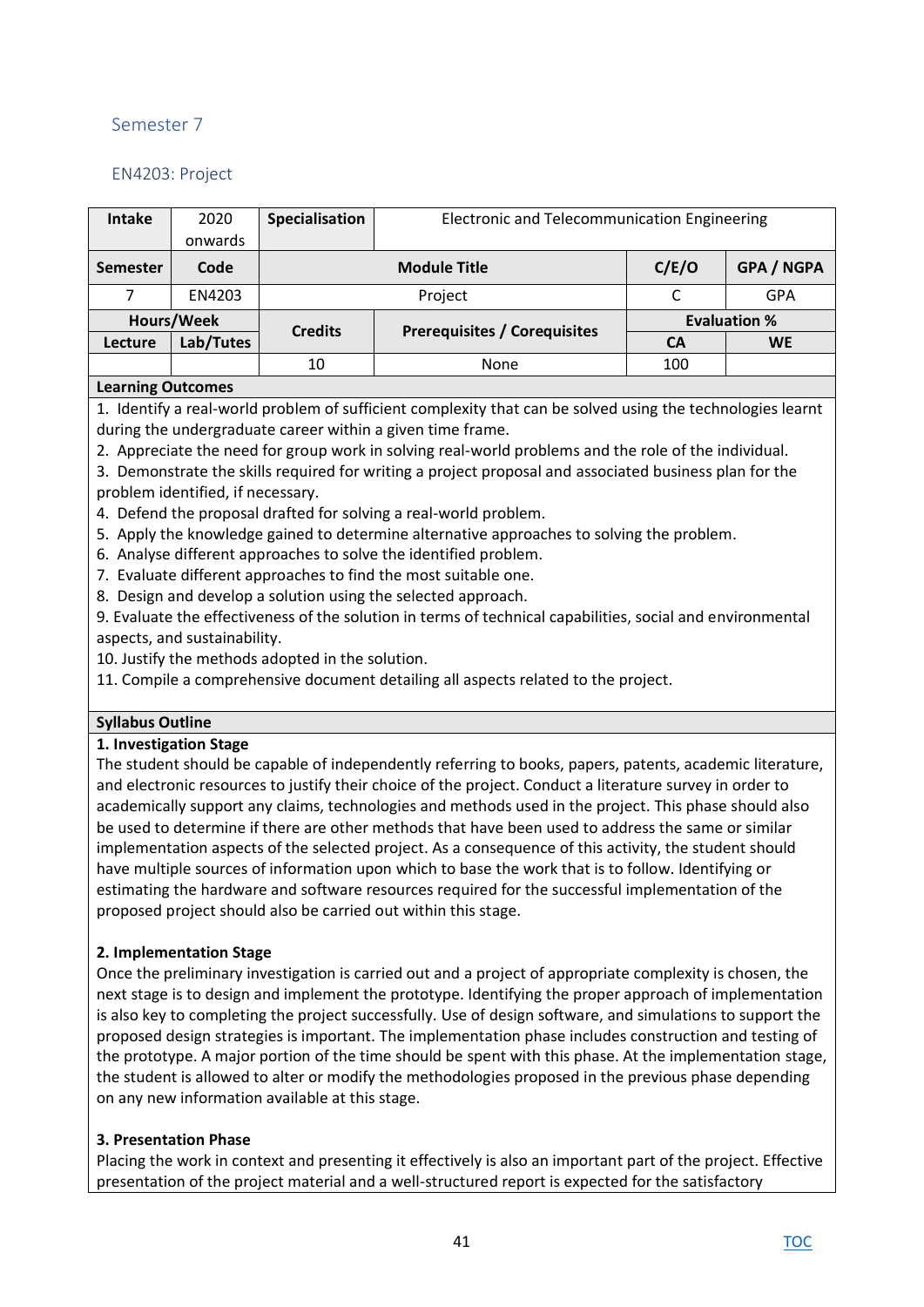completion of the final year project. The documentation and knowledge preservation includes a presentation, report, as well as a viva

## **4. Intellectual Property**

Understanding on University IP policy and ethics.

## EN4933: Technical and Scientific Writing

| <b>Intake</b>   | 2020       | Specialisation | Electronic and Telecommunication Engineering |                   |                     |
|-----------------|------------|----------------|----------------------------------------------|-------------------|---------------------|
|                 | onwards    |                |                                              |                   |                     |
| <b>Semester</b> | Code       |                | <b>Module Title</b>                          | <b>GPA / NGPA</b> |                     |
|                 | EN4933     |                | <b>Technical and Scientific Writing</b>      |                   | GPA                 |
|                 | Hours/Week |                |                                              |                   | <b>Evaluation %</b> |
| Lecture         | Lab/Tutes  | <b>Credits</b> | <b>Prerequisites / Corequisites</b>          | <b>CA</b>         | <b>WE</b>           |
|                 |            |                | <b>None</b>                                  |                   |                     |
|                 |            |                |                                              |                   |                     |

#### **Learning Outcomes**

1. Explains the different types of technical reports.

- 2. Apply the elements of the general structure of technical reports.
- 3. Explain the criteria of a basic Literature survey.
- 4. Apply proper referencing techniques to avoid plagiarism and maintain originality of writing.
- 5. Write paragraphs effectively.

#### **Syllabus Outline**

#### **1. Criteria for Technical Writing**

Language criteria: How easy it is for people to understand the words

Design criteria: The visual impact of the document and the way its design influences usability Relationship criteria: How far the document establishes a relationship with its users

Content criteria: How the content and the way it is organized deliver the document's purpose.

#### **2. Difference between Fiction Vs Technical Writing**

Learn & apply the basics of an abstract Write a comprehensive introduction

Understand the importance of the first pages (List of figures, tables, abbreviations, Table of Contents)

#### **3. Elements of a Literature Review**

Critically analyse the background of a topic Select and source the information that is necessary to develop a context for a research

Write important facts to show how an investigation relates to previous research.

#### **4. Ensuring Originality in Writing**

Avoiding *plagiarism*. Cite sources correctly, use quotation marks, good paraphrasing. Using writing assistance tools (e.g., Grammarly) and similarity check tools (e.g., Turnitin)

#### **5. Writing Paragraphs Coherently**

Unify paragraphs by making every sentence contribute to a controlling idea, which is usually stated in a topic sentence (paragraph unity).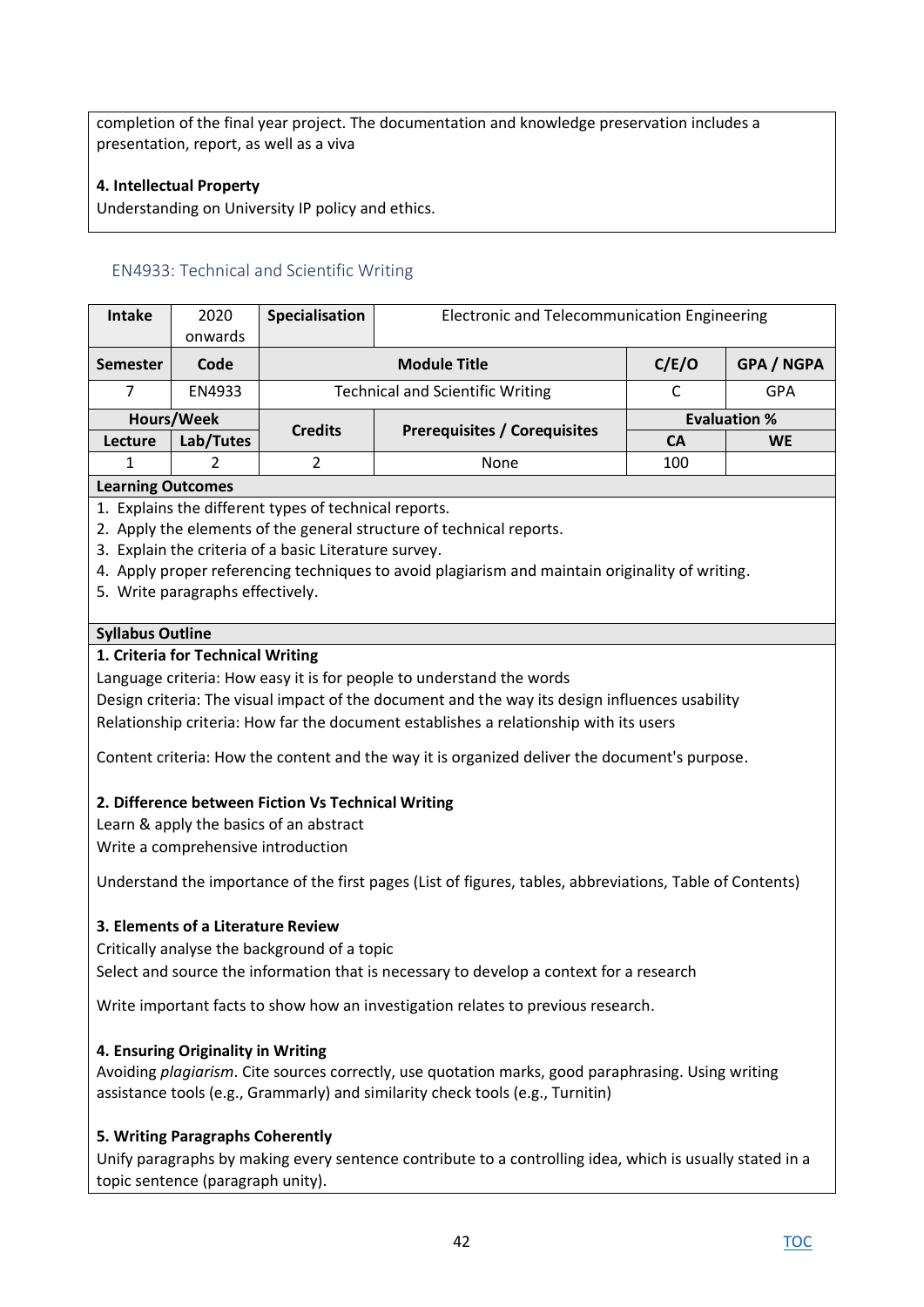Write a coherent paragraph organizing facts, creating a logical argument that makes sense from idea to idea (paragraph coherence).

Paragraph development.

# EN4604: Digital IC Design

| <b>Intake</b>         | 2020      | Specialisation | Electronic and Telecommunication Engineering |       |                     |  |  |
|-----------------------|-----------|----------------|----------------------------------------------|-------|---------------------|--|--|
|                       | onwards   |                |                                              |       |                     |  |  |
| <b>Semester</b>       | Code      |                | <b>Module Title</b>                          | C/E/O | <b>GPA / NGPA</b>   |  |  |
|                       | EN4604    |                | Digital IC Design                            |       | GPA                 |  |  |
| Hours/Week            |           |                | Prerequisites /                              |       | <b>Evaluation %</b> |  |  |
| <b>Lecture</b>        | Lab/Tutes | <b>Credits</b> | <b>Corequisites</b>                          | CА    | <b>WE</b>           |  |  |
|                       |           | 3              | None                                         | 40    | 60                  |  |  |
| $1 + 1 +  + 1 + 1 + $ |           |                |                                              |       |                     |  |  |

### **Learning Outcomes**

1. Explain the digital IC design concepts.

- 2. Recognize the technical challenges in digital IC design.
- 3. Demonstrate the proficiency in VLSI design tools widely used in industry.
- 4. Design and analyze VLSI circuits at various design stages from functional design, logic design, circuit design, to physical design.

### **Syllabus Outline**

### **1. Digital design concepts**

Introduction to digital IC design, digital design basics, clocks and resets.

## **2. RTL to netlist mapping**

Advanced RTL coding and hardware interpretations, RTL synthesis, Static timing analysis, timing violations and fixes.

#### **3. Design for test**

Define test modes, DFT insertion techniques, BIST, scan and boundary scan tests.

## **4. Backend design**

IO Design, floor plan, placement, clock tree synthesis, routing, layout verifications, design issues and fixes.

## **5. RTL2GDS flow**

Familiarize with tools required for synthesis, place & route, timing analysis, and layout verification, design related problems and fixes, engineering change order.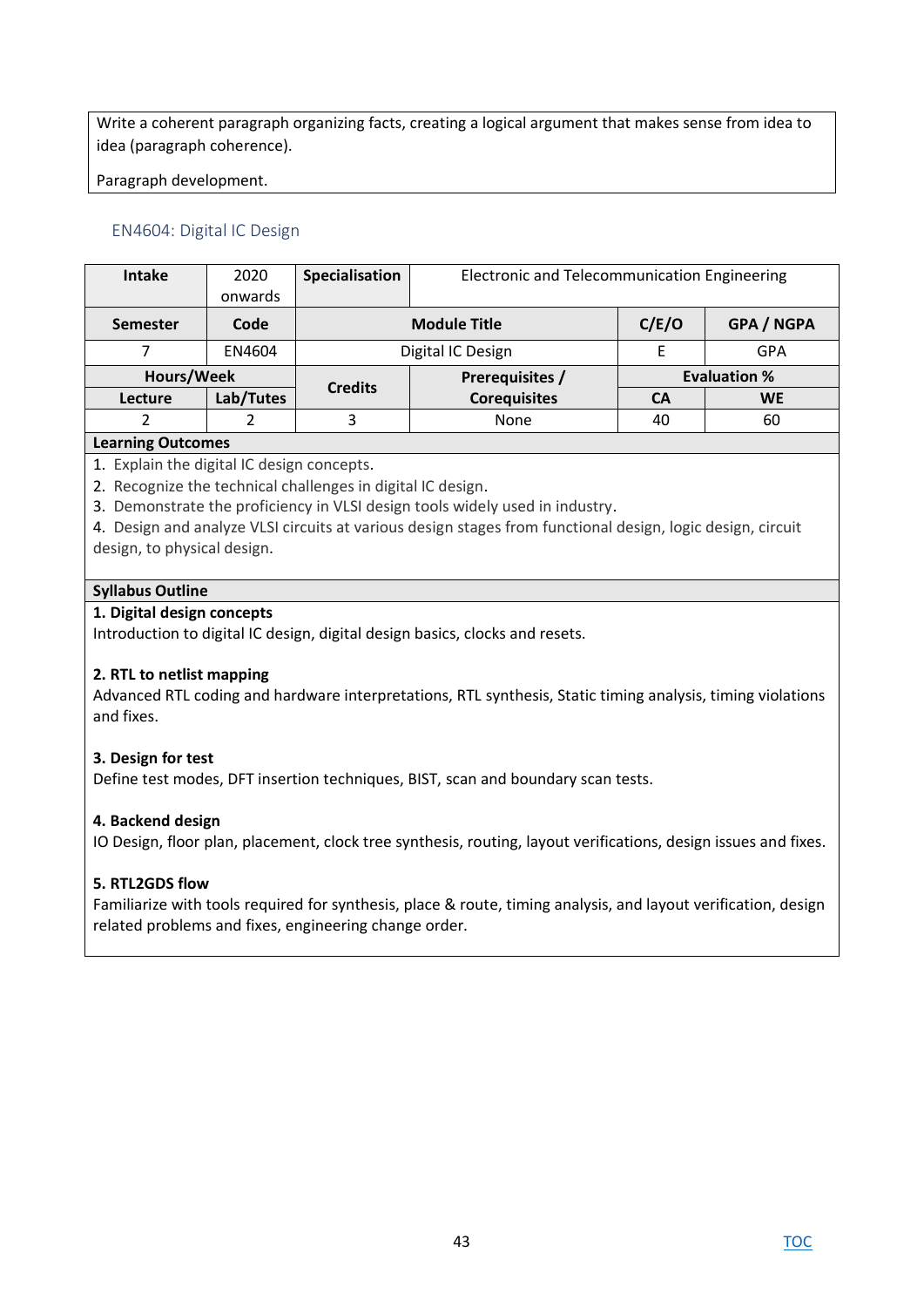### EN4214: Power Electronics

| <b>Intake</b>   | 2020      | Specialisation  | Electronic and Telecommunication Engineering |       |                     |  |
|-----------------|-----------|-----------------|----------------------------------------------|-------|---------------------|--|
|                 | onwards   |                 |                                              |       |                     |  |
| <b>Semester</b> | Code      |                 | <b>Module Title</b>                          | C/E/O | <b>GPA / NGPA</b>   |  |
|                 | EN4214    |                 | <b>Power Electronics</b>                     |       | GPA                 |  |
| Hours/Week      |           | Prerequisites / |                                              |       | <b>Evaluation %</b> |  |
| Lecture         | Lab/Tutes | <b>Credits</b>  | <b>Corequisites</b>                          | CA    | <b>WE</b>           |  |
|                 |           | 3               | <b>EN2111</b>                                | 50    | 50                  |  |
|                 |           |                 |                                              |       |                     |  |

#### **Learning Outcomes**

- **1.** Describe the fundamental principles of power electronics.
- **2.** Analyse DC-DC converters having single, multiple coupled, and uncoupled inductors.
- **3.** Design DC-DC converters for a given specification.
- **4.** Explain the operation of rectifiers and inverters.

#### **Syllabus Outline**

#### **1. Introduction**

Limitations of traditional voltage regulation. PWM signals and spectrum. Requirement of L-C filters.

#### **2. DC-DC Converters and Analysis**

Small ripple approximation. Concepts of flux and charge balance. Buck, boost, buck-boost, and Ćuk converters along with topology derivation techniques. Effect of parasitic resistances to output. DCM operation

#### **3. Overview of Power Semiconductor Devices**

Switch realization, fundamental challenges of design, conductivity modulation, power diode, power MOSFET, and power BJT.

#### **4. Magnetic Devices**

Introduction, inductance of a toroidal inductor (with and without an air gap), magnetic circuits, transformers and coupled inductors, non-idealities and models, losses.

#### **5. Power Converters with Transformer Isolation**

Flyback, push-pull, and forward converters.

#### **6. Capacitors, Snubbers, Gate Drivers, And Thermal Management**

Capacitor properties and limitations, introduction to snubbers, gate drivers and operation. Thermal management: introduction, thermal circuits, natural and forced cooling.

#### **7. Introduction to Rectifiers and Inverters**

Introduction to rectifiers with resistive and inductive loads. Introduction to inverters and their modulation schemes.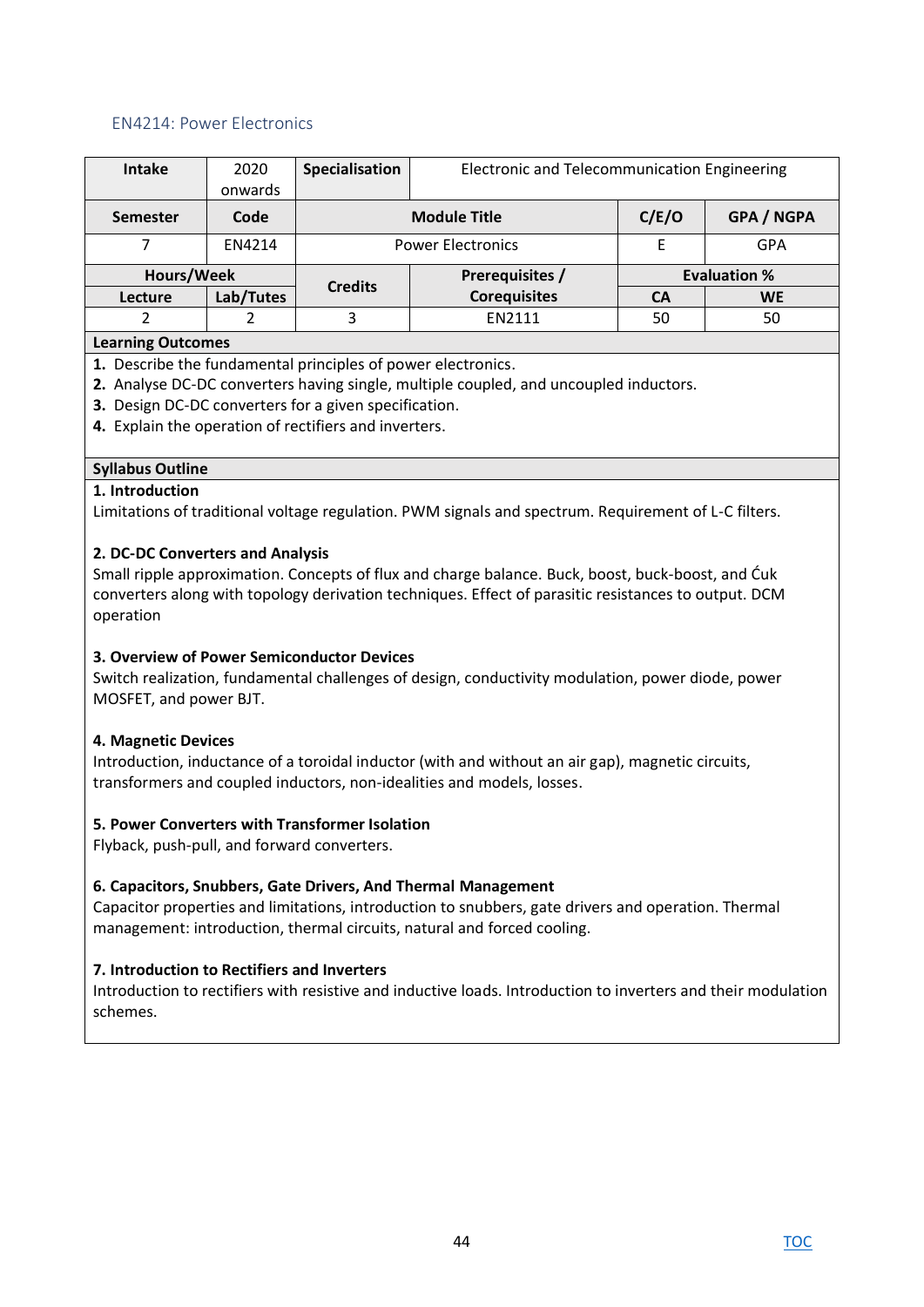## EN4440: Embedded Systems Engineering

| <b>Intake</b>     | 2020      | Specialisation  | Electronic and Telecommunication Engineering |                     |                   |  |
|-------------------|-----------|-----------------|----------------------------------------------|---------------------|-------------------|--|
|                   | onwards   |                 |                                              |                     |                   |  |
| <b>Semester</b>   | Code      |                 | <b>Module Title</b>                          | C/E/O               | <b>GPA / NGPA</b> |  |
|                   | EN4440    |                 | <b>Embedded Systems Engineering</b>          |                     | <b>GPA</b>        |  |
| Hours/Week        |           | Prerequisites / |                                              | <b>Evaluation %</b> |                   |  |
| Lecture           | Lab/Tutes | <b>Credits</b>  | <b>Corequisites</b>                          | CА                  | <b>WE</b>         |  |
|                   |           | 3               | None                                         | 100                 |                   |  |
| Loovaing Outsomes |           |                 |                                              |                     |                   |  |

#### **Learning Outcomes**

1. Analyse the building blocks of embedded systems.

2. Differentiate embedded systems and explain their design choices.

3. Apply hardware and software optimization techniques to meet application-specific requirements in an embedded system.

4. Design efficient and trustworthy embedded systems.

### **Syllabus Outline**

### **1. Introduction to Embedded Systems Design**

Components and characteristics of embedded systems. Major challenges and inter-operability constraints (performance, power, area, security). Embedded design flow. Design automation opportunities.

### **2. Modelling and Specification**

Models of computation. Specification languages. Levels of hardware modelling.

### **3. Embedded Systems Hardware**

Components of embedded systems. Embedded processors. Reconfigurable logic and platforms.

## **4. Real-time Scheduling and Embedded Operating Systems**

Prediction of execution time. Scheduling in real-time systems. Real-time operating systems. Kernels and drivers. Compilers and compiler optimization.

## **5. Hardware-Software Co-Design**

Hardware-software partitioning. Performance, power, area, and temperature estimation. Resources and design constraints. Design space exploration.

## **6. Validation and Verification**

Simulation-based techniques. Formal methods. Concolic testing. Validation of non-functional requirements.

#### **7. Security**

Threat models: eavesdropping, spoofing, denial-of-service, buffer overflow and side-channel attacks. Designing and validating countermeasures against threats. Verification of security and trust.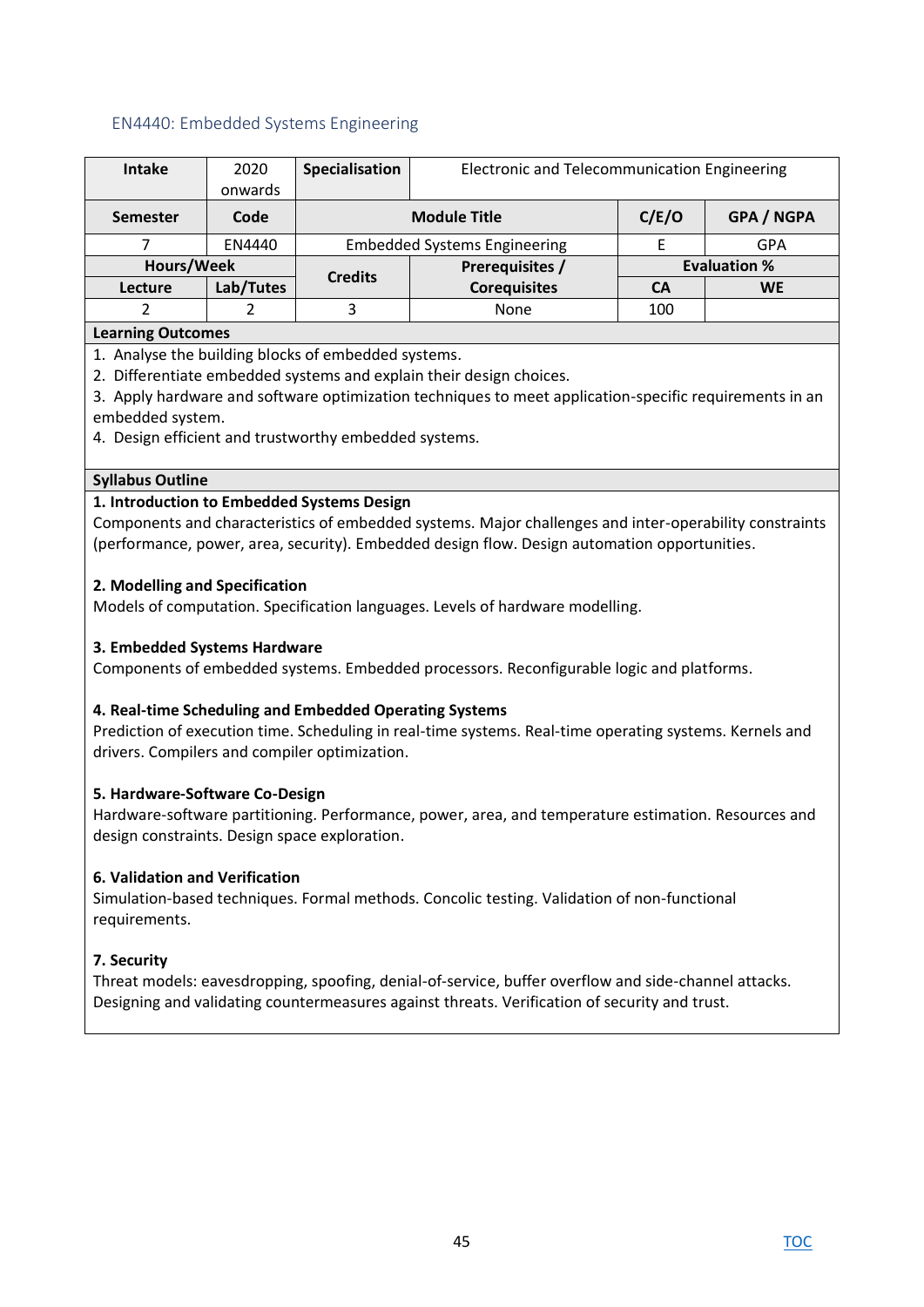### EN4460: Communication Circuit Design

| <b>Intake</b>                                       | 2020      | Specialisation | Electronic and Telecommunication Engineering |           |                     |  |
|-----------------------------------------------------|-----------|----------------|----------------------------------------------|-----------|---------------------|--|
|                                                     | onwards   |                |                                              |           |                     |  |
| <b>Semester</b>                                     | Code      |                | <b>Module Title</b>                          | C/E/O     | <b>GPA / NGPA</b>   |  |
|                                                     | EN4460    |                | <b>Communication Circuit Design</b>          |           | GPA                 |  |
| Hours/Week                                          |           | <b>Credits</b> | Prerequisites /                              |           | <b>Evaluation %</b> |  |
| Lecture                                             | Lab/Tutes |                | <b>Corequisites</b>                          | <b>CA</b> | <b>WE</b>           |  |
| 2                                                   |           | 3              | EN3013/ Recommended:                         | 70        | 30                  |  |
|                                                     |           |                | EN4364                                       |           |                     |  |
| $1 - 2$ and $2 - 2$ $2 - 2$ $3 - 2$ $4 - 2$ $5 - 2$ |           |                |                                              |           |                     |  |

### **Learning Outcomes**

- 1. Explain the operation of the RF transceiver.
- 2. Explain the concepts of impedance transformation.
- 3. Analyse the impact of noise in RF circuit designs.
- 4. Explain the use of mixer circuits in RF signal down/up conversion.
- 5. Explain the operation of modulator circuits.
- 6. Analyse the circuit design principles of RF power amplifiers.

#### **Syllabus Outline**

#### **1. Introduction**

Typical communication system, receiver, spectrum seen by a receiver, transmitter, transmitter spectrum.

#### **2. Matching Networks and Impedance Transformation**

Passive devices in RF perspective, RLC circuits, RLC series-parallel resonance, Q factor, Smith chart, sparameters, impedance matching.

#### **3. RF Low Noise Amplifiers**

Review of noise, noise in active and passive devices, noise figure, Friis formula for noise factor, review of amplifier configurations, LNA architectures.

#### **4. Frequency synthesis**

Oscillators, voltage-controlled oscillator, phase noise in oscillators, PLL, harmonic distortion, applications in modulation.

#### **5. Non-linear circuits and mixers**

Frequency down/up conversion, frequency shift as time domain multiplication, mixer circuit configurations: two-, four-quadrant cells, Gilbert cell: BJT realization. Translinear principle, and CMOS realization. Requirement of using an IF stage.

#### **6. RF Power amplifiers**

Review of basic concepts: efficiency, loss, RF PA design considerations, current and voltage swing, optimum load, inductor loaded PA. PA configurations: Class A, Class B, Class C, Class D, Class F, and Class S.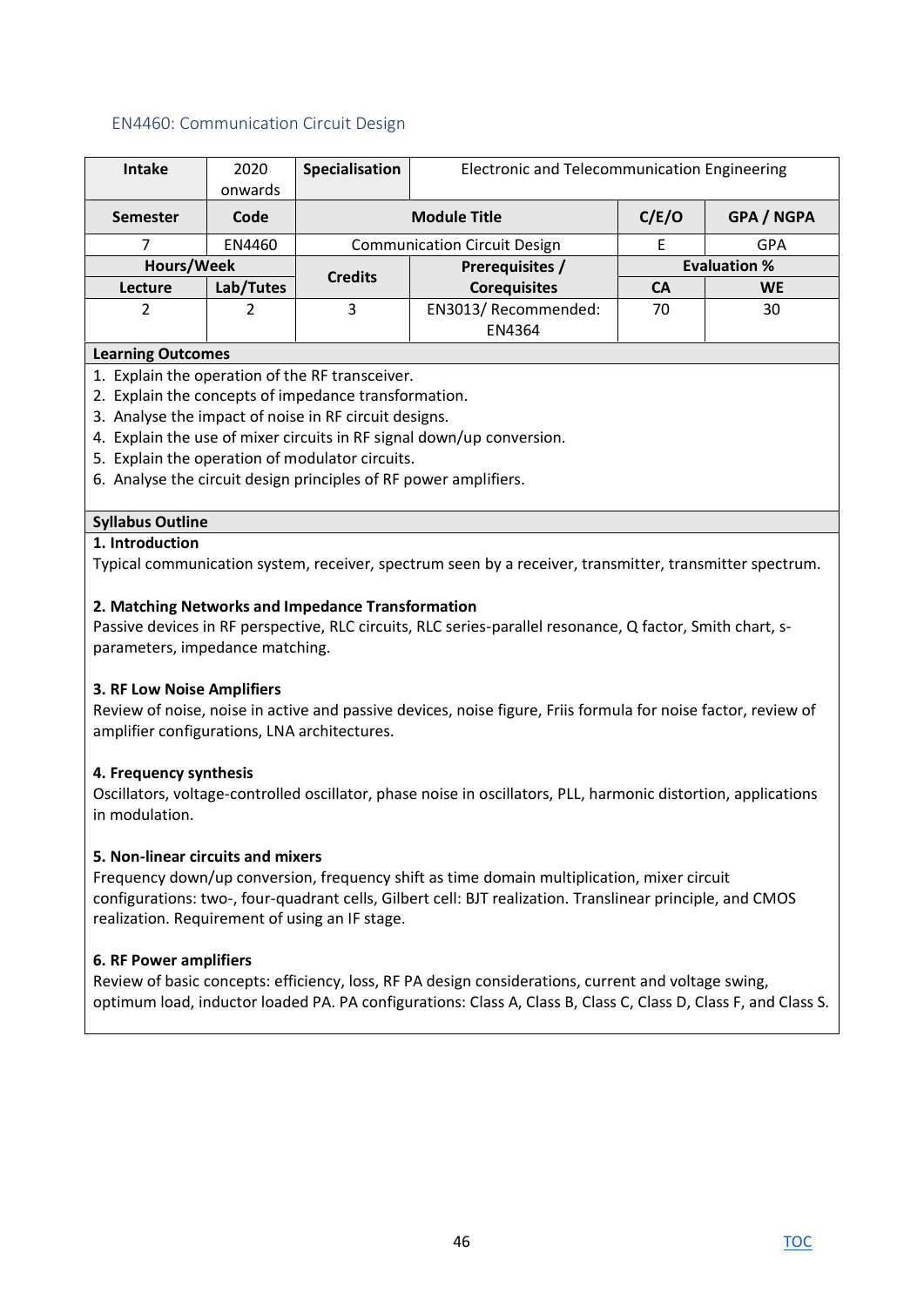# EN4324: Photonic Communication Components

| Intake          | 2020<br>onwards | Specialisation | Electronic and Telecommunication Engineering |       |                     |
|-----------------|-----------------|----------------|----------------------------------------------|-------|---------------------|
| <b>Semester</b> | Code            |                | <b>Module Title</b>                          | C/E/O | <b>GPA / NGPA</b>   |
|                 | EN4324          |                | <b>Photonic Communication Components</b>     |       | GPA                 |
| Hours/Week      |                 | <b>Credits</b> | Prerequisites /                              |       | <b>Evaluation %</b> |
| Lecture         | Lab/Tutes       |                | <b>Corequisites</b>                          | СA    | <b>WE</b>           |
|                 |                 |                | None                                         | 50    | 50                  |

### **Learning Outcomes**

1. Investigate and evaluate the capabilities of photonic communication components used in practical networks and R&D.

2. Review the different functional capabilities of photonic communication components and how they are implemented in different scenarios.

3. Apply the knowledge in field activities by identifying the practical aspects of the photonic communication components.

4. Analyze the performance of key functions of photonic components and describe their implementation in applications.

### **Syllabus Outline**

### **1. Introduction to photonic communication**

History of photonic communication systems, comparison with other wired and wireless media.

### **2. Photonic Media**

Free space propagation, optical fiber as a dielectric waveguide, optical fiber construction and types, multimode and single mode fibers, geometric and ray optics (Snell's law, total internal reflection, numerical aperture, and V-number), wave optics (wave equation and its solutions, fiber modes), introduction to other photonic waveguides (e.g., LiNbO3, GaAS).

#### **3. Photon Generation**

Energy absorption and emission, light emitting diodes (LEDs) and characteristics, laser diodes and characteristics, different types of LDs such as DFB, DBR, ECL, VCSEL, MLL and tunable lasers.

## **4. Photon Detection**

Optical absorption mechanism, photodiodes (PIN and APD), characteristics of photodiodes, other types of photo detectors.

#### **5. Optical Modulation and Modulators**

Direct and external modulation, different types of modulators (electro optic, electro absorption, and acousto-optic) and their characteristics.

## **6. Optical Amplification and Amplifiers**

Optical amplification theory, REDFA characteristics and noise (ASE), noise figure, different types of optical amplifiers (RA, SOA, PSA) and their applications.

#### **7. Active and Passive photonic components**

Introduction to passive and active optical components. Optical couplers, multiplexers and demultiplexers, Isolators, circulators, filters, optical switches, optical add-drop multiplexers.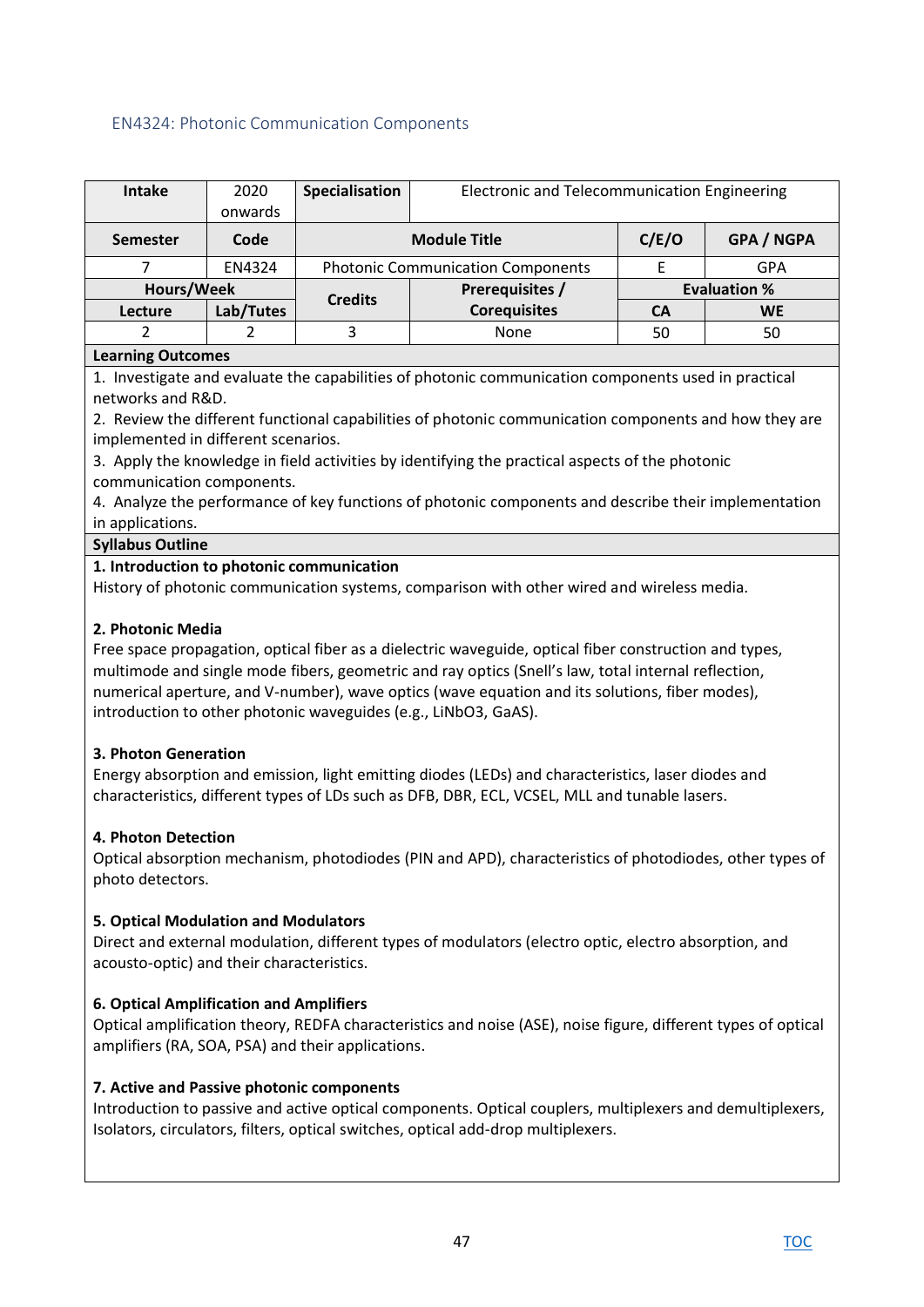## **8. Photonic component design**

Introduction to simulation software: VPI component maker. Case study of design and simulation of a photonic based simple component (e.g., couplers, AWG or MMIC).

## EN4470: Probabilistic System Analysis

| <b>Intake</b> | 2020      | Specialisation                    | Electronic and Telecommunication Engineering |       |                     |
|---------------|-----------|-----------------------------------|----------------------------------------------|-------|---------------------|
|               | onwards   |                                   |                                              |       |                     |
| Semester      | Code      |                                   | <b>Module Title</b>                          | C/E/O | <b>GPA / NGPA</b>   |
|               | EN4470    |                                   | Probabilistic System Analysis                |       | <b>GPA</b>          |
| Hours/Week    |           | Prerequisites /<br><b>Credits</b> |                                              |       | <b>Evaluation %</b> |
| Lecture       | Lab/Tutes |                                   | <b>Corequisites</b>                          | CA    | <b>WE</b>           |
|               |           | 3                                 | None                                         | 60    | 40                  |
|               |           |                                   |                                              |       |                     |

### **Learning Outcomes**

1. Explain the concept of probability from a measure-theoretic point of view.

2. Characterize the limiting behaviour of a sequence of random variables with respect to different modes of stochastic convergence.

3. Determine various probabilistic bounds for random variables.

4. Model a wide range of physical process in terms of Markov chains and Brownian motion.

5. Probabilistically assess the uncertainties associated with certain engineering system analysis problems.

#### **Syllabus Outline**

#### **1. Introduction to Probability Measures**

Probability spaces, axiomatic probability theory, cumulative distribution function, random variables, expected value, independence.

#### **2. Stochastic Convergence**

Weak convergence, convergence in probability, almost sure convergence, characteristic functions, central limit theorem, delta method.

#### **3. Conditional Expectation and Martingales**

Conditional expectation, Martingales, Martingale convergence.

#### **4. Bounding and Ordering Probabilities**

Introduction to concentration inequalities, order statistics, stochastic majorization, stochastic ordering, reliability theory.

#### **5. Markov Chains**

Discrete-time and continuous-time Markov chains, first step analysis, some special Markov chains, limiting behaviour of Markov chains, time reversibility, Markov chain Monte Carlo.

#### **6. Brownian Motion and Stochastic Differential Equations**

Brownian motion and Gaussian processes, max variable and reflection principle, geometric Brownian motion, Brownian motion with a drift, stochastic analogues of classical differential equations, diffusion and stochastic integrals, fundamentals of Itô calculus, stochastic differential equations, applications in financial engineering.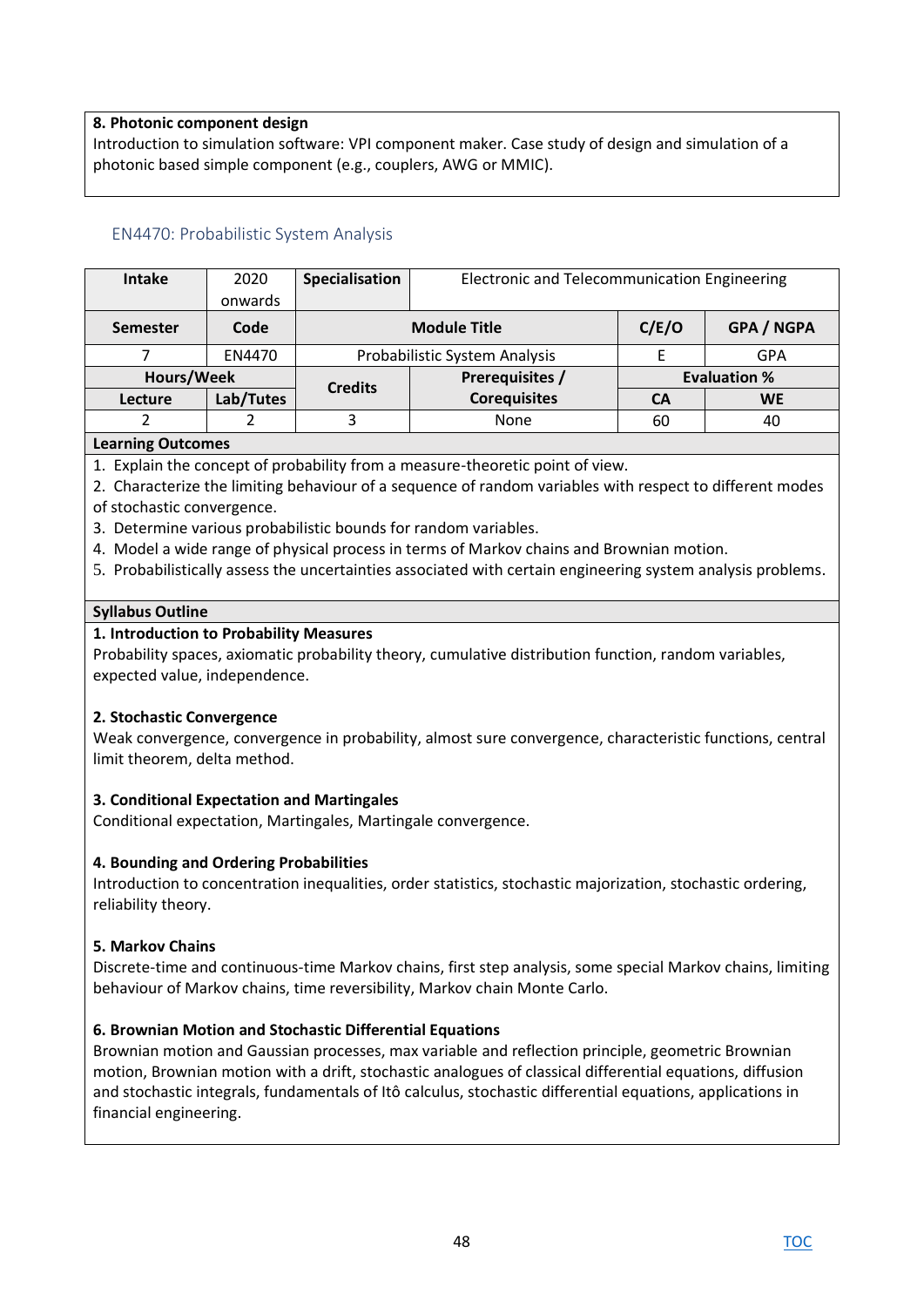# EN4394: Applied Information Theory

| <b>Intake</b>   | 2020          | Specialisation             | Electronic and Telecommunication Engineering |                     |            |
|-----------------|---------------|----------------------------|----------------------------------------------|---------------------|------------|
|                 | onwards       |                            |                                              |                     |            |
| <b>Semester</b> | Code          | <b>Module Title</b>        |                                              | C/E/O               | GPA / NGPA |
|                 | <b>EN4394</b> | Applied Information Theory |                                              |                     | GPA        |
| Hours/Week      |               | <b>Credits</b>             | Prerequisites /                              | <b>Evaluation %</b> |            |
| Lecture         | Lab/Tutes     |                            | <b>Corequisites</b>                          | CА                  | <b>WE</b>  |
|                 |               | 3                          | None                                         | 40                  | 60         |

#### **Learning Outcomes**

- 1. Explain information by utilizing appropriate information measures.
- 2. Design a suitable lossless source code for a discrete memoryless source.
- 3. Evaluate the information capacity of discrete memoryless channels and Gaussian channels.
- 4. Model a wide range of physical process in terms of Markov chains and Brownian motion.
- 5. Discuss the importance of information theory for emerging technologies.

### **Syllabus Outline**

### **1. Information Measures**

Entropy, joint and conditional entropy, relative entropy, mutual information, chain rules for entropy, inequalities: Jensen's, Fano's, data processing.

### **2. Lossless Data Compression**

Classes of codes, average length, Kraft's inequality, optimal codes, optimality of Huffman codes, Shannon-Fano-Elias coding, arithmetic coding, practical examples for data compression.

## **3. Capacity of Discrete Memoryless Channels**

Information capacity and operational capacity, capacity calculations of simple discrete memoryless channels, symmetric channels, preview of channel coding theorem.

## **4. The Gaussian Channel**

The Gaussian channel, differential entropy, preview of the extension of the channel coding theorem for Gaussian channels, capacity of the Gaussian channel, bandlimited and parallel Gaussian channels.

## **5. Applicability of Information Theory to Diverse Areas in Engineering**

Network information theory: multiple access channels, broadcasting channels, interference channels. Security, machine learning.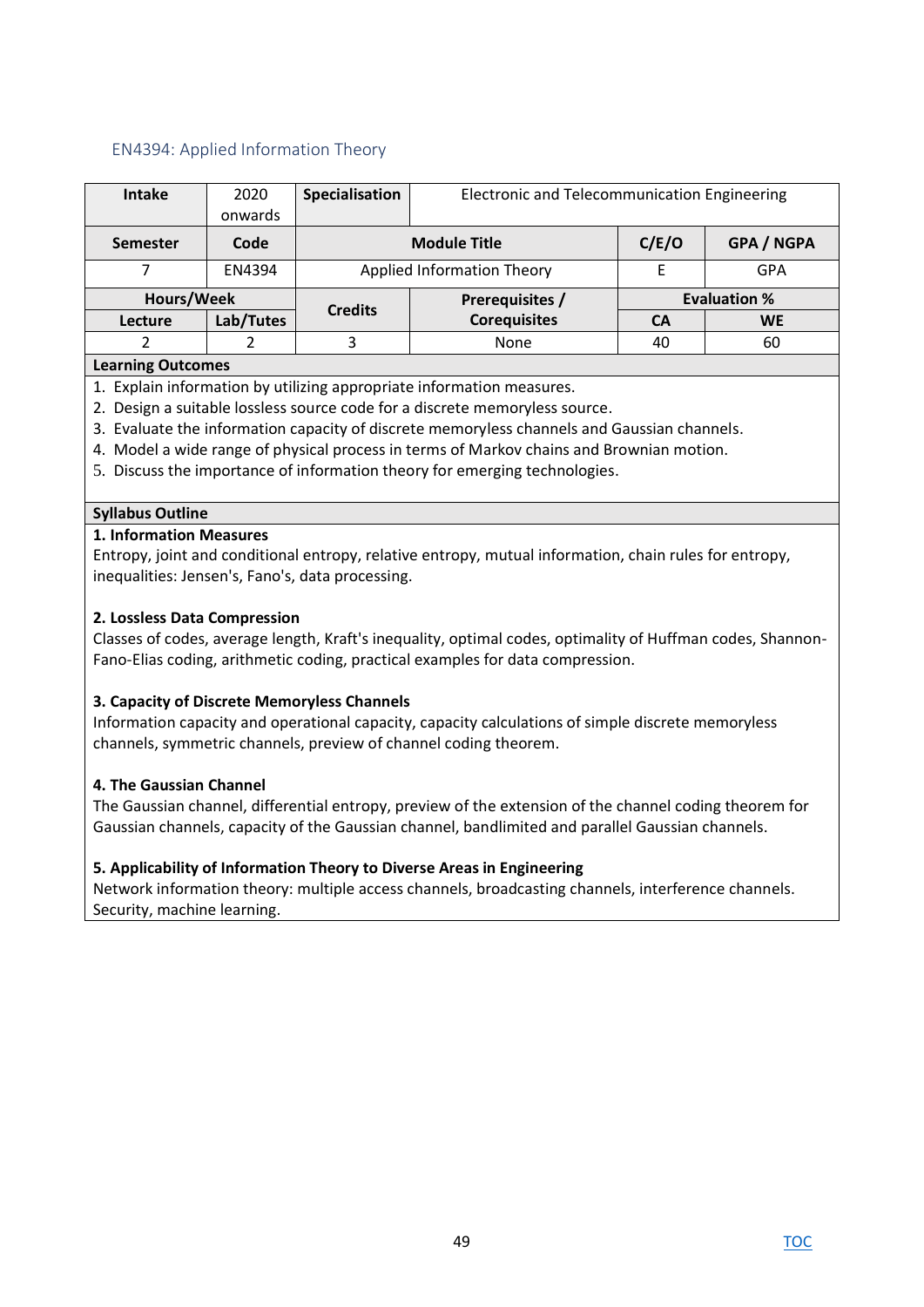## EN4314: Telecommunication Core Networks

| <b>Intake</b>             | 2020      | Specialisation                         | Electronic and Telecommunication Engineering |       |                     |  |
|---------------------------|-----------|----------------------------------------|----------------------------------------------|-------|---------------------|--|
|                           | onwards   |                                        |                                              |       |                     |  |
| <b>Semester</b>           | Code      |                                        | <b>Module Title</b>                          | C/E/O | <b>GPA / NGPA</b>   |  |
|                           | EN4314    | <b>Telecommunication Core Networks</b> |                                              |       | GPA                 |  |
| Hours/Week                |           | <b>Credits</b>                         | Prerequisites /                              |       | <b>Evaluation %</b> |  |
| Lecture                   | Lab/Tutes |                                        | <b>Corequisites</b>                          | CA    | <b>WE</b>           |  |
|                           |           | 3                                      | None                                         | 70    | 30                  |  |
| <b>A</b> earning Outcomes |           |                                        |                                              |       |                     |  |

#### **Learning Outcomes**

- 1. Discuss the requirements of core networks.
- 2. Discuss core network technologies.
- 3. Evaluate the use of SDN and NFV in core networks.
- 4. Discuss design issues in core networks.
- 5. Design SDN algorithms for core network requirements.
- 6. Discuss emerging and future Internet Architectures.

#### **Syllabus Outline**

#### **1. Core Network Requirements**

Scalability, reliability, predictability, quality of service, traffic engineering, fault detection and monitoring, support of multiple services such as virtual private networks, optimal utilization of infrastructure, Internet architecture.

#### **2. Evolution of Core Networks**

PDH, SDH, SONET, Frame Relay, ATM, IP.

#### **3. Core Network Technologies**

Multi-Protocol Label Switching (MPLS), routing and traffic engineering in core networks: Segment Routing (SR). Ethernet for WAN: analyse the limitation of LAN technologies in terms of scalability and monitoring and solutions, multicasting, synchronization techniques in mobile backhauling.

#### **4. Software Defined Networks and Network Function Virtualization**

Review of fundamentals of SDN, evaluate the suitability of SDN for core networks, intent based networking (capturing intent). Software defined WAN (SD-WAN), introduction to NFV, NFV implementations: ETSI NFV and OpenStack.

#### **5. Design of Core Networks**

Design decisions related to core network requirements, Convergence of multiple services to IP (voice, video conferencing, video streaming, video on demand), quality of service expectations, best effort nature of packet networks, design of SDN algorithms for traffic engineering, QoS, fast re-routing, L2/L3 VPLS/VPN

#### **6. Internet Architecture: Past, Present and Future**

Evolution of Internet Architecture, Named Data Networking (NDN) : from host centric (IP) to data/information centric network architecture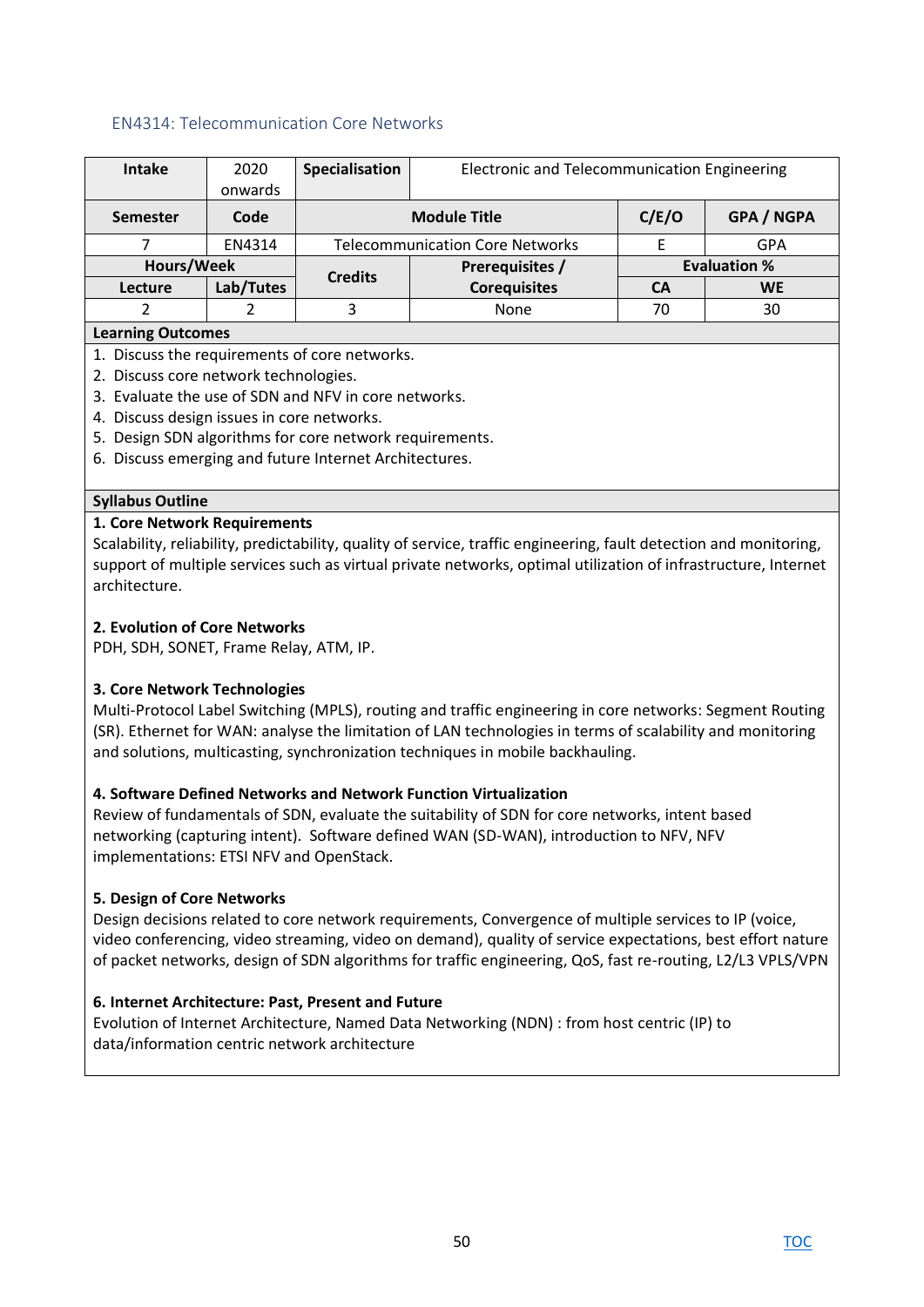### EN4384: Wireless and Mobile Communications

| <b>Intake</b>            | 2020      | Specialisation                            | Electronic and Telecommunication Engineering |           |                     |  |
|--------------------------|-----------|-------------------------------------------|----------------------------------------------|-----------|---------------------|--|
|                          | onwards   |                                           |                                              |           |                     |  |
| <b>Semester</b>          | Code      |                                           | <b>Module Title</b>                          | C/E/O     | <b>GPA / NGPA</b>   |  |
|                          | EN4384    | <b>Wireless and Mobile Communications</b> |                                              |           | <b>GPA</b>          |  |
| Hours/Week               |           | <b>Credits</b>                            | Prerequisites /                              |           | <b>Evaluation %</b> |  |
| Lecture                  | Lab/Tutes |                                           | <b>Corequisites</b>                          | <b>CA</b> | <b>WE</b>           |  |
| 2                        |           | 3                                         | None                                         |           | 50                  |  |
| <b>Learning Outcomes</b> |           |                                           |                                              |           |                     |  |

**Learning Outcomes** 

1. Assess the effects of the propagation channel on the received signal in a fixed/mobile wireless system.

2. Recommend appropriate techniques to counter the detrimental effects of the propagation channel.

3. Analyse multiple antenna techniques, and propose solutions to achieve spatial multiplexing, diversity, and interference mitigation.

4. Propose cross-layer designs for wireless networks.

5. Evaluate performance of wireless systems using analytical and simulation tools.

#### **Syllabus Outline**

#### **1. Wireless Propagation Channel**

Introduction to wireless communications: Propagation mechanisms, Propagation loss computation techniques: free-space loss, ray tracing models, classical empirical models, new models for mm-wave frequencies, propagation in vehicular networks, device-to-device propagation, statistical characterization of wireless channels. Fading: small-scale and large-scale, Channel characterization.

#### **2. Fading Countermeasures**

Diversity schemes: space, frequency, polarization, angle, time, and multipath diversity. Receiver diversity: selection, switched, maximal-ratio and equal-gain combiners, hybrid schemes. Analysis of diversity schemes: analytical and simulation techniques. Signal and transceiver design principles for wireless channels: spread spectrum, multicarrier.

#### **3. Multiple Antenna Systems**

MIMO system model, MIMO transceiver techniques: for spatial multiplexing, for diversity, for interference reduction, space-time coding, capacity, and role of feedback. New trends: massive MIMO, network MIMO.

#### **4. Design Aspects of Advanced Wireless Networks**

Modelling and analysis of heterogeneous wireless networks, issues related to spectrum allocation, user association and power allocation, cross-layer design approach.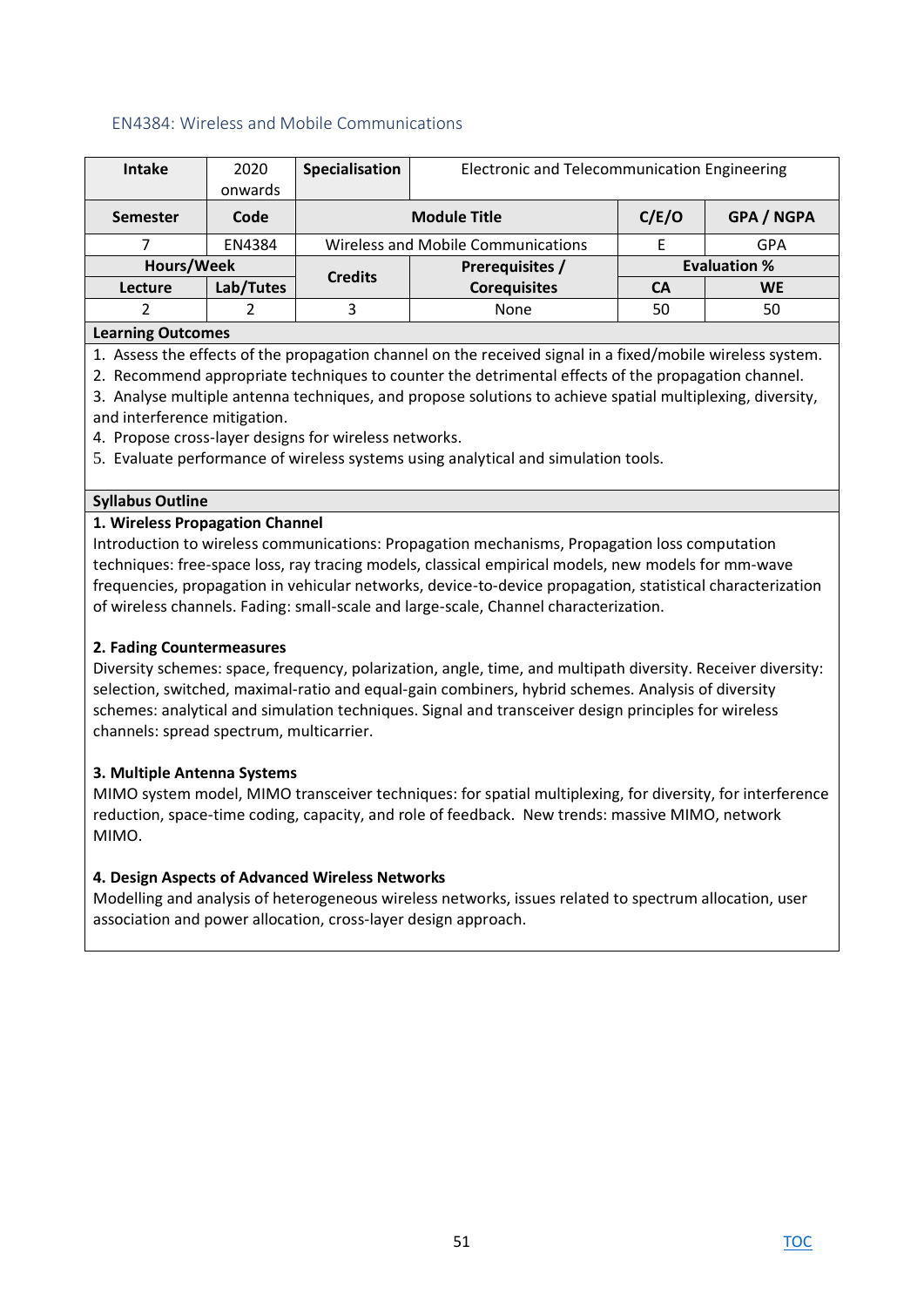## EN4640: Statistical Signal Processing

| <b>Intake</b>   | 2020      | Specialisation                       | Electronic and Telecommunication Engineering      |                     |           |
|-----------------|-----------|--------------------------------------|---------------------------------------------------|---------------------|-----------|
|                 | onwards   |                                      |                                                   |                     |           |
| <b>Semester</b> | Code      |                                      | C/E/O<br><b>GPA / NGPA</b><br><b>Module Title</b> |                     |           |
|                 | EN4640    | <b>Statistical Signal Processing</b> |                                                   |                     | GPA       |
| Hours/Week      |           | Prerequisites /<br><b>Credits</b>    |                                                   | <b>Evaluation %</b> |           |
| Lecture         | Lab/Tutes |                                      | <b>Corequisites</b>                               | CA                  | <b>WE</b> |
| 2               |           | 3                                    | EN3340 Random Signal and                          |                     | 40        |
|                 |           |                                      | Processes or Equivalent                           |                     |           |

### **Learning Outcomes**

1. Characterize discrete random processes in terms of the statistical properties

2. Formulate an engineering decision-making problem with the help of statistical decision theoretic framework.

- 3. Device different decision statistics depending on the respective assumptions.
- 4. Determine an optimal estimation technique from a multitude of techniques for a given problem.
- 5. Assess the performance of different detectors and estimators analytically as well as numerically.

### **Syllabus Outline**

### **1. Introduction to Random Vectors and Matrices**

Multivariate Gaussian density, Wishart density, spectral decomposition.

### **2. Classical Detection Theory**

Log-likelihood ratio, Neyman-Pearson Lemma, maximum a posteriori probability (MAP) criterion, Minimax criterion, nuisance parameters.

## **3. Modern Detection Theory of General Gaussian Signals**

Eigenvalue based detectors, high dimensionality and phase transition.

## **4. Deterministic Parameter Estimation**

Maximum likelihood (ML) method, method of moments, deterministic least squares.

## **5. Random Parameter Estimation**

Bayes risk, aposteriori mean and MMSE, MAP, stochastic least squares.

## **6. Discrete-time Random Processes and State Space Models**

Stationary and nonstationary processes, z-transform, DTFT, state variables, spectral representation.

## **7. Linear Estimation of Discrete-time Random Process**

Wiener filtering, Kalman filtering, extended Kalman filtering.

## **8. Introduction to Adaptive Filtering Techniques**

FIR adaptive filters, adaptive recursive filters, recursive least squares.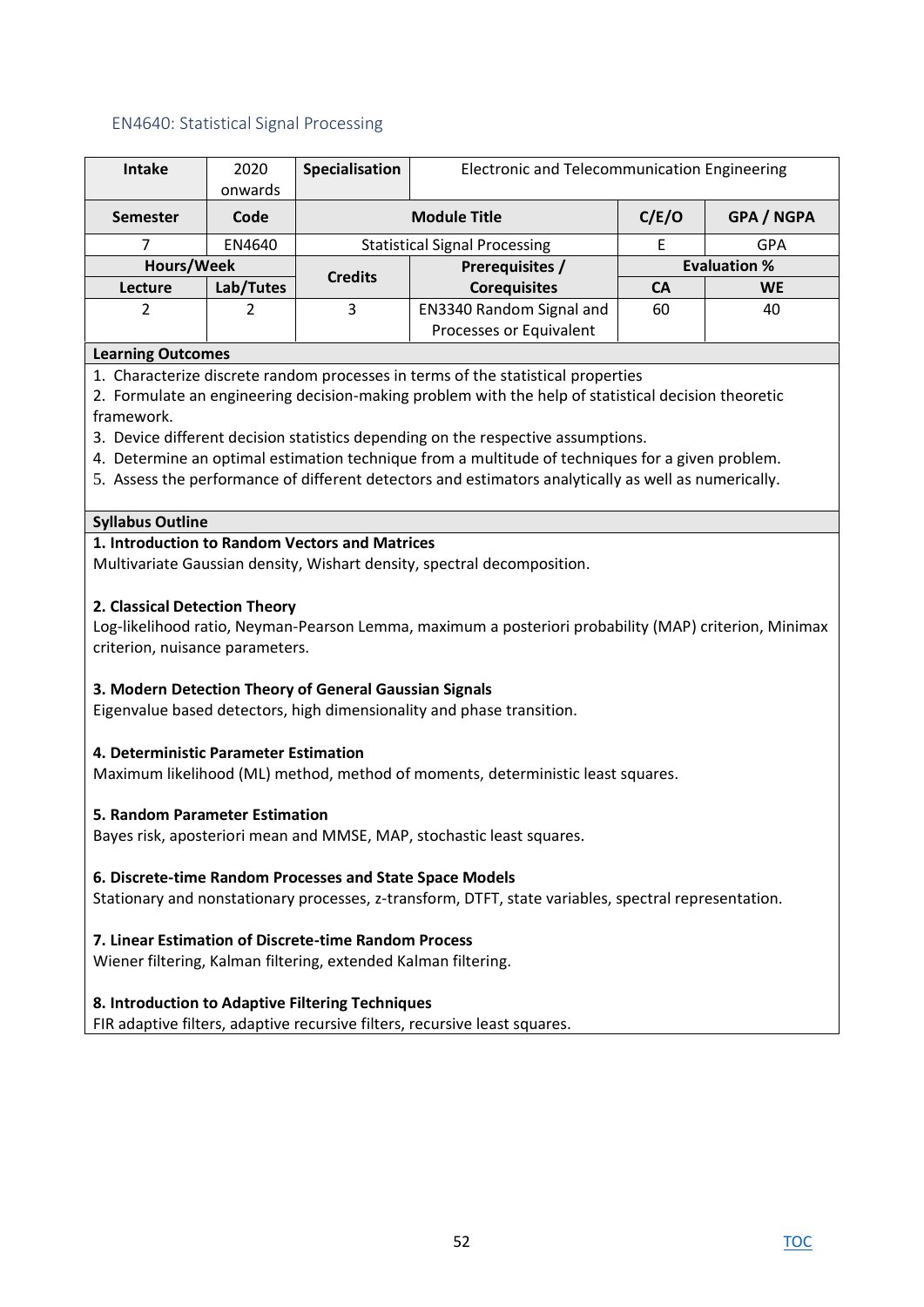## EN4554: Deep Learning for Vision

| <b>Intake</b>             | 2020      | Specialisation           | Electronic and Telecommunication Engineering |       |                     |  |
|---------------------------|-----------|--------------------------|----------------------------------------------|-------|---------------------|--|
|                           | onwards   |                          |                                              |       |                     |  |
| <b>Semester</b>           | Code      |                          | <b>Module Title</b>                          | C/E/O | <b>GPA / NGPA</b>   |  |
|                           | EN4554    | Deep Learning for Vision |                                              |       | GPA                 |  |
| Hours/Week                |           | <b>Credits</b>           | Prerequisites /                              |       | <b>Evaluation %</b> |  |
| Lecture                   | Lab/Tutes |                          | <b>Corequisites</b>                          | CA    | <b>WE</b>           |  |
|                           |           | 3                        | None                                         |       | 40                  |  |
| <b>A</b> earning Outcomes |           |                          |                                              |       |                     |  |

#### **Learning Outcomes**

1. Uses classic vision techniques for classification, detection, and segmentation.

- 2. Solve classification, detection, and segmentation problems using convolutional neural networks.
- 3. Apply recurrent neural networks and other applicable deep networks for problems that involve sequences such as image captioning.

4. Propose extensions to existing neural networks in the context of a vision tasks.

#### **Syllabus Outline**

### **1. Classic Techniques in Classification and Detection**

Features such as SIFT, and HOG. Bag of visual words (BoVW), support vector classifiers for BoVW.

### **2. Classic Techniques in Segmentation**

Review of k-means, mean-shift, snake, and live-wire techniques. Level set methods and image segmentation. Graph-cuts method and image segmentation. Region proposal algorithms such as selective search.

## **3. Convolutional Neural Networks (CNNs)**

Structure of a CNN, convolutional layers, fully connected layers, pooling layers, activation functions, loss functions, back propagation, regularization, batch normalization and data augmentation. Constructing, training, and testing CNNs using deep leaning frameworks. Computations in a deep network and hardware resources

#### **4. Image Classification**

Neural networks that classify images such as AlexNet, VGG, GoogLeNet, ResNets, other popular networks, and recent extensions.

#### **5. Object Detection and Instance Segmentation**

Region-proposal CNNs and developments, fully convolutional networks, instance segmentation. Singleshot detectors and fast implementations of object detectors.

#### **6. Recurrent Neural Networks**

Deep learning for sequences, LSTM, GRN, and other units. Image captioning.

#### **7. Generative Networks**

Autoencoders, generative adversarial networks, image generations.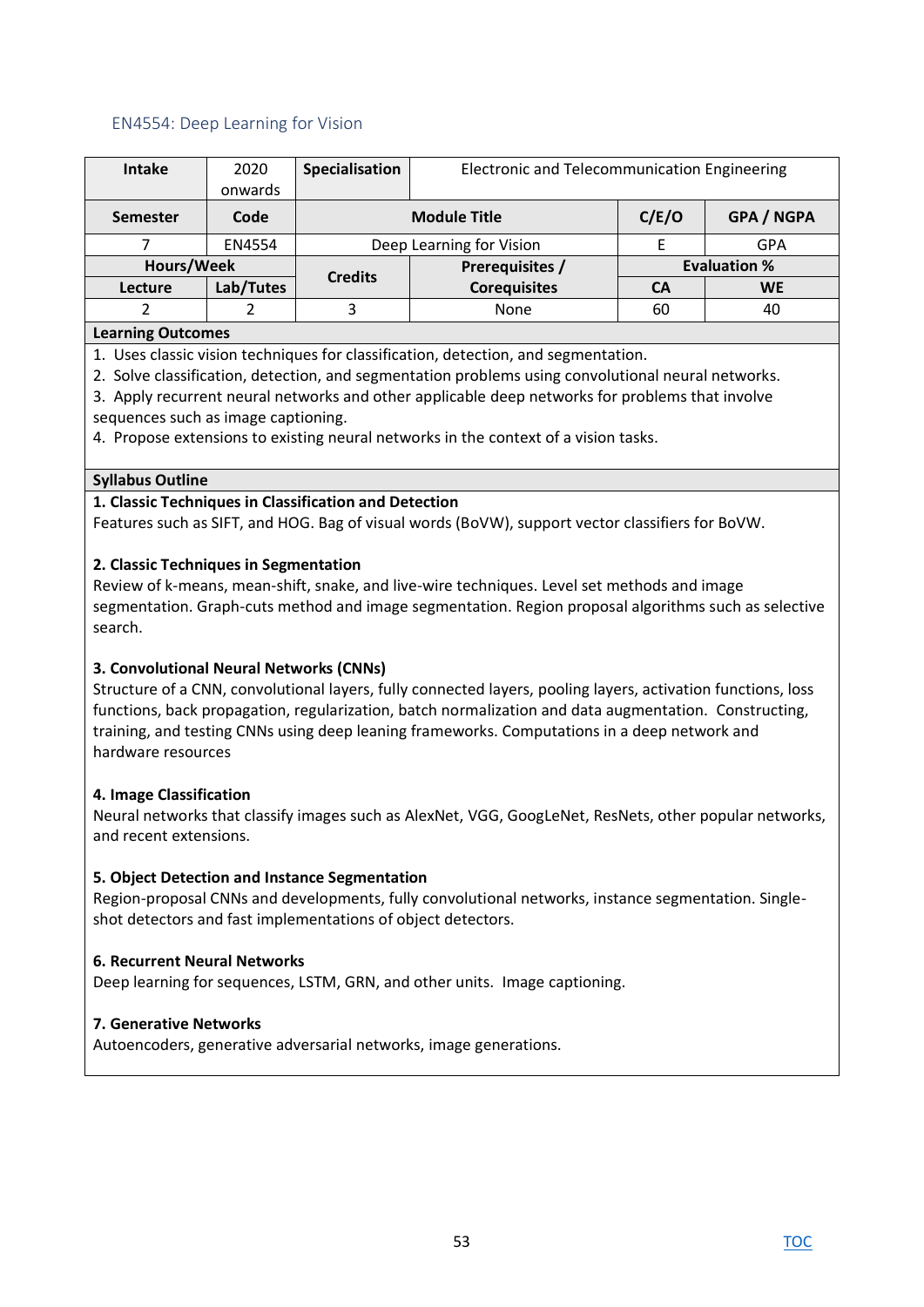### EN4594: Autonomous Systems

| <b>Intake</b>   | 2020<br>onwards | Specialisation            | Electronic and Telecommunication Engineering      |                     |            |  |
|-----------------|-----------------|---------------------------|---------------------------------------------------|---------------------|------------|--|
| <b>Semester</b> | Code            |                           | C/E/O<br><b>GPA / NGPA</b><br><b>Module Title</b> |                     |            |  |
|                 | EN4594          | <b>Autonomous Systems</b> |                                                   |                     | <b>GPA</b> |  |
| Hours/Week      |                 | <b>Credits</b>            | Prerequisites /                                   | <b>Evaluation %</b> |            |  |
| Lecture         | Lab/Tutes       |                           | <b>Corequisites</b>                               | <b>CA</b>           | <b>WE</b>  |  |
| 2               | 2               | 3                         | A first course in<br>{probability and statistics, | 50                  | 50         |  |
|                 |                 |                           | control theory}                                   |                     |            |  |

#### **Learning Outcomes**

- 1. Identify essential constituents of an autonomous system and describe implementation challenges
- 2. Design and implement state estimation algorithms.
- 3. Formulate the localization, mapping and navigation framework for an autonomous mobile agent.
- 4. Apply planning and control techniques for action execution in autonomous systems.

#### **Syllabus Outline**

#### **1. Introduction to Autonomous Systems**

Introduction. Autonomous vs. automated systems. Example autonomous systems. Basic system design of autonomous systems, control algorithms and challenges. Handling uncertainty: probabilistic approach.

#### **2. State Estimation**

Representation of state: state, state variables, state transition, complete state, recursive state estimation. Environment interaction: control actions, sensor measurements. Bayes filter. Gaussian filters: Kalman filter, Extended Kalman filter. Sensor fusion. Nonparametric filters: particle filter. Calibration techniques: least squares.

## **3. 3D Spatial Orientation (CNNs)**

Rotation matrix. Derivative of a rotation matrix: analytical solution, approximation. Inertial measurement unit (IMU) theory: preserving properties of rotation matrix, drift cancellation. Error characteristics of inertial sensors: biases, scale factors, error models. Gimbal lock. Introduction to quaternions. Quaternion algebra. Rotation through quaternions. Quaternion rotation operator.

#### **4. Localization, Mapping and Navigation**

Localization: Gaussian, Grid, Monte Carlo. Occupancy grid mapping. Simultaneous localization and mapping (SLAM). Dead reckoning. Inertial navigation. GNSS/INS navigation.

#### **5. Planning and Control**

Task planning. Probabilistic planning techniques. Markov decision processes. Behaviour-based control. Controller fusion. Fuzzy logic based control techniques. Control under modelling errors and uncertainties.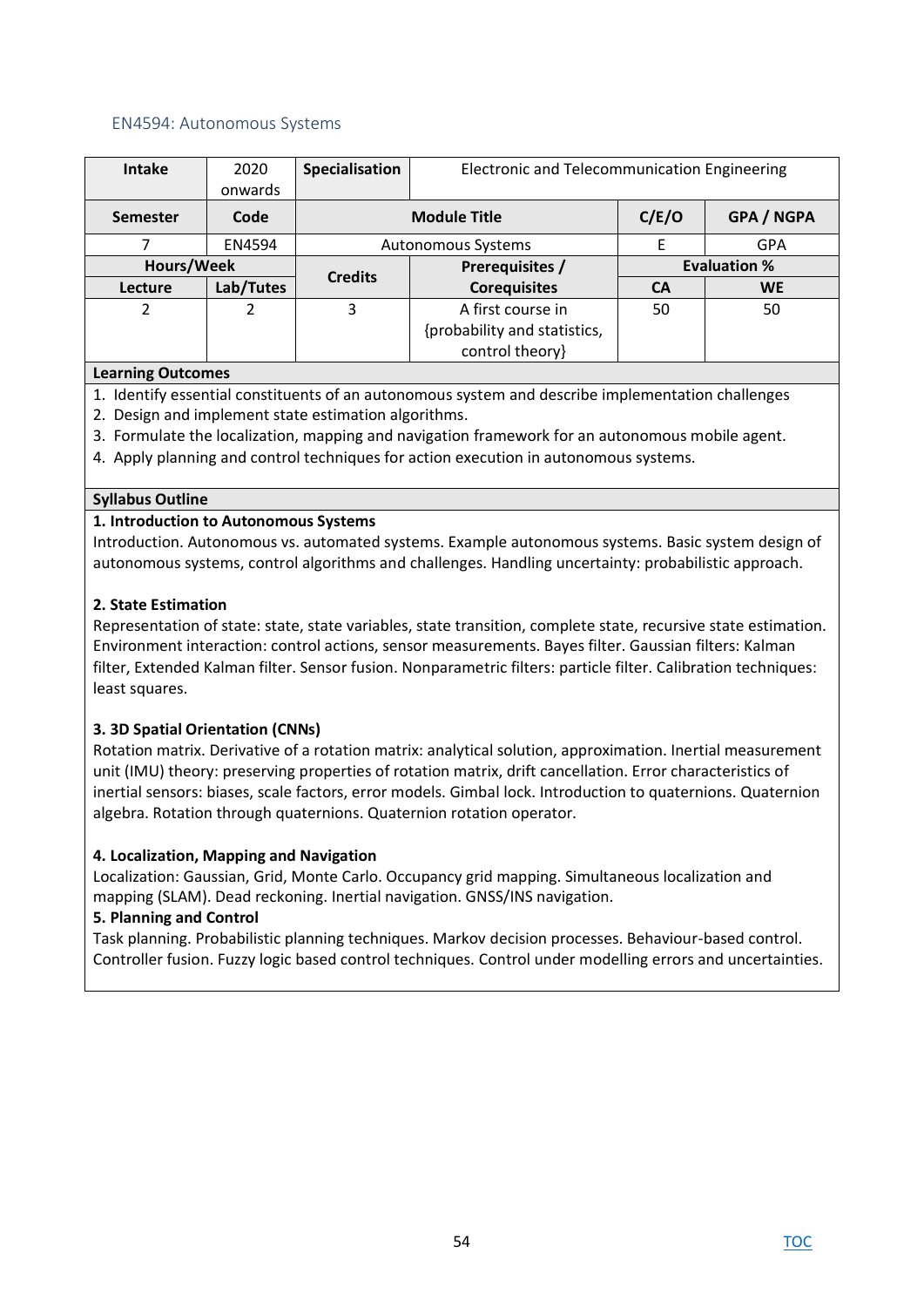## EN4923: Research Project

| <b>Intake</b>    | 2020      | Specialisation          | Electronic and Telecommunication Engineering |                     |                   |  |
|------------------|-----------|-------------------------|----------------------------------------------|---------------------|-------------------|--|
|                  | onwards   |                         |                                              |                     |                   |  |
| <b>Semester</b>  | Code      |                         | <b>Module Title</b>                          | C/E/O               | <b>GPA / NGPA</b> |  |
|                  | EN4923    | <b>Research Project</b> |                                              |                     | GPA               |  |
| Hours/Week       |           |                         | Prerequisites /                              | <b>Evaluation %</b> |                   |  |
| Lecture          | Lab/Tutes | <b>Credits</b>          | <b>Corequisites</b>                          | CA                  | <b>WE</b>         |  |
|                  | 10        |                         | None                                         | 100                 |                   |  |
| earning Outcomes |           |                         |                                              |                     |                   |  |

#### **Learning Outcomes**

1. Compose a detailed literature survey for a chosen research topic through cross referencing of related research material.

2. Compile a proposal based on the literature review by critically comparing with similar research topics and highlighting the contributions.

- 3. Demonstrate analytical, programming, and experimental skills required for scientific research
- 4. Write a research paper that meets the standard of an indexed conference or a journal.
- 5. Defend the research in front of an appropriate audience.

6. Identify ethical issues in research such as research misconduct, intellectual property rights, plagiarism, and professional responsibility.

### **Syllabus Outline**

### **1. Literature Reviews**

Research methodologies, significance of literature survey, search methodologies, formulating research ideas, referencing research, ethics in research.

## **2. Research Methods**

Reading and reviewing research articles, formalized methods of conducting research, developing and implementing algorithms, theoretical evaluation and performance comparisons, reproducibility of results, experimental-, simulation-based validation of results.

#### **3. Writing a Research Article**

Writing research reports, preparing a paper for publication based on research outcomes, peer-review process.

#### **4. Research Presentations**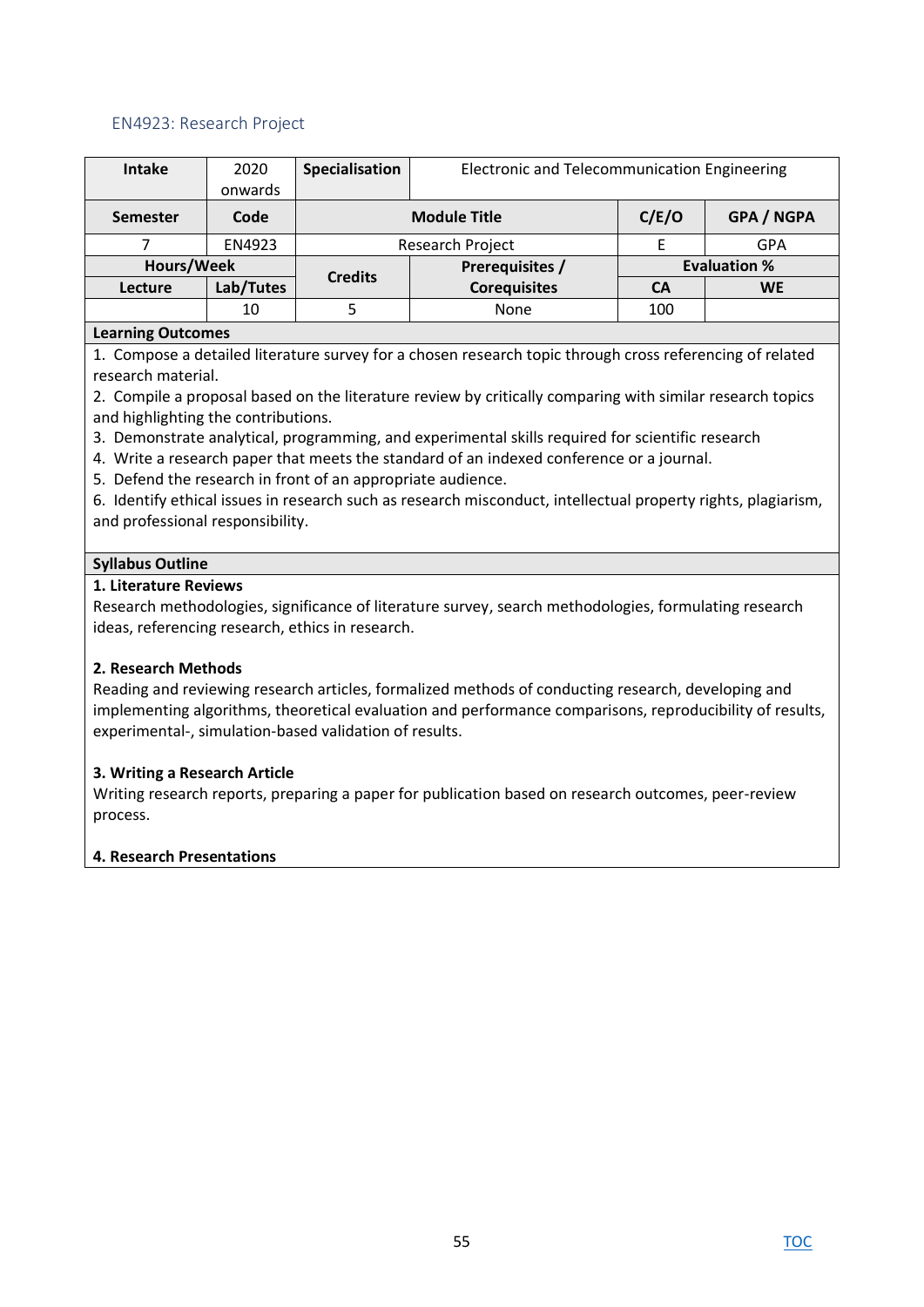# Semester 8

| <b>EN4021: Advanced Digital Systems</b> |  |
|-----------------------------------------|--|
|-----------------------------------------|--|

| <b>Intake</b>   | 2020      | Specialisation                  | Electronic and Telecommunication Engineering |       |                     |
|-----------------|-----------|---------------------------------|----------------------------------------------|-------|---------------------|
|                 | onwards   |                                 |                                              |       |                     |
| <b>Semester</b> | Code      |                                 | <b>Module Title</b>                          | C/E/O | <b>GPA / NGPA</b>   |
| 8               | EN4021    | <b>Advanced Digital Systems</b> |                                              |       | GPA                 |
| Hours/Week      |           | <b>Credits</b>                  | Prerequisites /                              |       | <b>Evaluation %</b> |
| Lecture         | Lab/Tutes |                                 | <b>Corequisites</b>                          | СA    | <b>WE</b>           |
|                 |           | 3                               | None                                         | 100   |                     |
|                 |           |                                 |                                              |       |                     |

## **Learning Outcomes**

1. Analyse complex digital systems.

2. Discuss the mapping of performance requirements to design decisions.

3. Discuss the methods for functional and logic verification.

4. Design of System on Chip (SoC) for an application specific processor with cache-based memory hierarchy.

5. Design and implement bus architecture for low-speed and high-speed peripherals.

#### **Syllabus Outline**

#### **1. Complex Digital Systems**

i. Analysis of characteristics such as throughput, timing, stability, memory and area footprints, power budget, signal integrity, clock recovery and synchronization, Multiple clock domains, inter-connectivity of modules using FIFOs. ii. Analyse example systems such as processors (non-pipelined and pipelined), video decoders and encoders, their timing and throughput requirements, connectivity to other dependent modules. iii. Basic principles and methodologies for implementation of SoC and NoC.

#### **2. Verification**

Functional and logic verification, Open Verification Methodology (OVM) and Universal Verification Methodology (UVM), coverage, introduction to formal verification methodologies.

### **3. Design and Implement Complex Digital Systems**

Design methodologies (RTL and high-level synthesis), design of SoC for an application specific processor and its interfacing to memory hierarchy (cache and primary memory).

#### **4. Design and Implement Simple Bus Architectures**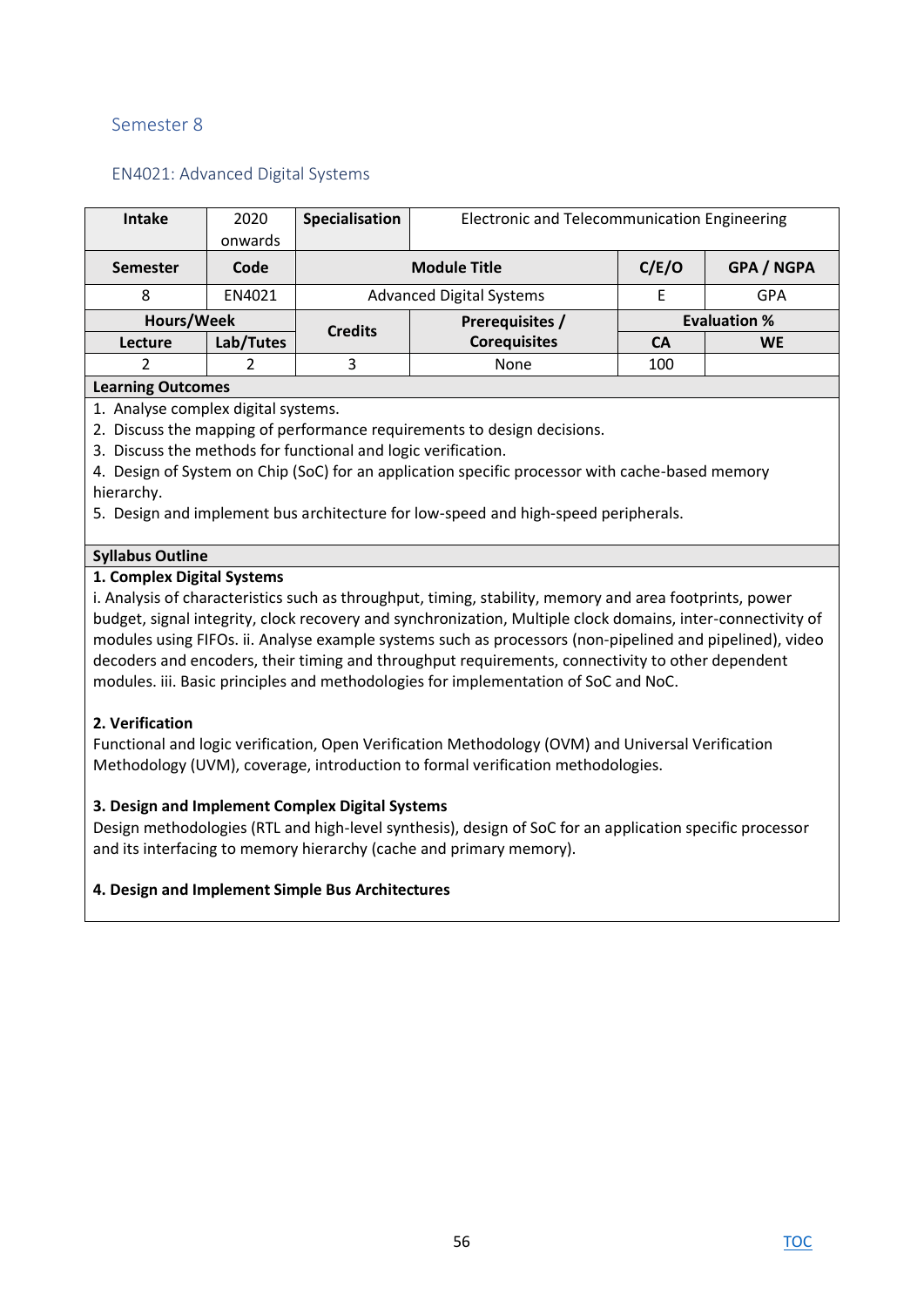## EN4650: Computer Systems Architecture

| <b>Intake</b>            | 2020      | Specialisation                       | Electronic and Telecommunication Engineering |                     |                   |  |
|--------------------------|-----------|--------------------------------------|----------------------------------------------|---------------------|-------------------|--|
|                          | onwards   |                                      |                                              |                     |                   |  |
| <b>Semester</b>          | Code      |                                      | <b>Module Title</b>                          | C/E/O               | <b>GPA / NGPA</b> |  |
| 8                        | EN4650    | <b>Computer Systems Architecture</b> |                                              |                     | <b>GPA</b>        |  |
| Hours/Week               |           | Prerequisites /<br><b>Credits</b>    |                                              | <b>Evaluation %</b> |                   |  |
| Lecture                  | Lab/Tutes |                                      | <b>Corequisites</b>                          | CA                  | <b>WE</b>         |  |
|                          |           | 3                                    | None                                         | 70                  | 30                |  |
| <b>Learning Outcomes</b> |           |                                      |                                              |                     |                   |  |

## **Learning Outcomes**

- **1**. Discuss performance measures of computer systems.
- 2. Discuss instruction pipelining, associated problems, and solutions.
- 3. Design a control unit for a pipelined processor.
- 4. Evaluate application specific architectures in terms of performance, price, and power.
- 5. Design a memory hierarchy for a given specification.
- 6. Discuss the exploitation of parallelism in computing.

### **Syllabus Outline**

### **1. Introduction**

Quantitative principles of computer design, performance measures of computer systems: processor, memory, disk sub-system, trade-offs: performance, price, and power.

### **2. Instruction pipelining**

Simple pipelining and hazards, complex pipelines.

## **3. Review of RISC ISA and single cycle implementation**

RISC-V ISA as the reference, instruction encoding.

## **4. RISC pipelined processor implementation**

Pipelined data path and control, design of control unit for pipelined processor, HDL representation of pipeline (modelling) and examples of different pipelines.

## **5. Application Specific (Domain Specific) Architectures**

The need, examples in the areas of vision, neural networks, networking, and data centre accelerators.

## **6. Cache Memory Design**

Review of cache memory fundamentals, cache performance: measurements, cache optimization techniques: design of cache controller using FSM, cache coherence in multi-processor systems (parallelism).

## **7. Memory Hierarchy**

Basics of memory hierarchy and memory technologies (SRAM, DRAM, flash memory), memory management: partitioning techniques: fixed, dynamic, segmentation, paging. Virtual memory: address translation, TLB. Integration to a full memory system: virtual memory, TLB and cache, virtual address cache and aliasing. Disk storage: RAID and performance analysis, design of memory hierarchy, virtual machines and sharing of memory.

## **8. Instruction Level Parallelism**

Instruction level parallelism (ILP), branch prediction, static and dynamic scheduling, multiple issue, out of order execution, speculation, thread level parallelism and synchronization basics.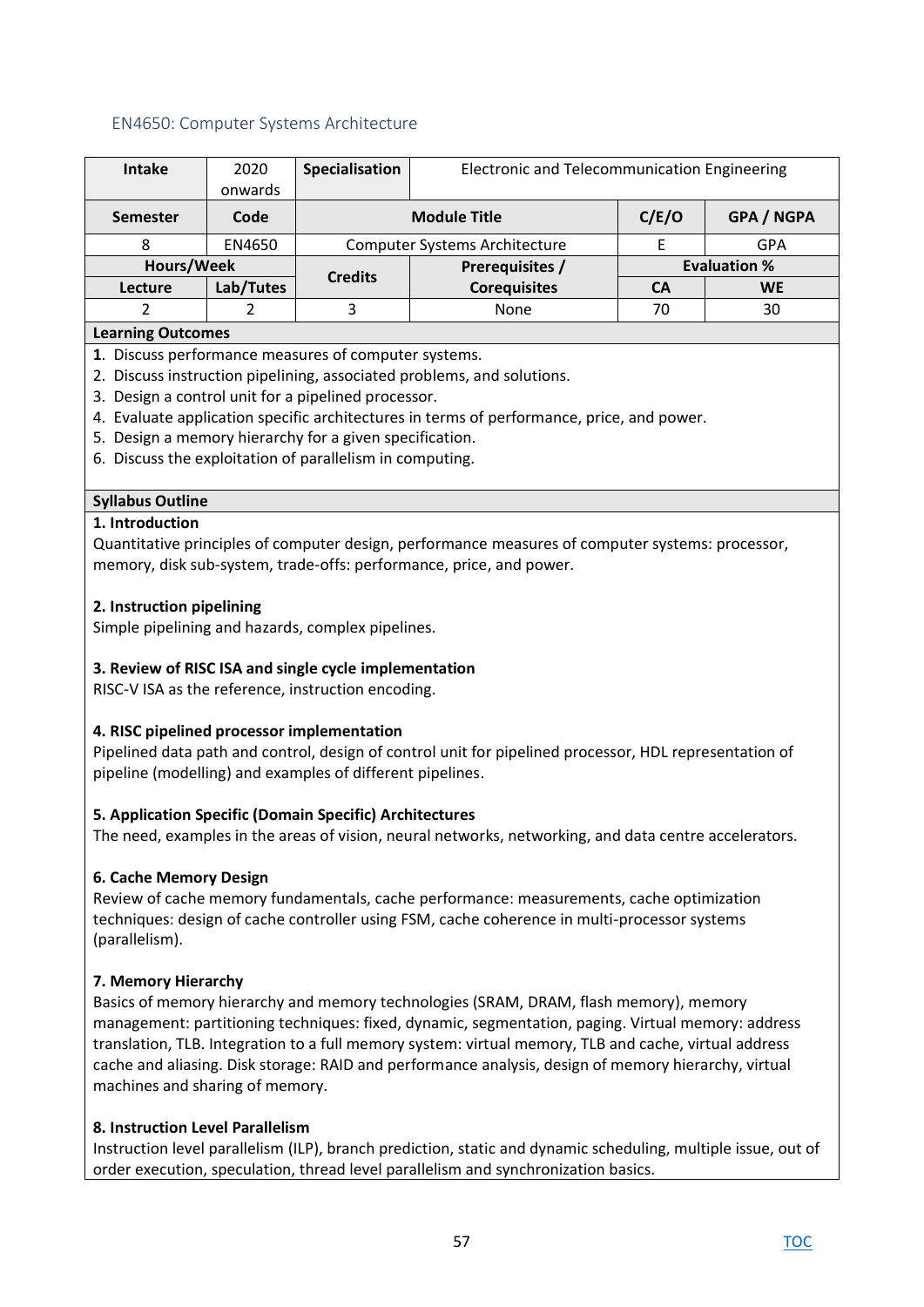## **9. Data Level Parallelism**

SIMD vs MIMD, SIMD: vector, multimedia SIMD extensions, GPU architectures.

#### EN4480: Advanced Power Electronic Design

| <b>Intake</b>   | 2020<br>onwards | Specialisation                    | Electronic and Telecommunication Engineering |                     |                   |
|-----------------|-----------------|-----------------------------------|----------------------------------------------|---------------------|-------------------|
| <b>Semester</b> | Code            | <b>Module Title</b>               |                                              | C/E/O               | <b>GPA / NGPA</b> |
|                 | EN4480          | Advanced Power Electronic Design  |                                              |                     | GPA               |
| Hours/Week      |                 | Prerequisites /<br><b>Credits</b> |                                              | <b>Evaluation %</b> |                   |
| <b>Lecture</b>  | Lab/Tutes       |                                   | <b>Corequisites</b>                          | <b>CA</b>           | <b>WE</b>         |
|                 |                 | 3                                 | None                                         | 50                  | 50                |

#### **Learning Outcomes**

1. Analyse and model the small-signal behaviour of a DC-DC converter.

- 2. Design a controller of a DC-DC converter for stabilized output.
- 3. Design a controller of a power electronic system to maximize the energy harvest
- 4. Explain the operation and use of multiport converters.
- 5. Explain the grid connection of renewable sources.

#### **Syllabus Outline**

#### **1. Converter Dynamics and Control**

AC modelling approach, small signal equivalent model, PWM modulator, state-space averaging model, canonical models, converter transfer functions, controller design.

#### **2. Photovoltaic Energy Conversion Systems**

Introduction to PV power systems, interfacing power electronic converters, maximum power point tracking.

#### **3. Multiport Converters**

Introduction, converter architectures, power modulation methods, energy storage: storage methods and interfacing converters, grid connected power converters and modulation.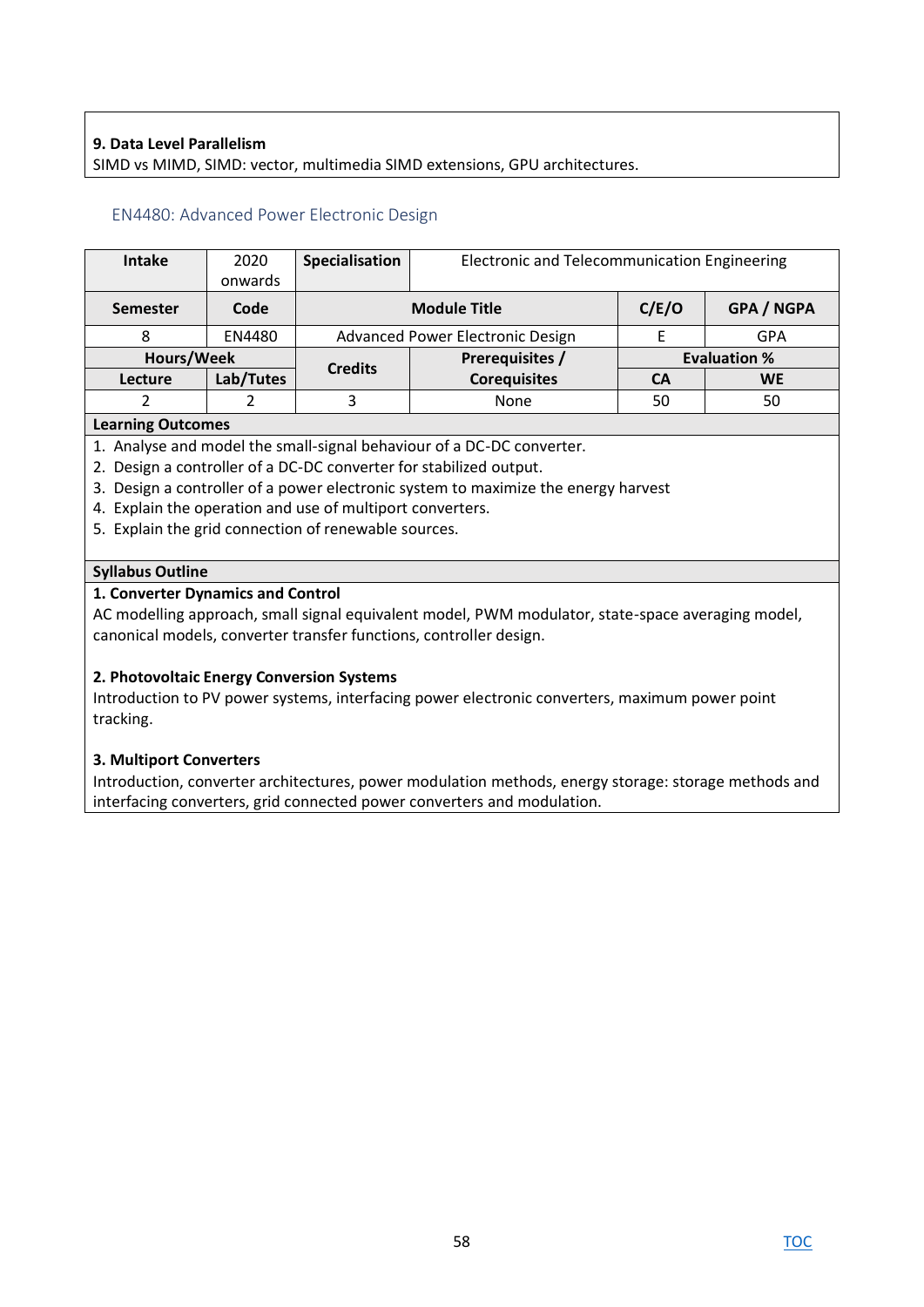## EN4660: Advanced Electronic Control Systems

| <b>Intake</b>             | 2020      | Specialisation                      | Electronic and Telecommunication Engineering |       |                     |  |
|---------------------------|-----------|-------------------------------------|----------------------------------------------|-------|---------------------|--|
|                           | onwards   |                                     |                                              |       |                     |  |
| <b>Semester</b>           | Code      |                                     | <b>Module Title</b>                          | C/E/O | <b>GPA / NGPA</b>   |  |
| 8                         | EN4660    | Advanced Electronic Control Systems |                                              |       | GPA                 |  |
| Hours/Week                |           | <b>Credits</b>                      | Prerequisites /                              |       | <b>Evaluation %</b> |  |
| Lecture                   | Lab/Tutes |                                     | <b>Corequisites</b>                          | CА    | <b>WE</b>           |  |
|                           |           | 3                                   | None                                         | 60    | 40                  |  |
| <b>A</b> earning Outcomes |           |                                     |                                              |       |                     |  |

#### **Learning Outcomes**

1. Formulate state-space representations of linear dynamical systems.

2. Demonstrate the understanding of discrete-time control systems.

3. Analyse structural properties of control systems with respect to stability, observability, and controllability.

4. Design state-feedback controllers and observers for a given specification.

5. Discuss emerging and modern control techniques.

### **Syllabus Outline**

### **1. Introduction to State-Space Representations**

Linear dynamical systems. State-space perspective: state, state variables, state-space, MIMO systems, block diagrams. Analysis of the state equations: continuous-time, discrete-time. Canonical forms. Solving the state equation. Matrix exponential. State-space related vector-matrix analysis

## **2. Discrete-Time Control Systems**

Signal forms in a digital control system. Sample-and-hold. A/D and D/A conversion. Quantization. ztransform. z-plane analysis of discrete-time control systems. Impulse sampling and data hold: zero-order hold, first-order hold. Pulse transfer function. Realization of digital controllers.

## **3. Structural Properties of Control Systems**

Stability: Lyapunov stability, stability of linear state-space models, input-output stability. Controllability: controllability matrix, complete state controllability, output controllability. Observability: observability matrix, complete observability.

## **4. Advanced Feedback Systems**

Pole placement: control system design by pole placement. Design of servo systems. State feedback. State observers: design of control systems with observers. Tracking and disturbance rejection.

## **5. Advanced Control Techniques**

Introduction to advanced control topics: robust control, adaptive control, optimal control—linear quadratic regulator (LQR), model predictive control.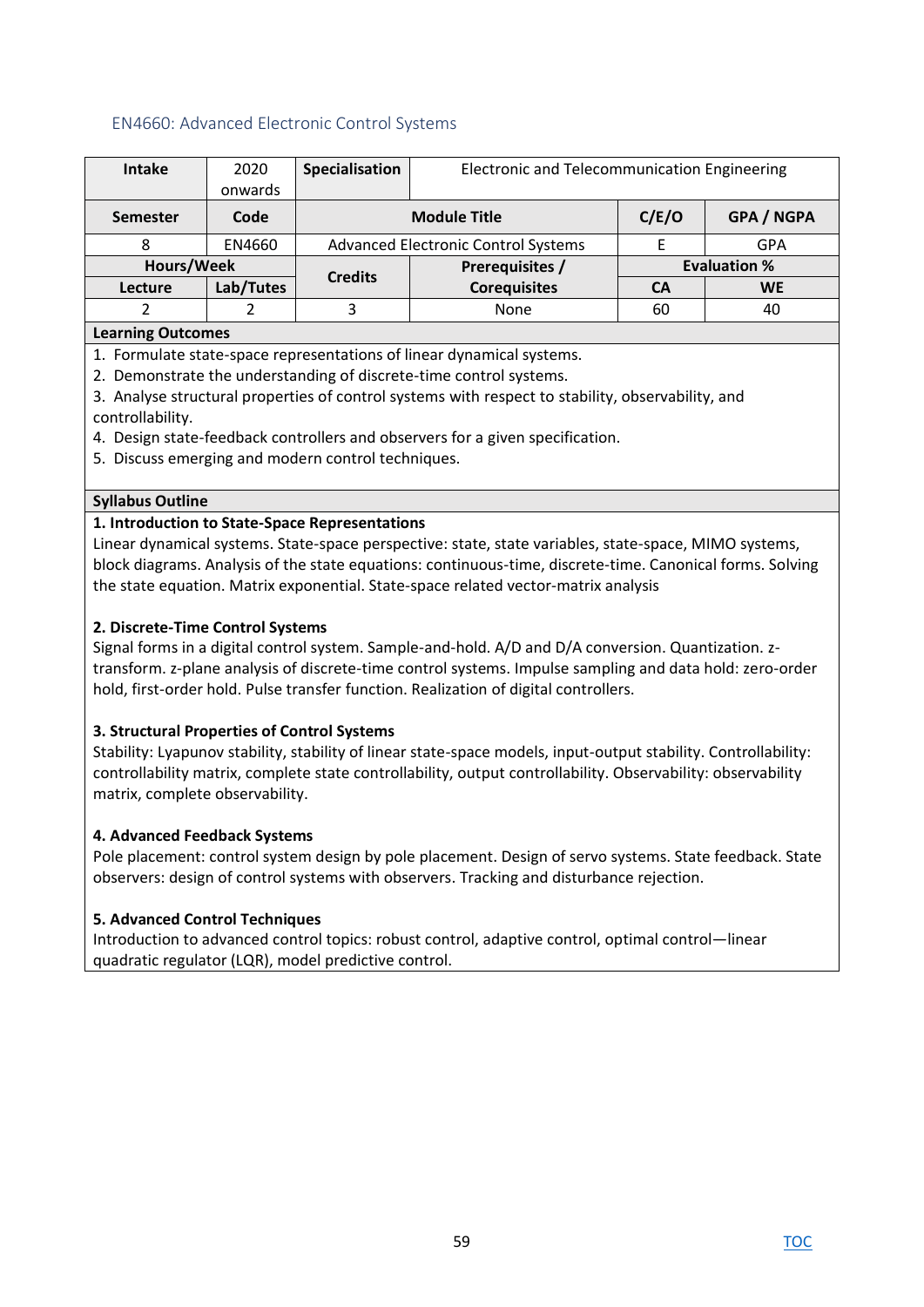## EN4670: Photonic Communication Networks

| <b>Intake</b>    | 2020      | Specialisation                    | Electronic and Telecommunication Engineering      |                     |           |
|------------------|-----------|-----------------------------------|---------------------------------------------------|---------------------|-----------|
|                  | onwards   |                                   |                                                   |                     |           |
| <b>Semester</b>  | Code      |                                   | <b>GPA / NGPA</b><br>C/E/O<br><b>Module Title</b> |                     |           |
| 8                | EN4670    |                                   | <b>Photonic Communication Networks</b>            |                     | GPA       |
| Hours/Week       |           | Prerequisites /<br><b>Credits</b> |                                                   | <b>Evaluation %</b> |           |
| Lecture          | Lab/Tutes |                                   | <b>Corequisites</b>                               | CА                  | <b>WE</b> |
|                  |           |                                   | None                                              | 50                  | 50        |
| earning Outcomes |           |                                   |                                                   |                     |           |

**Learning Outcomes** 

1. Investigate and evaluate the capabilities of photonic communication networks.

2. Identify and asses the different impairments and measurement techniques used in photonic networks.

3. Identify the practical implementation of different optical technologies used in photonic communication networks and apply the knowledge in field activities

4. Distinguish between different photonic network systems, architectures, configurations, and critically assess them.

5. Analyse the performance of key functions and describe their implementation in design and implementations.

### **Syllabus Outline**

### **1. Introduction to Photonic Communication Networks**

Introduction to photonic communication systems, evolution of communication networks as for today and future trends. Brief introduction to photonic communication components.

### **2. Photonic Channel Impairments**

Optical fiber attenuation, dispersion, inter-symbol interference and introduction to non-linear effects.

## **3. Photonic Measurement Techniques**

Eye opening factor (EOF), optical signal to noise ratio (OSNR), Q-factor, and bit error rate (for ideal condition and with different impairments).

## **4. Optical Technologies**

Optical transmitters, receivers, and modulation formats for photonic communication.

## **5. Optical Networks and Transmission Standards**

Network terminology, network hierarchy, optical/photonic layer, transmission standards (SDH, SONET, OTN, 100/400/800G), network survivability, multiplexing techniques (SDM, SCM, OTDM, WDM).

#### **6. Optical Access Networks**

Different types of optical access networks (direct fiber, shared fiber, FTTx, and PON), passive optical networks (PON) and standard, PON switching techniques (OBS).

## **7. WDM Networks**

Evolution of WDM networks, introduction to CWDM, CWDM standards, CWDM channel plans, introduction to DWDM, DWDM standards and channel plans, DWDM network configurations, DWDM issues (gain tilting, FWM effect).

## **8. All Optical Networks**

Broadcast and select networks, wavelength routed networks, linear lightwave networks, coherent optical communication.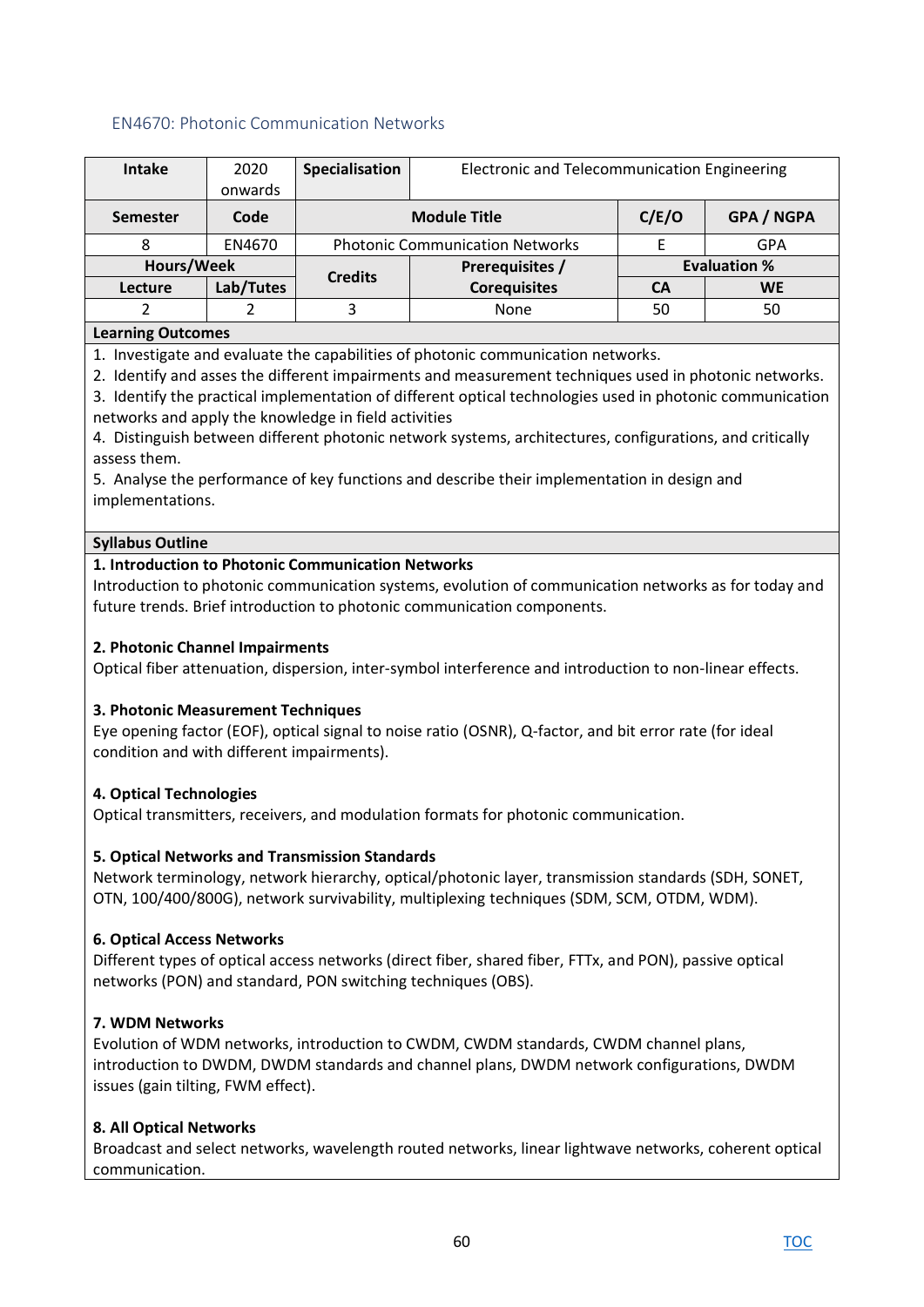## **9. Photonic Network Link Design**

Link budget calculations and selection of optical components for a linear, ring and mesh network.

### **10. Photonic Communication System Design**

Introduction to simulation software – VPI Transmission maker. Case study of design and simulation of a photonic base simple network.

## EN4334: Microwave Engineering

| <b>Intake</b>   | 2020      | Specialisation | Electronic and Telecommunication Engineering |                     |                   |
|-----------------|-----------|----------------|----------------------------------------------|---------------------|-------------------|
|                 | onwards   |                |                                              |                     |                   |
| <b>Semester</b> | Code      |                | <b>Module Title</b>                          |                     | <b>GPA / NGPA</b> |
| 8               | EN4334    |                | Microwave Engineering                        |                     | GPA               |
| Hours/Week      |           | <b>Credits</b> | Prerequisites /                              | <b>Evaluation %</b> |                   |
| Lecture         | Lab/Tutes |                | <b>Corequisites</b>                          | CА                  | <b>WE</b>         |
|                 |           | 3              | None                                         | 50                  | 50                |
|                 |           |                |                                              |                     |                   |

### **Learning Outcomes**

1. Realize a microwave device for a given specification.

2. Incrementally improve a design using a Taguchi like approach.

## **Syllabus Outline**

### **1. Introduction**

High frequency electron transport.

## **2. Microwave Transmission Lines**

Coaxial cables, slotlines, microstrips, striplines, design techniques.

## **3. Rectangular Resonance Cavities**

Rectangular cavity standing wave field solution, source excited cavities, transverse electric and transverse magnetic modes, wall currents, cavity design.

## **4. Rectangular Waveguides**

Rectangular waveguide travelling wave field solution, transverse electric and transverse magnetic modes, wall currents, slots and mode filters, attenuation losses, flared and corrugated horn antennas, information velocity, waveguide and ferrite suppressor design.

## **5. Cylindrical Waveguides and Resonance Cavities**

Overview of cylindrical waveguide standing wave field solution, modes, the cylindrical horn antenna and dielectric resonance cavities.

#### **6. Microwave Antennas**

Dipole antennas, log-periodic antennas, discone antennas, microwave arrays, reflector antennas, dielectric lens antennas.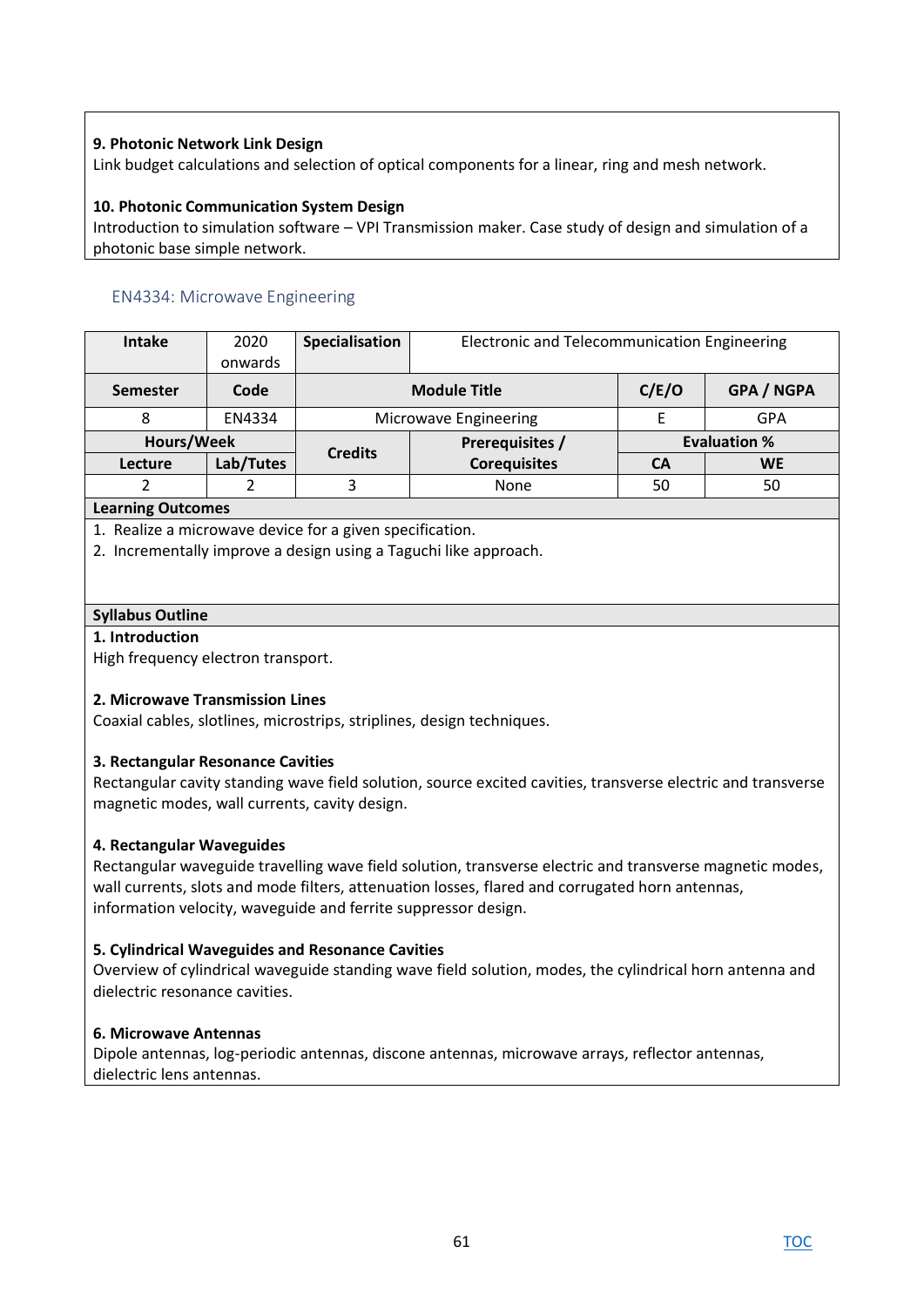## EN4354: Radar and Navigation

| <b>Intake</b> | 2020<br>onwards | Specialisation      | Electronic and Telecommunication Engineering |       |                     |
|---------------|-----------------|---------------------|----------------------------------------------|-------|---------------------|
| Semester      | Code            | <b>Module Title</b> |                                              | C/E/O | <b>GPA / NGPA</b>   |
|               | EN4354          |                     | Radar and Navigation                         |       | <b>GPA</b>          |
|               | Hours/Week      |                     | Prerequisites /                              |       | <b>Evaluation %</b> |
| Lecture       | Lab/Tutes       | <b>Credits</b>      | <b>Corequisites</b>                          | CA    | <b>WE</b>           |
|               |                 |                     | None                                         | 60    | 40                  |

### **Learning Outcomes**

1. Distinguish between different radar system architectures and configurations, and critically assess their specializations.

2. Critically assess system parameter values needed for successful operation of radar and navigational systems under different operating environments.

3. Apply the underline principles and techniques of pulse compression, target detection, Doppler processing and moving target indication signal processing algorithms for a given scenario.

4. Distinguish between different navigation system architectures and configurations, and critically assess them.

5. Demonstrate knowledge of practical implementation techniques and challenges in radar and navigational aid systems.

#### **Syllabus Outline**

### **1. Radar System Overview**

Overview of different types of modern radar systems. Classification of radar systems. Radar equation with necessary correction factors.

## **2. Radar Receiving System and Radar Signal Processing Techniques**

Noise performance of the receiving chain. Target detection in noise. Constant False Alarm Rate (CFAR) detection. Integration of echoes. Radar data matrix/volume. Resolution. Matched filter ambiguity function. Pulse compression using waveform modulation. Doppler processing. Moving Target Indication (MTI) and Moving Target Detection (MTD).

## **3. Practical Implementations Of Different Sub-Systems Of A Radar**

Modules of a radar transmitter. Modulator circuits. Different implementations of duplexer, rotating joint. Implementation of antenna systems. Display systems.

## **4. Introduction MIMO Radar Concepts**

Phase array radar. Adaptive beam forming. Cognitive radar. Radar networks. Synthetic Aperture Radar (SAR). Over the Horizon (OTH) -MIMO radar concept.

## **5. Secondary Surveillance Radar (SSR)**

Principle of SSR. Sidelobe suppression. Different modes of operation. SSR implementations.

## **6. Electronic Navigational Aids**

En-route electronic navigational aids: Conventional and Doppler VHF Omnirange (CVOR and DVOR), Distance Measuring Equipment (DME), Instrument Landing Systems (ILS).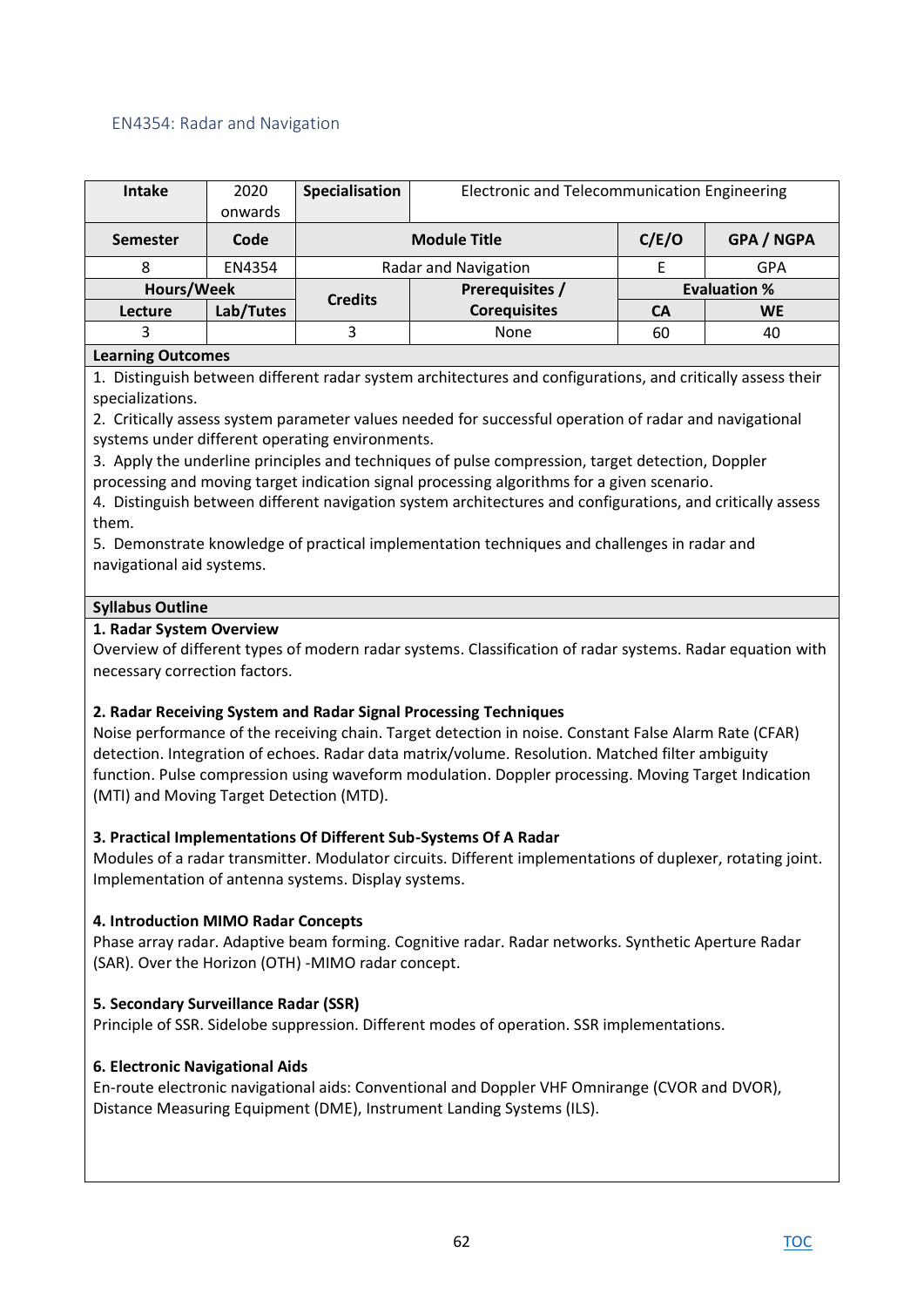### **7. Satellite Based Navigation Systems**

Satellite based navigation, Global Navigational Satellite Systems (GNSS), GPS system, architecture and navigation message, Ground Based Augmentation Systems (GBAS), Satellite Based Augmentation Systems (SBAS)

### EN4364: Microwave Communications

| <b>Intake</b> | 2020<br>onwards | Specialisation | Electronic and Telecommunication Engineering |    |                     |
|---------------|-----------------|----------------|----------------------------------------------|----|---------------------|
| Semester      | Code            |                | <b>Module Title</b>                          |    | GPA / NGPA          |
|               | EN4364          |                | <b>Microwave Communications</b>              |    | <b>GPA</b>          |
|               | Hours/Week      |                | Prerequisites /                              |    | <b>Evaluation %</b> |
| Lecture       | Lab/Tutes       | <b>Credits</b> | <b>Corequisites</b>                          | CA | <b>WE</b>           |
|               |                 |                | None                                         | 50 | 50                  |

#### **Learning Outcomes**

1. Explain the theory, practice and technologies that are used in microwave communication systems.

2. Describe the use of satellites for communications.

3. Design RF links in terrestrial and satellite microwave communication systems and propose suitable protection methods for system reliability.

4. Plan and propose microwave link solutions to the communication problems in the industry.

#### **Syllabus Outline**

### **1. Principles of Terrestrial Microwave Communication**

Principles of tropospheric wave propagation: reflection, refraction, diffraction, and absorption effects.

#### **2. RF Link Design for Terrestrial Microwave Communication**

Path design, fading and fade margin, link power budget.

#### **3. Reliability Measures**

Protection methods and link configurations.

#### **4. Introduction to Satellite Systems**

Concept, history, orbits, footprints, frequency bands, constellations, subsystems in a satellite, satellite payload, digital modulation techniques, applications.

#### **5. Satellite Communication Link Design and Analysis**

Satellite RF link path design, fading and fade margin, satellite link power budget, antennas.

## **6. Codec Design for Satellite Communications**

Basic principles of speech/video coding and their usage in satellite communication systems. Error control for satellite communication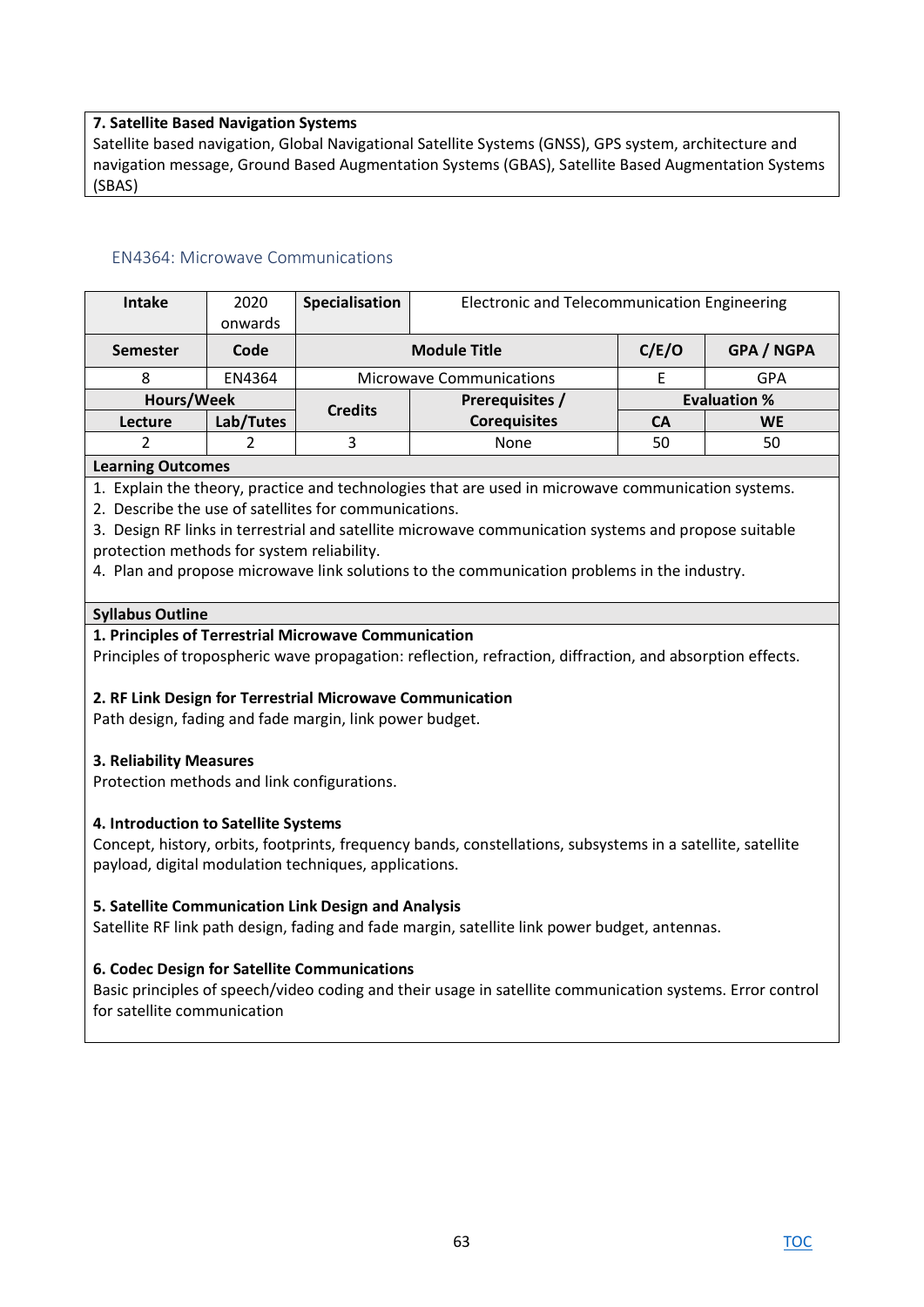## EN4421: Advanced Signal Processing

| <b>Intake</b>            | 2020      | Specialisation | Electronic and Telecommunication Engineering |                     |                   |
|--------------------------|-----------|----------------|----------------------------------------------|---------------------|-------------------|
|                          | onwards   |                |                                              |                     |                   |
| <b>Semester</b>          | Code      |                | <b>Module Title</b>                          | C/E/O               | <b>GPA / NGPA</b> |
|                          | EN4421    |                | <b>Advanced Signal Processing</b>            |                     | <b>GPA</b>        |
| Hours/Week               |           | <b>Credits</b> | Prerequisites /                              | <b>Evaluation %</b> |                   |
| Lecture                  | Lab/Tutes |                | <b>Corequisites</b>                          | CA                  | <b>WE</b>         |
|                          |           | 3              | EN2063                                       |                     | 50                |
| <b>Learning Outcomes</b> |           |                |                                              |                     |                   |

1. Design sampling rate changing systems and uniformly and maximally decimated filter banks.

2. Implement multi-rate systems using efficient structures.

3. Analyse multi-dimensional (M-D) signals and linear and shift-invariant (LSI) systems in the M-D space and M-D transform domains.

4. Apply M-D LSI FIR filters designed using windowing and optimization techniques for attenuating noise and interferences.

### **Syllabus Outline**

### **1. Multi-Rate Systems**

Downsampling and upsampling. Decimation and interpolation. Rational sampling rate changes. Noble identities. Polyphase representation of signals and LTI systems. Efficient decimation and interpolation. Efficient rational sampling rate changes.

### **2. Uniformly and Maximally Decimated Filter Banks**

Structure of an M-channel UMD filter bank. Aliasing and perfect reconstruction, time-domain and zdomain input-output relationships. Modulation and polyphase representations. Modulation-domain and polyphase-domain conditions for alias-free and perfect-reconstruction UMD filter banks, design of UMD filter banks. Overview of the design techniques of DFT, modified-DFT and cosine-modulated UMD filter banks. Lattice and Lifting realizations of perfect-reconstruction UMD filter banks, applications of multirate systems banks: digital audio systems, subband coding of speech and image signals, implementation of the discrete wavelet transform, design of multi-dimensional filters.

#### **3. Multi-Dimensional Discrete-Space Signals and Systems**

Elementary signals: unit impulse, unit step, sinusoid and complex exponential, separable signals. Periodic signals, region of support, LSI systems, separable LSI systems, stability.

## **4. Multi-Dimensional Discrete-Space and z Transforms**

Definition of the M-D discrete-space Fourier transform. Properties and theorems of the M-D discretespace Fourier transform. Frequency response of LSI systems. Definition of the M-D z-transform, system function of LSI systems, stability.

## **5. Sampling of Two-Dimensional Continuous-Space Signals**

Sampling with rectangular geometry, sampling with arbitrary geometry, frequency domain representation of sampling.

#### **6. Design of M-D LSI FIR Filters**

Windowing method. Optimization techniques for minimax and weighted least-square filter designs. Applications of LSI filters in 2-D/3-D array signal processing, 3-D video, 4-D light field and 5-D light field video processing for attenuating noise and interferences.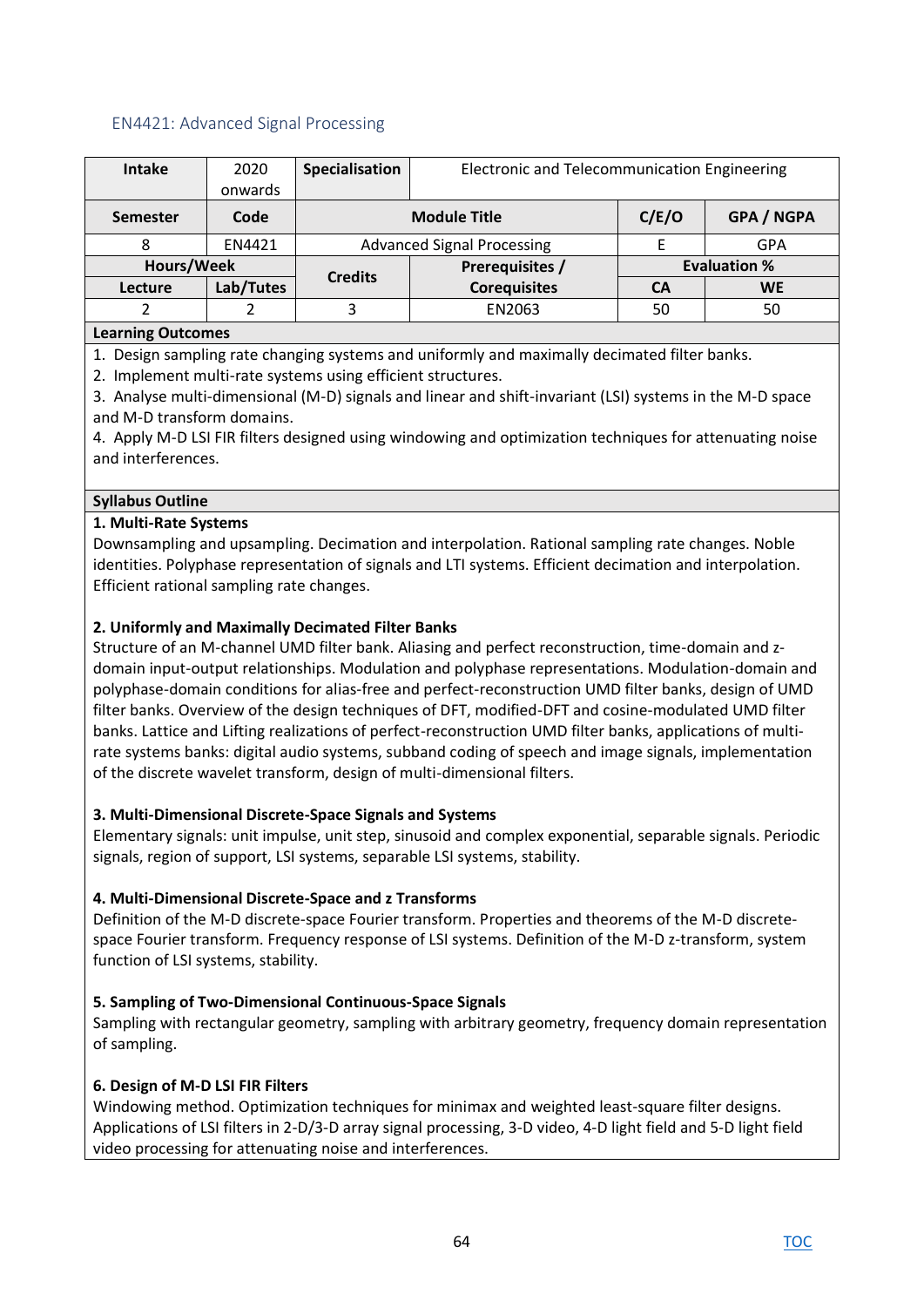# EN4563: Traffic Engineering

| <b>Intake</b> | 2020       | Specialisation      | Electronic and Telecommunication Engineering |           |                     |
|---------------|------------|---------------------|----------------------------------------------|-----------|---------------------|
|               | onwards    |                     |                                              |           |                     |
| Semester      | Code       | <b>Module Title</b> |                                              | C/E/O     | <b>GPA / NGPA</b>   |
|               | EN4563     |                     | <b>Traffic Engineering</b>                   |           | <b>GPA</b>          |
|               | Hours/Week |                     | Prerequisites /                              |           | <b>Evaluation %</b> |
| Lecture       | Lab/Tutes  | <b>Credits</b>      | <b>Corequisites</b>                          | <b>CA</b> | <b>WE</b>           |
|               |            | 3                   | None                                         | 70        | 30                  |

### **Learning Outcomes**

1. Describe the different queuing theories related to telecommunication systems and their impact on modelling of telecom networks.

- 2. Apply appropriate queuing models to analyse a real-world application.
- 3. Assess the need for traffic engineering in core networks.
- 4. Model different types of network traffic by using various statistical models
- 5. Apply the knowledge of traffic theory to simulate real networks.
- 6. Analyse the performance of scheduling algorithms used in networks.

#### **Syllabus Outline**

#### **1. Review of Stochastic Processes [2 hours]**

Definition of stochastic processes, classification of stochastic processes, expectations, transforms, generating functions, and characteristic functions.

#### **2. Important Stochastic Processes for Queuing**

Markov processes, birth-death processes, Poisson processes.

#### **3. Elementary Queuing Theory**

Specification and measure of queueing systems, birth-death queueing systems in equilibrium, M/M/x queues.

#### **4. Introduction to Intermediate/Advanced Queues and Their Approximate Behaviour**

The M/G/1 queue, the G/M/1 queue, the G/G/1 queue, the heavy-traffic approximation, the fluid approximation.

#### **5. Introduction to Network Optimization**

Network as a graph, flows, the minimum cost flow problem, the shortest path problem, the maximum flow problem.

#### **6. Modelling Network Traffic**

Flow traffic models, continuous-time modelling, discrete-time modelling, self-similar traffic, heavy-tailed distributions, Pareto traffic distribution.

#### **7. Modelling Traffic Flow Control**

The leaky bucket algorithm, the token bucket algorithm.

#### **8. Traffic Simulation**

Random number generation, discrete event simulation, time driven simulation, event driven simulation.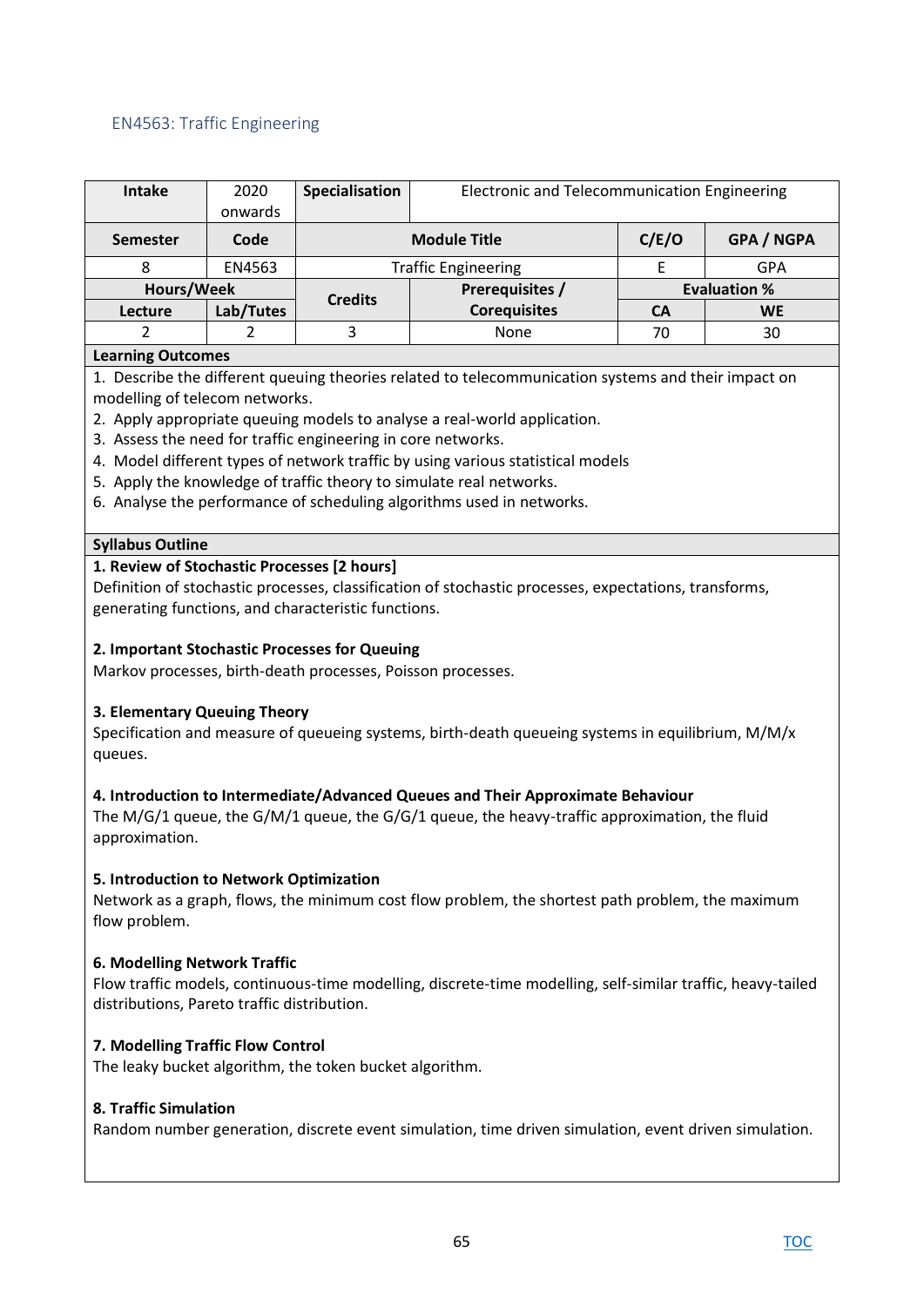## **9. Traffic Measurement**

Common traffic parameters, measurements recommended by ITU-T, impact of time resolution, traffic estimation.

## **10. Application Examples**

Active Queue Management (AQM): queue disciplines in practice, traffic and mobility modelling in communication networks, switches and routers.

# EN4054: Digital Communication

| <b>Intake</b>   | 2020      | Specialisation | Electronic and Telecommunication Engineering |                     |                   |
|-----------------|-----------|----------------|----------------------------------------------|---------------------|-------------------|
|                 | onwards   |                |                                              |                     |                   |
| <b>Semester</b> | Code      |                | <b>Module Title</b>                          |                     | <b>GPA / NGPA</b> |
|                 | EN4054    |                | <b>Digital Communication</b>                 |                     | GPA               |
| Hours/Week      |           |                | Prerequisites /                              | <b>Evaluation %</b> |                   |
| Lecture         | Lab/Tutes | <b>Credits</b> | <b>Corequisites</b>                          | CA                  | <b>WE</b>         |
|                 |           | 3              | None                                         | 60                  | 40                |
|                 |           |                |                                              |                     |                   |

### **Learning Outcomes**

1. Identify the communication process as fundamentally a discrete process and channel capacity as a critical natural barrier for reliable communication.

2. Compare different digital transmission schemes with respect to their spectral efficiency, power efficiency, and reliability.

3. Derive the optimum receiver structures for a given digital transmission scheme over the AWGN and wireless fading channels.

4. Design linear equalizers for ISI channels.

5. Differentiate the performance of different digital receivers using Monte Carlo simulations.

## **Syllabus Outline**

## **1. Introduction to Digital Communication**

Communication sources, communication channels, standardized interfaces and layering, digital interfaces, source channel separation.

#### **2. Source Coding**

Measure of information, coding for discrete sources, quantization, and coding for analogue sources.

## **3. Signals and Systems Analysis**

Bandpass and lowpass signal representations and their energies, signal space representation and the Hilbert space, bandpass systems, bandpass sampling, random signals and spectral analysis, KL expansion of a random process.

## **4. Digital Modulation Schemes**

Mapping bits to waveforms, constellations, lattices and trellis diagrams, M-PAM, M-QAM, M-FSK, M-PSK, M-CPM, power spectra, spectral and power efficiencies.

## **5. Optimum Receiver Principles**

Vectors channels, waveform channels, band limited linear filter channels, theorem of irrelevance, matched filter receiver, correlator, maximum likelihood (ML) sequence detector, incoherent receivers, probability of error analysis (reliability), comparison of digital modulation techniques, channel equalization, linear equalizers.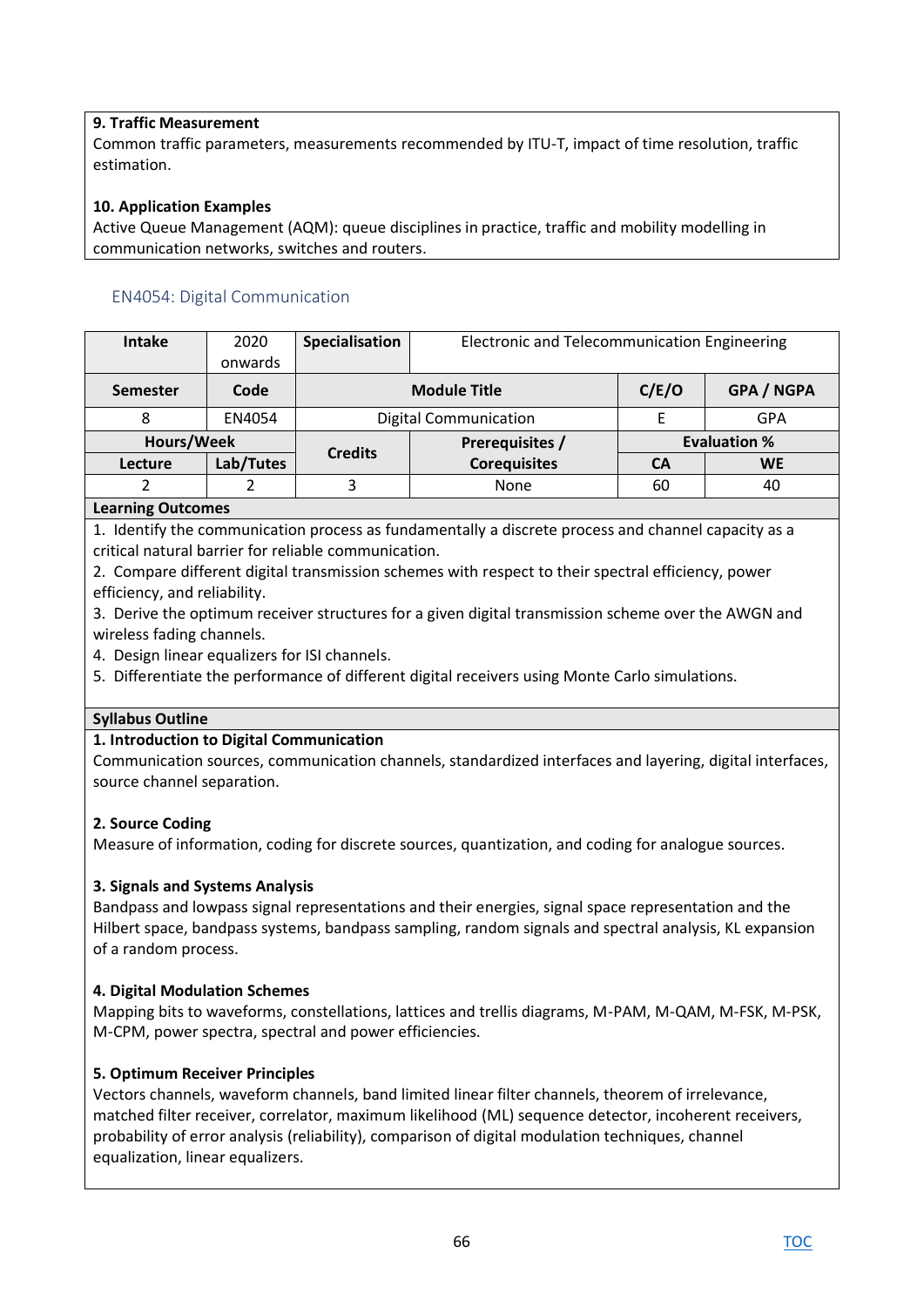## **6. Coded Communication Systems**

Channel models and channel capacity, transmitter implementation, receiver quantization, channel coding schemes: block codes, convolutional codes, turbo codes, the Viterbi algorithm.

# **7. Wireless Digital Communication**

Channel modelling, fading and diversity, capacity of wireless channels, detection in flat fading channels, space-time communication.

# EN4680: Telecommunication Technology Management

| <b>Intake</b>   | 2020      | Specialisation | Electronic and Telecommunication Engineering |                     |                   |
|-----------------|-----------|----------------|----------------------------------------------|---------------------|-------------------|
|                 | onwards   |                |                                              |                     |                   |
| <b>Semester</b> | Code      |                | <b>Module Title</b>                          | C/E/O               | <b>GPA / NGPA</b> |
| 8               | EN4680    |                | <b>Telecommunication Technology</b>          |                     | GPA               |
|                 |           |                | Management                                   |                     |                   |
| Hours/Week      |           | <b>Credits</b> | Prerequisites /                              | <b>Evaluation %</b> |                   |
| Lecture         | Lab/Tutes |                | <b>Corequisites</b>                          | <b>CA</b>           | <b>WE</b>         |
| 3               |           | 3              | None                                         | 70                  | 30                |
|                 |           |                |                                              |                     |                   |

# **Learning Outcomes**

1. Explain the importance of the proper interplay of telecommunication technology, business, and policy in the societal modernization.

- 2. Classify telecommunication networks and services.
- 3. Apply knowledge on different methods of telecommunication technology absorption and transition.
- 4. Appraise the use and impact of telecom technology on business development.
- 5. Demonstrate knowledge in telecom project management techniques.
- 6. Demonstrate the understanding of the technical, social, economic, and legal perspectives of telecommunication policy and regulations

## **Syllabus Outline**

## **1. Telecommunication Industry Overview**

Environmental analysis of the global and local telecommunication industry landscape. Identifying all stakeholders and their roles.

## **2. Telecommunication Networks and Services**

Classification of telecommunication networks, classification of the services provided by telecommunication networks.

## **3. Telecommunication Standards and Recommendations**

Role of standards, role of recommendations, standardizing institutions, process of making standards and recommendations, use of standards and recommendations in deploying telecom networks and services.

## **4. ICT Business and Services Models**

Service models in telecommunication, determinants of a business model, telecommunication markets, value chain, value creation, traditional operator model, managed service model, brand cooperation model, application store model, etc.

## **5. Technology Absorption and Managing Technological Transitions**

Management models, methods and practices used for acquisition diffusion and utilization of telecommunication technologies and knowledge by an organization/society. Preparation of proposals, evaluation of proposals.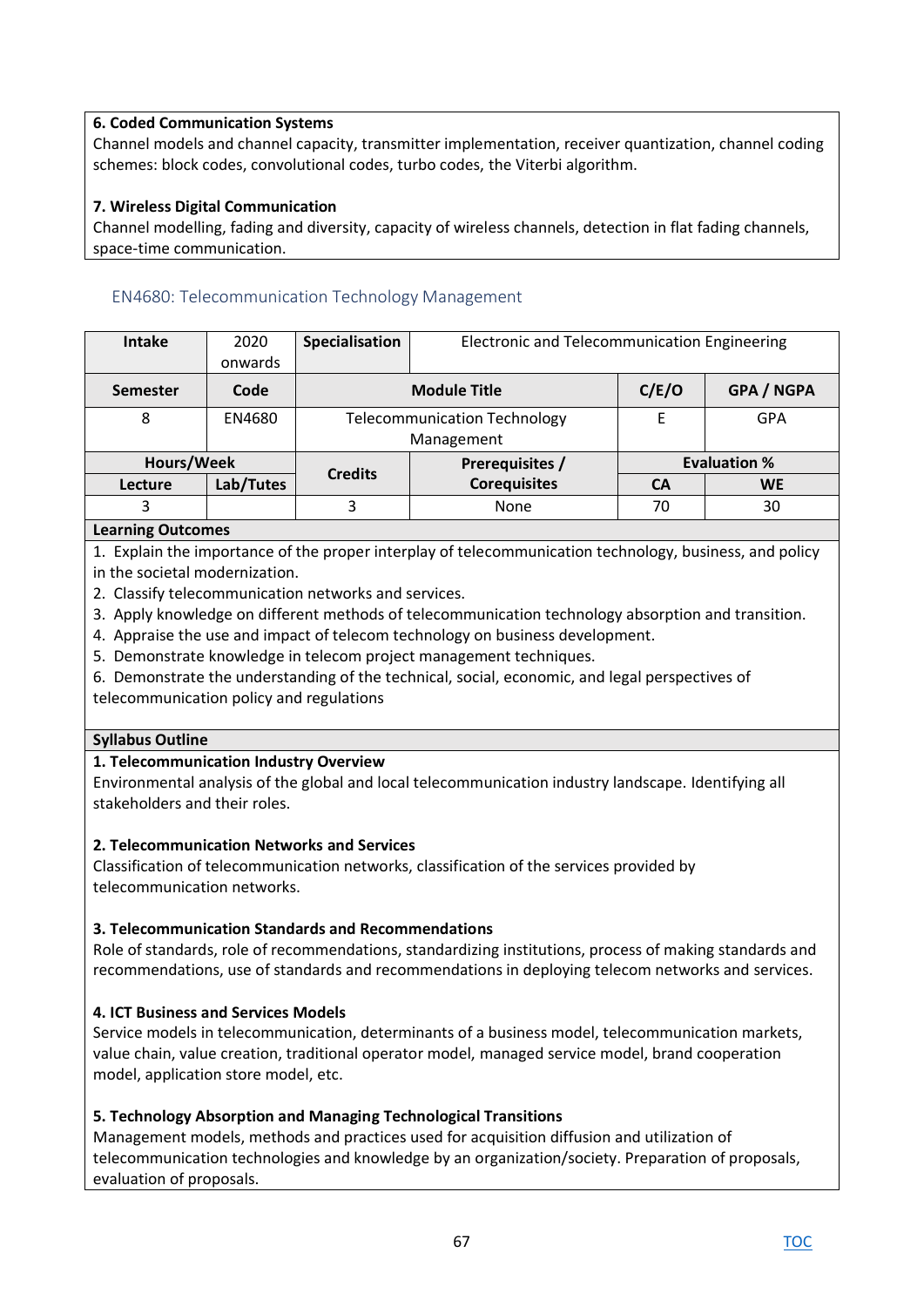# **6. Telecommunication Project Management**

Nature of telecommunication projects, project design, specifications, risk assessment, resource management, implementation strategies.

## **7. Service Quality and Measurements**

Measures of service quality in different types of telecommunication services, measurement techniques, standards, and regulations. Service quality management models.

## **8. Dynamical Behaviour of the Stakeholders in the Telecommunication Industry**

Introductions to games and equilibria: games, Nash equilibria, mixed and dominant strategies. Introduction to auctions: types of auctions, the winners curse, bidding strategies, all-pay auctions, selling at auctions. Bargaining: Nash's cooperative solutions, variable-threat bargaining, alternating offers, manipulating information in bargaining, bargaining with many parties and issues.

## **9. Telecommunication Policy and Regulations**

Roles of policy, policies at different levels, telecommunication/ICT regulations, regulation tools and mechanisms, legal enforcement of regulations in the telecommunication sector.

| <b>Intake</b> | 2020<br>onwards | Specialisation                    | Electronic and Telecommunication Engineering |     |                     |
|---------------|-----------------|-----------------------------------|----------------------------------------------|-----|---------------------|
| Semester      | Code            |                                   | <b>Module Title</b>                          |     | <b>GPA / NGPA</b>   |
| 8             | EN4720          |                                   | Security in Cyber-Physical Systems           |     | GPA                 |
| Hours/Week    |                 | Prerequisites /<br><b>Credits</b> |                                              |     | <b>Evaluation %</b> |
| Lecture       | Lab/Tutes       |                                   | <b>Corequisites</b>                          | CА  | <b>WE</b>           |
|               |                 |                                   | None                                         | 100 |                     |

## EN4720: Security in Cyber-Physical Systems

## **Learning Outcomes**

1. Explain the key concepts and security concerns in cyber-physical systems (CPS).

- 2. Explain basic cryptographic concepts and their applications.
- 3. Describe different threat models and corresponding countermeasures in CPS.
- 4. Examine CPS for their security vulnerabilities.
- 5. Apply cryptographic concepts to CPS design.

## **Syllabus Outline**

## **1. Introduction to Cyber-Physical Systems**

Key Concepts in Cyber Physical Systems (CPS). Introduction to CPS security and privacy. Attack Models for CPS. Security issues in Real-world CPS.

## **2. Cryptography**

Introduction to modern cryptography. Block ciphers and key recovery security. Pseudo-random functions. Symmetric key encryption. Modes of operation. Hash functions. Message authentication. Analysis of encryption schemes and provable security. Background on computational number theory. Key agreement and key distribution. Public-key cryptography. Certificates. Digital signatures. Access control concepts. Authentication. Passwords and common attacks on passwords.

## **3. Network Security**

Applications and protocols. TCP/IP Security problems and countermeasures (ARP poisoning, DNS spoofing, Ping of Death, TCP attacks, Telnet, FTP, Email, HTTP).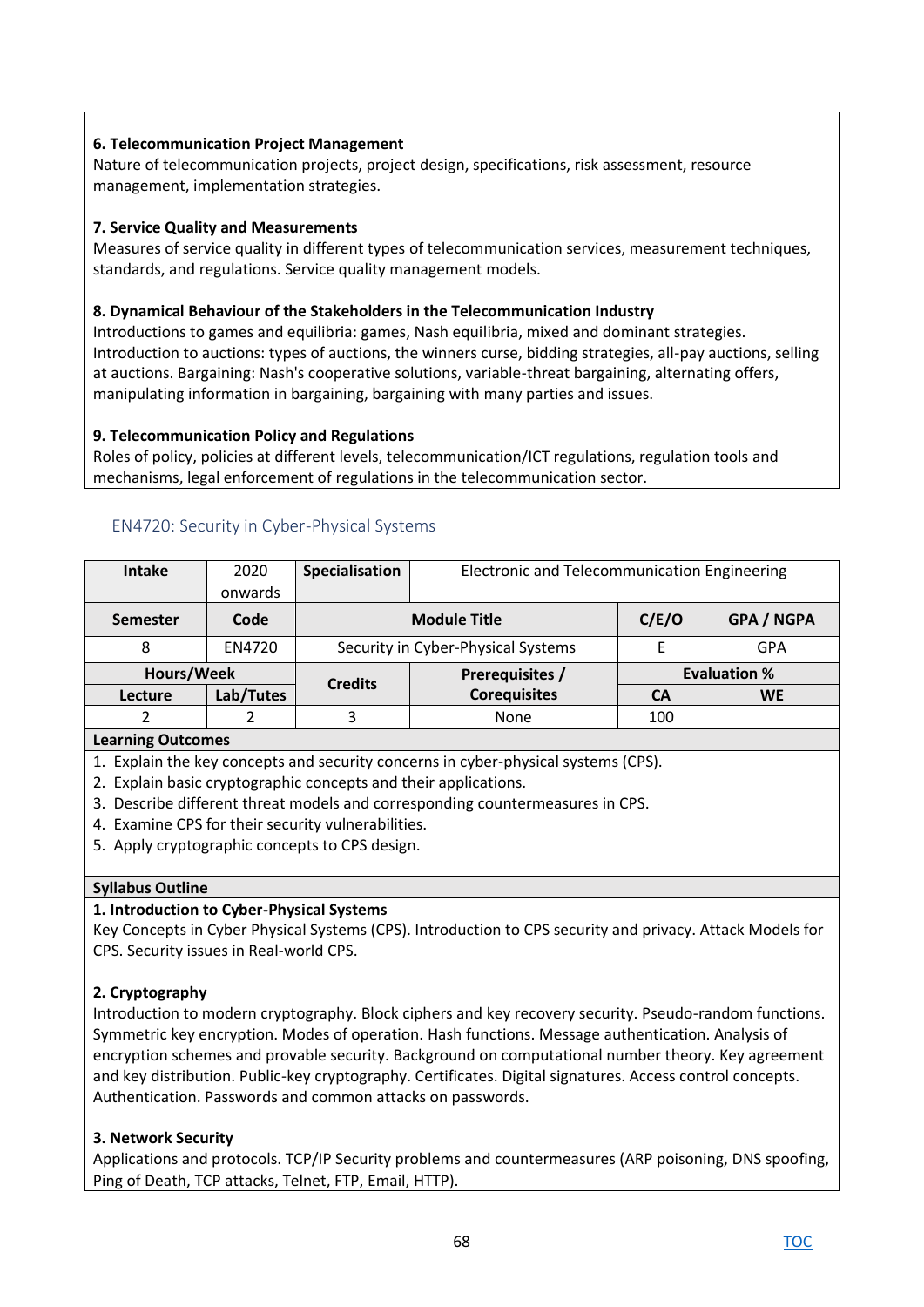# **4. Hardware Root-of-Trust**

Security in computation, storage, and communication. Threat models eavesdropping, spoofing, denial-ofservice, buffer overflow and side-channel attacks. Designing and validating countermeasures against threats.

## **5. Privacy**

Security vs Privacy. De-identification. Differential privacy. Anonymous communication.

## **6. CPS Security in Commercial Products**

## **7. Emerging Concepts in CPS Security**

Machine learning based malware detection. Post-quantum cryptography.

# EN4574: Advanced Pattern Recognition

| <b>Intake</b> | 2020<br>onwards | <b>Specialisation</b> | Electronic and Telecommunication Engineering                                                                        |           |                     |  |
|---------------|-----------------|-----------------------|---------------------------------------------------------------------------------------------------------------------|-----------|---------------------|--|
| Semester      | Code            |                       | C/E/O<br>GPA / NGPA<br><b>Module Title</b>                                                                          |           |                     |  |
| 8             | EN4574          |                       | <b>Advanced Pattern Recognition</b>                                                                                 |           | <b>GPA</b>          |  |
|               | Hours/Week      |                       | <b>Prerequisites /</b><br><b>Credits</b>                                                                            |           | <b>Evaluation %</b> |  |
| Lecture       | Lab/Tutes       |                       | <b>Corequisites</b>                                                                                                 | <b>CA</b> | <b>WE</b>           |  |
| 2             | 2               | 3                     | <b>Pattern Recognition</b><br>(EN3150)/Introduction to<br><b>Engineering Optimization</b><br>(EN3330) or Equivalent | 60        | 40                  |  |

## **Learning Outcomes**

1. Explain a learning problem from the point of view of statistical decision theory.

2. Investigate various regularized and un-regularized optimization methods for fitting models to data.

3. Analyse the performance of a heterogenous collection of machine learning techniques in terms of statistical decision theory.

4. Implement techniques for selecting among different models for a given prediction problem.

## **Syllabus Outline**

## **1. Characterizing the Learning Problem**

Statistical decision theory, the learning problem setup, types of learning, feasibility of learning, errors, and noise.

## **2. Training vs Testing**

Introduction to the theory of generalization, interpretation of the generalization bound, bias-variance trade-off, the learning curve, overfitting, regularization, validation.

## **3. Bayesian Statistics**

Posterior distributions, Bayesian model selection, priors, empirical Bayes, Bayesian decision theory, Markov chain Monte Carlo (MCMC).

## **4. Linear Model**

Linear regression, Bayesian linear regression, linear classification, non-linear transformations, sparse linear models.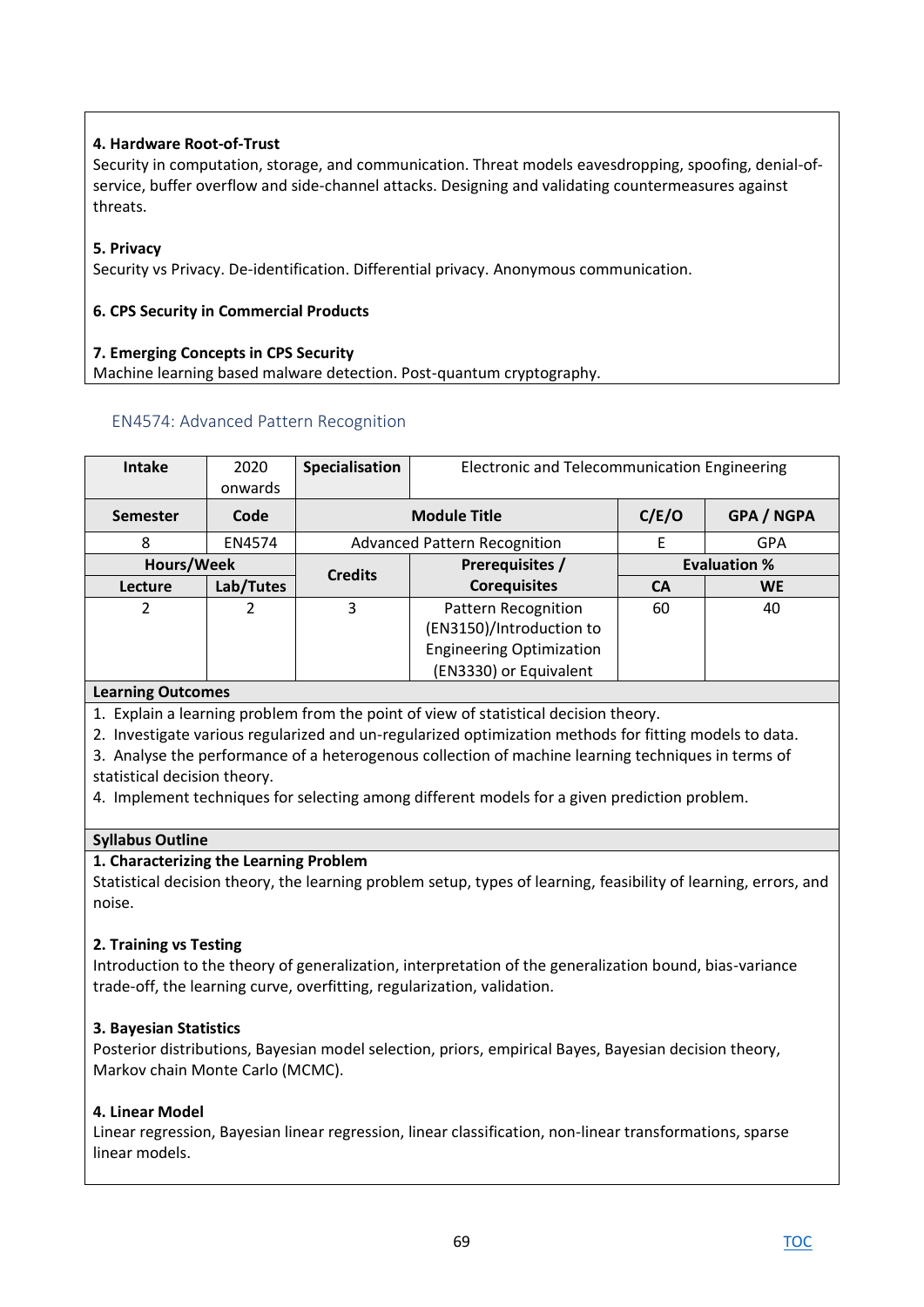# **5. Kernel Methods**

Kernel functions and examples, reproducing kernel Hilbert spaces, support vector machines, kernels for generative models.

### **6. Dimensionality Reduction**

PCA, probabilistic PCA, kernel PCA, Johnson-Lindenstrauss lemma, effects of high dimensionality, phase transition.

## EN4730: Convex Engineering Design

| <b>Intake</b> | 2020       | Specialisation      | Electronic and Telecommunication Engineering |       |                     |
|---------------|------------|---------------------|----------------------------------------------|-------|---------------------|
|               | onwards    |                     |                                              |       |                     |
| Semester      | Code       | <b>Module Title</b> |                                              | C/E/O | GPA / NGPA          |
| 8             | EN4730     |                     | <b>Convex Engineering Design</b>             |       | GPA                 |
|               | Hours/Week |                     | Prerequisites /                              |       | <b>Evaluation %</b> |
| Lecture       | Lab/Tutes  | <b>Credits</b>      | <b>Corequisites</b>                          | CА    | <b>WE</b>           |
|               |            | 3                   | EN3330 or equivalent                         | 70    | 30                  |

### **Learning Outcomes**

1. Identify the convexity as a useful feature based on which optimization problems can be classified into two broad categories.

- 2. Determine whether a given problem has a convex equivalence.
- 3. Characterize the consequences of convexity with respect to optimality.
- 4. Incorporate the principle of duality into the design of optimization algorithms.
- 5. Develop efficient and reliable numerical solutions for a convex problem.

#### **Syllabus Outline**

#### **1. Practical Convex Applications**

Engineering design, machine learning, finance, and control applications.

## **2. Convexity**

Convex sets, convex functions, convex optimization problems, Schur-convexity.

## **3. Optimality Conditions**

Optimality conditions for unconstrained problems, optimality conditions for equality-constrained problems, optimality conditions for inequality-constrained problems.

#### **4. Duality**

Lagrangian, the Lagrange dual function, dual problem, weak duality, constraint qualification and strong duality, Karush-Kuhn-Tucker (KKT) conditions, max-min inequality and saddle points.

## **5. Convex Optimization Models**

Linear programs (LP), quadratic programs (QP), second order cone programs (SOCP), semidefinite programs (SDP), geometric programs (GP)

#### **6. Numerical Algorithms for Convex Problems**

Interior-point methods, coordinate descent methods, ellipsoid method, introduction to CVX modelling system and Julia programming language.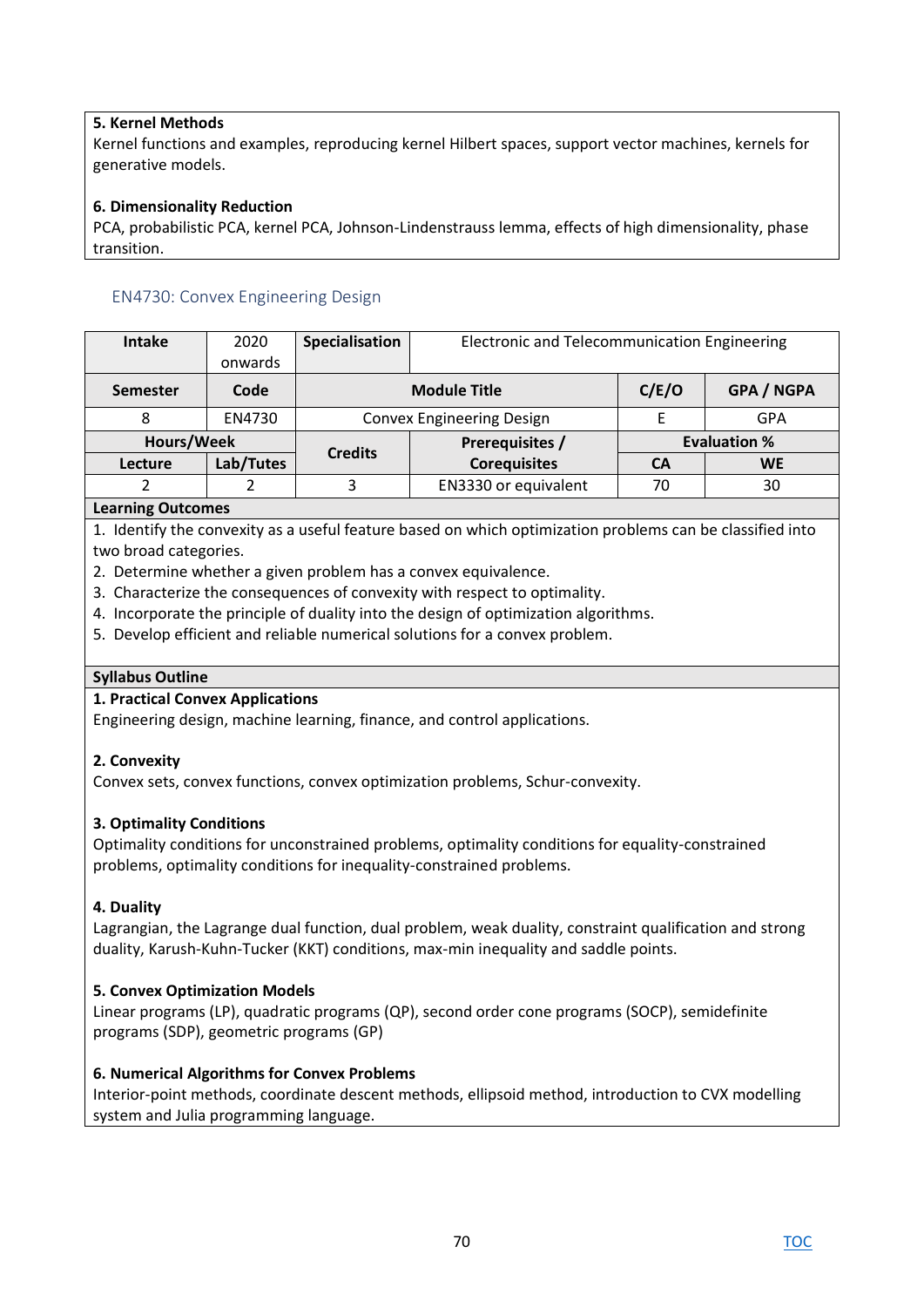### EN4584: Advances in Computer Vision

| <b>Intake</b>            | 2020       | Specialisation | Electronic and Telecommunication Engineering      |           |                     |  |
|--------------------------|------------|----------------|---------------------------------------------------|-----------|---------------------|--|
|                          | onwards    |                |                                                   |           |                     |  |
| <b>Semester</b>          | Code       |                | C/E/O<br><b>GPA / NGPA</b><br><b>Module Title</b> |           |                     |  |
| 8                        | EN4584     |                | Advances in Computer Vision                       |           | <b>GPA</b>          |  |
|                          | Hours/Week |                | Prerequisites /                                   |           | <b>Evaluation %</b> |  |
| Lecture                  | Lab/Tutes  | <b>Credits</b> | <b>Corequisites</b>                               | <b>CA</b> | <b>WE</b>           |  |
|                          |            | 3              | EN3160 or equivalent                              | 60        | 40                  |  |
| <b>Learning Outcomes</b> |            |                |                                                   |           |                     |  |

### **Learning Outcomes**

- 1. Identify open computer vision problems.
- 2. Review current literature in computer vision.
- 3. Implement a recent algorithm in computer vision.
- 4. Propose novel solutions to open computer problems.

## **Syllabus Outline**

#### **1. Introduction**

Doing a literature search, journals, and conferences in vision, solved problems in vision, areas of current research interest in vision, data sets, and grand challenges. Backpropagation and optimization algorithms in current deep learning frameworks.

### **2. Classification**

Classic methods in image classification. Existing convolutional neural network (and residual network) architectures for classification.

## **3. Object Detection**

Classic methods in object detection. Existing convolutional neural network architectures for object detection.

#### **4. Segmentation**

Existing convolutional neural network architectures for image segmentation, semantic segmentation, instance segmentation.

#### **5. Recurrent Neural Networks**

Current recurrent neural network architecture for sequence prediction problems such as image captioning.

#### **8. Reconstruction, Graphics and Other Vision Applications**

Contributions in reconstruction, graphics, point cloud processing, autonomous driving, and other applications of interest.